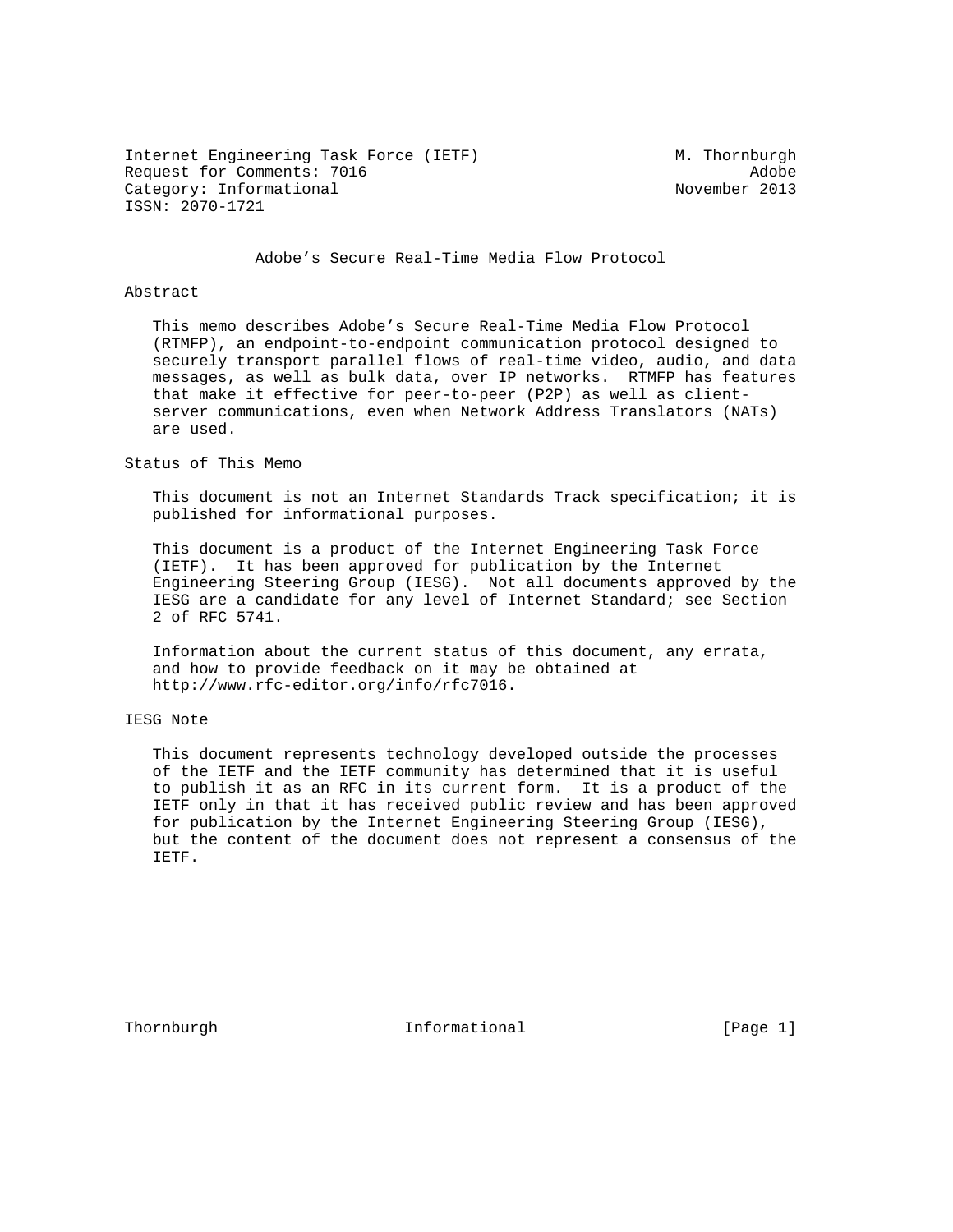Copyright Notice

 Copyright (c) 2013 IETF Trust and the persons identified as the document authors. All rights reserved.

 This document is subject to BCP 78 and the IETF Trust's Legal Provisions Relating to IETF Documents (http://trustee.ietf.org/license-info) in effect on the date of publication of this document. Please review these documents carefully, as they describe your rights and restrictions with respect to this document. Code Components extracted from this document must include Simplified BSD License text as described in Section 4.e of the Trust Legal Provisions and are provided without warranty as described in the Simplified BSD License.

 This document may not be modified, and derivative works of it may not be created, except to format it for publication as an RFC or to translate it into languages other than English.

Table of Contents

|  | 2.1.1. Elementary Types and Constructs  8           |
|--|-----------------------------------------------------|
|  | 2.1.2. Variable Length Unsigned Integer (VLU) 10    |
|  |                                                     |
|  |                                                     |
|  | 2.1.5. Internet Socket Address (Address) 12         |
|  |                                                     |
|  |                                                     |
|  |                                                     |
|  |                                                     |
|  |                                                     |
|  |                                                     |
|  |                                                     |
|  | 2.3.2. Initiator Hello Chunk (IHello) 21            |
|  | 2.3.3. Forwarded Initiator Hello Chunk (FIHello) 22 |
|  | 2.3.4. Responder Hello Chunk (RHello) 23            |
|  | 2.3.5. Responder Redirect Chunk (Redirect) 24       |
|  | 2.3.6. RHello Cookie Change Chunk 26                |
|  | 2.3.7. Initiator Initial Keying Chunk (IIKeying) 27 |
|  | 2.3.8. Responder Initial Keying Chunk (RIKeying) 29 |
|  |                                                     |
|  |                                                     |
|  |                                                     |

Thornburgh 10 Informational 11 [Page 2]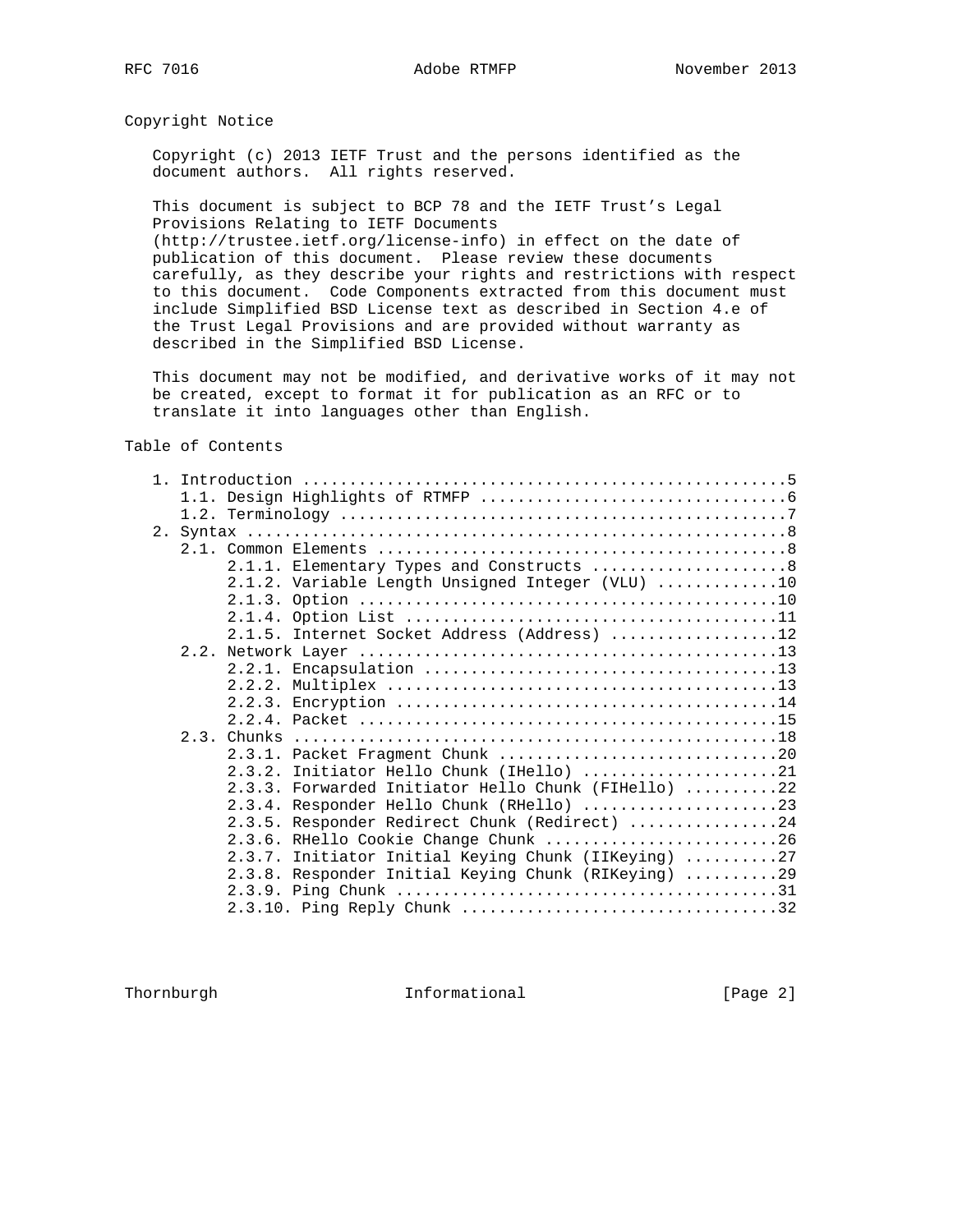| 2.3.11.1. Options for User Data 35                          |
|-------------------------------------------------------------|
| 2.3.11.1.1. User's Per-Flow Metadata 35                     |
| 2.3.11.1.2. Return Flow Association 36                      |
| 2.3.12. Next User Data Chunk 37                             |
| 2.3.13. Data Acknowledgement Bitmap Chunk (Bitmap Ack) 39   |
| 2.3.14. Data Acknowledgement Ranges Chunk (Range Ack)  41   |
|                                                             |
| 2.3.16. Flow Exception Report Chunk 43                      |
| 2.3.17. Session Close Request Chunk (Close) 44              |
| 2.3.18. Session Close Acknowledgement Chunk (Close Ack)  44 |
|                                                             |
|                                                             |
|                                                             |
|                                                             |
|                                                             |
|                                                             |
|                                                             |
| $3.5.1.1.$ Normal Handshake 53                              |
| $3.5.1.1.1.$ Initiator 54                                   |
| 3.5.1.1.2. Responder 55                                     |
| 3.5.1.2. Cookie Change 57                                   |
|                                                             |
|                                                             |
|                                                             |
| 3.5.1.6. Redirector and Forwarder with NAT 63               |
| 3.5.1.7. Load Distribution and Fault Tolerance 66           |
|                                                             |
| 3.5.2.1. Time Critical Reverse Notification 68              |
| 3.5.2.2. Retransmission Timeout 68                          |
| 3.5.2.3. Burst Avoidance 71                                 |
|                                                             |
|                                                             |
|                                                             |
| 3.5.4.2. Address Mobility 73                                |
| 3.5.4.3. Path MTU Discovery 74                              |
|                                                             |
|                                                             |
|                                                             |
|                                                             |
| 3.6.1.2. Messages and Sequencing 76                         |
|                                                             |

Thornburgh 1nformational [Page 3]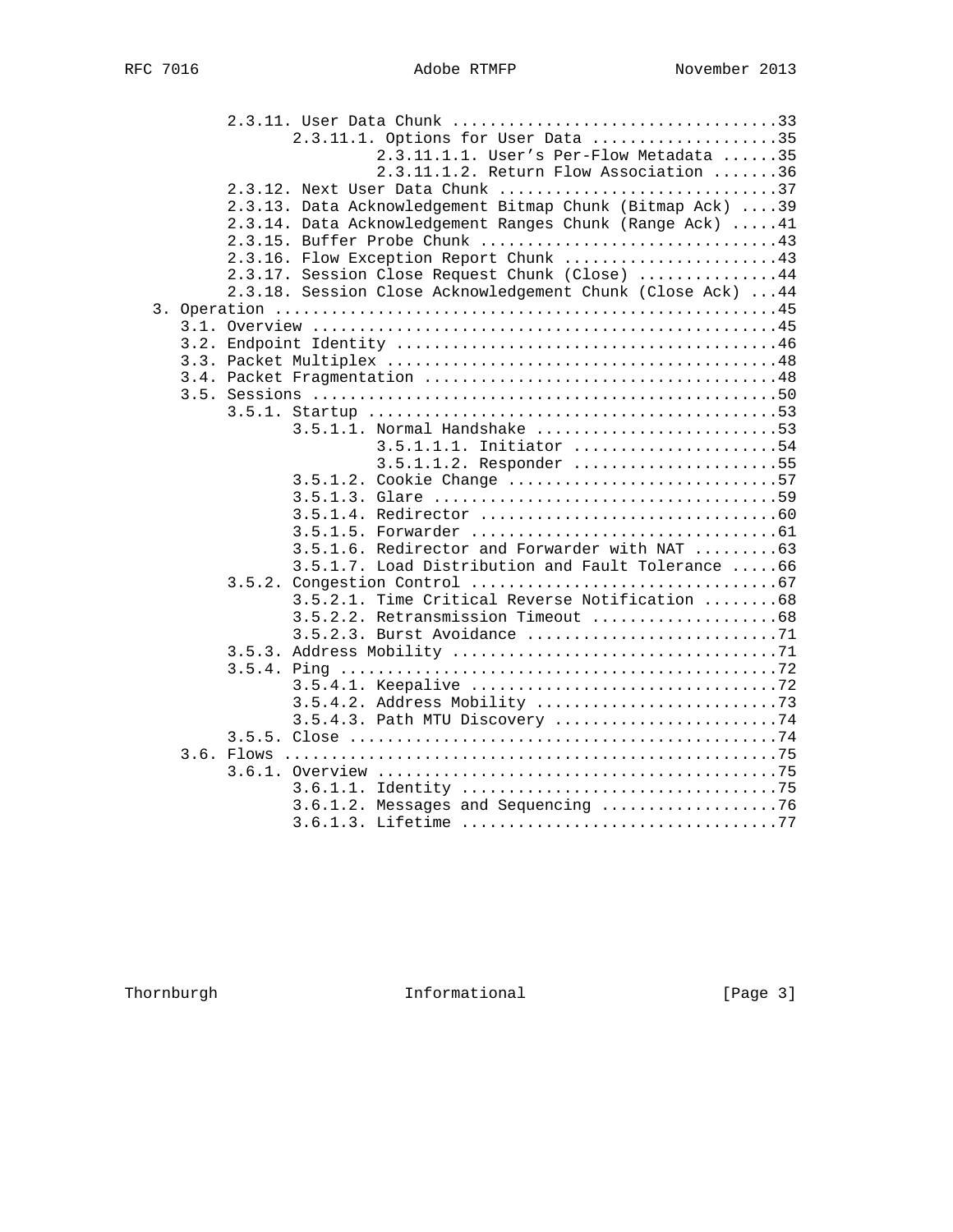|          | 3.6.2.2. Queuing Data 80                             |
|----------|------------------------------------------------------|
|          | 3.6.2.3. Sending Data 81                             |
|          | 3.6.2.3.1. Startup Options 83                        |
|          | 3.6.2.3.2. Send Next Data 83                         |
|          | 3.6.2.4. Processing Acknowledgements 83              |
|          | 3.6.2.5. Negative Acknowledgement and Loss 84        |
|          |                                                      |
|          | 3.6.2.7. Abandoning Data 86                          |
|          | 3.6.2.7.1. Forward Sequence Number                   |
|          | Update 86                                            |
|          |                                                      |
|          |                                                      |
|          | 3.6.2.9.1. Buffer Probe 89                           |
|          |                                                      |
|          |                                                      |
|          |                                                      |
|          |                                                      |
|          | 3.6.3.2. Receiving Data 94                           |
|          | 3.6.3.3. Buffering and Delivering Data 95            |
| 3.6.3.4. | Acknowledging Data 97                                |
|          | 3.6.3.4.1. Timing 98                                 |
|          | 3.6.3.4.2. Size and Truncation 99                    |
|          | 3.6.3.4.3. Constructing 99                           |
|          | 3.6.3.4.4. Delayed Acknowledgement 100               |
|          | 3.6.3.4.5. Obligatory Acknowledgement 100            |
|          | 3.6.3.4.6. Opportunistic<br>Acknowledgement 100      |
|          | 3.6.3.4.7. Example 101                               |
|          | 3.6.3.5. Flow Control 102                            |
|          | 3.6.3.6. Receiving a Buffer Probe 103                |
|          | 3.6.3.7. Rejecting a Flow 103                        |
|          |                                                      |
|          |                                                      |
|          |                                                      |
|          |                                                      |
|          |                                                      |
|          |                                                      |
|          |                                                      |
|          | Appendix A. Example Conqestion Control Algorithm 108 |
|          |                                                      |
|          |                                                      |

Thornburgh 1nformational [Page 4]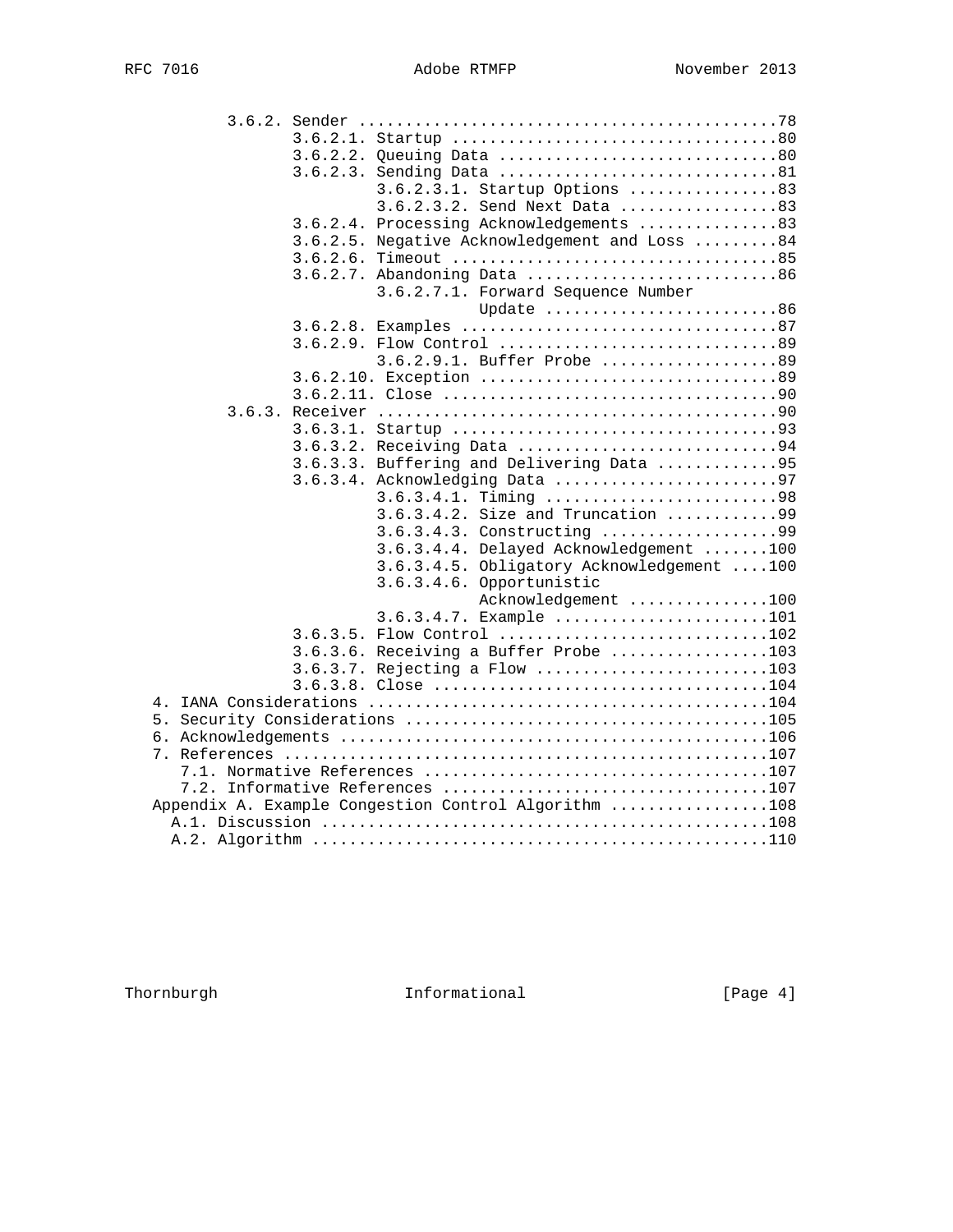# 1. Introduction

 Adobe's Secure Real-Time Media Flow Protocol (RTMFP) is intended for use as a general purpose endpoint-to-endpoint data transport service in IP networks. It has features that make it well suited to the transport of real-time media (such as low-delay video, audio, and data) as well as bulk data, and for client-server as well as peer-to peer (P2P) communication. These features include independent parallel message flows that may have different delivery priorities, variable message reliability (from TCP-like full reliability to UDP-like best effort), multi-point congestion control, and built-in security. Session multiplexing and facilities to support UDP hole-punching simplify Network Address Translator (NAT) traversal in peer-to-peer systems.

 RTMFP is implemented in Flash Player, Adobe Integrated Runtime (AIR), and Adobe Media Server (AMS, formerly Flash Media Server or FMS), all from Adobe Systems Incorporated, and is used as the foundation transport protocol for real-time video, audio, and data communication, both client-server and P2P, in those products. At the time of writing, the Adobe Flash Player runtime is installed on more than one billion end-user desktop computers.

 RTMFP was developed by Adobe Systems Incorporated and is not the product of an IETF activity.

 This memo describes the syntax and operation of the Secure Real-Time Media Flow Protocol.

 This memo describes a general security framework that, when combined with an application-specific Cryptography Profile, can be used to establish a confidential and authenticated session between endpoints. The application-specific Cryptography Profile, not defined herein, would detail the specific cryptographic algorithms, data formats, and semantics to be used within this framework. Interoperation between applications of RTMFP requires common or compatible Cryptography Profiles.

 Note to implementers: at the time of writing, the Cryptography Profile used by the above-mentioned Adobe products is not publicly described by Adobe. Implementers should investigate the availability of documentation of that Cryptography Profile prior to implementing RTMFP for the purpose of interoperation with the above-mentioned Adobe products.

Thornburgh 10 Informational 11 [Page 5]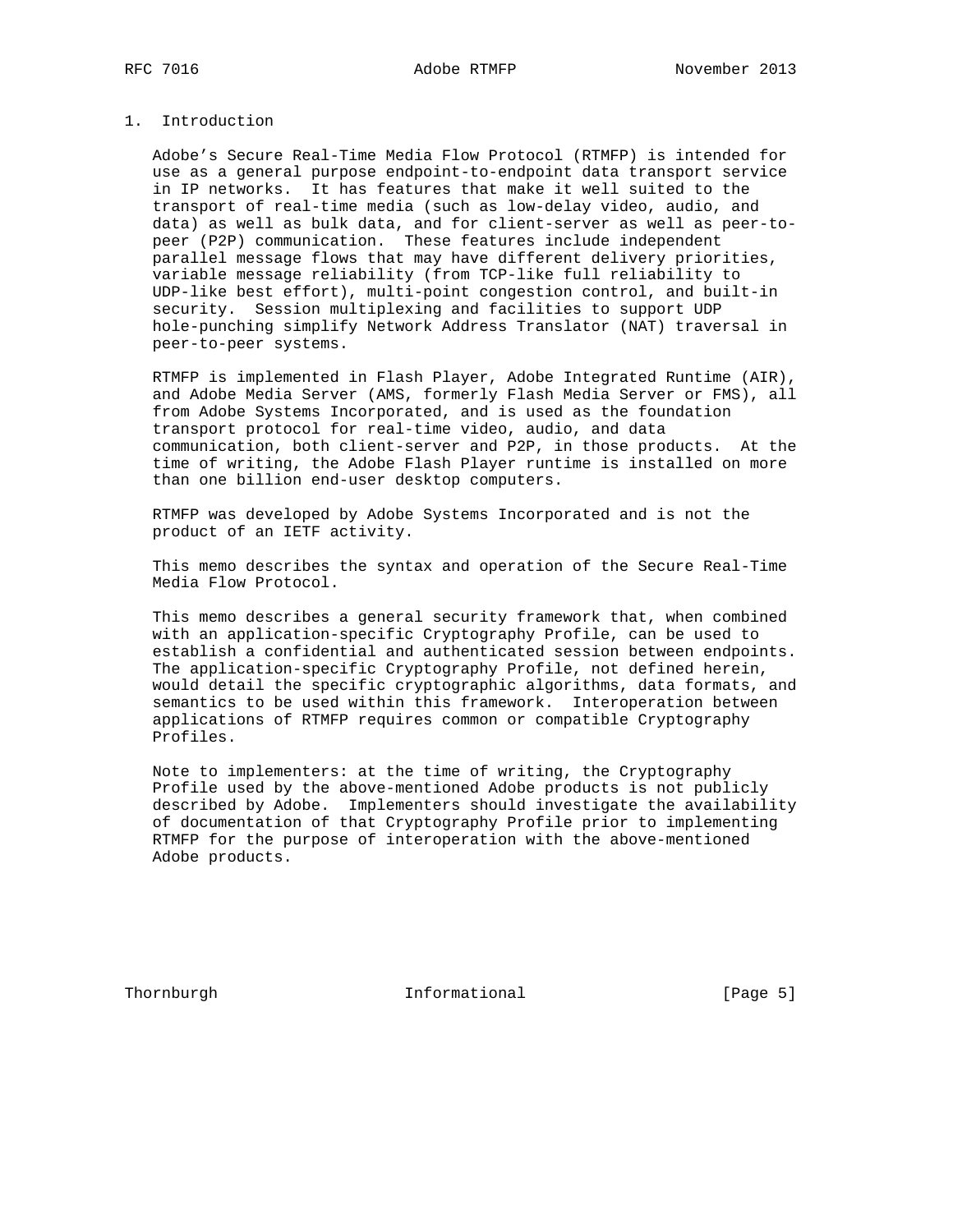#### 1.1. Design Highlights of RTMFP

 Between any pair of communicating endpoints is a single, bidirectional, secured, congestion controlled session. Unidirectional flows convey messages from one end to the other within the session. An endpoint can have concurrent sessions with multiple other far endpoints.

Design highlights of RTMFP include the following:

- o The security framework is an inherent part of the basic protocol. The application designer chooses the cryptographic formats and algorithms to suit the needs of the application, and may update them as the state of the security arts progresses.
- o Cryptographic Endpoint Discriminators can resist port scanning.
- o All header, control, and framing information, except for network addressing information and a session identifier, is encrypted according to the Cryptography Profile.
- o There is a single session and associated congestion control state between a pair of endpoints.
- o Each session may have zero or more unidirectional message-oriented flows in each direction. All of a session's sending flows share the session's congestion control state.
- o Return Flow Association (Section 2.3.11.1.2) generalizes bidirectional communication to arbitrarily complex trees of flows.
- o Messages in flows can be arbitrarily large and are fragmented for transmission.
- o Messages of any size may be sent with full, partial, or no reliability (sender's choice). Messages may be delivered to the receiving user in original queuing order or network arrival order (receiver's choice).
- o Flows are named with arbitrary, user-defined metadata (Section 2.3.11.1.1) rather than port or stream numbers.
- o The sequence numbers of each flow are independent of all other flows and are not permanently bound to a session-wide transmission ordering. This allows real-time priority decisions to be made at transmission or retransmission time.

Thornburgh 10 Informational 11 (Page 6)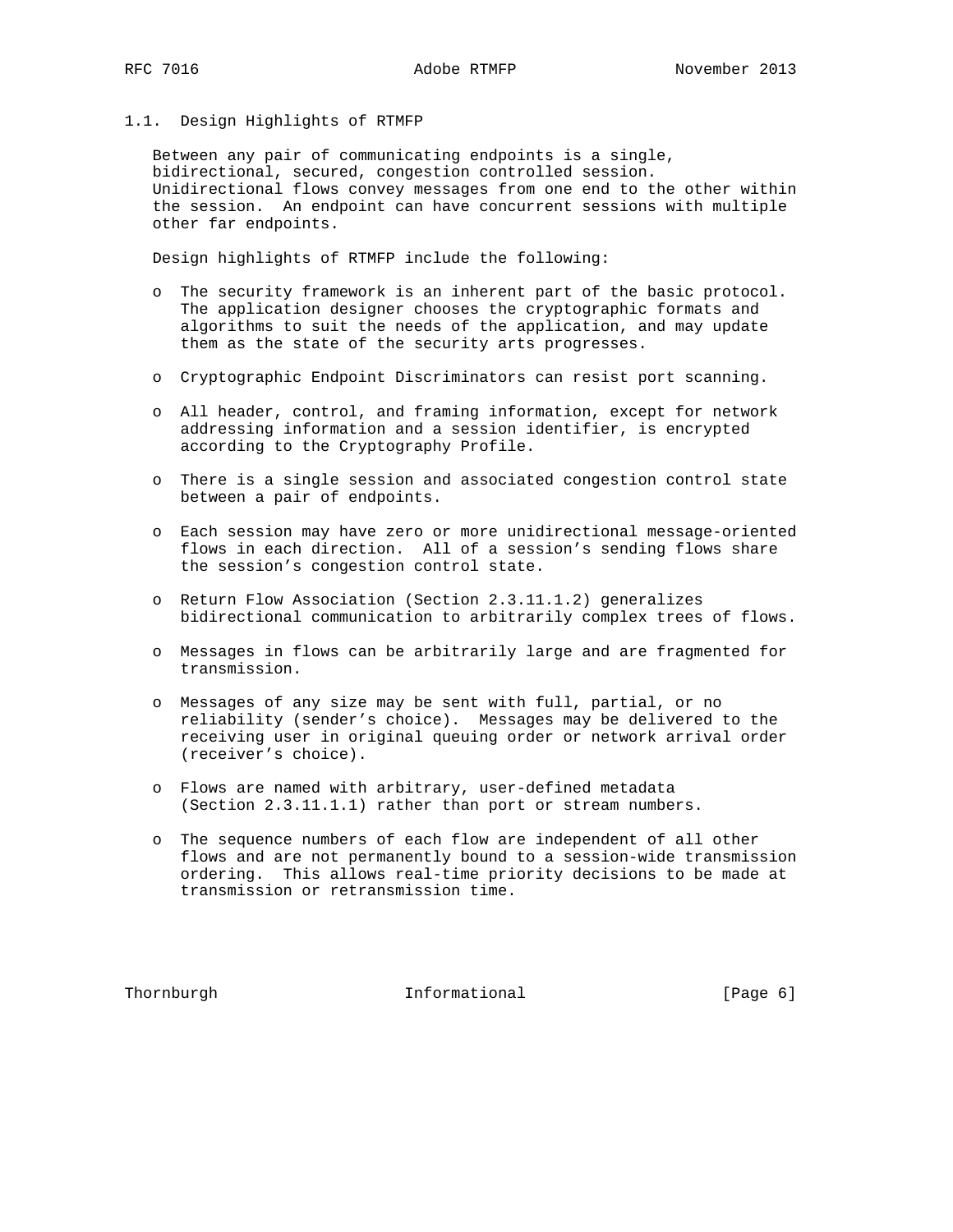- o Each flow has its own receive window and, therefore, independent flow control.
- o Round trips are expensive and are minimized or eliminated when possible.
- o After a session is established, flows begin by sending the flow's messages with no additional handshake (and associated round trips).
- o Transmitting bytes on the network is much more expensive than moving bytes in a CPU or memory. Wasted bytes are minimized or eliminated when possible and practical, and variable length encodings are used, even at the expense of breaking 32-bit alignment and making the text diagrams in this specification look awkward.
- o P2P lookup and peer introduction (including UDP hole-punching for NAT and firewall traversal) are supported directly by the session startup handshake.
- o Session identifiers allow an endpoint to multiplex many sessions over a single local transport address while allowing sessions to survive changes in transport address (as may happen in mobile or wireless deployments).

 The syntax of the protocol is detailed in Section 2. The operation of the protocol is detailed in Section 3.

1.2. Terminology

 The key words "MUST", "MUST NOT", "REQUIRED", "SHALL", "SHALL NOT", "SHOULD", "SHOULD NOT", "RECOMMENDED", "NOT RECOMMENDED", "MAY", and "OPTIONAL" in this document are to be interpreted as described in [RFC2119].

Thornburgh 10 Informational 11 [Page 7]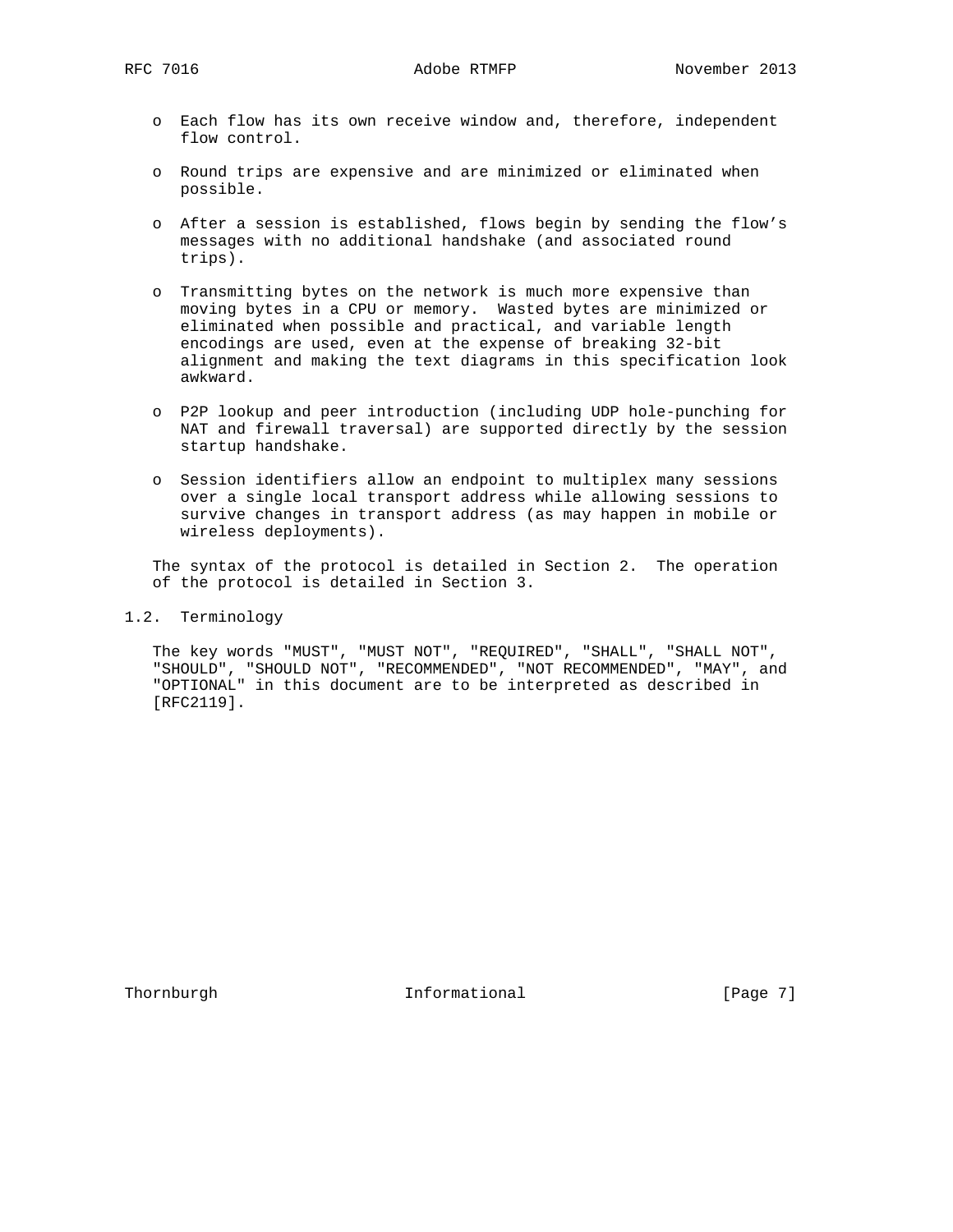2. Syntax

 Definitions of types and structures in this specification use traditional text diagrams paired with procedural descriptions using a C-like syntax. The C-like procedural descriptions SHALL be construed as definitive.

 Structures are packed to take only as many bytes as explicitly indicated. There is no 32-bit alignment constraint, and fields are not padded for alignment unless explicitly indicated or described. Text diagrams may include a bit ruler across the top; this is a convenience for counting bits in individual fields and does not necessarily imply field alignment on a multiple of the ruler width.

 Unless specified otherwise, reserved fields SHOULD be set to 0 by a sender and MUST be ignored by a receiver.

 The procedural syntax of this specification defines correct and error-free encoded inputs to a parser. The procedural syntax does not describe a fully featured parser, including error detection and handling. Implementations MUST include means to identify error circumstances, including truncations causing elementary or composed types to not fit inside containing structures, fields, or elements. Unless specified otherwise, an error circumstance SHALL abort the parsing and processing of an element and its enclosing elements, up to the containing packet.

2.1. Common Elements

 This section lists types and structures that are used throughout this specification.

2.1.1. Elementary Types and Constructs

 This section lists the elementary types and constructs out of which all of the following sections' definitions are built.

uint8\_t var;

An unsigned integer 8 bits (one byte) in length and byte aligned.

uint16\_t var;

 An unsigned integer 16 bits in length, in network byte order ("big endian") and byte aligned.

Thornburgh 10 Informational 11 [Page 8]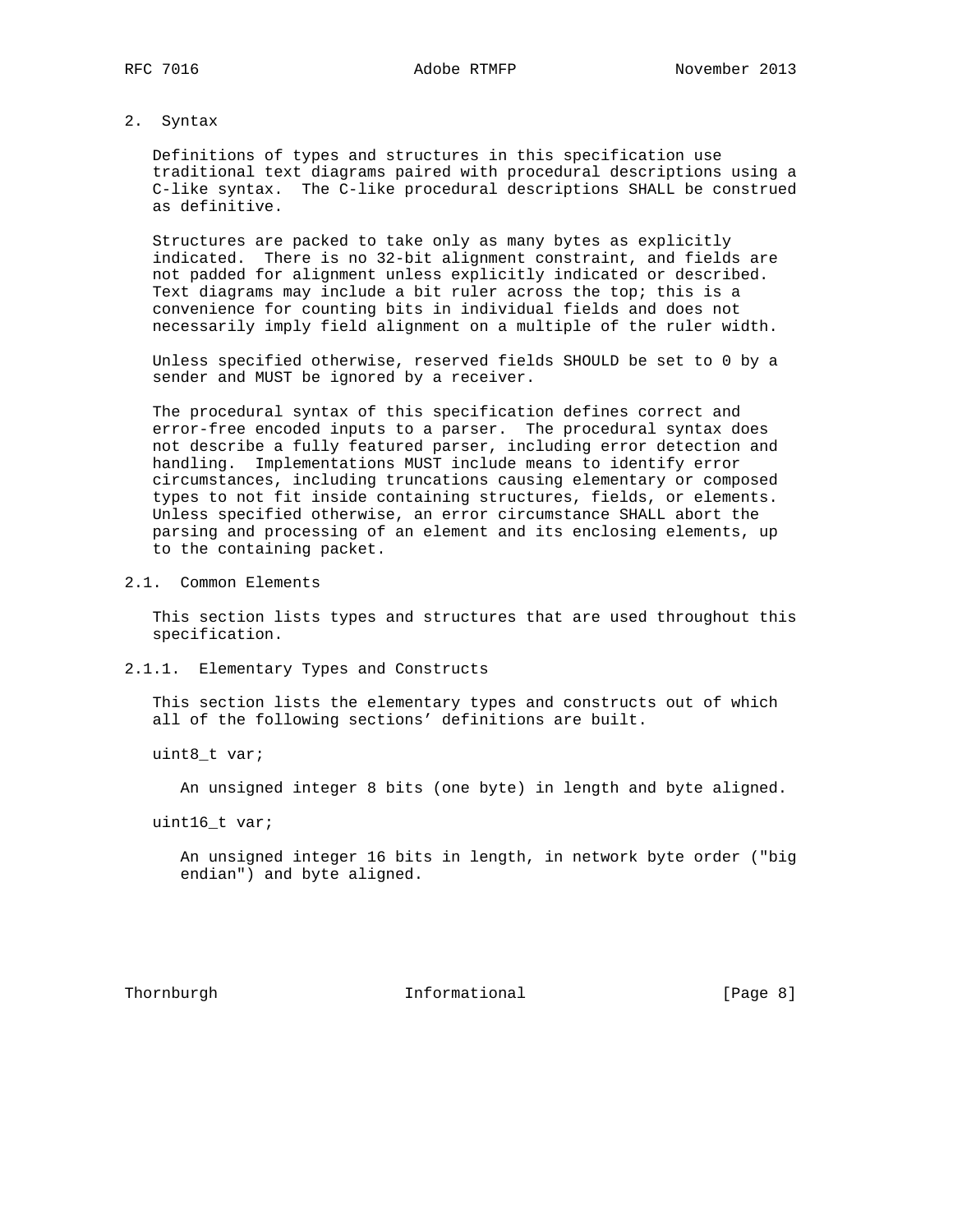uint32\_t var;

 An unsigned integer 32 bits in length, in network byte order and byte aligned.

uint128\_t var;

 An unsigned integer 128 bits in length, in network byte order and byte aligned.

uintn\_t var :bitsize;

 An unsigned integer of any other size, potentially not byte aligned. Its size in bits is specified explicitly by bitsize.

bool\_t var :1;

 A boolean flag having the value true (1 or set) or false (0 or clear) and being one bit in length.

type var[num];

A packed array of type with length num\*sizeof(type)\*8 bits.

struct name\_t { ... } name :bitsize;

A packed structure. Its size in bits is specified by bitsize.

remainder();

 The number of bytes from the current offset to the end of the enclosing structure.

type var[remainder()];

 A packed array of type, its size extending to the end of the enclosing structure.

 Note that a bitsize of "variable" indicates that the size of the structure is determined by the sizes of its interior components. A bitsize of "n\*8" indicates that the size of the structure is a whole number of bytes and is byte aligned.

Thornburgh 10 Informational 11 Page 9]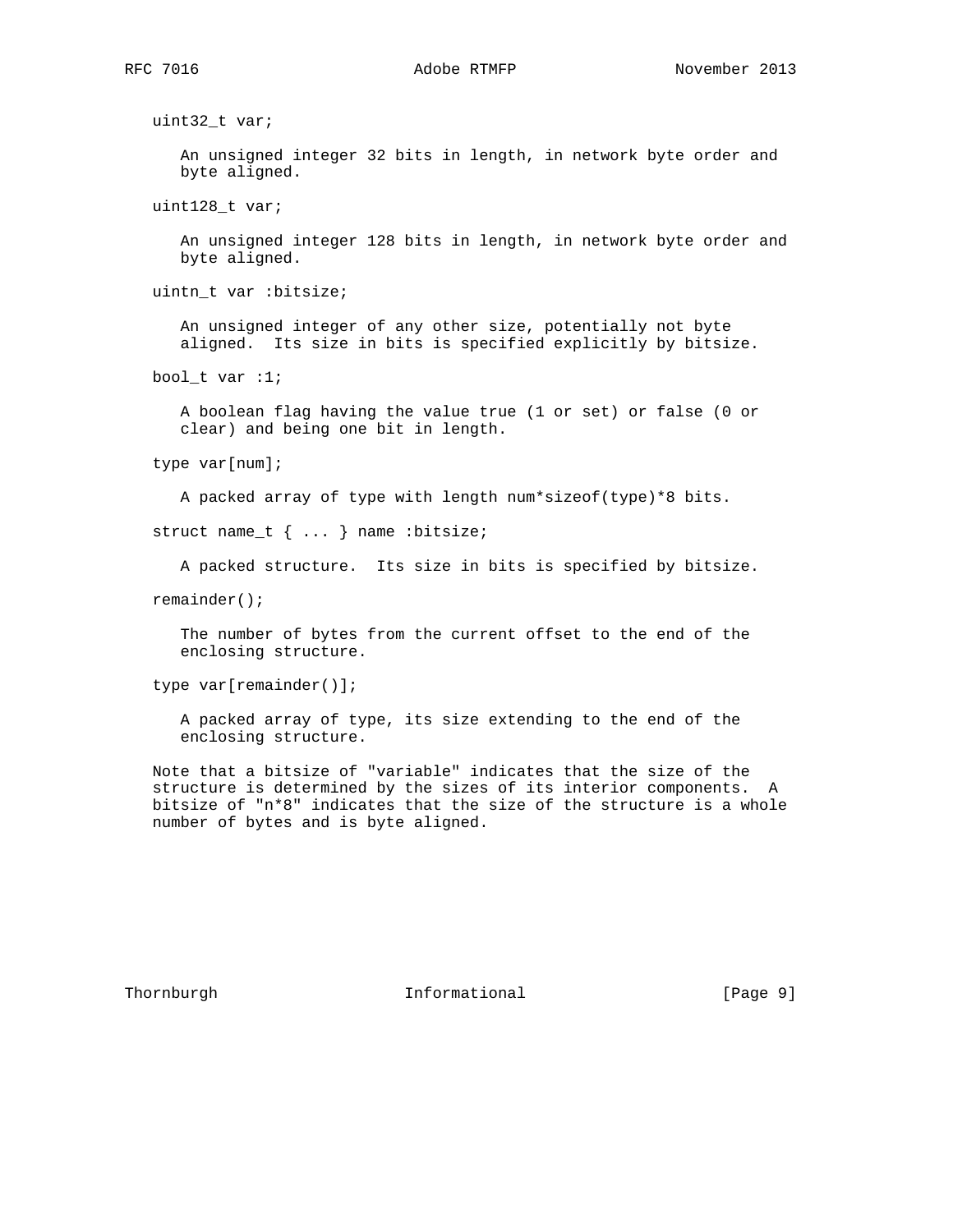2.1.2. Variable Length Unsigned Integer (VLU)

 A VLU encodes any finite non-negative integer into one or more bytes. For each encoded byte, if the high bit is set, the next byte is also part of the VLU. If the high bit is clear, this is the final byte of the VLU. The remaining bits encode the number, seven bits at a time, from most significant to least significant.

```
 0 1 2 3 4 5 6 7 0 1 2 3 4 5 6 7
 +˜+˜+˜+˜+˜+˜+˜+˜+ +-+-+-+-+-+-+-+-+
 |1| digit |...............|0| digit |
 +˜+˜+˜+˜+˜+˜+˜+˜+ +-+-+-+-+-+-+-+-+
\lambda \lambda +--------- zero or more --------+
   struct vlu_t
  \{value = 0;
      do {
        bool_t more :1;
        uintn_t digit :7;
        value = (value * 128) + digit; } while(more);
   } :variable*8;
```


Figure 1: VLU Depiction in Following Diagrams

 Unless stated otherwise in this specification, implementations SHOULD handle VLUs encoding unsigned integers at least 64 bits in length (that is, encoding a maximum value of at least 2^64 - 1).

# 2.1.3. Option

 An Option is a Length-Type-Value triplet. Length and Type are encoded in VLU format. Length is the number of bytes of payload following the Length field. The payload comprises the Type and Value fields. Type identifies the kind of option this is. The syntax of the Value field is determined by the type of option.

Thornburgh 10 Informational [Page 10]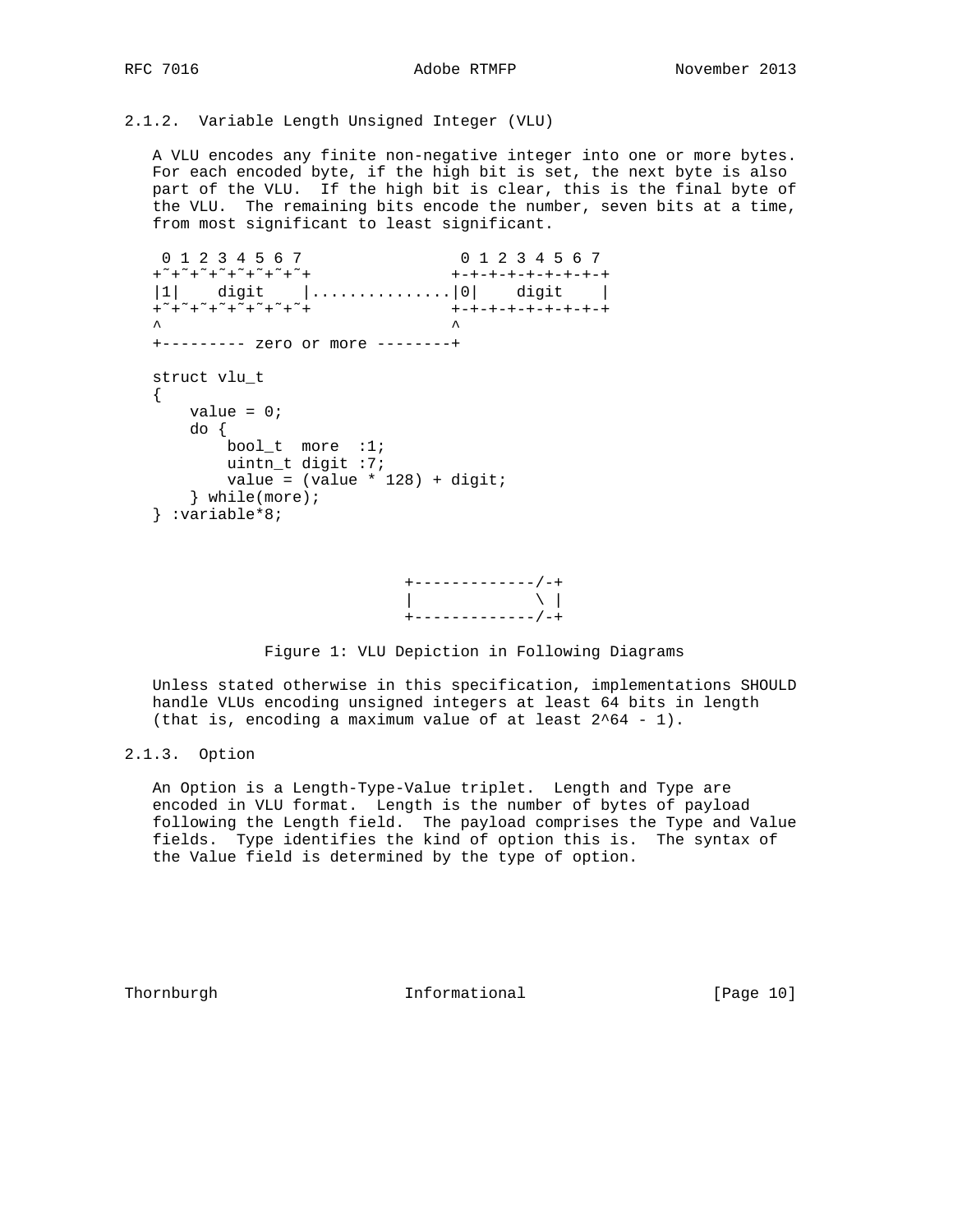An Option can have a length of zero, in which case it has no type and no value and is empty. An empty Option is called a "Marker". +-------------/-+˜˜˜˜˜˜˜˜˜˜˜˜˜/˜+˜˜˜˜˜˜˜˜˜˜˜˜˜˜˜˜˜˜˜˜˜˜˜˜˜˜˜˜˜˜˜+  $\vert$  length  $\setminus$  | type  $\setminus$  | value | +-------------/-+˜˜˜˜˜˜˜˜˜˜˜˜˜/˜+˜˜˜˜˜˜˜˜˜˜˜˜˜˜˜˜˜˜˜˜˜˜˜˜˜˜˜˜˜˜˜/ ^ ^ +-------- length bytes long (may be 0) ---------+ struct option\_t { vlu\_t length :variable\*8; // "L" if(length > 0)  $\{$  struct { vlu\_t type :variable\*8; // "T" uint8\_t value[remainder()]; // "V" } payload :length\*8; } } :variable\*8;



Figure 2: Option Depiction in Following Diagrams

# 2.1.4. Option List

 An Option List is a sequence of zero or more non-empty Options terminated by a Marker.

 +˜˜˜/˜˜˜/˜˜˜˜˜˜˜+ +˜˜˜/˜˜˜/˜˜˜˜˜˜˜+-------------/-+  $\vert$  L \ T \  $\quad$  V  $\vert$  .....................| L \ T \  $\quad$  V  $\vert$  0 \ \  $\vert$  +˜˜˜/˜˜˜/˜˜˜˜˜˜˜+ +˜˜˜/˜˜˜/˜˜˜˜˜˜˜+-------------/-+  $\land$  Marker  $\land$  Marker  $\land$  Marker  $\land$  Marker  $\land$  +------- zero or more non-empty Options --------+ (empty Option) struct optionList t { do { option\_t option :variable\*8; } while(option.length > 0); } :variable\*8;

Thornburgh 10 Informational [Page 11]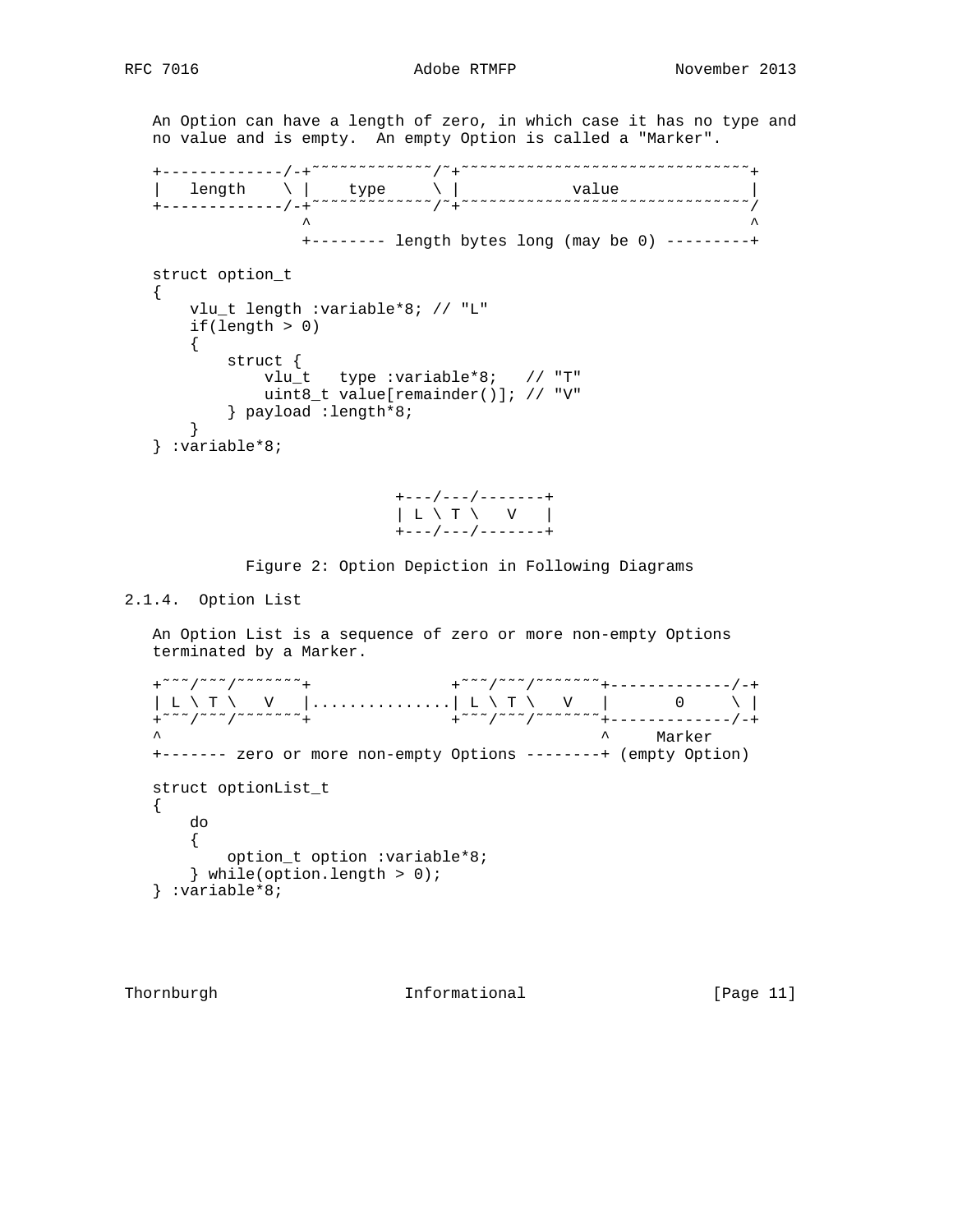2.1.5. Internet Socket Address (Address)

 When communicating an Internet socket address (a combination of a 32-bit IPv4 [RFC0791] or 128-bit IPv6 [RFC2460] address and a 16-bit port number) to another RTMFP, this encoding is used. This encoding additionally allows an address to be tagged with an origin type, which an RTMFP MAY use to modify the use or disposition of the address.

```
 1
   0 1 2 3 4 5 6 7 0 1 2 3 4 5 6 7|8 9 0 1 2 3 4 5
   +-+-+-+-+-+-+-+-+-----/.../-----+-+-+-+-+-+-+-+-+-+-+-+-+-+-+-+-+
|I| |O| Internet ||P|0 \t0 \t0 \t0 \tR address | port |P| |6| rsv | I |32 or 128 bits | |
   +-+-+-+-+-+-+-+-+-----/.../-----+-+-+-+-+-+-+-+-+-+-+-+-+-+-+-+-+
  struct address_t
   {
     bool_t inet6 :1; // "IP6"
    uintn_t reserved :5 = 0; // "rsv"uintn_t origin :2; // "ORI"
     if(inet6)
        uint128_t ipAddress;
     else
        uint32_t ipAddress;
     uint16_t port;
   } :variable*8;
```
 inet6: If set, the Internet address is a 128-bit IPv6 address. If clear, the Internet address is a 32-bit IPv4 address.

origin: The origin tag of this address. Possible values are:

- 0: Unknown, unspecified, or "other"
- 1: Address was reported by the origin as a local, directly attached interface address
- 2: Address was observed to be the source address from which a packet was received (a "reflexive transport address" in the terminology of [RFC5389])
- 3: Address is a relay, proxy, or introducer (a Redirector and/or Forwarder)

Thornburgh **Informational Informational** [Page 12]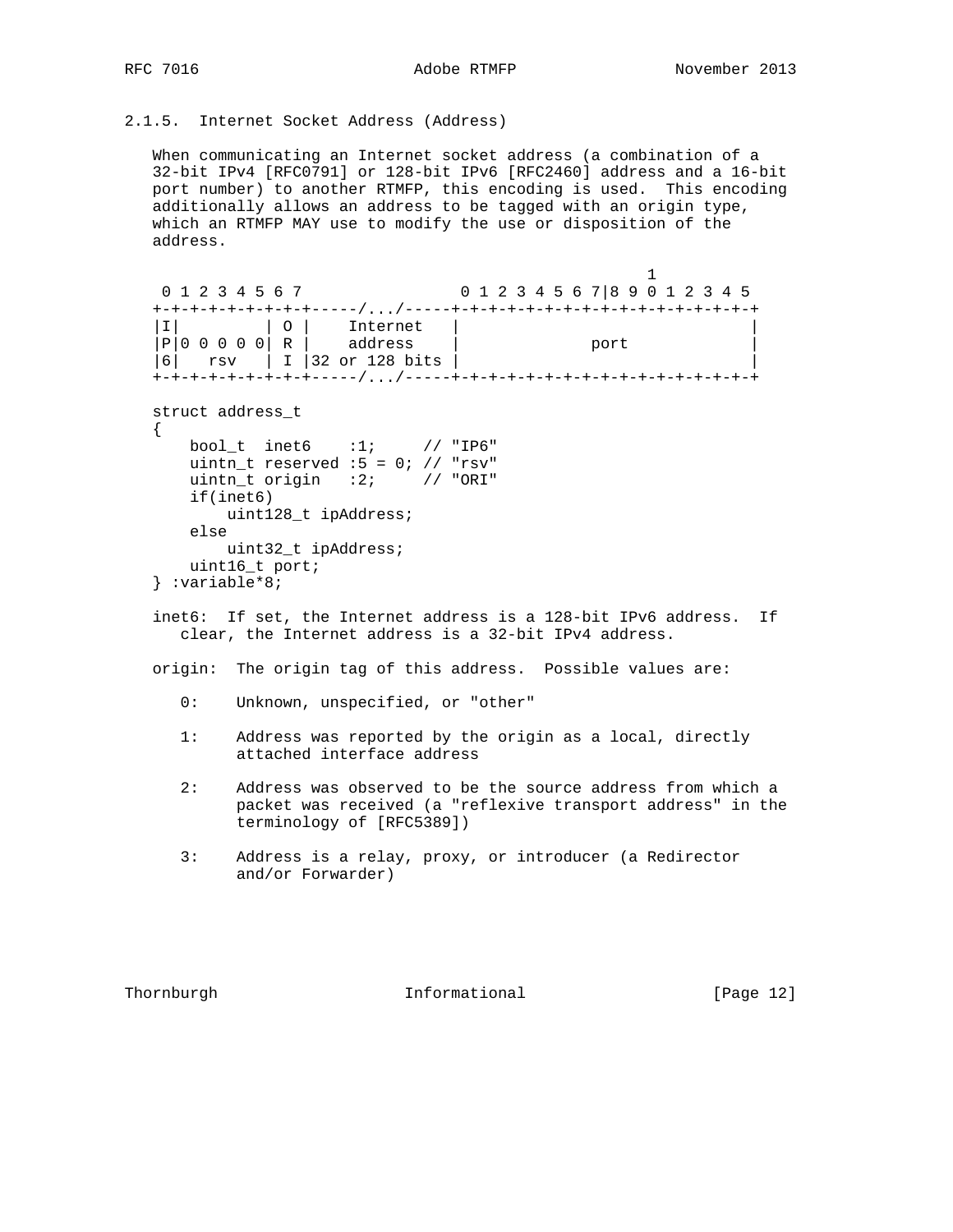ipAddress: The Internet address, in network byte order.

port: The 16-bit port number, in network byte order.

#### 2.2. Network Layer

#### 2.2.1. Encapsulation

 RTMFP Multiplex packets are usually carried in UDP [RFC0768] datagrams so that they may transit commonly deployed NATs and firewalls, and so that RTMFP may be implemented on commonly deployed operating systems without special privileges or permissions.

 RTMFP Multiplex packets MAY be carried by any suitable datagram transport or encapsulation where endpoints are addressed by an Internet socket address (that is, an IPv4 or IPv6 address and a 16-bit port number).

 The choice of port numbers is not mandated by this specification. Higher protocol layers or the application define the port numbers used.

# 2.2.2. Multiplex

 0 1 2 3 4 5 6 7|0 1 2 3 4 5 6 7|0 1 2 3 4 5 6 7|0 1 2 3 4 5 6 7 +-+-+-+-+-+-+-+-+-+-+-+-+-+-+-+-+-+-+-+-+-+-+-+-+-+-+-+-+-+-+-+-+ | Scrambled Session ID (SSID) | +-+-+-+-+-+-+-+-+-+-+-+-+-+-+-+-+-+-+-+-+-+-+-+-+-+-+-+-+-+-+-+-+ | e first32[0] | |- - - - - - n - - - - - - - - - - - - - - - - - - - - - - - -| | c first32[1] | +- - - - - - r - - - - - - - - - - - - - - - - - - - - - - - -+  $\mathbf y$  and  $\mathbf y$  and  $\mathbf y$  and  $\mathbf y$  and  $\mathbf y$  and  $\mathbf y$  and  $\mathbf y$  and  $\mathbf y$  and  $\mathbf y$  and  $\mathbf y$  and  $\mathbf y$  and  $\mathbf y$  and  $\mathbf y$  and  $\mathbf y$  and  $\mathbf y$  and  $\mathbf y$  and  $\mathbf y$  and  $\mathbf y$  and  $\mathbf y$  and  $\mathbf y$  and pted packet +---------------------------------------------------------------/

```
 struct multiplex_t
\left\{ \right. uint32_t scrambledSessionID; // "SSID"
     union {
         uint32_t first32[2]; // see note
        uint8_t encryptedPacket[remainder()];
    \} : (encapsulation.length - 4)*8;
     // if encryptedPacket is less than 8 bytes long, treat it
     // as if it were end-padded with 0s for the following:
     sessionID = scrambledSessionID XOR first32[0] XOR first32[1];
 } :encapsulation.length*8;
```
Thornburgh 10 Informational [Page 13]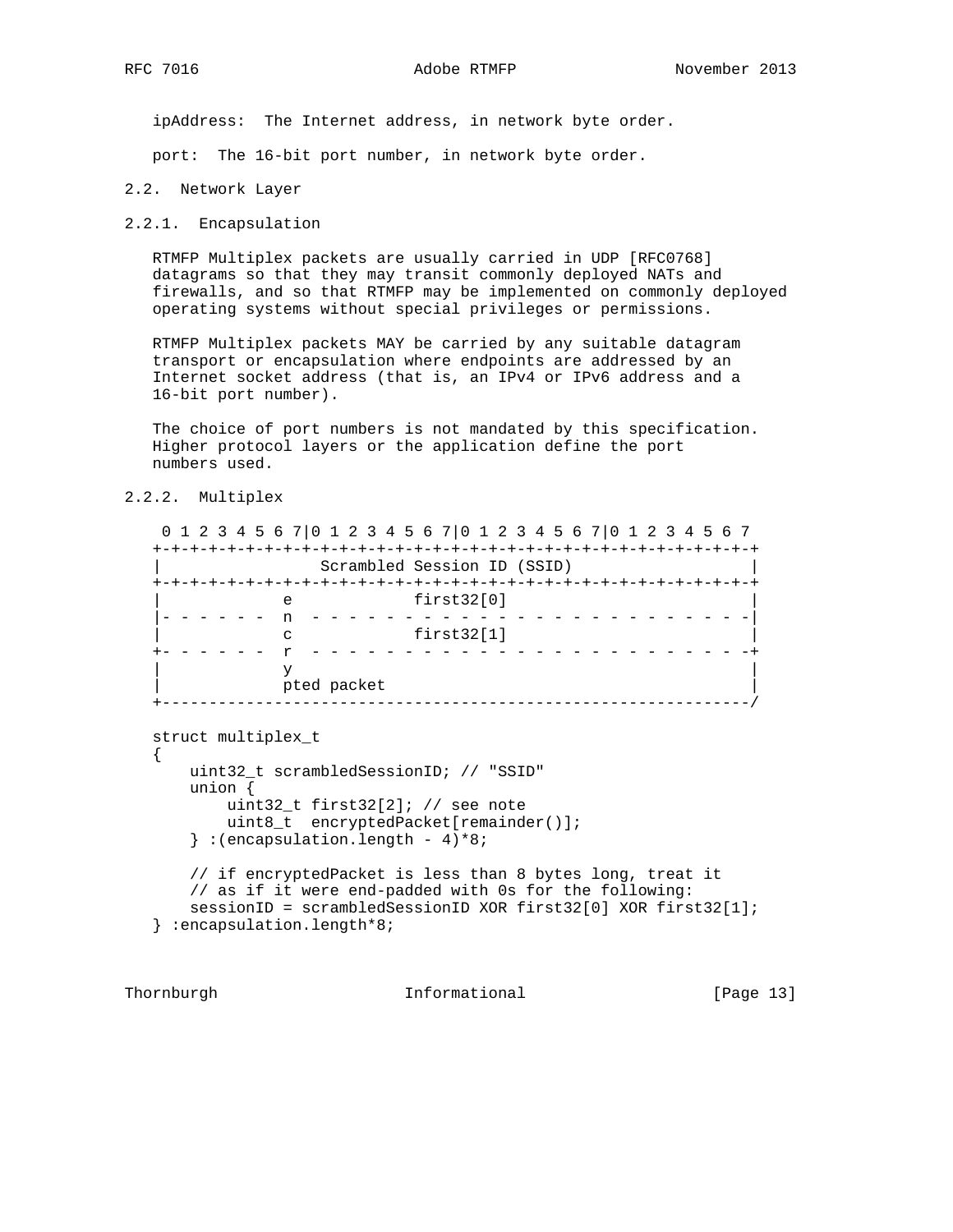The 32-bit Scrambled Session ID is the 32-bit session ID modified by performing a bitwise exclusive-or with the bitwise exclusive-or of the first two 32-bit words of the encrypted packet.

 The session ID is a 32-bit value that the receiver has requested to be used by the sender when sending packets to this receiver (Sections 2.3.7 and 2.3.8). The session ID identifies the session to which this packet belongs and the decryption key to be used to decrypt the encrypted packet.

 Note: Session ID 0 (prior to scrambling) denotes the startup pseudo session and implies the Default Session Key.

 Note: If the encrypted packet is less than 8 bytes long, then for the scrambling operation, perform the exclusive-or as though the encrypted packet were end-padded with enough 0-bytes to bring its length to 8.

# 2.2.3. Encryption

 RTMFP packets are encrypted according to a Cryptography Profile. This specification doesn't define a Cryptography Profile or mandate a particular choice of cryptography. The application defines the cryptographic syntax and algorithms.

 Packet encryption is RECOMMENDED to be a block cipher operating in Cipher Block Chaining [CBC] or similar mode. Encrypted packets MUST be decipherable without inter-packet dependency, since packets may be lost, duplicated, or reordered in the network.

 The packet encryption layer is responsible for data integrity and authenticity of packets, for example by means of a checksum or cryptographic message authentication code. To mitigate replay attacks, data integrity SHOULD comprise duplicate packet detection, for example by means of a session-wide packet sequence number. The packet encryption layer SHALL discard a received packet that does not pass integrity or authenticity tests.

 Note that the structures described below are of plain, unencrypted packets. Encrypted packets MUST be decrypted according to the Session Key associated with the Multiplex Session ID before being interpreted according to this specification.

 The Cryptography Profile defines a well-known Default Session Key that is used at session startup, during which per-session key(s) are negotiated by the two endpoints. A session ID of zero denotes use of the Default Session Key. The Default Session Key is also used with

Thornburgh 10 Informational [Page 14]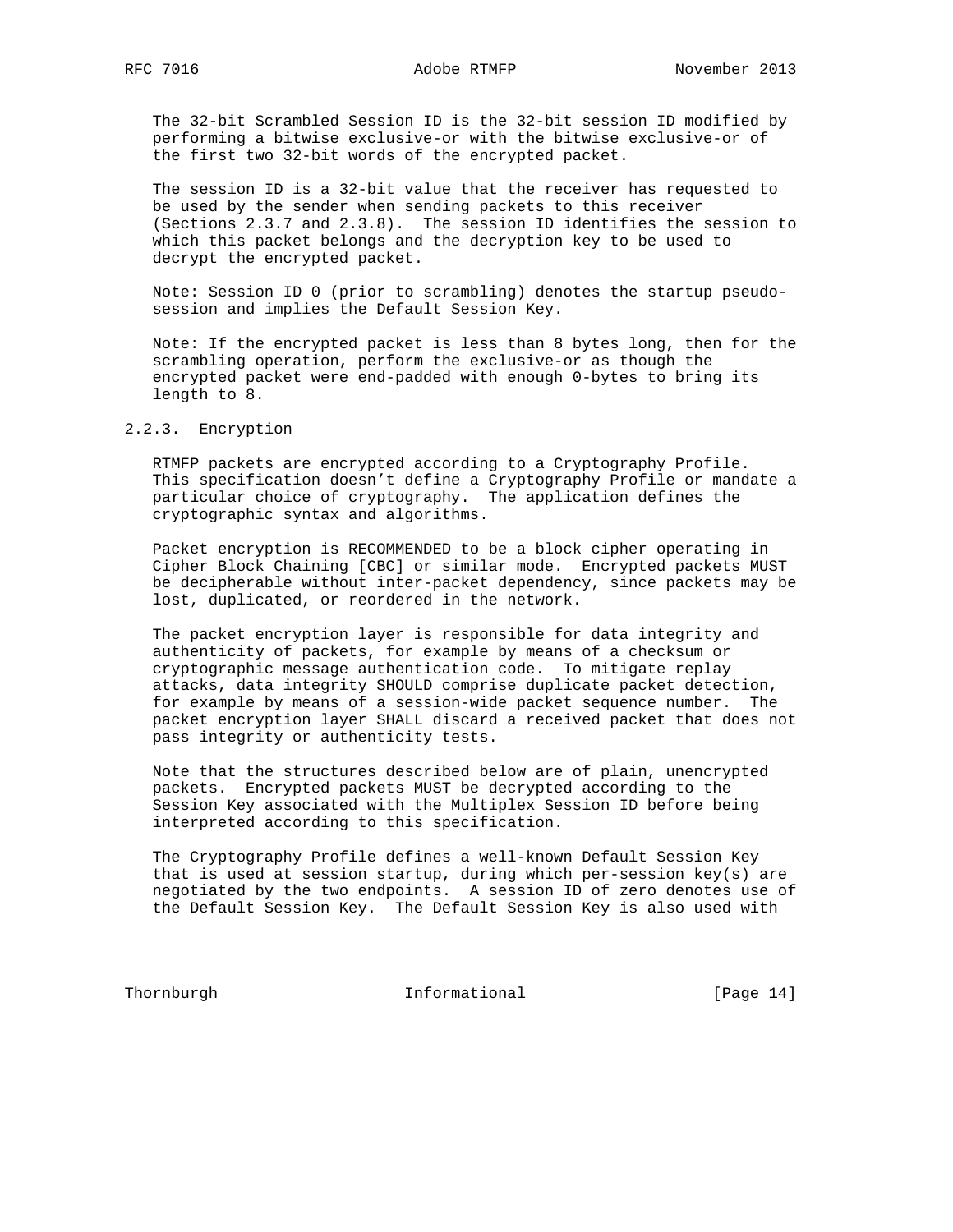non-zero session IDs during the latter phases of session startup (Sections 2.3.6 and 2.3.8). See Security Considerations (Section 5) for more about the Default Session Key.

# 2.2.4. Packet

 An (unencrypted, plain) RTMFP packet consists of a variable sized common header, zero or more chunks, and padding. Padding can be inserted by the encryption layer of the sender to meet cipher block size constraints and is ignored by the receiver. A sender's encryption layer MAY pad the end of a packet with bytes with value 0xff such that the resulting packet is a natural and appropriate size for the cipher. Alternatively, the Cryptography Profile MAY define its own framing and padding scheme, if needed, such that decrypted packets are compatible with the syntax defined in this section.

Thornburgh 10 Informational [Page 15]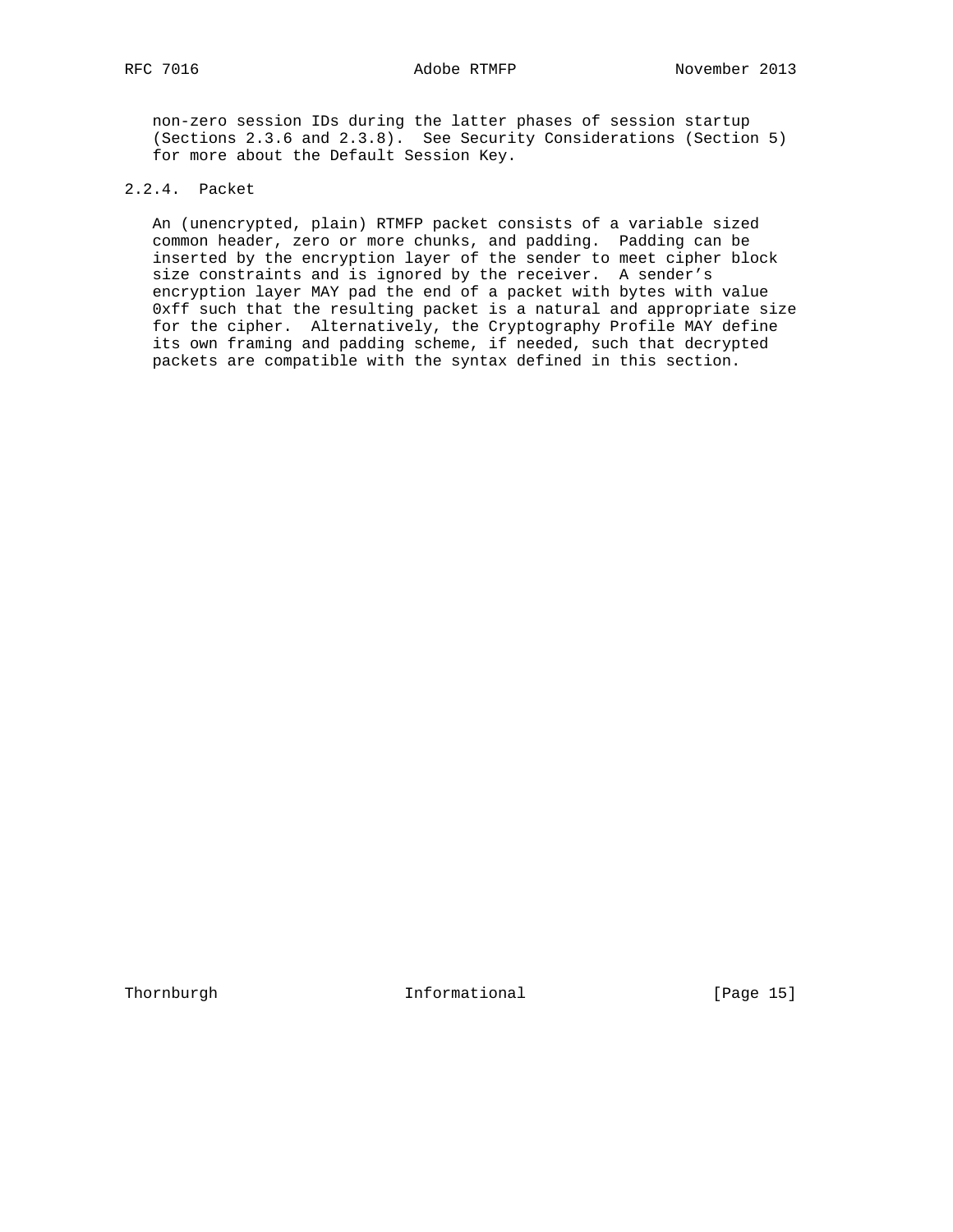```
 0 1 2 3 4 5 6 7|0 1 2 3 4 5 6 7|0 1 2 3 4 5 6 7|0 1 2 3 4 5 6 7
    +-+-+-+-+-+-+-+-+
   |T|T| r |T|T| M |
    |C|C| s |S|S| O |
    | |R| v | |E| D |
   +-+-+-+-+-+-+-+-+
     +˜+˜+˜+˜+˜+˜+˜+˜+˜+˜+˜+˜+˜+˜+˜+˜+˜+˜+˜+˜+˜+˜+˜+˜+˜+˜+˜+˜+˜+˜+˜+˜+
        if(TS) timestamp | if(TSE) timestampEcho
     +˜+˜+˜+˜+˜+˜+˜+˜+˜+˜+˜+˜+˜+˜+˜+˜+˜+˜+˜+˜+˜+˜+˜+˜+˜+˜+˜+˜+˜+˜+˜+˜+
       +˜˜˜˜˜˜˜˜˜˜˜˜˜˜˜˜˜˜˜˜˜˜˜˜˜˜˜˜˜˜˜˜˜˜˜˜˜˜˜˜˜˜˜˜˜˜˜˜˜˜˜˜˜˜˜˜˜˜˜˜˜˜˜+
 | Chunk |
 +˜˜˜˜˜˜˜˜˜˜˜˜˜˜˜˜˜˜˜˜˜˜˜˜˜˜˜˜˜˜˜˜˜˜˜˜˜˜˜˜˜˜˜˜˜˜˜˜˜˜˜˜˜˜˜˜˜˜˜˜˜˜˜/
the contract of the contract of the contract of the contract of the contract of
the contract of the contract of the contract of the contract of the contract of
 +˜˜˜˜˜˜˜˜˜˜˜˜˜˜˜˜˜˜˜˜˜˜˜˜˜˜˜˜˜˜˜˜˜˜˜˜˜˜˜˜˜˜˜˜˜˜˜˜˜˜˜˜˜˜˜˜˜˜˜˜˜˜˜+
 | Chunk |
 +˜˜˜˜˜˜˜˜˜˜˜˜˜˜˜˜˜˜˜˜˜˜˜˜˜˜˜˜˜˜˜˜˜˜˜˜˜˜˜˜˜˜˜˜˜˜˜˜˜˜˜˜˜˜˜˜˜˜˜˜˜˜˜/
            +˜˜˜˜˜˜˜˜˜˜˜˜˜˜˜˜˜˜˜˜˜˜˜˜˜˜˜˜˜˜˜˜˜˜˜˜˜˜˜˜˜˜˜˜˜˜˜˜˜˜˜˜˜˜˜˜˜˜˜˜˜˜˜+
  | padding<br>+~~~~~~~~~~~~~~~~~~~~~~~~~~~~~~~~~~~
                                +˜˜˜˜˜˜˜˜˜˜˜˜˜˜˜˜˜˜˜˜˜˜˜˜˜˜˜˜˜˜˜˜˜˜˜˜˜˜˜˜˜˜˜˜˜˜˜˜˜˜˜˜˜˜˜˜˜˜˜˜˜˜˜/
   struct packet_t
   {
      bool_t timeCritical :1; // "TC"
       bool_t timeCriticalReverse :1; // "TCR"
uintn_t reserved :2; // "rsv"
 bool_t timestampPresent :1; // "TS"
 bool_t timestampEchoPresent :1; // "TSE"
      uintn_t mode :2; // "MOD"
      if(0 != mode) {
           if(timestampPresent)
              uint16_t timestamp;
           if(timestampEchoPresent)
              uint16_t timestampEcho;
          while(remainder() > 2)
\{ uint8_t chunkType;
               uint16_t chunkLength;
               if(remainder() < chunkLength)
                  break;
              uint8_t chunkPayload[chunkLength];
           } // chunks
           uint8_t padding[remainder()];
       }
   } :plainPacket.length*8;
```
Thornburgh 10 Informational [Page 16]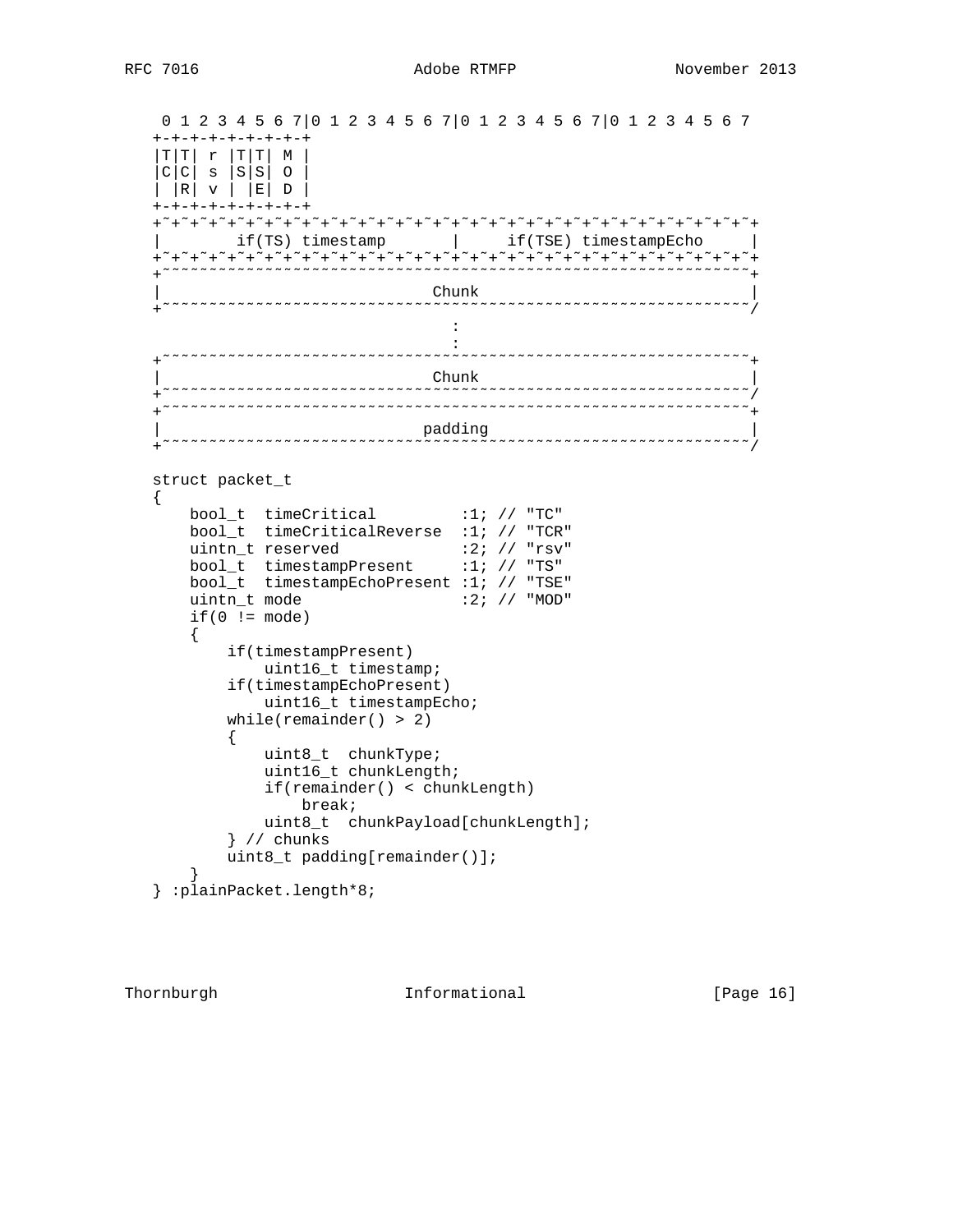timeCritical: Time Critical Forward Notification. If set, indicates that this packet contains real-time user data.

- timeCriticalReverse: Time Critical Reverse Notification. If set, indicates that the sender is currently receiving packets on other sessions that have the timeCritical flag set.
- timestampPresent: If set, indicates that the timestamp field is present. If clear, there is no timestamp field.
- timestampEchoPresent: If set, indicates that the timestamp echo field is present. If clear, there is no timestamp echo field.
- mode: The mode of this packet. See below for additional discussion of packet modes. Possible values are:
	- 0: Forbidden value
	- 1: Initiator Mark
	- 2: Responder Mark
	- 3: Startup
- timestamp: If the timestampPresent flag is set, this field is present and contains the low 16 bits of the sender's 250 Hz clock (4 milliseconds per tick) at transmit time. The sender's clock MAY have its origin at any time in the past.
- timestampEcho: If the timestampEchoPresent flag is set, this field is present and contains the sender's estimate of what the timestamp field of a packet received from the other end would be at the time this packet was transmitted, using the method described in Section 3.5.2.2.
- chunks: Zero or more chunks follow the header. It is RECOMMENDED that a packet contain at least one chunk.
- padding: Zero or more bytes of padding follow the chunks. The following conditions indicate padding:
	- \* Fewer than three bytes (the size of a chunk header) remain in the packet.
	- \* The chunkLength field of what would be the current chunk header indicates that the hypothetical chunk payload wouldn't fit in the remaining bytes of the packet.

Thornburgh 10 Informational [Page 17]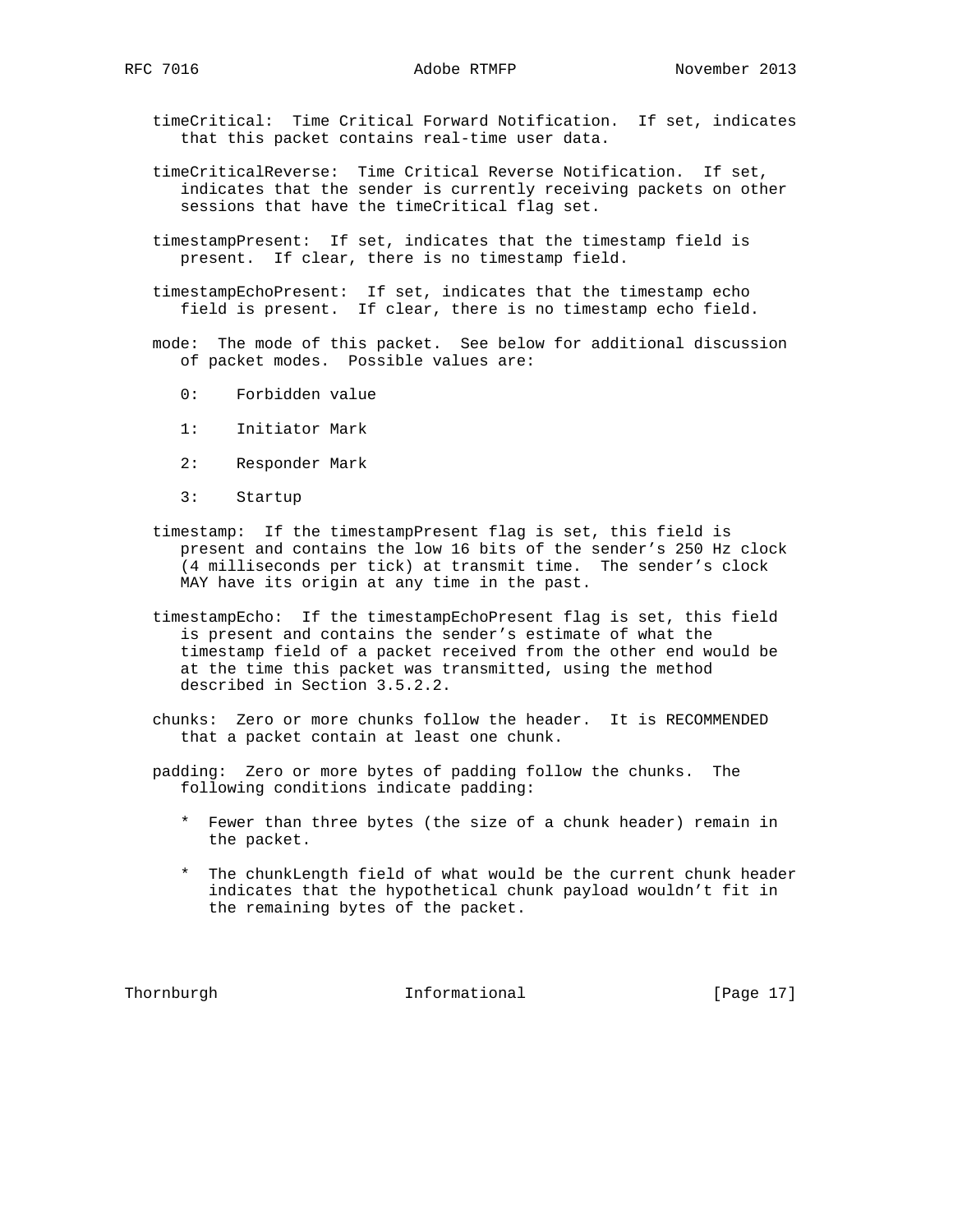Packet mode 0 is not allowed. Packets marked with this mode are invalid and MUST be discarded.

 The original initiator of a session MUST mark all non-startup packets it sends in that session with packet mode 1 ("Initiator Mark"). It SHOULD ignore any packet received in that session with packet mode 1.

 The original responder of a session MUST mark all non-startup packets it sends in that session with packet mode 2 ("Responder Mark"). It SHOULD ignore any packet received in that session with packet mode 2.

 Packet mode 3 is for session startup. Session startup chunks are only allowed in packets with this mode.

 Chunks that are not for session startup are only allowed in packets with modes 1 or 2.

2.3. Chunks

 0 1 2 3 4 5 6 7|0 1 2 3 4 5 6 7|0 1 2 3 4 5 6 7|0 1 2 3 4 5 6 7 +-+-+-+-+-+-+-+-+-+-+-+-+-+-+-+-+-+-+-+-+-+-+-+-+ | chunkType | chunkLength | +-+-+-+-+-+-+-+-+-+-+-+-+-+-+-+-+-+-+-+-+-+-+-+-+ +˜˜˜˜˜˜˜˜˜˜˜˜˜˜˜˜˜˜˜˜˜˜˜˜˜˜˜˜˜˜˜˜˜˜˜˜˜˜˜˜˜˜˜˜˜˜˜˜˜˜˜˜˜˜˜˜˜˜˜˜˜˜˜+ | chunkPayload (chunkLength bytes, may be zero) | +˜˜˜˜˜˜˜˜˜˜˜˜˜˜˜˜˜˜˜˜˜˜˜˜˜˜˜˜˜˜˜˜˜˜˜˜˜˜˜˜˜˜˜˜˜˜˜˜˜˜˜˜˜˜˜˜˜˜˜˜˜˜˜/ struct chunk\_t { uint8\_t chunkType; uint16\_t chunkLength; uint8\_t chunkPayload[chunkLength]; } :variable\*8; chunkType: The chunk type code. chunkLength: The size, in bytes, of the chunk payload. chunkPayload: The type-specific payload of this chunk,

chunkLength bytes in length (may be empty).

Thornburgh 10 Informational [Page 18]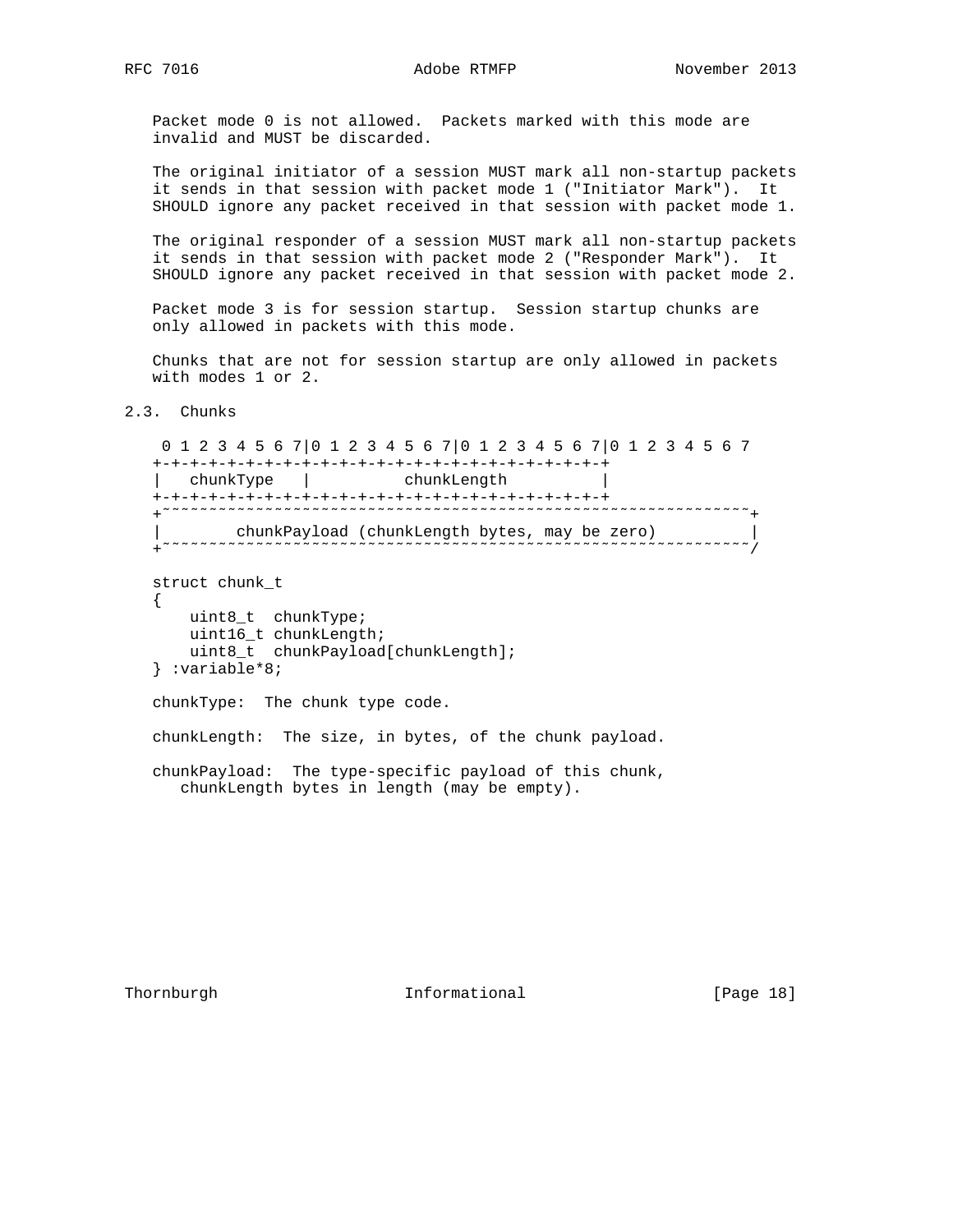Defined chunk types are enumerated here in the order they might be encountered in the course of a typical session. The following chunk type codes are defined:

- 0x7f: Packet Fragment (Section 2.3.1)
- 0x30: Initiator Hello (Section 2.3.2)
- 0x0f: Forwarded Initiator Hello (Section 2.3.3)
- 0x70: Responder Hello (Section 2.3.4)
- 0x71: Responder Redirect (Section 2.3.5)
- 0x79: RHello Cookie Change (Section 2.3.6)
- 0x38: Initiator Initial Keying (Section 2.3.7)
- 0x78: Responder Initial Keying (Section 2.3.8)
- 0x01: Ping (Section 2.3.9)
- 0x41: Ping Reply (Section 2.3.10)
- 0x10: User Data (Section 2.3.11)
- 0x11: Next User Data (Section 2.3.12)
- 0x50: Data Acknowledgement Bitmap (Section 2.3.13)
- 0x51: Data Acknowledgement Ranges (Section 2.3.14)
- 0x18: Buffer Probe (Section 2.3.15)
- 0x5e: Flow Exception Report (Section 2.3.16)
- 0x0c: Session Close Request (Section 2.3.17)
- 0x4c: Session Close Acknowledgement (Section 2.3.18)
- 0x00: Ignore/Padding
- 0xff: Ignore/Padding

 A receiver MUST ignore a chunk having an unrecognized chunk type code. A receiver MUST ignore a chunk appearing in a packet having a mode inappropriate to that chunk type.

Thornburgh **Informational** [Page 19]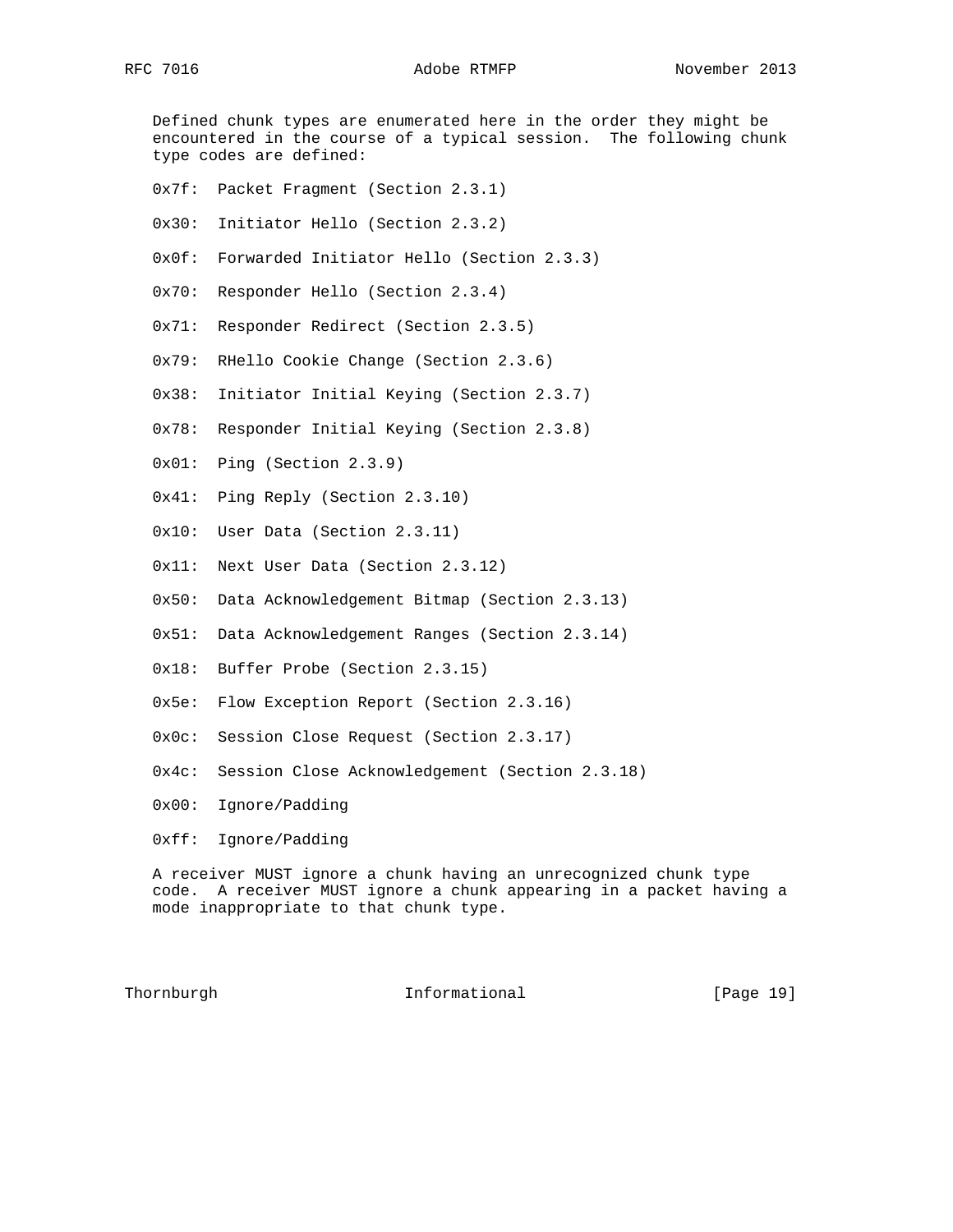Unless specified otherwise, if a chunk has a syntax or processing error (for example, the chunk's payload field is not long enough to contain the specified syntax elements), the chunk SHALL be ignored as though it was not present in the packet, and parsing and processing SHALL commence with the next chunk in the packet, if any.

# 2.3.1. Packet Fragment Chunk

 This chunk is used to divide a plain RTMFP packet (Section 2.2.4) that is unavoidably larger than the path MTU (such as session startup packets containing Responder Hello (Section 2.3.4) or Initiator Initial Keying (Section 2.3.7) chunks with large certificates) into segments that do not exceed the path MTU, and to allow the segments to be sent through the network at a moderated rate to avoid jamming interfaces, links, or paths.

 0 1 2 3 4 5 6 7|0 1 2 3 4 5 6 7|0 1 2 3 4 5 6 7|0 1 2 3 4 5 6 7 +-+-+-+-+-+-+-+-+-+-+-+-+-+-+-+-+-+-+-+-+-+-+-+-+ | 0x7f | chunkLength | +-+-+-+-+-+-+-+-+-+-+-+-+-+-+-+-+-+-+-+-+-+-+-+-+ +-+-+-+-+-+-+-+-+-------------/-+-------------/-+ |M| reserved | packetID \ | fragmentNum \ | +-+-+-+-+-+-+-+-+-------------/-+-------------/-+ +---------------------------------------------------------------+ packetFragment +---------------------------------------------------------------/

```
 struct fragmentChunkPayload_t
  \{ bool_t moreFragments :1; // M
     uintn_t reserved :7;
vlu_t packetID :variable*8;
vlu_t fragmentNum :variable*8;
```

```
 uint8_t packetFragment[remainder()];
 } :chunkLength*8;
```
 moreFragments: If set, the indicated packet comprises additional fragments. If clear, this fragment is the final fragment of the packet.

reserved: Reserved for future use.

 packetID: VLU, the identifier of this segmented packet. All fragments of the same packet have the same packetID.

 fragmentNum: VLU, the index of this fragment of the indicated packet. The first fragment of the packet MUST be index 0. Fragments are numbered consecutively.

Thornburgh 1nformational [Page 20]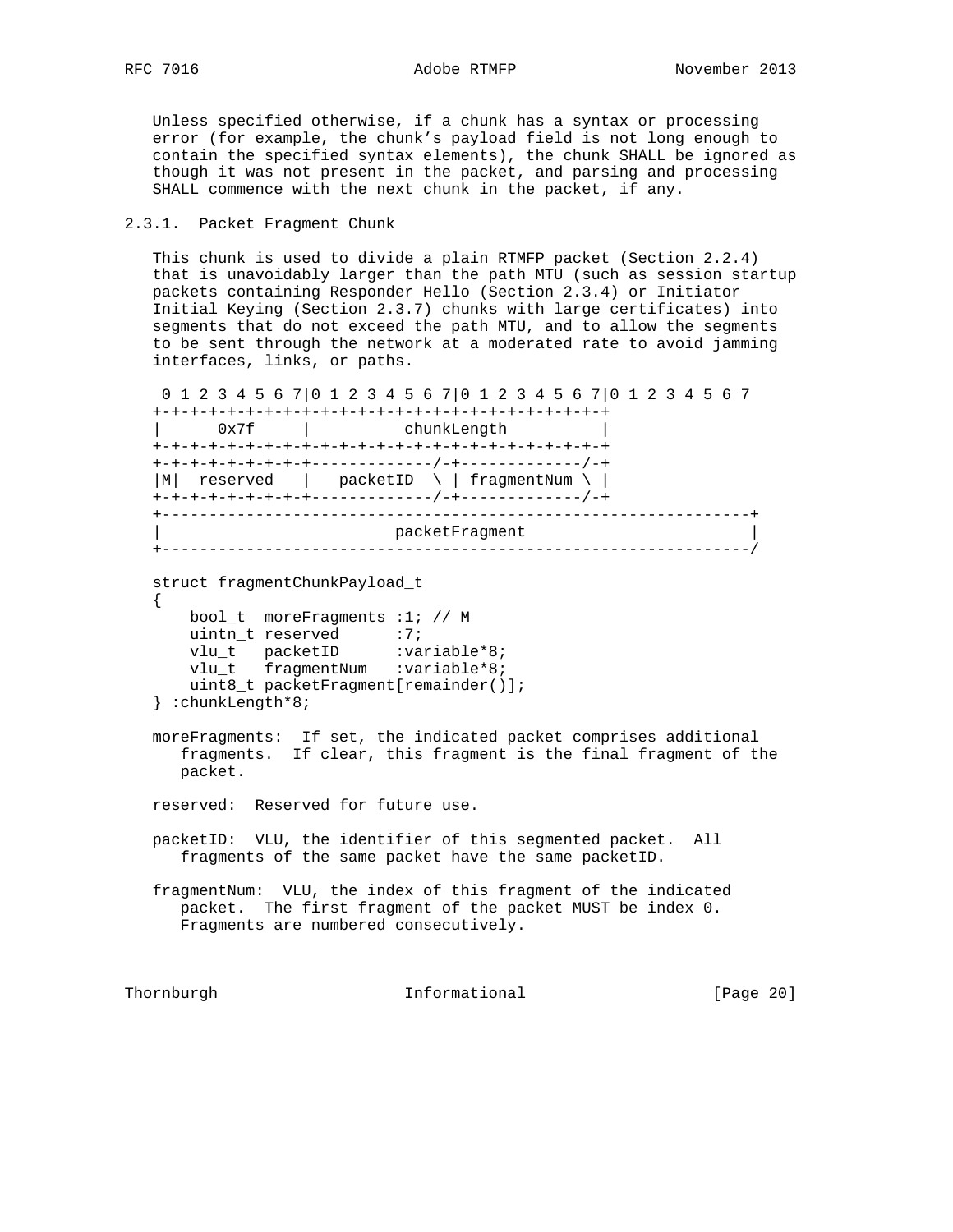{

 packetFragment: The bytes of the indicated segment of the indicated original plain RTMFP packet. A packetFragment MUST NOT be empty.

The use of this mechanism is detailed in Section 3.4.

2.3.2. Initiator Hello Chunk (IHello)

 This chunk is sent by the initiator of a new session to begin the startup handshake. This chunk is only allowed in a packet with Session ID 0, encrypted with the Default Session Key, and having packet mode 3 (Startup).

 0 1 2 3 4 5 6 7|0 1 2 3 4 5 6 7|0 1 2 3 4 5 6 7|0 1 2 3 4 5 6 7 +-+-+-+-+-+-+-+-+-+-+-+-+-+-+-+-+-+-+-+-+-+-+-+-+ 0x30 | chunkLength +-+-+-+-+-+-+-+-+-+-+-+-+-+-+-+-+-+-+-+-+-+-+-+-+ +-------------/-+-----------------------------------------------+ | epdLength \ | endpointDiscriminator (epdLength bytes) | +-------------/-+-----------------------------------------------/ +---------------------------------------------------------------+ | tag | +---------------------------------------------------------------/

struct ihelloChunkPayload\_t

```
 vlu_t epdLength :variable*8;
    uint8_t endpointDiscriminator[epdLength];
    uint8_t tag[remainder()];
 } :chunkLength*8;
```
- epdLength: VLU, the length of the following endpointDiscriminator field in bytes.
- endpointDiscriminator: The Endpoint Discriminator for the identity with which the initiator wants to communicate.
- tag: Initiator-provided data to be returned in a Responder Hello's tagEcho field. The tag/tagEcho is used to match Responder Hellos to the initiator's session startup state independent of the responder's address.

The use of IHello is detailed in Section 3.5.1.

Thornburgh **Informational** [Page 21]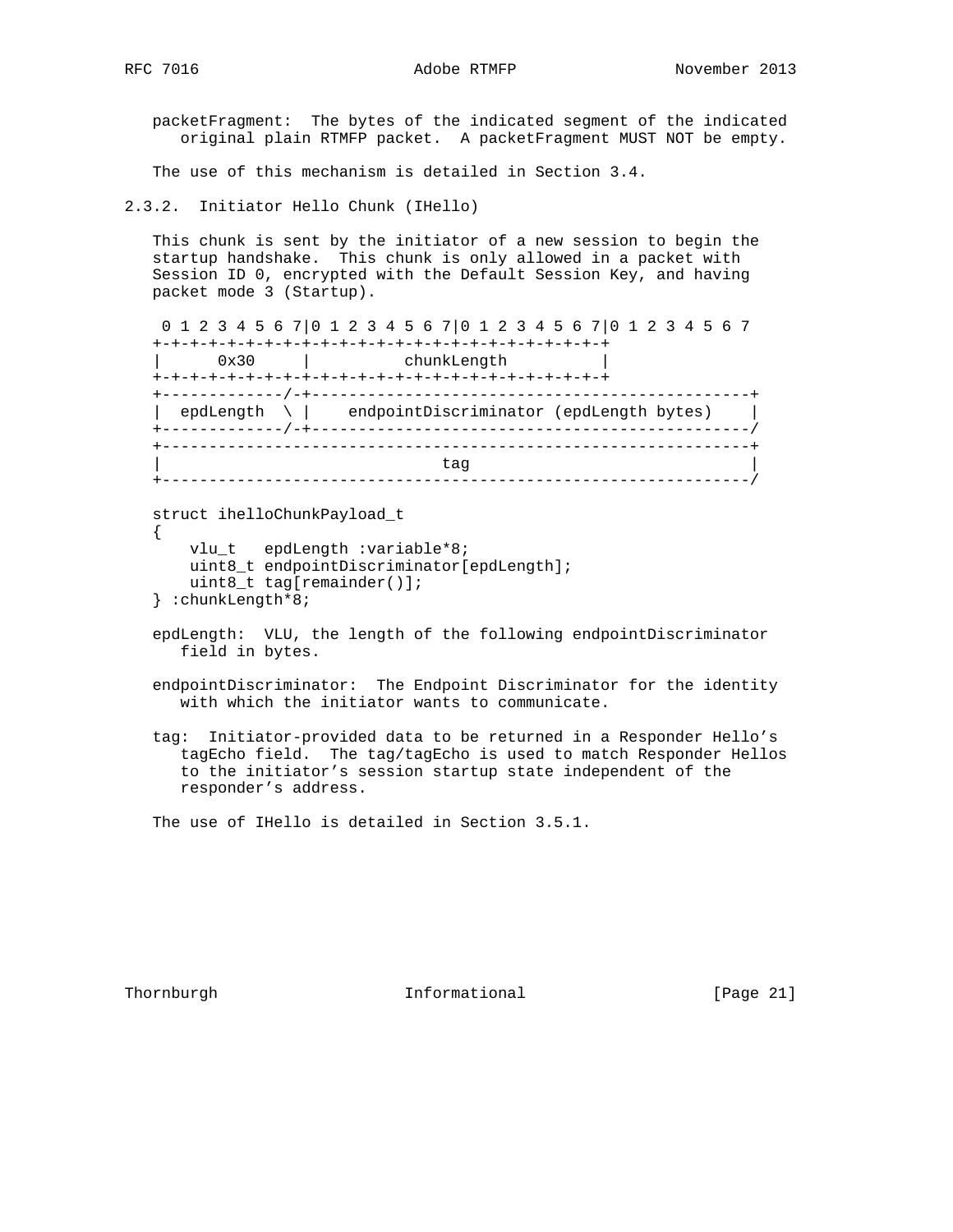```
2.3.3. Forwarded Initiator Hello Chunk (FIHello)
```
 This chunk is sent on behalf of an initiator by a Forwarder. It is only allowed in packets of an established session having packet mode 1 or 2. A receiver MAY treat this chunk as though it was an Initiator Hello received directly from replyAddress. Alternatively, if the receiver is selected by the Endpoint Discriminator, it MAY respond to replyAddress with an Implied Redirect (Section 2.3.5).

```
 0 1 2 3 4 5 6 7|0 1 2 3 4 5 6 7|0 1 2 3 4 5 6 7|0 1 2 3 4 5 6 7
```

```
 +-+-+-+-+-+-+-+-+-+-+-+-+-+-+-+-+-+-+-+-+-+-+-+-+
```

| 0x0f                                         | chunkLength                             |  |  |  |  |
|----------------------------------------------|-----------------------------------------|--|--|--|--|
| ------------<br>epdLength<br>------------ /- | endpointDiscriminator (epdLength bytes) |  |  |  |  |
| replyAddress<br>------------                 |                                         |  |  |  |  |
|                                              | tag                                     |  |  |  |  |

struct fihelloChunkPayload\_t

```
 {
 vlu_t epdLength :variable*8;
 uint8_t endpointDiscriminator[epdLength];
      address_t replyAddress :variable*8;
      uint8_t tag[remainder()];
   } :chunkLength*8;
```
- epdLength: VLU, the length of the following endpointDiscriminator field in bytes.
- endpointDiscriminator: The Endpoint Discriminator for the identity with which the original initiator wants to communicate, copied from the original Initiator Hello.
- replyAddress: Address format (Section 2.1.5), the address that the forwarding node derived from the received Initiator Hello, to which the receiver should respond.

tag: Copied from the original Initiator Hello.

```
 The use of FIHello is detailed in Section 3.5.1.5.
```
Thornburgh **Informational Informational** [Page 22]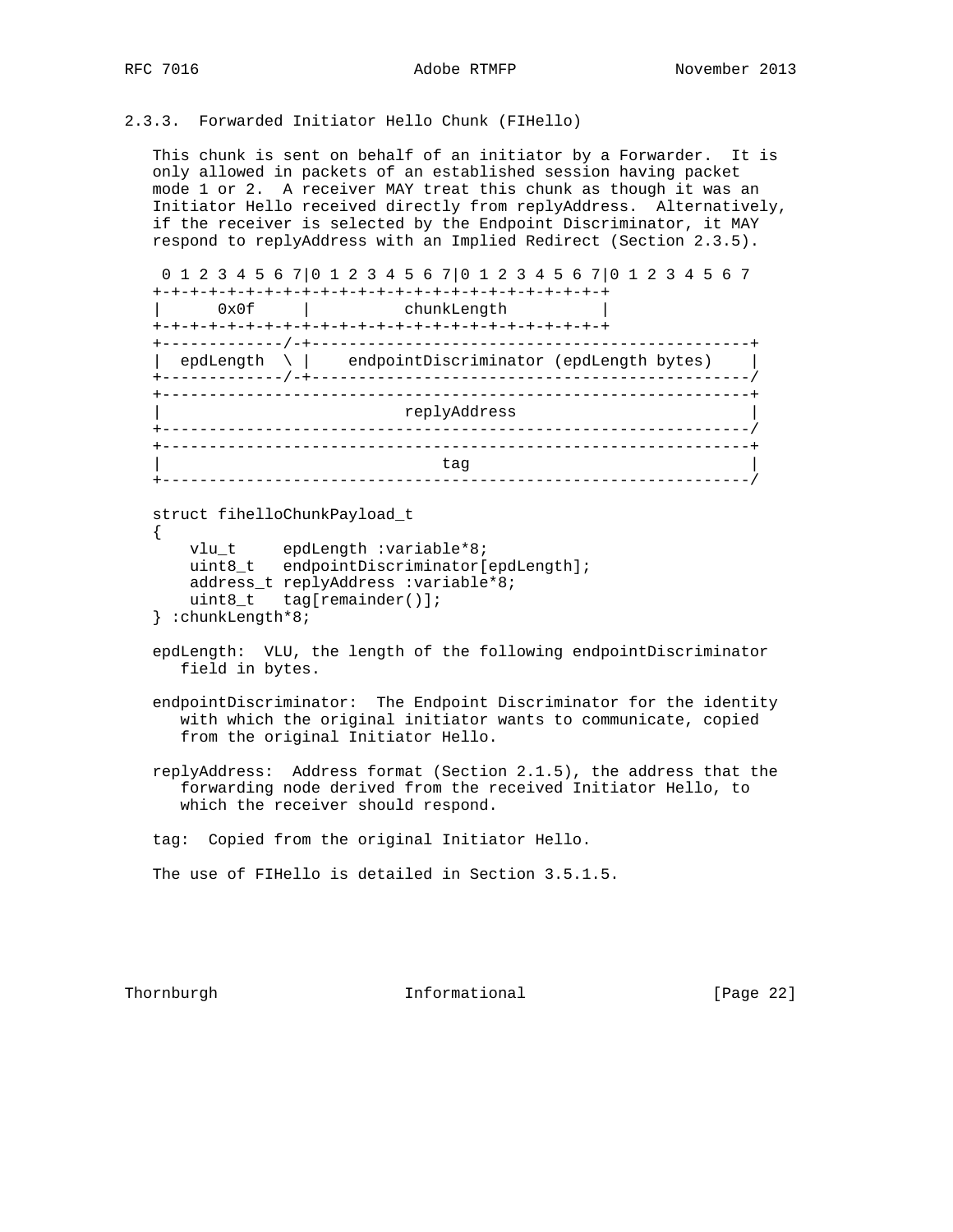2.3.4. Responder Hello Chunk (RHello)

 This chunk is sent by a responder in response to an Initiator Hello or Forwarded Initiator Hello if the Endpoint Discriminator indicates the responder's identity. This chunk is only allowed in a packet with Session ID 0, encrypted with the Default Session Key, and having packet mode 3 (Startup).

 0 1 2 3 4 5 6 7|0 1 2 3 4 5 6 7|0 1 2 3 4 5 6 7|0 1 2 3 4 5 6 7 +-+-+-+-+-+-+-+-+-+-+-+-+-+-+-+-+-+-+-+-+-+-+-+-+ | 0x70 | chunkLength | +-+-+-+-+-+-+-+-+-+-+-+-+-+-+-+-+-+-+-+-+-+-+-+-+ +-------------/-+-----------------------------------------------+ | tagLength \ | tagEcho (tagLength bytes) | +-------------/-+-----------------------------------------------/ +-------------/-+-----------------------------------------------+ | cookieLength\ | cookie (cookieLength bytes) | +-------------/-+-----------------------------------------------/ +---------------------------------------------------------------+ responderCertificate +---------------------------------------------------------------/

```
 struct rhelloChunkPayload_t
 {
```

```
 vlu_t tagLength :variable*8;
    uint8_t tagEcho[tagLength];
    vlu_t cookieLength :variable*8;
   uint8 t cookie[cookieLength];
    uint8_t responderCertificate[remainder()];
 } :chunkLength*8;
```
tagLength: VLU, the length of the following tagEcho field in bytes.

tagEcho: The tag from the Initiator Hello, unaltered.

```
 cookieLength: VLU, the length of the following cookie field
    in bytes.
```
 cookie: Responder-created state data to authenticate a future Initiator Initial Keying message (in order to prevent denial-of service attacks).

responderCertificate: The responder's cryptographic credentials.

Thornburgh 1nformational [Page 23]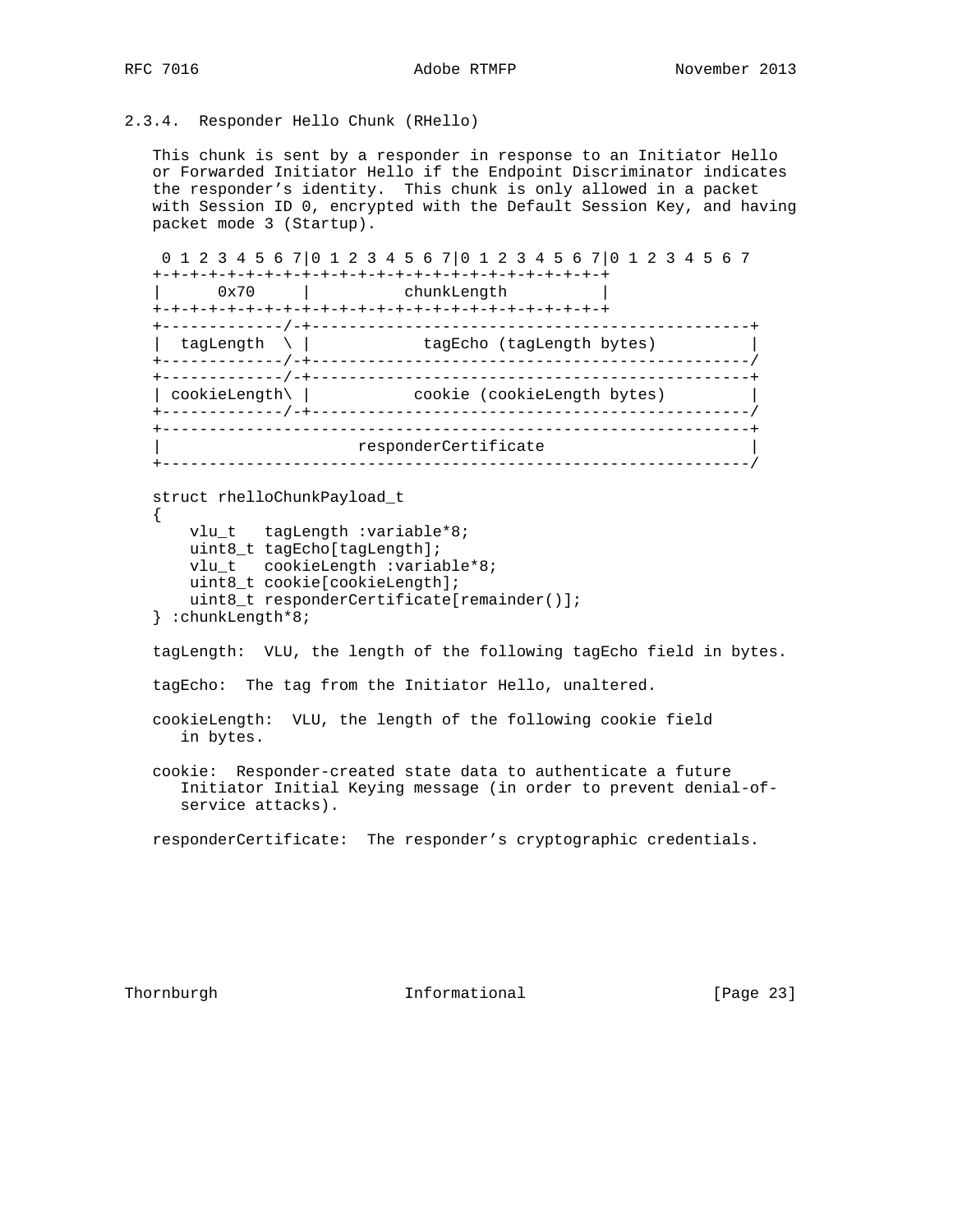Note: This specification doesn't mandate a specific choice of certificate format. The Cryptography Profile determines the syntax, algorithms, and interpretation of the responderCertificate.

The use of RHello is detailed in Section 3.5.1.

2.3.5. Responder Redirect Chunk (Redirect)

 This chunk is sent in response to an Initiator Hello or Forwarded Initiator Hello to indicate that the requested endpoint can be reached at one or more of the indicated addresses. A receiver can add none, some, or all of the indicated addresses to the set of addresses to which it is sending Initiator Hello messages for the opening session associated with tagEcho. This chunk is only allowed in a packet with Session ID 0, encrypted with the Default Session Key, and having packet mode 3 (Startup).

Thornburgh 1nformational [Page 24]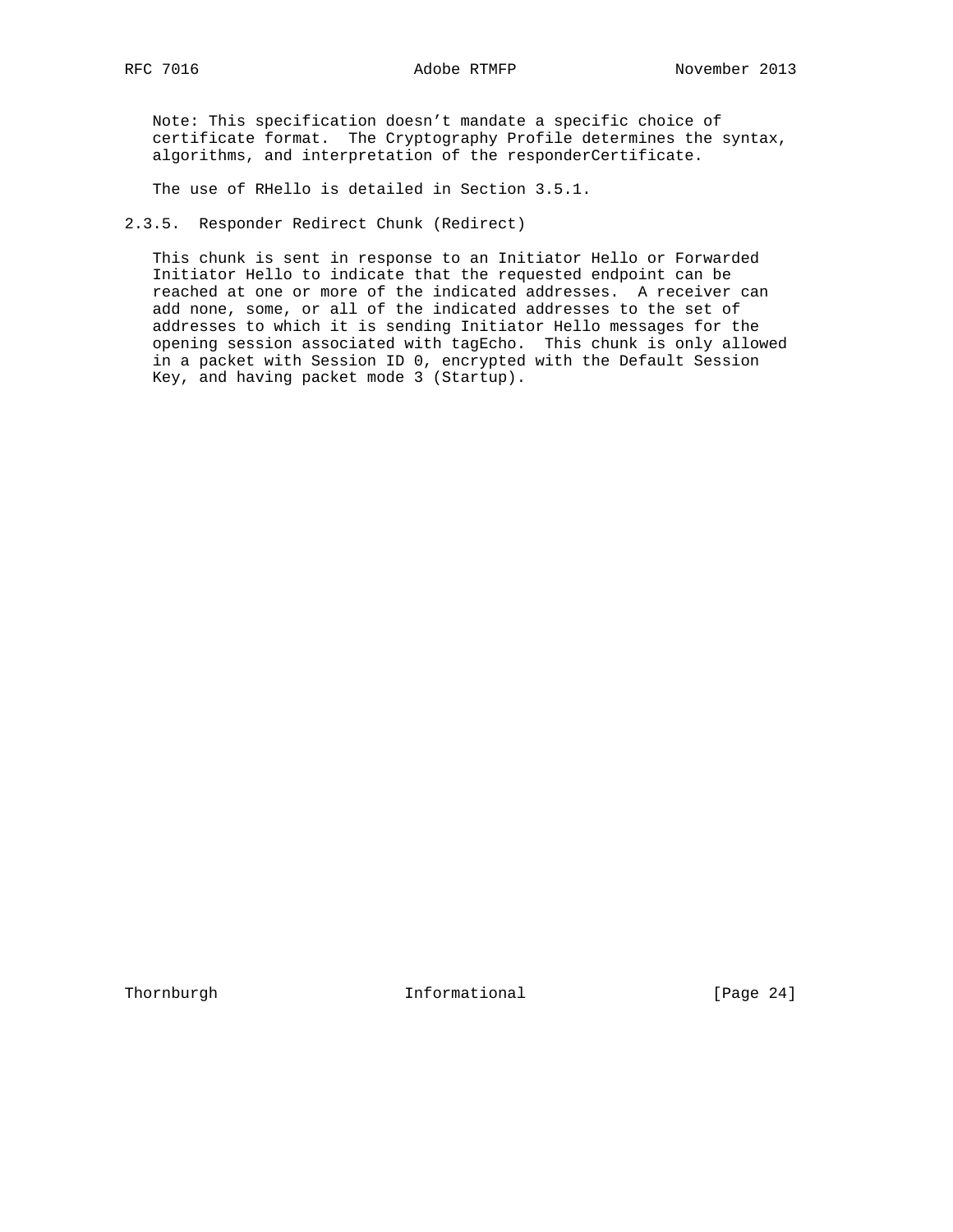```
 0 1 2 3 4 5 6 7|0 1 2 3 4 5 6 7|0 1 2 3 4 5 6 7|0 1 2 3 4 5 6 7
   +-+-+-+-+-+-+-+-+-+-+-+-+-+-+-+-+-+-+-+-+-+-+-+-+
   | 0x71 | chunkLength |
   +-+-+-+-+-+-+-+-+-+-+-+-+-+-+-+-+-+-+-+-+-+-+-+-+
   +-------------/-+-----------------------------------------------+
  | tagLength \ | tagEcho (tagLength bytes)
   +-------------/-+-----------------------------------------------/
   +˜˜˜˜˜˜˜˜˜˜˜˜˜˜˜˜˜˜˜˜˜˜˜˜˜˜˜˜˜˜˜˜˜˜˜˜˜˜˜˜˜˜˜˜˜˜˜˜˜˜˜˜˜˜˜˜˜˜˜˜˜˜˜+
 | redirectDestination 1 |
 +˜˜˜˜˜˜˜˜˜˜˜˜˜˜˜˜˜˜˜˜˜˜˜˜˜˜˜˜˜˜˜˜˜˜˜˜˜˜˜˜˜˜˜˜˜˜˜˜˜˜˜˜˜˜˜˜˜˜˜˜˜˜˜/
the contract of the contract of the contract of the contract of the contract of
the contract of the contract of the contract of the contract of the contract of the contract of the contract of
 +˜˜˜˜˜˜˜˜˜˜˜˜˜˜˜˜˜˜˜˜˜˜˜˜˜˜˜˜˜˜˜˜˜˜˜˜˜˜˜˜˜˜˜˜˜˜˜˜˜˜˜˜˜˜˜˜˜˜˜˜˜˜˜+
 | redirectDestination N |
 +˜˜˜˜˜˜˜˜˜˜˜˜˜˜˜˜˜˜˜˜˜˜˜˜˜˜˜˜˜˜˜˜˜˜˜˜˜˜˜˜˜˜˜˜˜˜˜˜˜˜˜˜˜˜˜˜˜˜˜˜˜˜˜/
   struct responderRedirectChunkPayload_t
 {
       vlu_t tagLength :variable*8;
       uint8_t tagEcho[tagLength];
       addressCount = 0;
       while(remainder() > 0)
\{ address_t redirectDestination :variable*8;
           addressCount++;
 }
       if(0 == addressCount)
           redirectDestination = packetSourceAddress();
   } :chunkLength*8;
   tagLength: VLU, the length of the following tagEcho field in bytes.
   tagEcho: The tag from the Initiator Hello, unaltered.
   redirectDestination: (Zero or more) Address format (Section 2.1.5)
      addresses to add to the opening set for the indicated session.
   If this chunk lists zero redirectDestination addresses, then this is
   an Implied Redirect, and the indicated address is the address from
   which the packet containing this chunk was received.
   The use of Redirect is detailed in Sections 3.5.1.1.1, 3.5.1.1.2,
   and 3.5.1.4.
```
Thornburgh **Informational Informational** [Page 25]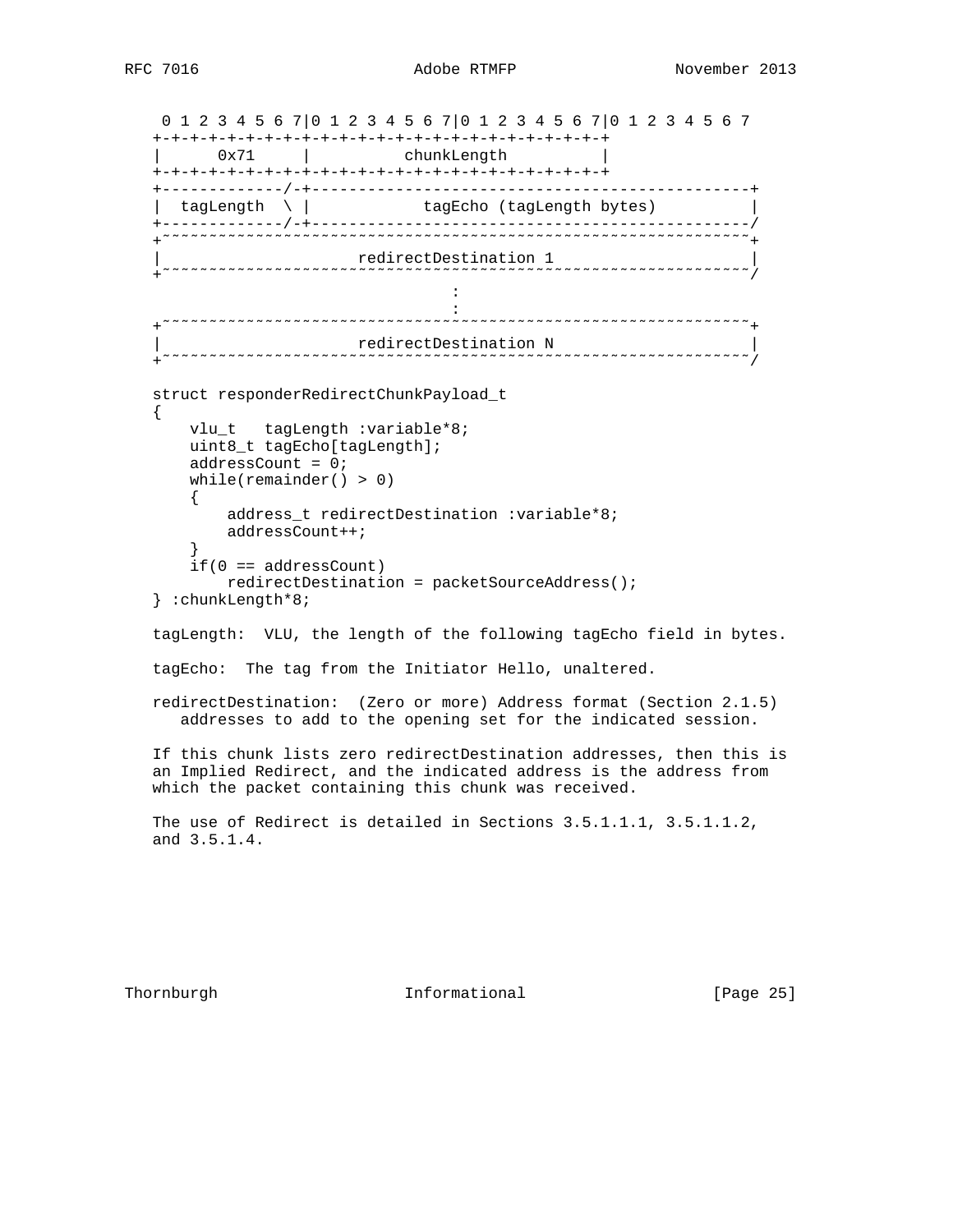# 2.3.6. RHello Cookie Change Chunk

 This chunk SHOULD be sent by a responder to an initiator in response to an Initiator Initial Keying if that chunk's cookie appears to have been created by the responder but the cookie is incorrect (for example, it includes a hash of the initiator's address, but the initiator's address is different than the one that elicited the Responder Hello containing the original cookie).

 This chunk is only allowed in a packet encrypted with the Default Session Key and having packet mode 3, and with the session ID indicated in the initiatorSessionID field of the Initiator Initial Keying to which this is a response.

0 1 2 3 4 5 6 7|0 1 2 3 4 5 6 7|0 1 2 3 4 5 6 7|0 1 2 3 4 5 6 7

| 0x79           | chunkLength                    |  |
|----------------|--------------------------------|--|
| ____________/_ |                                |  |
| oldCookieLen\  | oldCookie (oldCookieLen bytes) |  |
|                |                                |  |
|                | newCookie                      |  |

```
 struct rhelloCookieChangeChunkPayload_t
\left\{ \right. vlu_t oldCookieLen :variable*8;
```

```
 uint8_t oldCookie[oldCookieLen];
    uint8_t newCookie[remainder()];
 } :chunkLength*8;
```
 oldCookieLen: VLU, the length of the following oldCookie field in bytes.

 oldCookie: The cookie that was sent in a previous Responder Hello and Initiator Initial Keying.

 newCookie: The new cookie that the responder would like sent (and signed) in a replacement Initiator Initial Keying. The old and new cookies need not have the same lengths.

 On receipt of this chunk, the initiator SHOULD compute, sign, and send a new Initiator Initial Keying having newCookie in place of oldCookie. The use of this chunk is detailed in Section 3.5.1.2.

Thornburgh **Informational** [Page 26]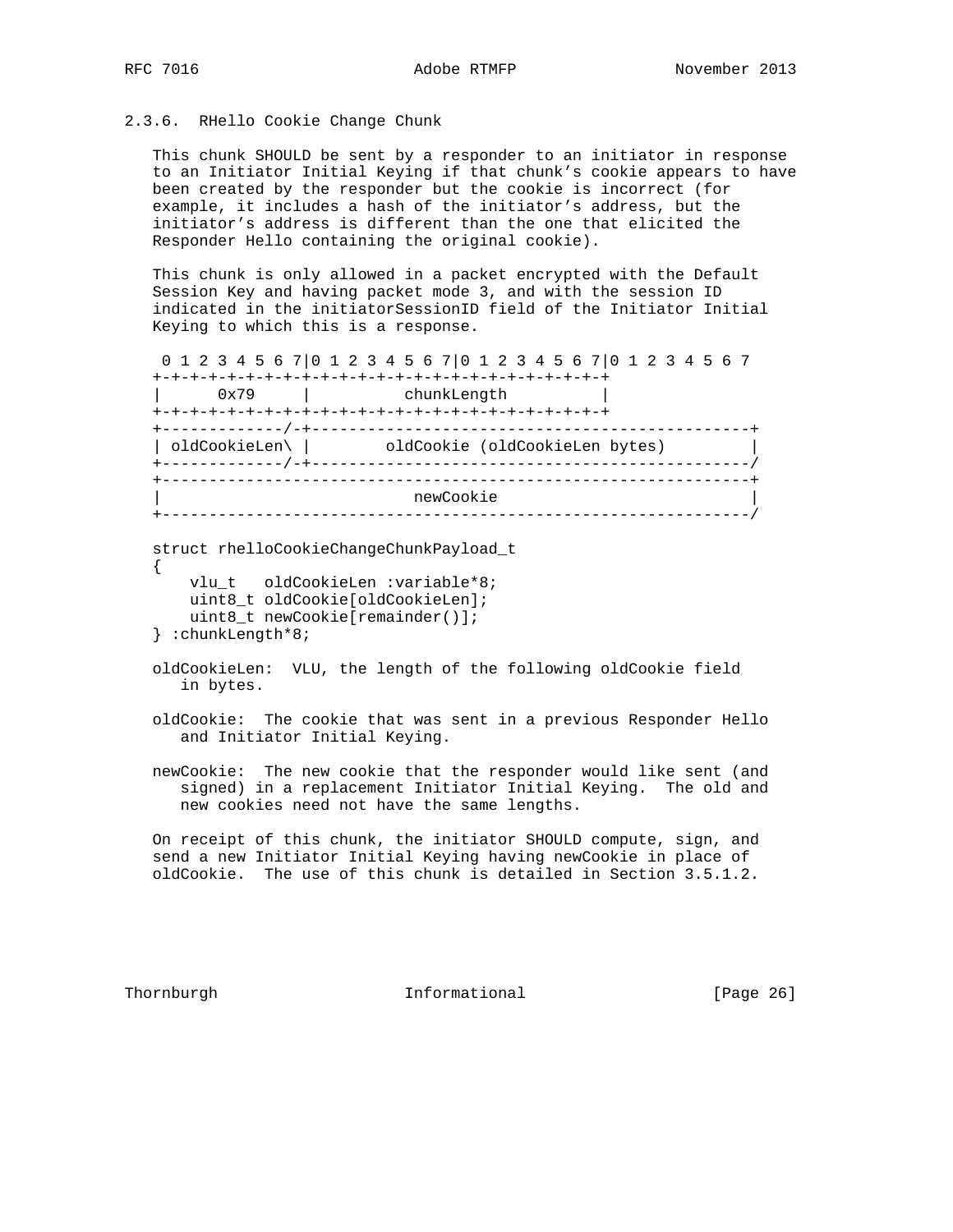# 2.3.7. Initiator Initial Keying Chunk (IIKeying)

 This chunk is sent by an initiator to establish a session with a responder. The initiator MUST have obtained a valid cookie to use with the responder, typically by receiving a Responder Hello from it. This chunk is only allowed in a packet with Session ID 0, encrypted with the Default Session Key, and having packet mode 3 (Startup).

```
 0 1 2 3 4 5 6 7|0 1 2 3 4 5 6 7|0 1 2 3 4 5 6 7|0 1 2 3 4 5 6 7
 +-+-+-+-+-+-+-+-+-+-+-+-+-+-+-+-+-+-+-+-+-+-+-+-+
       | 0x38 | chunkLength |
 +-+-+-+-+-+-+-+-+-+-+-+-+-+-+-+-+-+-+-+-+-+-+-+-+
 +-+-+-+-+-+-+-+-+-+-+-+-+-+-+-+-+-+-+-+-+-+-+-+-+-+-+-+-+-+-+-+-+
                         | initiatorSessionID |
 +-+-+-+-+-+-+-+-+-+-+-+-+-+-+-+-+-+-+-+-+-+-+-+-+-+-+-+-+-+-+-+-+
 +-------------/-+-----------------------------------------------+
| cookieLength\| +-------------/-+-----------------------------------------------/
 +-------------/-+-----------------------------------------------+
| certLength \ | initiatorCertificate
 +-------------/-+-----------------------------------------------/
 +-------------/-+-----------------------------------------------+
| skicLength \ | sessionKeyInitiatorComponent
 +-------------/-+-----------------------------------------------/
 +---------------------------------------------------------------+
                           signature
 +---------------------------------------------------------------/
```

```
 struct iikeyingChunkPayload_t
```

```
 {
       struct
      \left\{ \right. uint32_t initiatorSessionID;
          vlu t cookieLength :variable*8;
           uint8_t cookieEcho[cookieLength];
           vlu_t certLength :variable*8;
           uint8_t initiatorCertificate[certLength];
vlu_t skicLength :variable*8;
 uint8_t sessionKeyInitiatorComponent[skicLength];
       } initiatorSignedParameters :variable*8;
       uint8_t signature[remainder()];
   } :chunkLength*8;
```
 initiatorSessionID: The session ID to be used by the responder when sending packets to the initiator.

Thornburgh **Informational** [Page 27]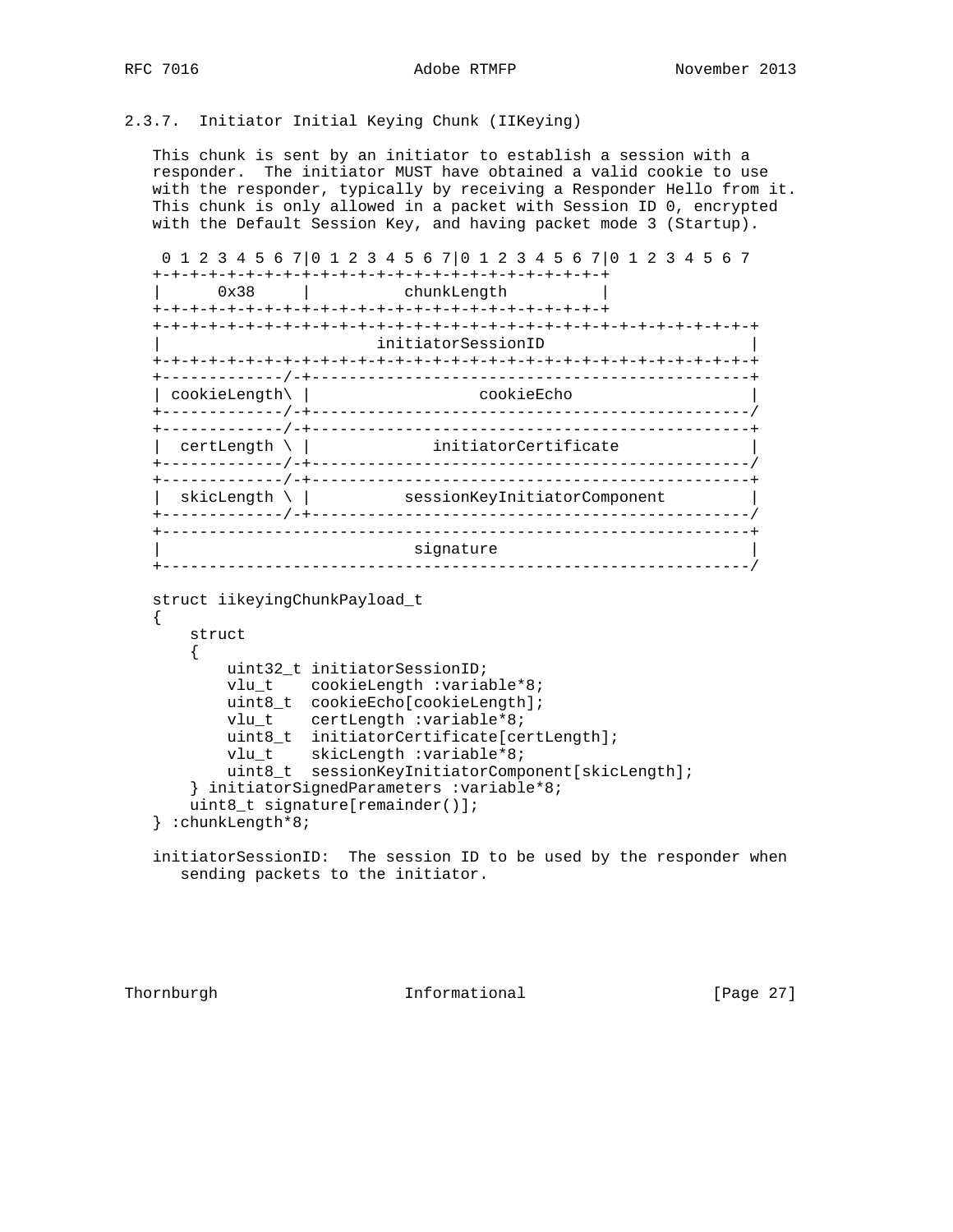cookieLength: VLU, the length of the following cookieEcho field in bytes.

cookieEcho: The cookie from the Responder Hello, unaltered.

 certLength: VLU, the length of the following initiatorCertificate field in bytes.

initiatorCertificate: The initiator's identity credentials.

- skicLength: VLU, the length of the following sessionKeyInitiatorComponent field in bytes.
- sessionKeyInitiatorComponent: The initiator's portion of the session key negotiation according to the Cryptography Profile.
- initiatorSignedParameters: The payload portion of this chunk up to the signature field.
- signature: The initiator's digital signature of the initiatorSignedParameters according to the Cryptography Profile.

 Note: This specification doesn't mandate a specific choice of cryptography. The Cryptography Profile determines the syntax, algorithms, and interpretation of the initiatorCertificate, responderCertificate, sessionKeyInitiatorComponent, sessionKeyResponderComponent, and signature, and how the sessionKeyInitiatorComponent and sessionKeyResponderComponent are combined to derive the session keys.

The use of IIKeying is detailed in Section 3.5.1.

Thornburgh **Informational Informational** [Page 28]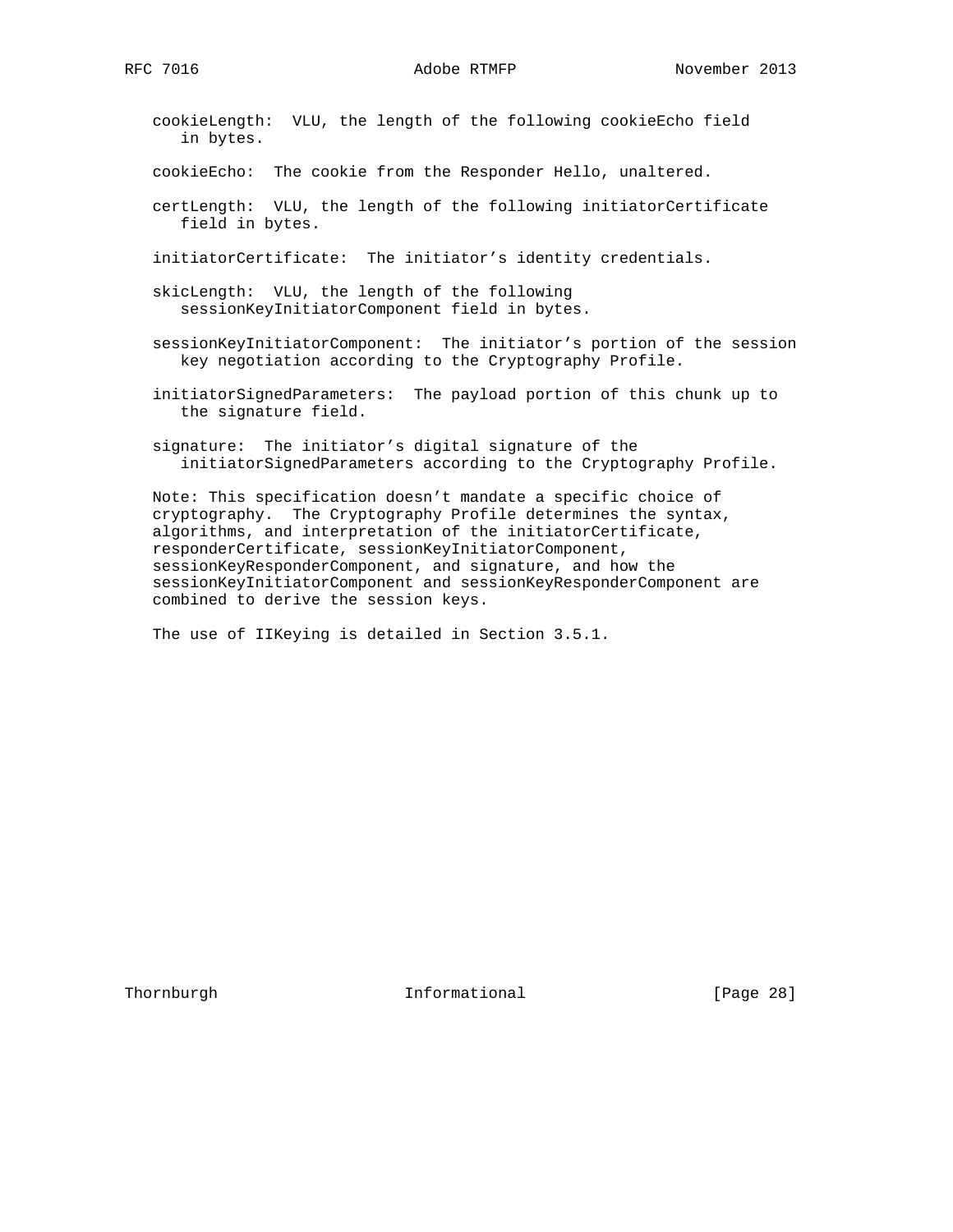# 2.3.8. Responder Initial Keying Chunk (RIKeying)

 This chunk is sent by a responder in response to an Initiator Initial Keying as the final phase of session startup. This chunk is only allowed in a packet encrypted with the Default Session Key, having packet mode 3 (Startup), and sent to the initiator with the session ID specified by the initiatorSessionID field from the Initiator Initial Keying.

```
 0 1 2 3 4 5 6 7|0 1 2 3 4 5 6 7|0 1 2 3 4 5 6 7|0 1 2 3 4 5 6 7
   +-+-+-+-+-+-+-+-+-+-+-+-+-+-+-+-+-+-+-+-+-+-+-+-+
       0x78 | chunkLength
   +-+-+-+-+-+-+-+-+-+-+-+-+-+-+-+-+-+-+-+-+-+-+-+-+
   +-+-+-+-+-+-+-+-+-+-+-+-+-+-+-+-+-+-+-+-+-+-+-+-+-+-+-+-+-+-+-+-+
                          | responderSessionID |
   +-+-+-+-+-+-+-+-+-+-+-+-+-+-+-+-+-+-+-+-+-+-+-+-+-+-+-+-+-+-+-+-+
   +-------------/-+-----------------------------------------------+
   | skrcLength \ | sessionKeyResponderComponent |
   +-------------/-+-----------------------------------------------/
   +---------------------------------------------------------------+
                            signature
   +---------------------------------------------------------------/
   struct rikeyingChunkPayload_t
   {
       struct
       {
           uint32_t responderSessionID;
vlu_t skrcLength :variable*8;
 uint8_t sessionKeyResponderComponent[skrcLength];
       } responderSignedParametersPortion :variable*8;
       uint8_t signature[remainder()];
   } :chunkLength*8;
   struct
 {
```

```
 responderSignedParametersPortion;
     sessionKeyInitiatorComponent;
 } responderSignedParameters;
```

```
 responderSessionID: The session ID to be used by the initiator when
   sending packets to the responder.
```
 skrcLength: VLU, the length of the following sessionKeyResponderComponent field in bytes.

 sessionKeyResponderComponent: The responder's portion of the session key negotiation according to the Cryptography Profile.

Thornburgh Informational [Page 29]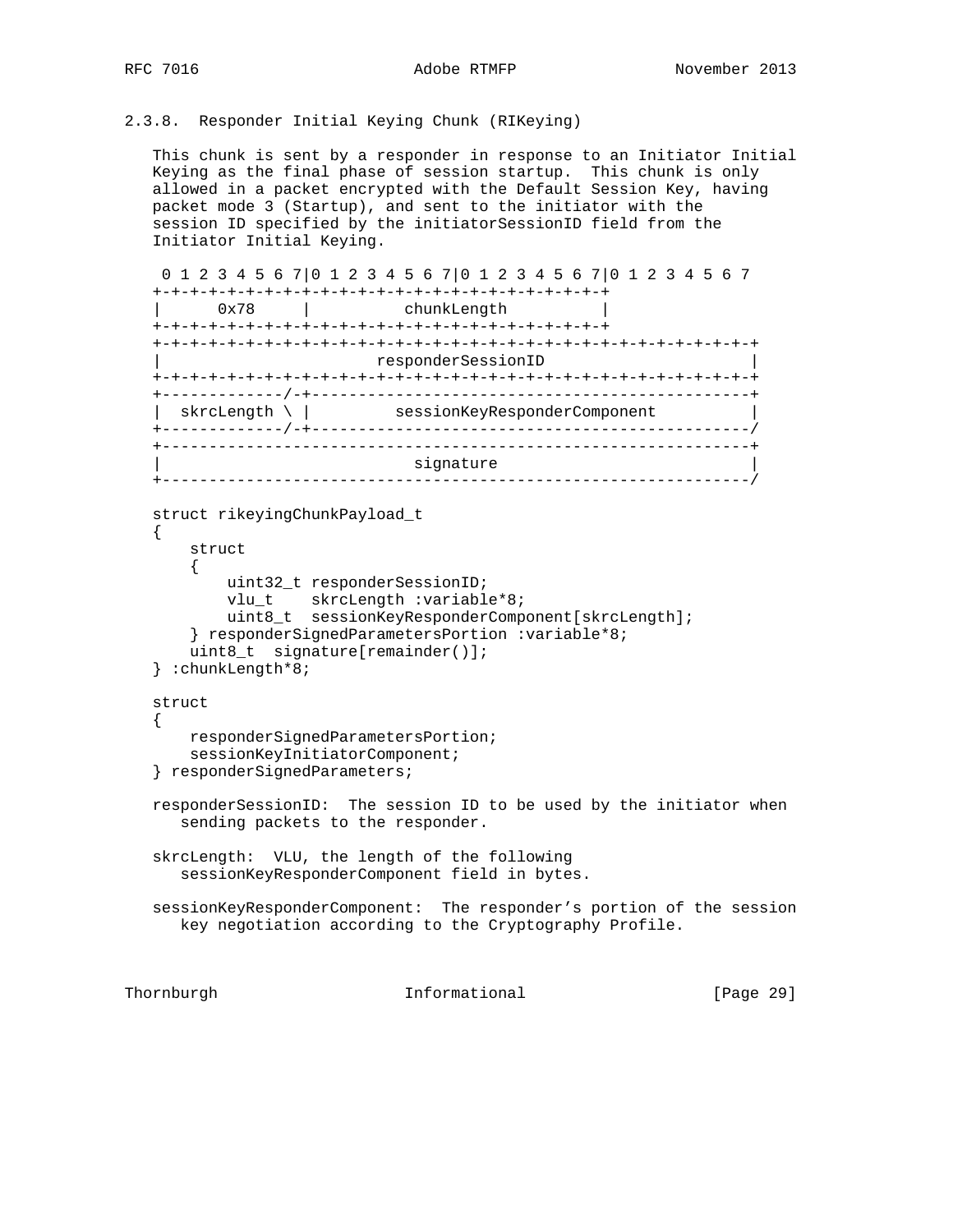responderSignedParametersPortion: The payload portion of this chunk up to the signature field.

- signature: The responder's digital signature of the responderSignedParameters (see below) according to the Cryptography Profile.
- responderSignedParameters: The concatenation of the responderSignedParametersPortion (the payload portion of this chunk up to the signature field) and the sessionKeyInitiatorComponent from the Initiator Initial Keying to which this chunk is a response.

 Note: This specification doesn't mandate a specific choice of cryptography. The Cryptography Profile determines the syntax, algorithms, and interpretation of the initiatorCertificate, responderCertificate, sessionKeyInitiatorComponent, sessionKeyResponderComponent, and signature, and how the sessionKeyInitiatorComponent and sessionKeyResponderComponent are combined to derive the session keys.

 Once the responder has computed the sessionKeyResponderComponent, it has all of the information and state necessary for an established session with the initiator. Once the responder has sent this chunk to the initiator, the session is established and ready to carry flows of user data.

 Once the initiator receives, verifies, and processes this chunk, it has all of the information and state necessary for an established session with the responder. The session is established and ready to carry flows of user data.

The use of RIKeying is detailed in Section 3.5.1.

Thornburgh 10 Informational [Page 30]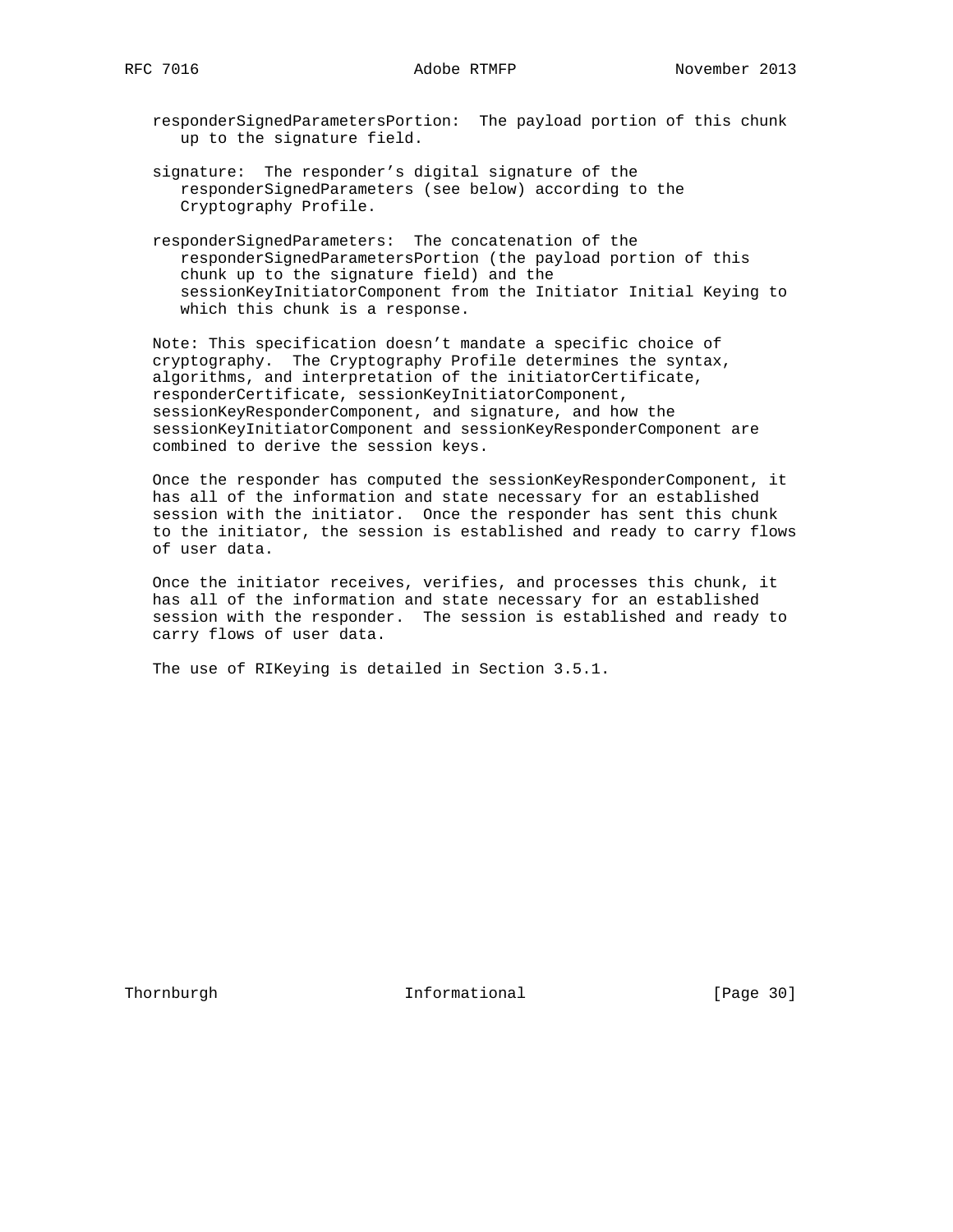{

2.3.9. Ping Chunk

 This chunk is sent in order to elicit a Ping Reply from the receiver. It is only allowed in a packet belonging to an established session and having packet mode 1 or 2.

 0 1 2 3 4 5 6 7|0 1 2 3 4 5 6 7|0 1 2 3 4 5 6 7|0 1 2 3 4 5 6 7 +-+-+-+-+-+-+-+-+-+-+-+-+-+-+-+-+-+-+-+-+-+-+-+-+ 0x01 | chunkLength +-+-+-+-+-+-+-+-+-+-+-+-+-+-+-+-+-+-+-+-+-+-+-+-+ +˜˜˜˜˜˜˜˜˜˜˜˜˜˜˜˜˜˜˜˜˜˜˜˜˜˜˜˜˜˜˜˜˜˜˜˜˜˜˜˜˜˜˜˜˜˜˜˜˜˜˜˜˜˜˜˜˜˜˜˜˜˜˜+ | message | message | message | message | message | message | message | message | message | message | message | +˜˜˜˜˜˜˜˜˜˜˜˜˜˜˜˜˜˜˜˜˜˜˜˜˜˜˜˜˜˜˜˜˜˜˜˜˜˜˜˜˜˜˜˜˜˜˜˜˜˜˜˜˜˜˜˜˜˜˜˜˜˜˜/

struct pingChunkPayload\_t

uint8\_t message[chunkLength];

} :chunkLength\*8;

 message: The (potentially empty) message that is expected to be returned by the other end of the session in a Ping Reply.

The receiver of this chunk SHOULD reply as immediately as is practical with a Ping Reply.

 Ping and the expected Ping Reply are typically used for session keepalive, endpoint address change verification, and path MTU discovery. See Section 3.5.4 for details.

Thornburgh 1nformational [Page 31]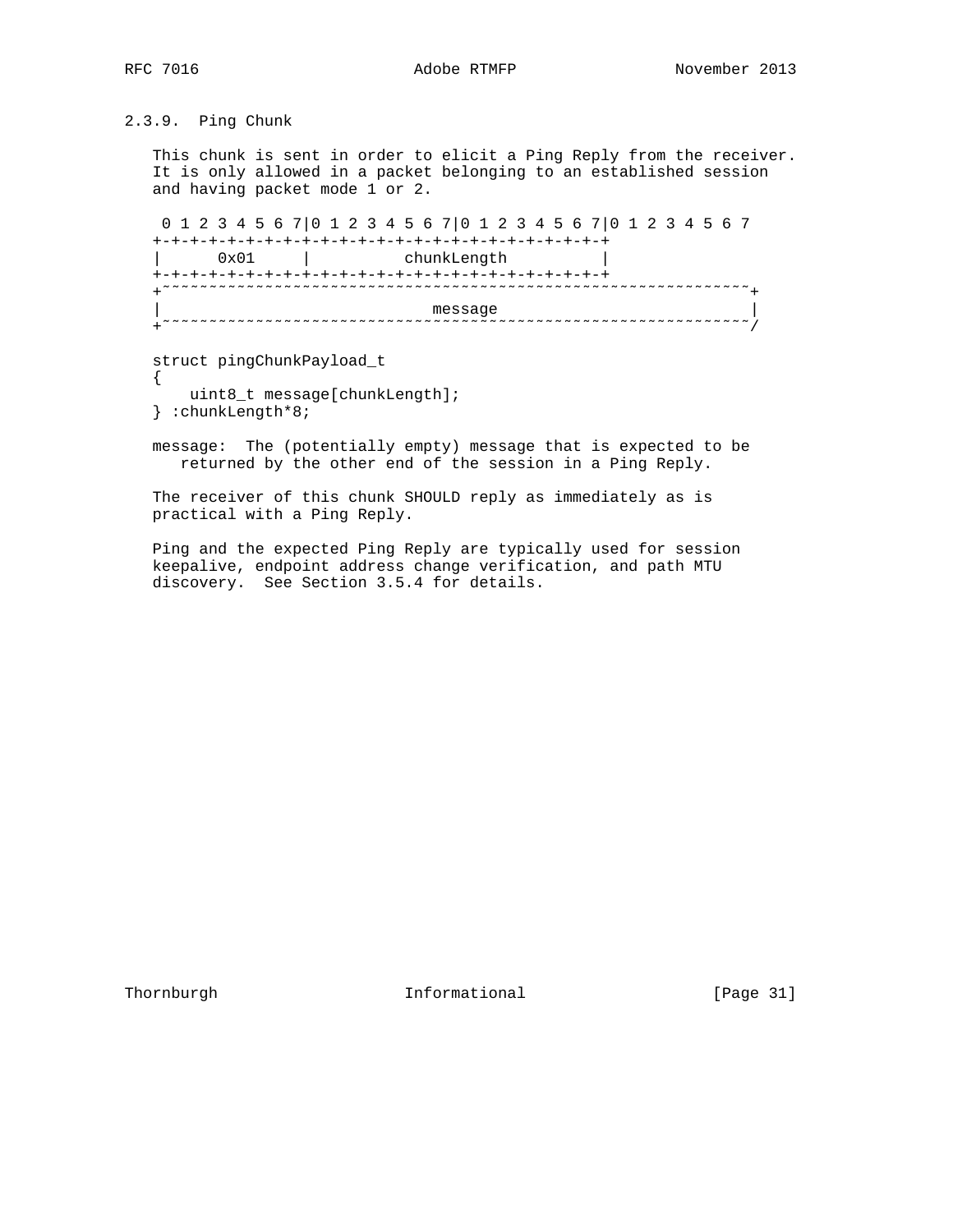$\left\{ \right.$ 

# 2.3.10. Ping Reply Chunk

 This chunk is sent in response to a Ping chunk. It is only allowed in a packet belonging to an established session and having packet mode 1 or 2.

 0 1 2 3 4 5 6 7|0 1 2 3 4 5 6 7|0 1 2 3 4 5 6 7|0 1 2 3 4 5 6 7 +-+-+-+-+-+-+-+-+-+-+-+-+-+-+-+-+-+-+-+-+-+-+-+-+ | 0x41 | chunkLength | +-+-+-+-+-+-+-+-+-+-+-+-+-+-+-+-+-+-+-+-+-+-+-+-+ +˜˜˜˜˜˜˜˜˜˜˜˜˜˜˜˜˜˜˜˜˜˜˜˜˜˜˜˜˜˜˜˜˜˜˜˜˜˜˜˜˜˜˜˜˜˜˜˜˜˜˜˜˜˜˜˜˜˜˜˜˜˜˜+ | messageEcho | messageEcho | messageEcho | messageEcho | messageEcho | messageEcho | messageEcho | messageEcho | messageEcho | messageEcho | messageEcho | messageEcho | messageEcho | messageEcho | messageEcho | messageEch +˜˜˜˜˜˜˜˜˜˜˜˜˜˜˜˜˜˜˜˜˜˜˜˜˜˜˜˜˜˜˜˜˜˜˜˜˜˜˜˜˜˜˜˜˜˜˜˜˜˜˜˜˜˜˜˜˜˜˜˜˜˜˜/

struct pingReplyChunkPayload\_t

- uint8\_t messageEcho[chunkLength];
- } :chunkLength\*8;

 messageEcho: The message from the Ping to which this is a response, unaltered.

Thornburgh 1nformational [Page 32]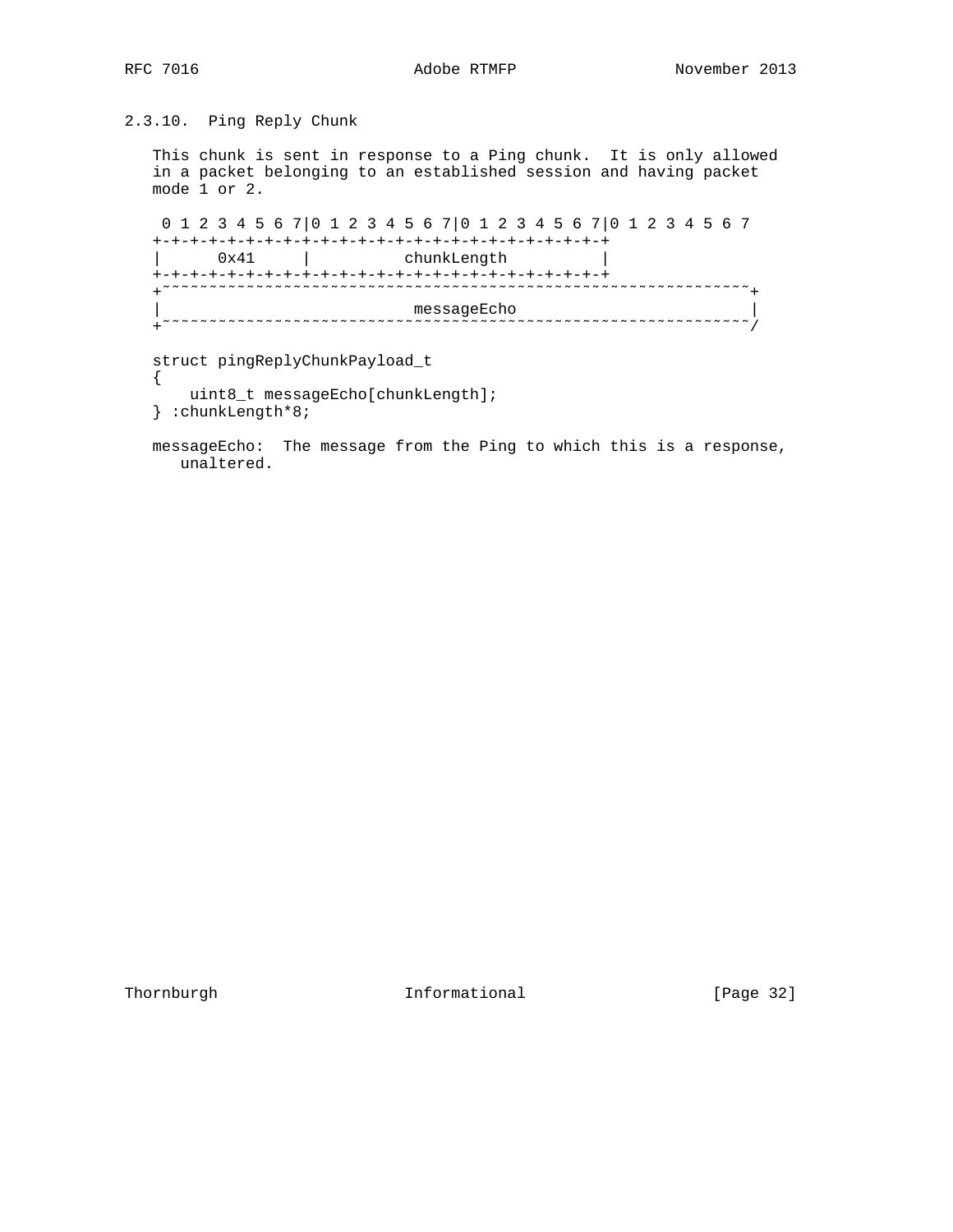# 2.3.11. User Data Chunk

 This chunk is the basic unit of transmission for the user messages of a flow. A user message comprises one or more fragments. Each fragment is carried in its own chunk and has a unique sequence number in its flow. It is only allowed in a packet belonging to an established session and having packet mode 1 or 2.

```
 0 1 2 3 4 5 6 7|0 1 2 3 4 5 6 7|0 1 2 3 4 5 6 7|0 1 2 3 4 5 6 7
   +-+-+-+-+-+-+-+-+-+-+-+-+-+-+-+-+-+-+-+-+-+-+-+-+
                           {\rm chunkLength} +-+-+-+-+-+-+-+-+-+-+-+-+-+-+-+-+-+-+-+-+-+-+-+-+
   +-+-+-+-+-+-+-+-+
 |O|r| F | r |A|F|
 |P|s| R | s |B|I|
  |T|V| A |V|N|N| +-+-+-+-+-+-+-+-+
   +-------------/-+-------------/-+-------------/-+
   | flowID \ | seq# \ | fsnOffset \ |
   +-------------/-+-------------/-+-------------/-+
   +˜˜˜/˜˜˜/˜˜˜˜˜˜˜+ +˜˜˜/˜˜˜/˜˜˜˜˜˜˜+-------------/-+
\vert L \setminus T \setminus \quad V \quad \vert \ldots options \ldots \vert L \setminus T \setminus \quad V \quad \vert \quad \quad \quad 0 \quad \quad \setminus \vert \˜˜˜/˜˜˜/˜˜˜˜˜˜˜+ [if(OPT)] +˜˜˜/˜˜˜/˜˜˜˜˜˜˜+-------------/-/
   +˜˜˜˜˜˜˜˜˜˜˜˜˜˜˜˜˜˜˜˜˜˜˜˜˜˜˜˜˜˜˜˜˜˜˜˜˜˜˜˜˜˜˜˜˜˜˜˜˜˜˜˜˜˜˜˜˜˜˜˜˜˜˜+
 | userData |
 +˜˜˜˜˜˜˜˜˜˜˜˜˜˜˜˜˜˜˜˜˜˜˜˜˜˜˜˜˜˜˜˜˜˜˜˜˜˜˜˜˜˜˜˜˜˜˜˜˜˜˜˜˜˜˜˜˜˜˜˜˜˜˜/
   struct userDataChunkPayload_t
  \{ bool_t optionsPresent :1; // "OPT"
      uintn_t reserved1 :1; // "rsv"
       uintn_t fragmentControl :2; // "FRA"
          // 0=whole, 1=begin, 2=end, 3=middle
 uintn_t reserved2 :2; // "rsv"
 bool_t abandon :1; // "ABN"
bool_t final :1; // "FIN"
vlu_t flowID :variable*8;
 vlu_t sequenceNumber :variable*8; // "seq#"
 vlu_t fsnOffset :variable*8;
       forwardSequenceNumber = sequenceNumber - fsnOffset;
       if(optionsPresent)
           optionList_t options :variable*8;
       uint8_t userData[remainder()];
   } :chunkLength*8;
   optionsPresent: If set, indicates the presence of an option list
      before the user data. If clear, there is no option list in this
      chunk.
```
Thornburgh **Informational Informational** [Page 33]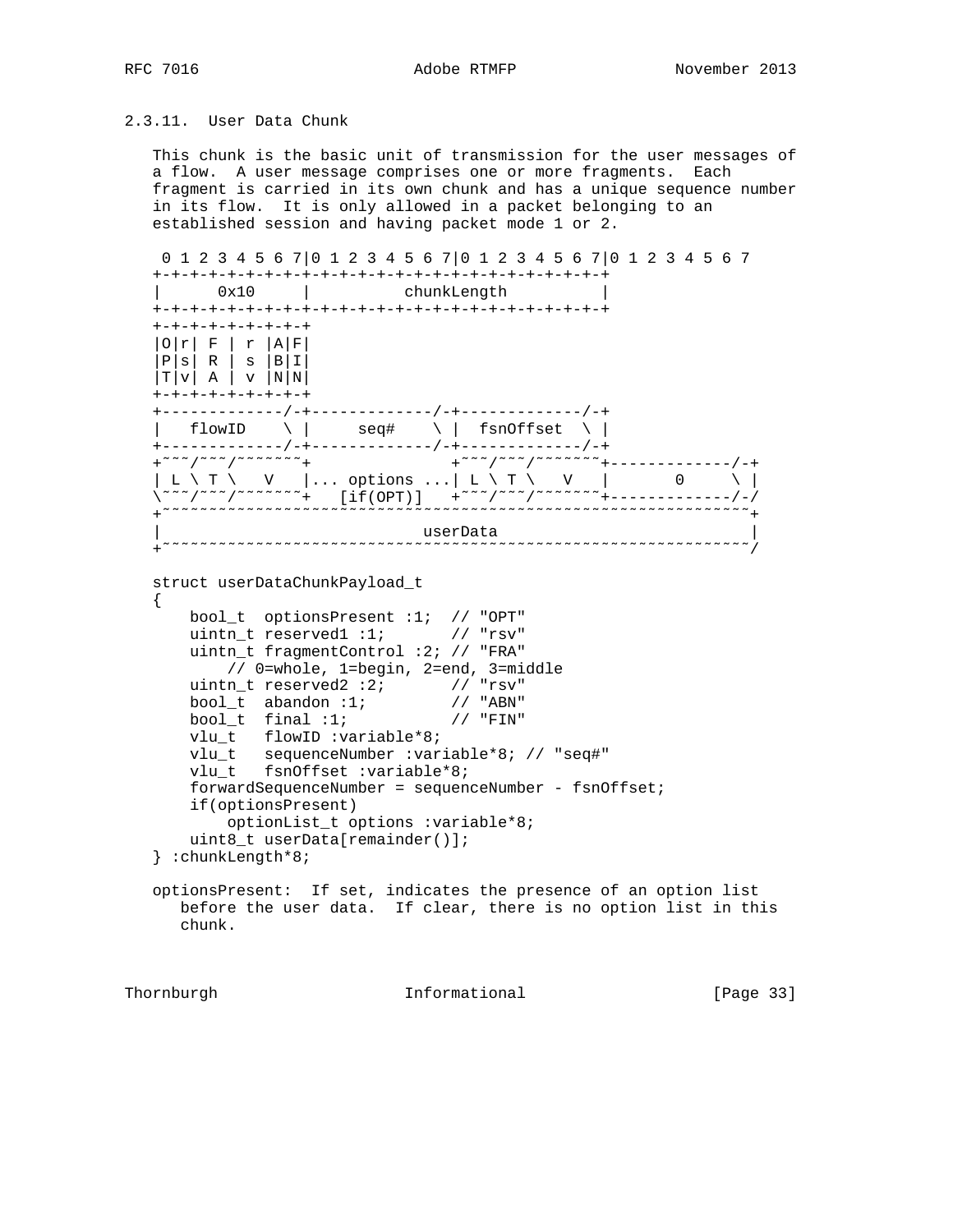- fragmentControl: Indicates how this fragment is assembled, potentially with others, into a complete user message. Possible values:
	- 0: This fragment is a complete message.
	- 1: This fragment is the first of a multi-fragment message.
	- 2: This fragment is the last of a multi-fragment message.
	- 3: This fragment is in the middle of a multi-fragment message.

 A single-fragment user message has a fragment control of "0-whole". When a message has more than one fragment, the first fragment has a fragment control of "1-begin", then zero or more "3-middle" fragments, and finally a "2-end" fragment. The sequence numbers of a multi-fragment message MUST be contiguous.

 abandon: If set, this sequence number has been abandoned by the sender. The userData, if any, MUST be ignored.

final: If set, this is the last sequence number of the flow.

flowID: VLU, the flow identifier.

- sequenceNumber: VLU, the sequence number of this fragment. Fragments are assigned contiguous increasing sequence numbers in a flow. The first sequence number of a flow SHOULD be 1. The first sequence number of a flow MUST be greater than zero. Sequence numbers are unbounded and do not wrap.
- fsnOffset: VLU, the difference between the sequence number and the Forward Sequence Number. This field MUST NOT be zero if the abandon flag is not set. This field MUST NOT be greater than sequenceNumber.
- forwardSequenceNumber: The flow sender will not send (or resend) any fragment with a sequence number less than or equal to the Forward Sequence Number.
- options: If the optionsPresent flag is set, a list of zero or more Options terminated by a Marker is present. See Section 2.3.11.1 for defined options.

userData: The actual user data for this fragment.

The use of User Data is detailed in Section 3.6.2.

Thornburgh 1nformational [Page 34]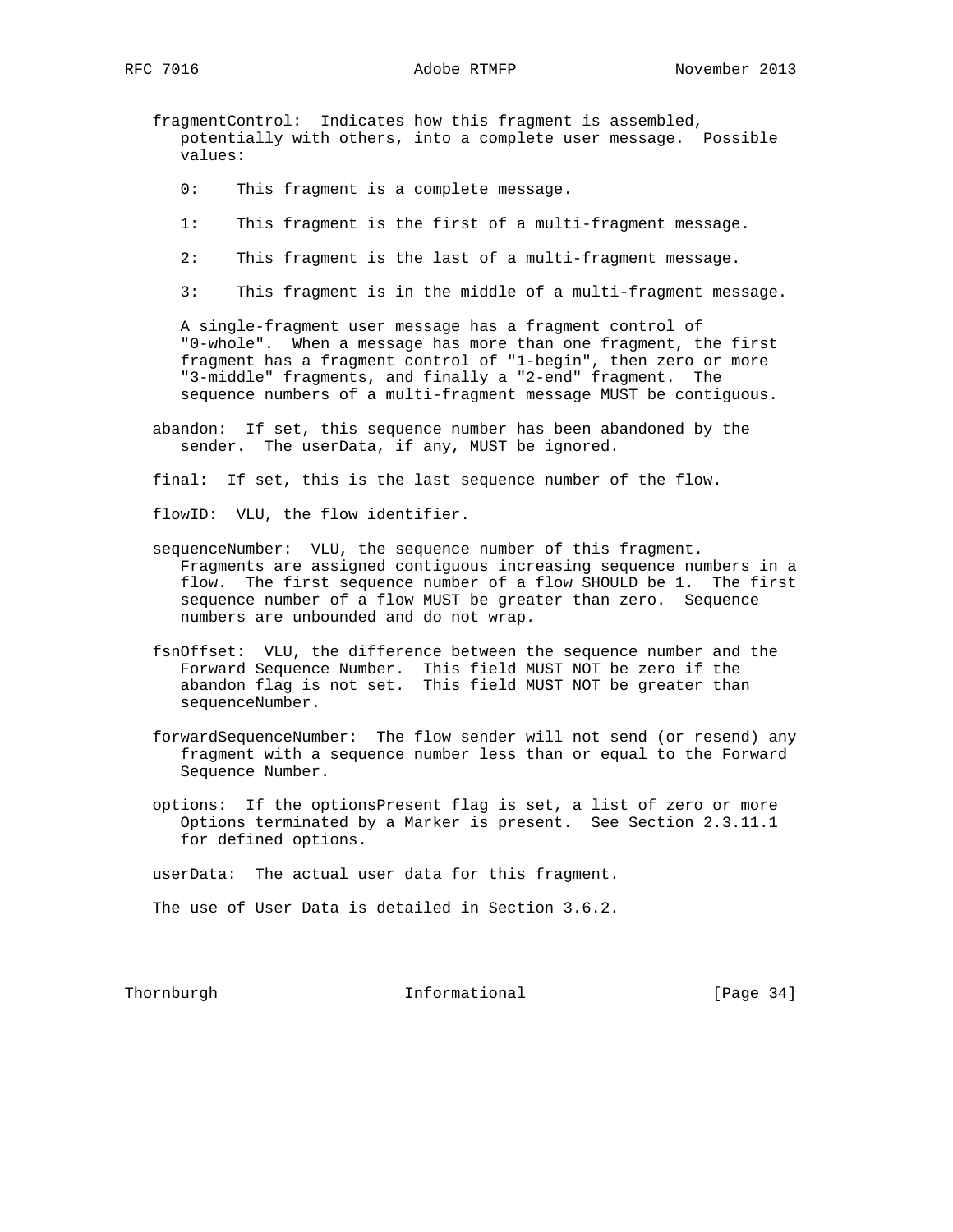2.3.11.1. Options for User Data

 This section lists options that may appear in User Data option lists. A conforming implementation MUST support the options in this section.

 A flow receiver MUST reject a flow containing a flow option that is not understood if the option type is less than 8192 (0x2000). A flow receiver MUST ignore any flow option that is not understood if the option type is 8192 or greater.

The following option type codes are defined for User Data:

0x00: User's Per-Flow Metadata (Section 2.3.11.1.1)

0x0a: Return Flow Association (Section 2.3.11.1.2)

2.3.11.1.1. User's Per-Flow Metadata

 This option conveys the user's per-flow metadata for the flow to which it's attached.

|     | ~~~~~~~~~~~~~~~~~~~~~~~~~~~~~~~~ |
|-----|----------------------------------|
| - ۱ | ne≙rM≙                           |
|     | ~~~~~~~~~~~~~~~~~~~~~~~~~~~~~~~~ |

 struct userMetadataOptionValue\_t { uint8\_t userMetadata[remainder()]; } :remainder()\*8;

 The user associates application-defined metadata with each flow. The metadata does not change over the life of the flow. Every flow MUST have metadata. A flow sender MUST send this option with the first User Data chunk for this flow in each packet until an acknowledgement for this flow is received. A flow sender SHOULD NOT send this option more than once for each flow in any one packet. A flow sender SHOULD NOT send this option for a flow once the flow has been acknowledged.

 This specification doesn't mandate the encoding, syntax, or interpretation of the user's per-flow metadata; this is determined by the application.

 The userMetadata SHOULD NOT exceed 512 bytes. The userMetadata MAY be 0 bytes in length.

Thornburgh **Informational** [Page 35]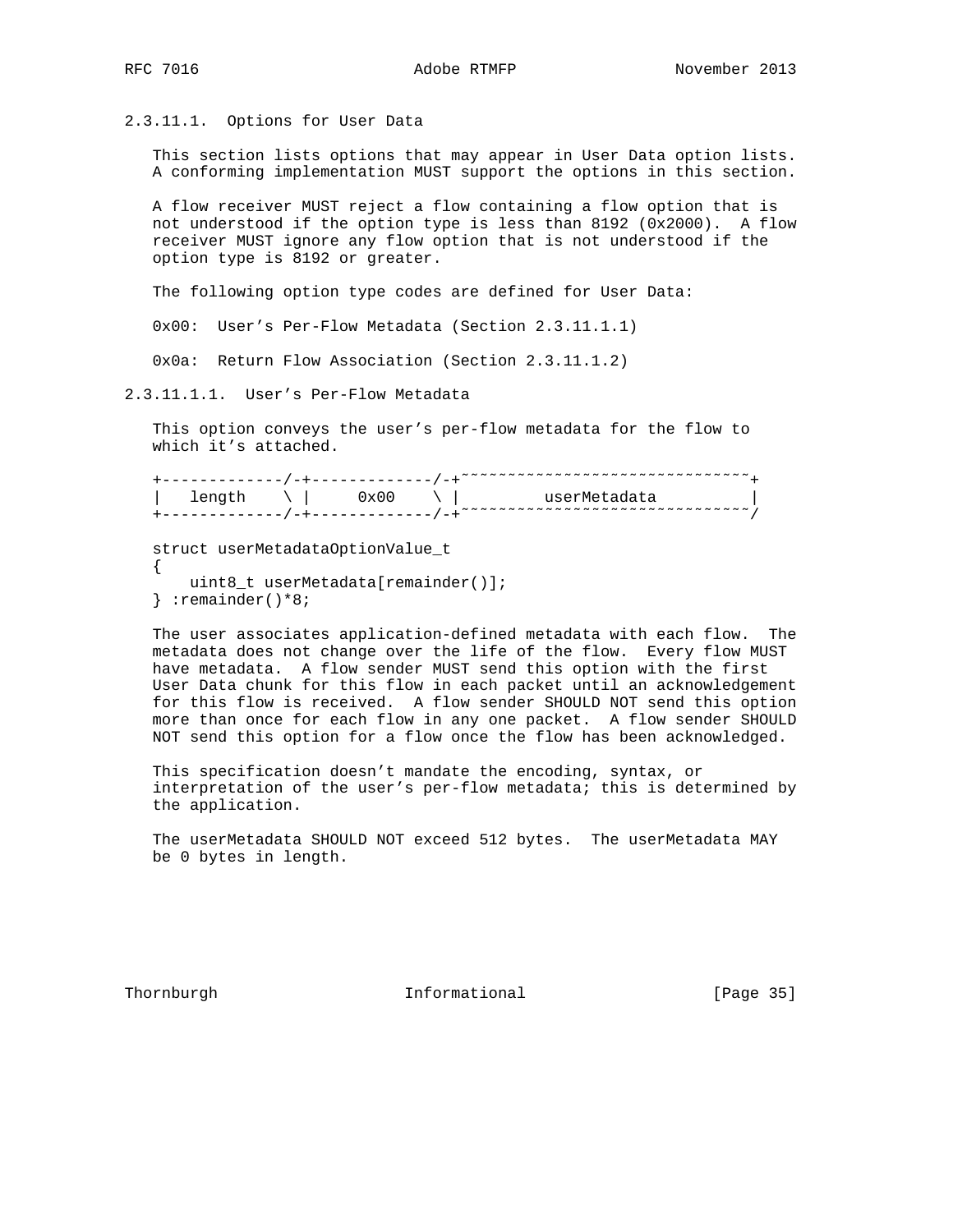# 2.3.11.1.2. Return Flow Association

 A new flow can be considered to be in return (or response) to a flow sent by the other endpoint. This option encodes the receive flow identifier to which this new sending flow is a response.

 +-------------/-+-------------/-+-------------/-+ | length \ | 0x0a \ | flowID \ | +-------------/-+-------------/-+-------------/-+

 struct returnFlowAssociationOptionValue\_t  $\left\{ \right.$  vlu\_t flowID :variable\*8; } :variable\*8;

 Consider endpoints A and B. Endpoint A begins a flow with identifier 5 to endpoint B. A is the flow sender for A's flowID=5, and B is the flow receiver for A's flowID=5. B begins a return flow with identifier 7 to A in response to A's flowID=5. B is the flow sender for B's flowID=7, and A is the flow receiver for B's flowID=7. B sends this option with flowID set to 5 to indicate that B's flowID=7 is in response to and associated with A's flowID=5.

 If there is a return association, the flow sender MUST send this option with the first User Data chunk for this flow in each packet until an acknowledgement for this flow is received. A flow sender SHOULD NOT send this option more than once for each flow in any one packet. A flow sender SHOULD NOT send this option for a flow once the flow has been acknowledged.

A flow MUST NOT indicate more than one return association.

 A flow MUST indicate its return association, if any, upon its first transmission of a User Data chunk. A return association can't be added to a sending flow after it begins.

 A flow receiver MUST reject a new receiving flow having a return flow association that does not indicate an F\_OPEN sending flow.

Thornburgh 10 Informational [Page 36]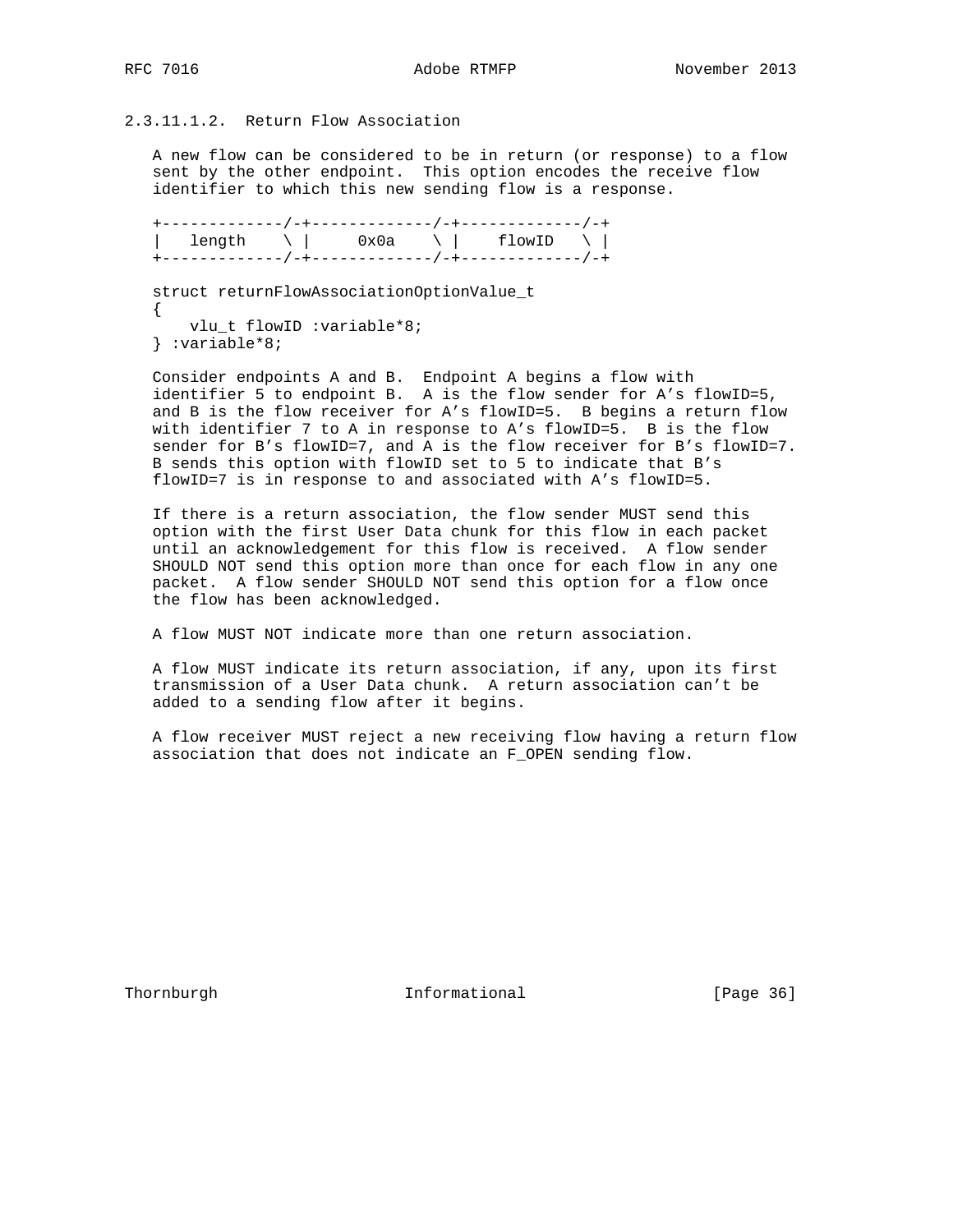# 2.3.12. Next User Data Chunk

 This chunk is equivalent to the User Data chunk for purposes of sending the user messages of a flow. When used, it MUST follow a User Data chunk or another Next User Data chunk in the same packet.

 0 1 2 3 4 5 6 7|0 1 2 3 4 5 6 7|0 1 2 3 4 5 6 7|0 1 2 3 4 5 6 7 +-+-+-+-+-+-+-+-+-+-+-+-+-+-+-+-+-+-+-+-+-+-+-+-+

| 0x11                                               |                             | chunkLength                                                  |   |  |
|----------------------------------------------------|-----------------------------|--------------------------------------------------------------|---|--|
| $+ \cdot$<br>$+-+$                                 |                             | -+-+-+-+-+-+-+                                               |   |  |
| +-+-+-+-+-+-+-+-+                                  |                             |                                                              |   |  |
| F<br>$\mathbf r$                                   | Α<br>F                      |                                                              |   |  |
| R I<br>$\mathbf{P}$<br>s  B I<br>S                 |                             |                                                              |   |  |
| Α<br>$\mathbf{T}$ )<br>$\mathbf{v}$<br>$\mathbf v$ | N   N                       |                                                              |   |  |
| +-+-+-+-+-+-+-+-+                                  |                             |                                                              |   |  |
| $^+$                                               |                             | $+^{\sim}$                                                   |   |  |
| т<br>V<br>L                                        | $\ldots$ options $\ldots$ L | $\lambda$ T $\lambda$                                        | V |  |
|                                                    | [if(OPT)]<br>$^{+}$         | $+$ $\sim$ $\sim$ $/$ $\sim$ $\sim$ $/$ $\sim$ $\sim$ $\sim$ |   |  |
|                                                    |                             |                                                              |   |  |
|                                                    |                             | userData                                                     |   |  |
|                                                    |                             |                                                              |   |  |

```
 struct nextUserDataChunkPayload_t
\{ \cdot \cdot \cdot \cdot \cdot \cdot \cdot \cdot \cdot \cdot \cdot \cdot \cdot \cdot \cdot \cdot \cdot \cdot \cdot \cdot \cdot \cdot \cdot \cdot \cdot \cdot \cdot \cdot \cdot \cdot \cdot \cdot \cdot \cdot \cdot \cdot
```

```
 bool_t optionsPresent :1; // "OPT"
 uintn_t reserved1 :1; // "rsv"
 uintn_t fragmentControl :2; // "FRA"
          // 0=whole, 1=begin, 2=end, 3=middle
 uintn_t reserved2 :2; // "rsv"
 bool_t abandon :1; // "ABN"
bool_t final :1; // "FIN"
      if(optionsPresent)
          optionList_t options :variable*8;
      uint8_t userData[remainder()];
   } :chunkLength*8;
```
 This chunk is considered to be for the same flowID as the most recently preceding User Data or Next User Data chunk in the same packet, having the same Forward Sequence Number, and having the next sequence number. The optionsPresent, fragmentControl, abandon, and final flags, and the options (if present), have the same interpretation as for the User Data chunk.

Thornburgh **Informational** [Page 37]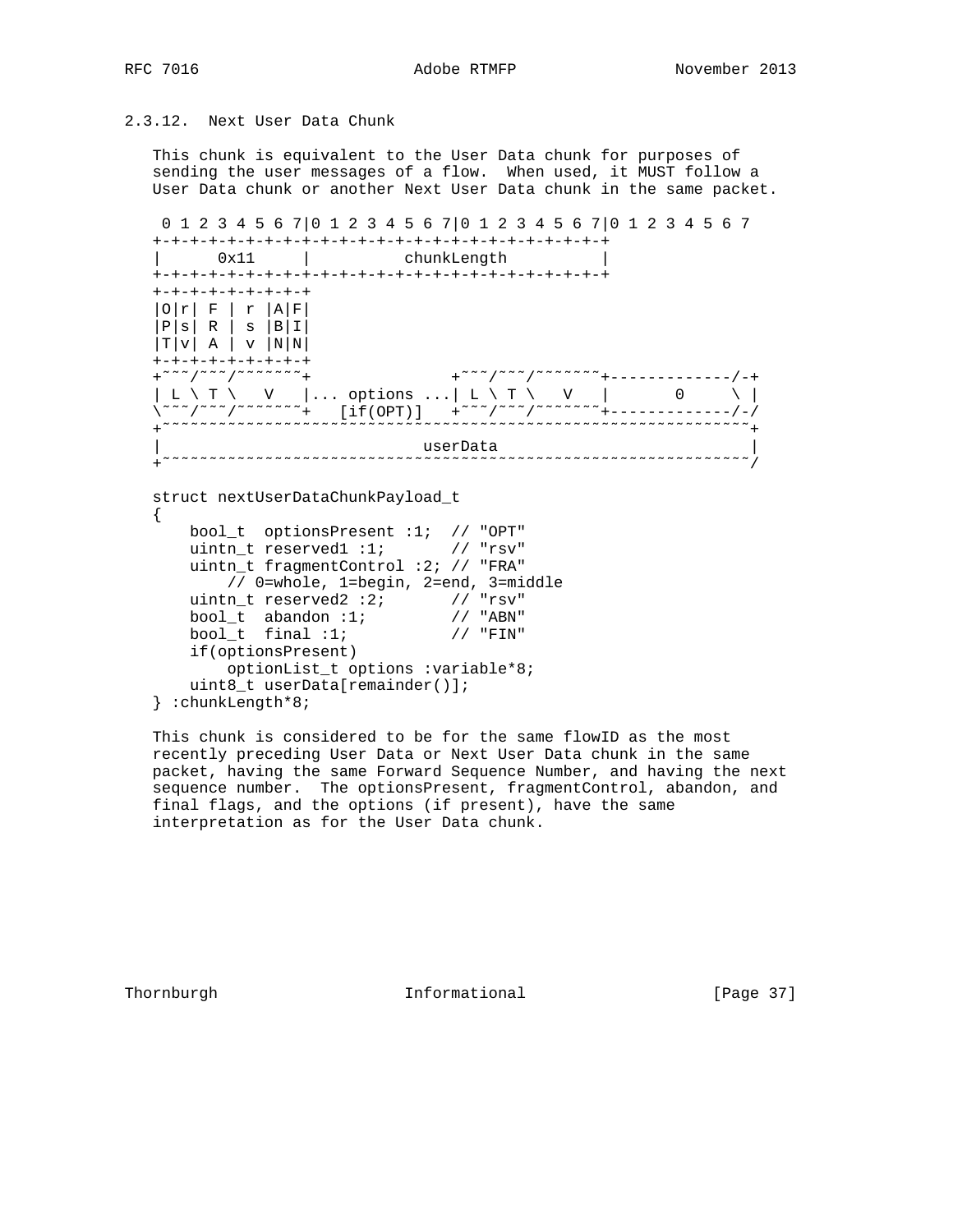| 10 00 07<br>00<br>02 05 03<br>00 01 02 | User Data chunk, length=7<br>OPT=0, $FRA=0$ "whole", $ABN=0$ , $FIN=0$<br>flowID=2, $seq#=5$ , $fsn=(5-3)=2$<br>data 3 bytes: 00, 01, 02   |
|----------------------------------------|--------------------------------------------------------------------------------------------------------------------------------------------|
| 11 00 04<br>0 <sub>0</sub><br>03 04 05 | Next User Data chunk, length=4<br>OPT=0, $FRA=0$ "whole", $ABN=0$ , $FIN=0$<br>$flowID=2$ , $seq#=6$ , $fsn=2$<br>data 3 bytes: 03, 04, 05 |
| 11 00 04<br>00<br>06 07 08             | Next User Data chunk, length=4<br>OPT=0, FRA=0 "whole", ABN=0, FIN=0<br>$flowID=2$ , $seq#=7$ , $fsn=2$<br>data 3 bytes: 06, 07, 08        |
|                                        |                                                                                                                                            |

 Figure 3: Sequential Messages in One Packet Using Next User Data The use of Next User Data is detailed in Section 3.6.2.3.2.

Thornburgh 1nformational [Page 38]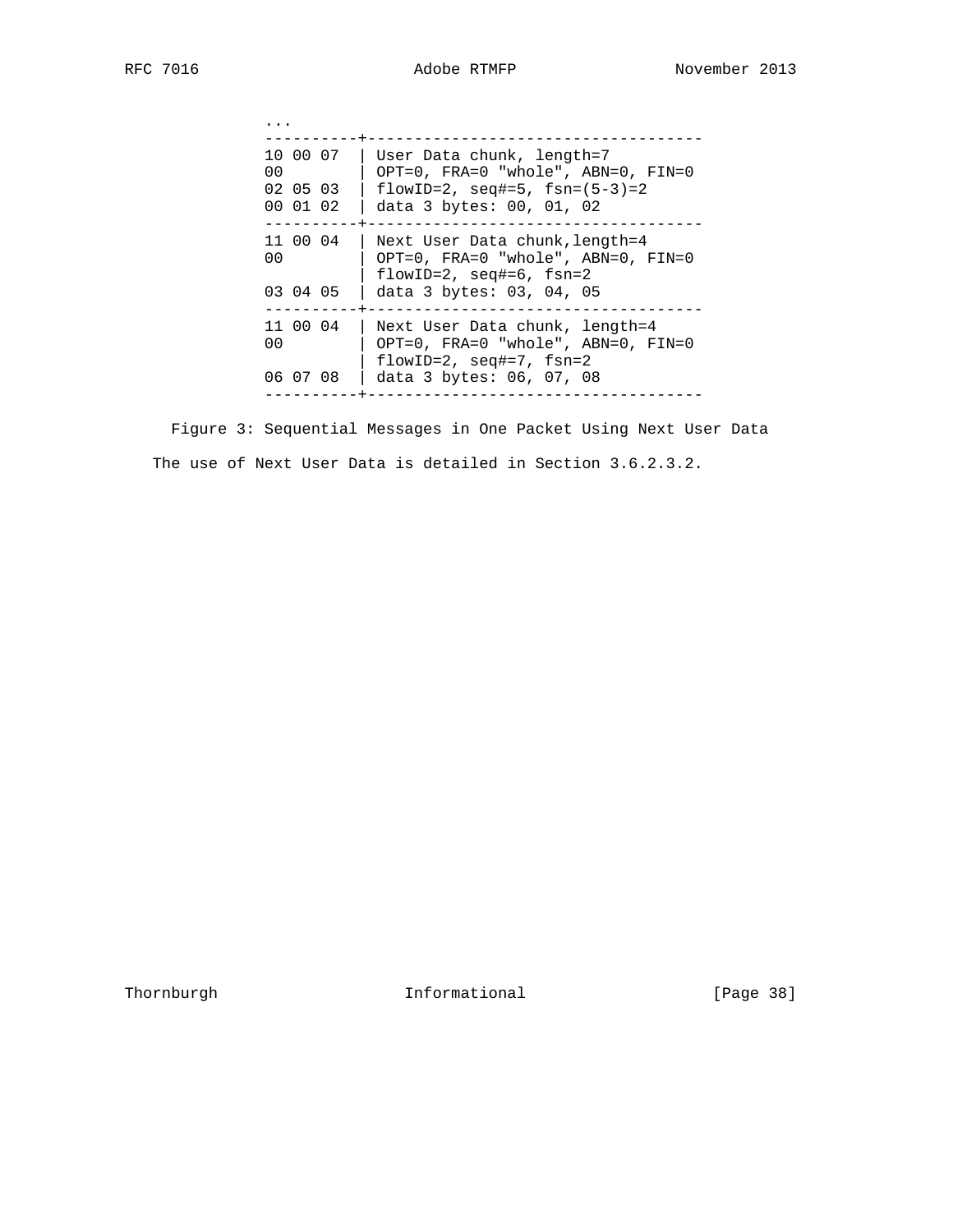```
2.3.13. Data Acknowledgement Bitmap Chunk (Bitmap Ack)
```
 This chunk is sent by the flow receiver to indicate to the flow sender the User Data fragment sequence numbers that have been received for one flow. It is only allowed in a packet belonging to an established session and having packet mode 1 or 2.

 The flow receiver can choose to acknowledge User Data with this chunk or with a Range Ack. It SHOULD choose whichever format has the most compact encoding of the sequence numbers received.

```
 0 1 2 3 4 5 6 7|0 1 2 3 4 5 6 7|0 1 2 3 4 5 6 7|0 1 2 3 4 5 6 7
   +-+-+-+-+-+-+-+-+-+-+-+-+-+-+-+-+-+-+-+-+-+-+-+-+
    | 0x50 | chunkLength |
   +-+-+-+-+-+-+-+-+-+-+-+-+-+-+-+-+-+-+-+-+-+-+-+-+
   +-------------/-+-------------/-+-------------/-+
   \vert flowID \ | bufAvail \ | cumAck \ |
   +-------------/-+-------------/-+-------------/-+
   +˜+˜+˜+˜+˜+˜+˜+˜+˜+˜+˜+˜+˜+˜+˜+˜+˜+˜+˜+˜+˜+˜+˜+˜+
    |C|C|C|C|C|C|C|C|C|C|C|C|C|C|C|C|C|C|C|C|C|C|C|C|
    |+|+|+|+|+|+|+|+|+|+|+|+|+|+|+|+|+|+|+|+|+|+|+|+|
    |9|8|7|6|5|4|3|2|1|1|1|1|1|1|1|1|2|2|2|2|2|2|1|1| ....
 | | | | | | | | |7|6|5|4|3|2|1|0|5|4|3|2|1|0|9|8|
 +˜+˜+˜+˜+˜+˜+˜+˜+˜+˜+˜+˜+˜+˜+˜+˜+˜+˜+˜+˜+˜+˜+˜+˜+
   struct dataAckBitmapChunkPayload_t
   {
       vlu_t flowID :variable*8;
       vlu_t bufferBlocksAvailable :variable*8; // "bufAvail"
       vlu_t cumulativeAck :variable*8; // "cumAck"
       bufferBytesAvailable = bufferBlocksAvailable * 1024;
       acknowledge(0 through cumulativeAck);
       ackCursor = cumulativeAck + 1;
       while(remainder() > 0)
       {
          for(bitPosition = 8; bitPosition > 0; bitPosition--)
\{ bool_t bit :1;
               if(bit)
                   acknowledge(ackCursor + bitPosition);
 }
           ackCursor += 8;
       }
   } :chunkLength*8;
```
Thornburgh **Informational** [Page 39]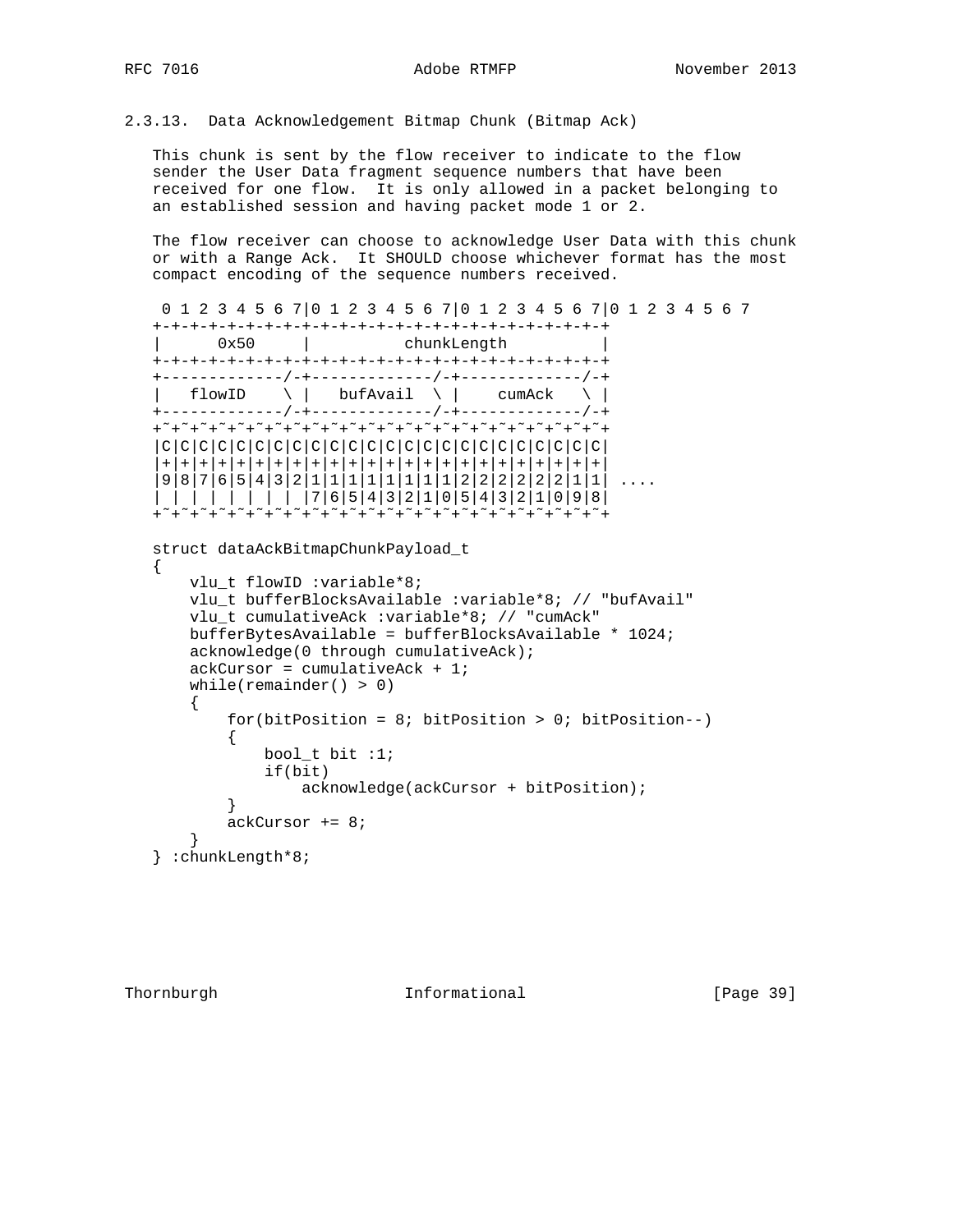flowID: VLU, the flow identifier.

- bufferBlocksAvailable: VLU, the number of 1024-byte blocks of User Data that the receiver is currently able to accept. Section 3.6.3.5 describes how to calculate this value.
- cumulativeAck: VLU, the acknowledgement of every fragment sequence number in this flow that is less than or equal to this value. This MUST NOT be less than the highest Forward Sequence Number received in this flow.
- bit field: A sequence of zero or more bytes representing a bit field of received fragment sequence numbers after the cumulative acknowledgement, least significant bit first. A set bit indicates receipt of a sequence number. A clear bit indicates that sequence number was not received. The least significant bit of the first byte is the second sequence number following the cumulative acknowledgement, the next bit is the third sequence number following, and so on.

 Figure 4 shows an example Bitmap Ack indicating acknowledgement of fragment sequence numbers 0 through 16, 18, 21 through 24, 27, and 28.

 50 00 05 | Bitmap Ack, length=5 bytes 05 7f 10 | flowID=5, bufAvail=127\*1024 bytes, cumAck=0..16 79 06 | 01111001 00000110 = 18, 21, 22, 23, 24, 27, 28

Figure 4: Example Bitmap Ack

Thornburgh 1nformational [Page 40]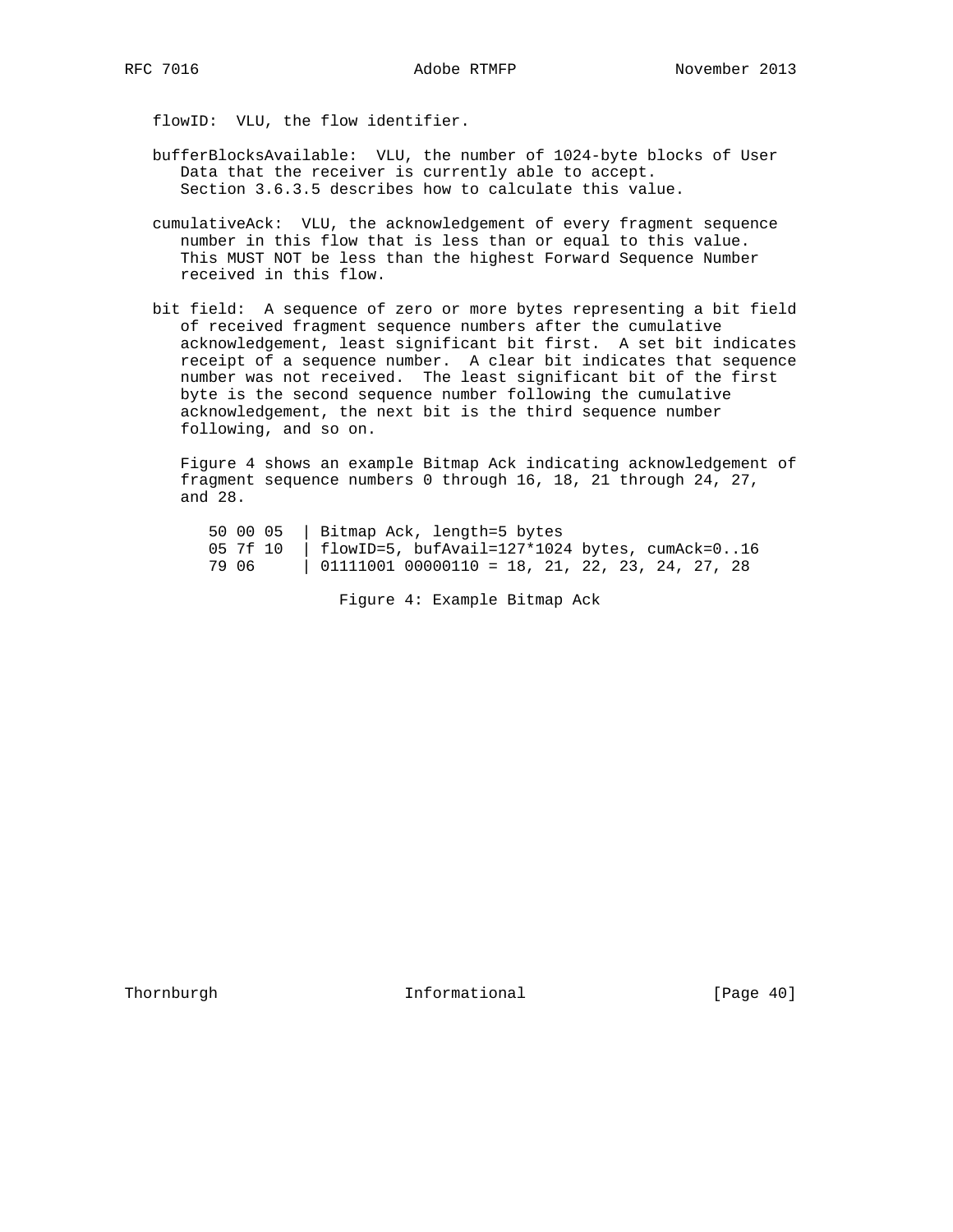```
2.3.14. Data Acknowledgement Ranges Chunk (Range Ack)
```
 This chunk is sent by the flow receiver to indicate to the flow sender the User Data fragment sequence numbers that have been received for one flow. It is only allowed in a packet belonging to an established session and having packet mode 1 or 2.

 The flow receiver can choose to acknowledge User Data with this chunk or with a Bitmap Ack. It SHOULD choose whichever format has the most compact encoding of the sequence numbers received.

```
 0 1 2 3 4 5 6 7|0 1 2 3 4 5 6 7|0 1 2 3 4 5 6 7|0 1 2 3 4 5 6 7
   +-+-+-+-+-+-+-+-+-+-+-+-+-+-+-+-+-+-+-+-+-+-+-+-+
    | 0x51 | chunkLength |
   +-+-+-+-+-+-+-+-+-+-+-+-+-+-+-+-+-+-+-+-+-+-+-+-+
    +-------------/-+-------------/-+-------------/-+
\vert flowID \setminus \vert bufAvail \setminus \vert cumAck \setminus \vert +-------------/-+-------------/-+-------------/-+
    +˜˜˜˜˜˜˜˜˜˜˜˜˜/˜+˜˜˜˜˜˜˜˜˜˜˜˜˜/˜+
 | #holes-1 \ | #recv-1 \ |
 +˜˜˜˜˜˜˜˜˜˜˜˜˜/˜+˜˜˜˜˜˜˜˜˜˜˜˜˜/˜+
Example 20 Section 20 and 20 Section
Example 20 Section 20 and 20 Section
 +˜˜˜˜˜˜˜˜˜˜˜˜˜/˜+˜˜˜˜˜˜˜˜˜˜˜˜˜/˜+
     | #holes-1 \ | #recv-1 \ |
     +˜˜˜˜˜˜˜˜˜˜˜˜˜/˜+˜˜˜˜˜˜˜˜˜˜˜˜˜/˜+
   struct dataAckRangesChunkPayload_t
   {
       vlu_t flowID :variable*8;
       vlu_t bufferBlocksAvailable :variable*8; // "bufAvail"
       vlu_t cumulativeAck :variable*8; // "cumAck"
       bufferBytesAvailable = bufferBlocksAvailable * 1024;
       acknowledge(0 through cumulativeAck);
       ackCursor = cumulativeAck;
      while(remainder() > 0)
        {
            vlu_t holesMinusOne :variable*8; // "#holes-1"
            vlu_t receivedMinusOne :variable*8; // "#recv-1"
            ackCursor++;
            rangeFrom = ackCursor + holesMinusOne + 1;
            rangeTo = rangeFrom + receivedMinusOne;
            acknowledge(rangeFrom through rangeTo);
           ackCursor = rangeTo;
 }
    } :chunkLength*8;
```
Thornburgh **Informational Informational** [Page 41]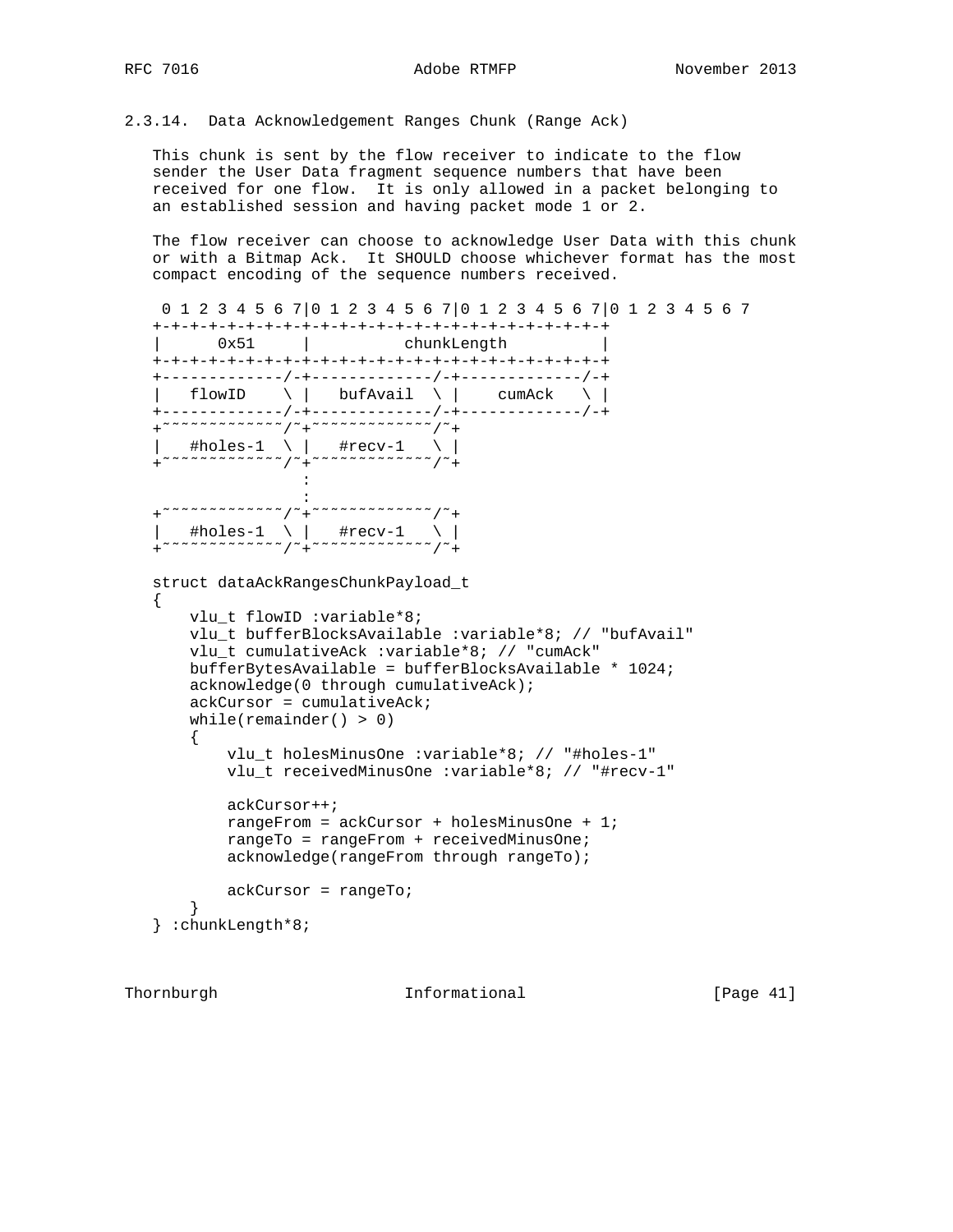flowID: VLU, the flow identifier.

- bufferBlocksAvailable: VLU, the number of 1024-byte blocks of User Data that the receiver is currently able to accept. Section 3.6.3.5 describes how to calculate this value.
- cumulativeAck: VLU, the acknowledgement of every fragment sequence number in this flow that is less than or equal to this value. This MUST NOT be less than the highest Forward Sequence Number received in this flow.
- holesMinusOne / receivedMinusOne: Zero or more acknowledgement ranges, run-length encoded. Runs are encoded as zero or more pairs of VLUs indicating the number (minus one) of missing sequence numbers followed by the number (minus one) of received sequence numbers, starting at the cumulative acknowledgement. NOTE: If a parser syntax error is encountered here (that is, if the chunk is truncated such that not enough bytes remain to completely encode both VLUs of the acknowledgement range), then treat and process this chunk as though it was properly formed up to the last completely encoded range.

 Figure 5 shows an example Range Ack indicating acknowledgement of fragment sequence numbers 0 through 16, 18, 21, 22, 23, and 24.

|          | 51 00 07   Range Ack, length=7                          |
|----------|---------------------------------------------------------|
| 05 7f 10 | $flowID=5$ , bufAvail=127*1024 bytes, cumAck=016        |
| 00 00    | holes=1, received=1 -- missing 17, received 18          |
| 01 03    | holes=2, received=4 -- missing $1920$ , received $2124$ |

Figure 5: Example Range Ack

 Figure 6 shows an example Range Ack indicating acknowledgement of fragment sequence numbers 0 through 16 and 18, with a truncated last range. Note that the truncation and parse error does not abort the entire chunk in this case.

| 51 00 07 | Range Ack, length=9                                   |
|----------|-------------------------------------------------------|
| 05 7f 10 | $\vert$ flowID=5, bufAvail=127*1024 bytes, cumAck=016 |
| 00 00    | holes=1, received=1 -- missing 17, received 18        |
| 01 83    | holes=2, received=VLU parse error, ignore this range  |

Figure 6: Example Truncated Range Ack

Thornburgh **Informational Informational** [Page 42]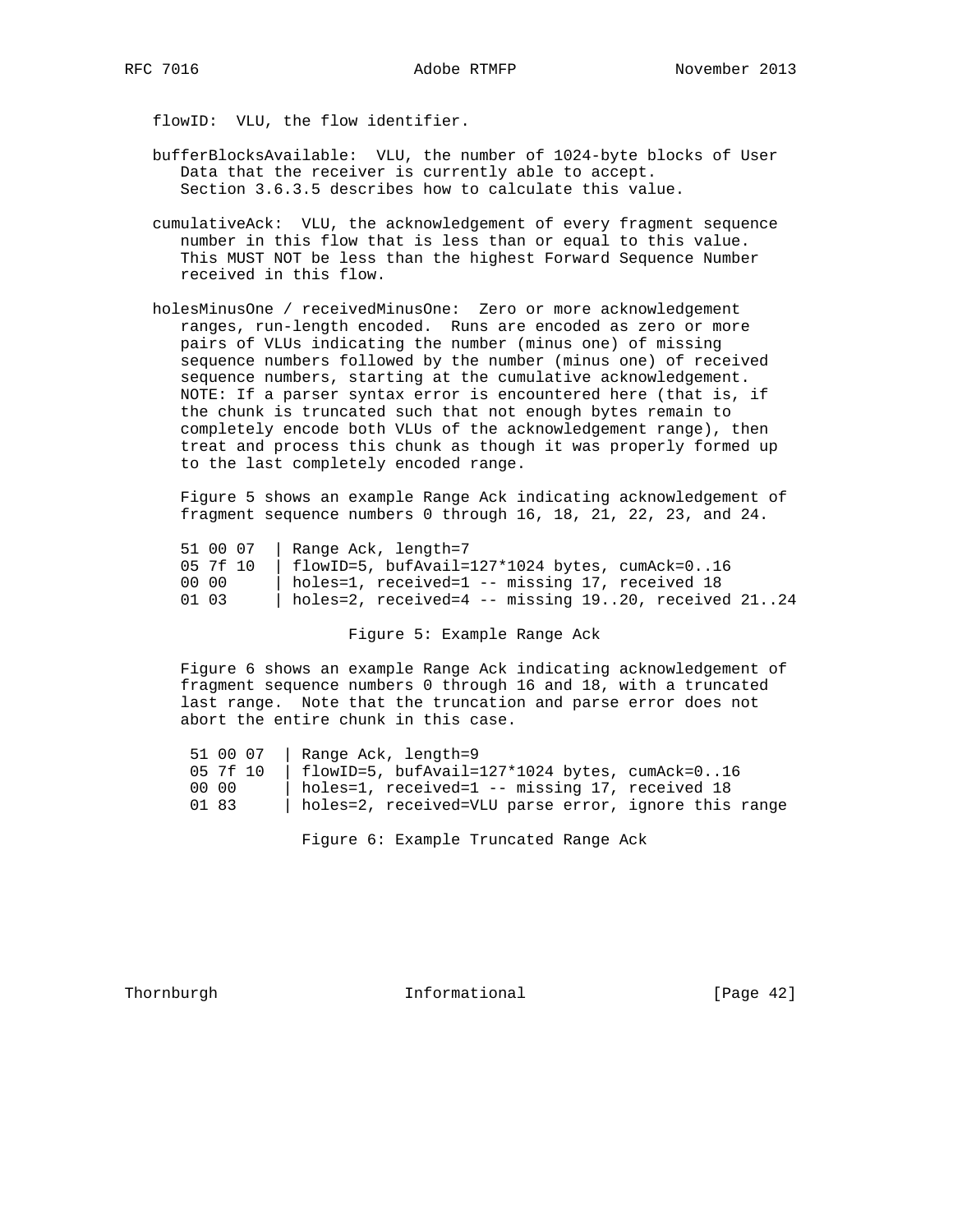# 2.3.15. Buffer Probe Chunk

 This chunk is sent by the flow sender in order to request the current available receive buffer (in the form of a Data Acknowledgement) for a flow. It is only allowed in a packet belonging to an established session and having packet mode 1 or 2.

```
 0 1 2 3 4 5 6 7|0 1 2 3 4 5 6 7|0 1 2 3 4 5 6 7|0 1 2 3 4 5 6 7
     +-+-+-+-+-+-+-+-+-+-+-+-+-+-+-+-+-+-+-+-+-+-+-+-+
     | 0x18 | chunkLength |
     +-+-+-+-+-+-+-+-+-+-+-+-+-+-+-+-+-+-+-+-+-+-+-+-+
     +-------------/-+
 | flowID \ |
 +-------------/-+
     struct bufferProbeChunkPayload_t
\{ \cdot \cdot \cdot \cdot \cdot \cdot \cdot \cdot \cdot \cdot \cdot \cdot \cdot \cdot \cdot \cdot \cdot \cdot \cdot \cdot \cdot \cdot \cdot \cdot \cdot \cdot \cdot \cdot \cdot \cdot \cdot \cdot \cdot \cdot \cdot \cdot
```

```
 vlu_t flowID :variable*8;
 } :chunkLength*8;
```
flowID: VLU, the flow identifier.

 The receiver of this chunk SHOULD reply as immediately as is practical with a Data Acknowledgement.

## 2.3.16. Flow Exception Report Chunk

 This chunk is sent by the flow receiver to indicate that it is not (or is no longer) interested in the flow and would like the flow sender to close the flow. This chunk SHOULD precede every Data Acknowledgement chunk for the same flow in this condition.

 This chunk is only allowed in a packet belonging to an established session and having packet mode 1 or 2.

```
 0 1 2 3 4 5 6 7|0 1 2 3 4 5 6 7|0 1 2 3 4 5 6 7|0 1 2 3 4 5 6 7
   +-+-+-+-+-+-+-+-+-+-+-+-+-+-+-+-+-+-+-+-+-+-+-+-+
   | 0x5e | chunkLength |
   +-+-+-+-+-+-+-+-+-+-+-+-+-+-+-+-+-+-+-+-+-+-+-+-+
   +-------------/-+-------------/-+
 | flowID \ | exception \ |
 +-------------/-+-------------/-+
   struct flowExceptionReportChunkPayload_t
   {
     vlu t flowID :variable*8;
```

```
 vlu_t exception :variable*8;
 } :chunkLength*8;
```
Thornburgh **Informational** [Page 43]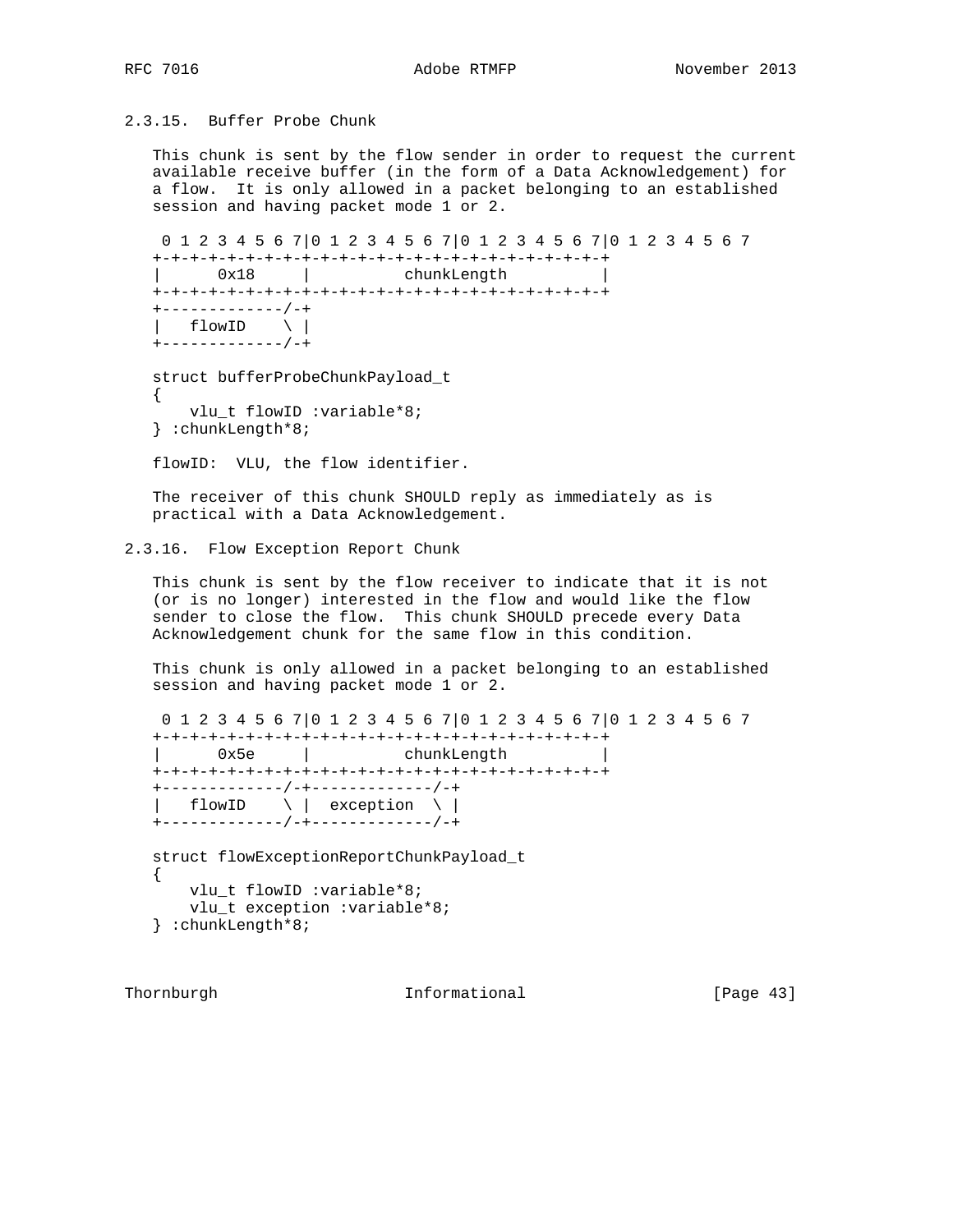flowID: VLU, the flow identifier.

 exception: VLU, the application-defined exception code being reported.

 A receiving RTMFP might reject a flow automatically, for example if it is missing metadata, or if an invalid return association is specified. In circumstances where an RTMFP rejects a flow automatically, the exception code MUST be 0. The application can specify any exception code, including 0, when rejecting a flow. All non-zero exception codes are reserved for the application.

2.3.17. Session Close Request Chunk (Close)

 This chunk is sent to cleanly terminate a session. It is only allowed in a packet belonging to an established or closing session and having packet mode 1 or 2.

 0 1 2 3 4 5 6 7|0 1 2 3 4 5 6 7|0 1 2 3 4 5 6 7|0 1 2 3 4 5 6 7 +-+-+-+-+-+-+-+-+-+-+-+-+-+-+-+-+-+-+-+-+-+-+-+-+ | 0x0c | 0 | +-+-+-+-+-+-+-+-+-+-+-+-+-+-+-+-+-+-+-+-+-+-+-+-+

This chunk has no payload.

The use of Close is detailed in Section 3.5.5.

2.3.18. Session Close Acknowledgement Chunk (Close Ack)

 This chunk is sent in response to a Session Close Request to indicate that the sender has terminated the session. It is only allowed in a packet belonging to an established or closing session and having packet mode 1 or 2.

 0 1 2 3 4 5 6 7|0 1 2 3 4 5 6 7|0 1 2 3 4 5 6 7|0 1 2 3 4 5 6 7 +-+-+-+-+-+-+-+-+-+-+-+-+-+-+-+-+-+-+-+-+-+-+-+-+ | 0x4c | 0 | +-+-+-+-+-+-+-+-+-+-+-+-+-+-+-+-+-+-+-+-+-+-+-+-+

This chunk has no payload.

The use of Close Ack is detailed in Section 3.5.5.

Thornburgh 1nformational [Page 44]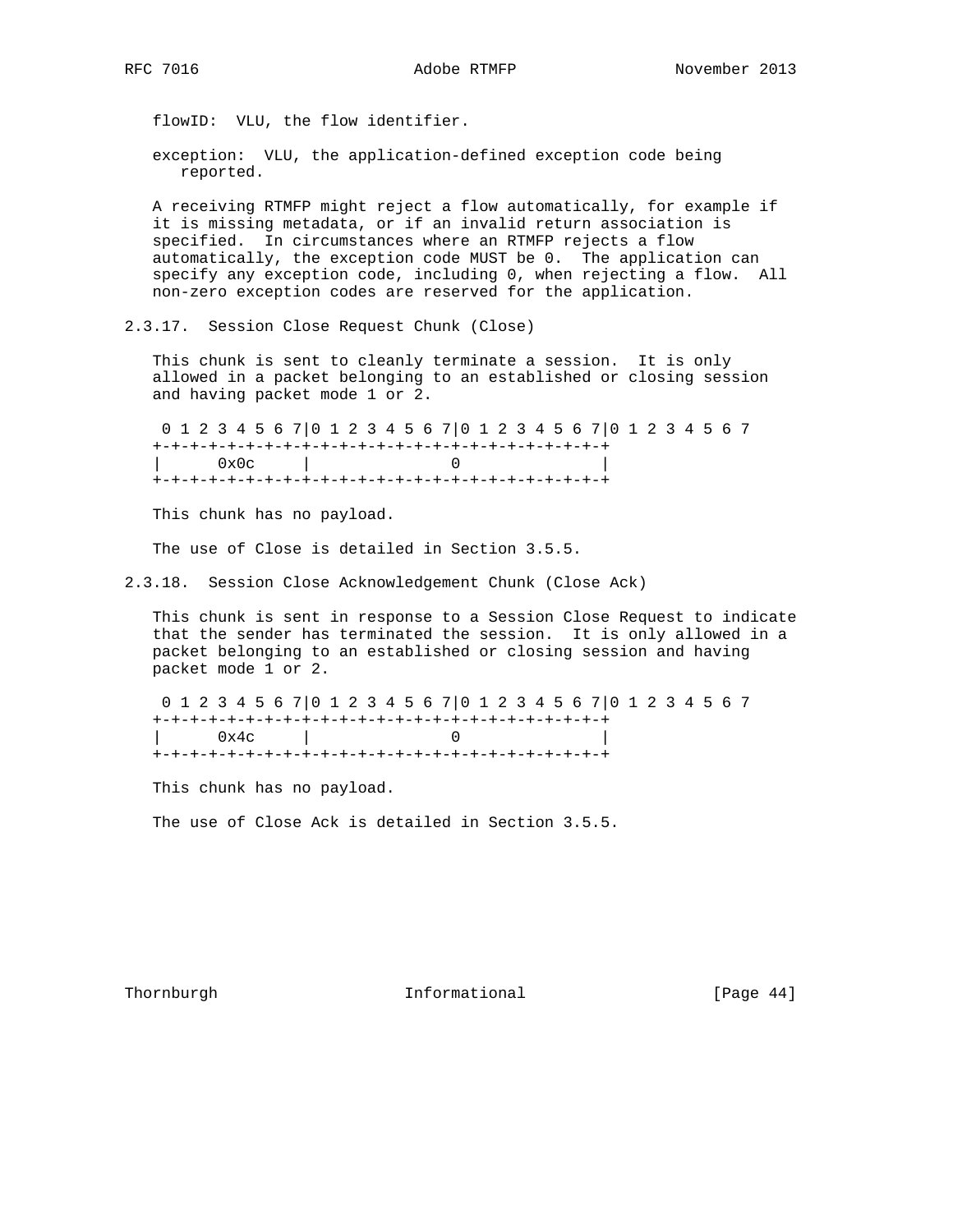# 3. Operation

3.1. Overview



Figure 7: Sessions between Pairs of Communicating Endpoints

 Between any pair of communicating endpoints is a single, bidirectional, secured, congestion controlled session. Unidirectional flows convey messages from one end to the other within the session.

 An endpoint initiates a session to a far end when communication is desired. An initiator begins with one or more candidate destination socket addresses, and it may learn and try more candidate addresses during startup handshaking. Eventually, a first suitable response is received, and that endpoint is selected. Startup proceeds to the selected endpoint. In the case of session startup glare, one endpoint is the prevailing initiator and the other assumes the role of responder. Encryption keys and session identifiers are negotiated between the endpoints, and the session is established.

 Each endpoint may begin sending message flows to the other end. For each flow, the far end may accept it and deliver its messages to the user, or it may reject the flow and transmit an exception to the

Thornburgh **Informational** [Page 45]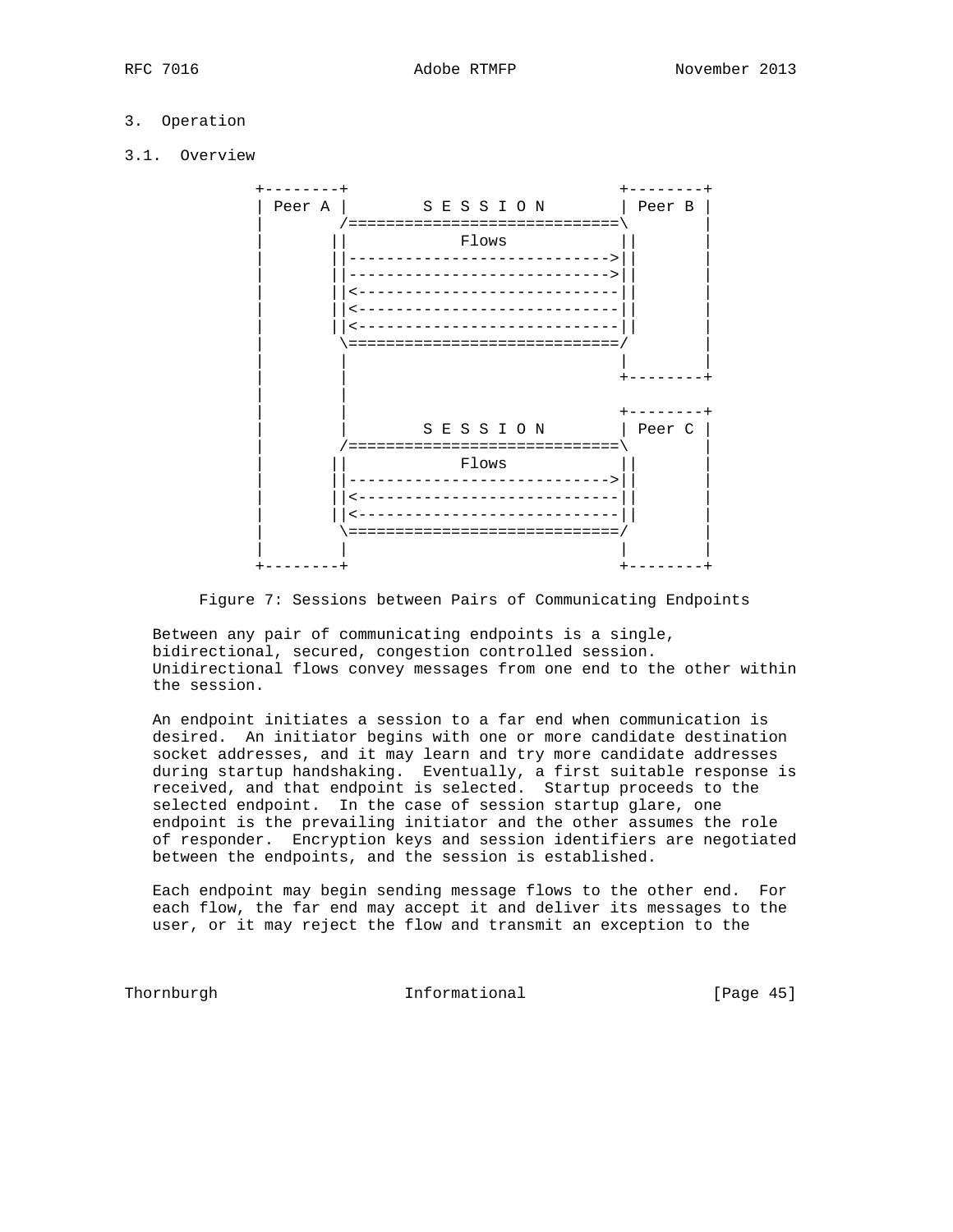sender. The flow receiver may close and reject a flow at a later time, after first accepting it. The flow receiver acknowledges all data sent to it, regardless of whether the flow was accepted. Acknowledgements drive a congestion control mechanism.

 An endpoint may have concurrent sessions with other far endpoints. The multiple sessions are distinguished by a session identifier rather than by socket address. This allows an endpoint's address to change mid-session without having to tear down and re-establish a session. The existing cryptographic state for a session can be used to verify a change of address while protecting against session hijacking or denial of service.

 A sender may indicate to a receiver that some user messages are of a time critical or real-time nature. A receiver may indicate to senders on concurrent sessions that it is receiving time critical messages from another endpoint. The other senders SHOULD modify their congestion control parameters to yield capacity to the session carrying time critical messages.

 A sender may close a flow. The flow is completed when the receiver has no outstanding gaps before the final fragment of the flow. The sender and receiver reserve a completed flow's identifier for a time to allow in-flight messages to drain from the network.

 Eventually, neither end will have any flows open to the other. The session will be idle and quiescent. Either end may reliably close the session to recover its resources.

 In certain circumstances, an endpoint may be ceasing operation and not have time to wait for acknowledgement of a reliable session close. In this case, the halting endpoint may send an abrupt session close to advise the far end that it is halting immediately.

# 3.2. Endpoint Identity

 Each RTMFP endpoint has an identity. The identity is encoded in a certificate. This specification doesn't mandate any particular certificate format, cryptographic algorithms, or cryptographic properties for certificates.

 An endpoint is named by an Endpoint Discriminator. This specification doesn't mandate any particular format for Endpoint Discriminators.

 An Endpoint Discriminator MAY select more than one identity and MAY match more than one distinct certificate.

Thornburgh 1nformational [Page 46]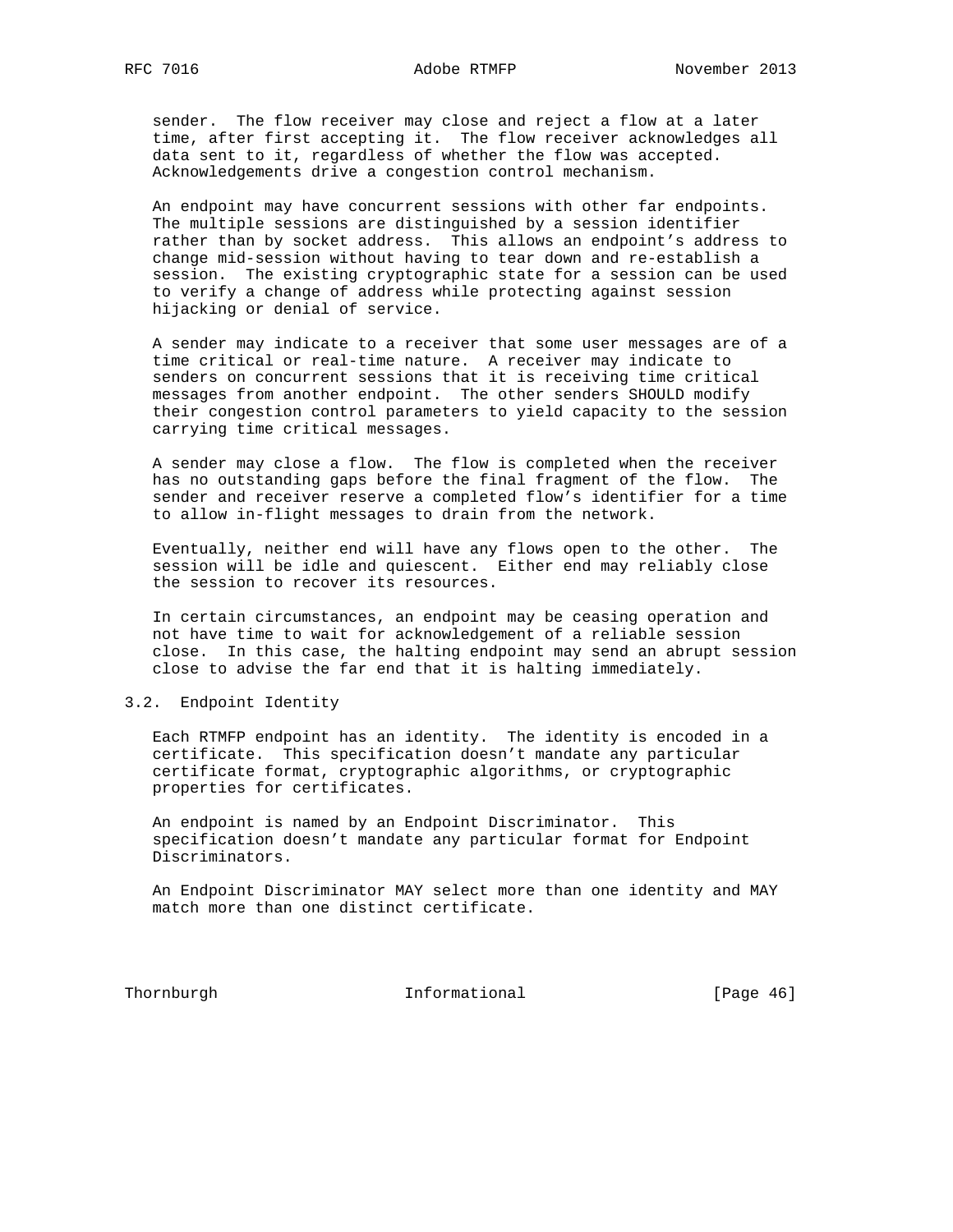Multiple distinct Endpoint Discriminators MAY match one certificate.

 It is RECOMMENDED that multiple endpoints not have the same identity. Entities with the same identity are indistinguishable during session startup; this situation could be undesirable in some applications.

An endpoint MAY have more than one address.

 The Cryptography Profile implements the following functions for identities, certificates, and Endpoint Discriminators, whose operation MUST be deterministic:

- o Test whether a given certificate is authentic. Authenticity can comprise verifying an issuer signature chain in a public key infrastructure.
- o Test whether a given Endpoint Discriminator selects a given certificate.
- o Test whether a given Endpoint Discriminator selects the local endpoint.
- o Generate a Canonical Endpoint Discriminator for a given certificate. Canonical Endpoint Discriminators for distinct identities SHOULD be distinct. If two distinct identities have the same Canonical Endpoint Discriminator, an initiator might abort a new opening session to the second identity (Section 3.5.1.1.1); this behavior might not be desirable.
- o Given a certificate, a message, and a digital signature over the message, test whether the signature is valid and generated by the owner of the certificate.
- o Generate a digital signature for a given message corresponding to the near identity.
- o Given the near identity and a far certificate, determine which one shall prevail as Initiator and which shall assume the Responder role in the case of startup glare. The far end MUST arrive at the same conclusion. A comparison function can comprise performing a lexicographic ordering of the binary certificates, declaring the far identity the prevailing endpoint if the far certificate is ordered before the near certificate, and otherwise declaring the near identity to be the prevailing endpoint.

Thornburgh 1nformational [Page 47]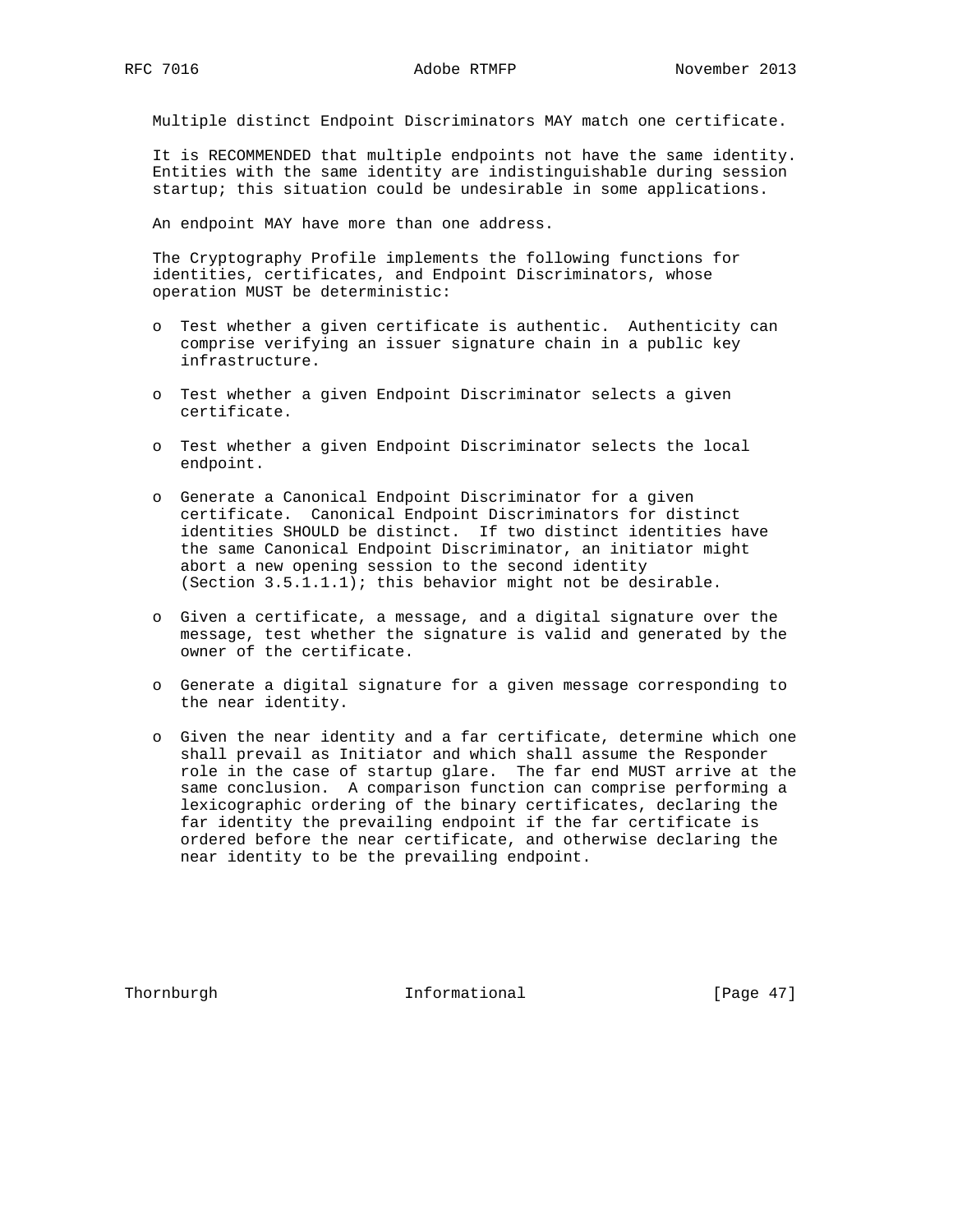o Given a first certificate and a second certificate, test whether a new incoming session from the second shall override an existing session with the first. It is RECOMMENDED that the test comprise testing whether the certificates are bitwise identical.

 All other semantics for certificates and Endpoint Discriminators are determined by the Cryptography Profile and the application.

# 3.3. Packet Multiplex

 An RTMFP typically has one or more interfaces through which it communicates with other RTMFP endpoints. RTMFP can communicate with multiple distinct other RTMFP endpoints through each local interface. Session multiplexing over a shared interface can facilitate peer-to peer communications through a NAT, by enabling third-party endpoints such as Forwarders (Section 3.5.1.5) and Redirectors (Section 3.5.1.4) to observe the translated public address and inform peers of the translation.

 An interface is typically a UDP socket (Section 2.2.1) but MAY be any suitable datagram transport service where endpoints can be addressed by IPv4 or IPv6 socket addresses.

 RTMFP uses a session ID to multiplex and demultiplex communications with distinct endpoints (Section 2.2.2), in addition to the endpoint socket address. This allows an RTMFP to detect a far-end address change (as might happen, for example, in mobile and wireless scenarios) and allows communication sessions to survive address changes. This also allows an RTMFP to act as a Forwarder or Redirector for an endpoint with which it has an active session, by distinguishing startup packets from those of the active session.

 On receiving a packet, an RTMFP decodes the session ID to look up the corresponding session information context and decryption key. Session ID 0 is reserved for session startup and MUST NOT be used for an active session. A packet for Session ID 0 uses the Default Session Key as defined by the Cryptography Profile.

# 3.4. Packet Fragmentation

 When an RTMFP packet (Section 2.2.4) is unavoidably larger than the path MTU (such as a startup packet containing an RHello (Section 2.3.4) or IIKeying (Section 2.3.7) chunk with a large certificate), it can be fragmented into segments that do not exceed the path MTU by using the Packet Fragment chunk (Section 2.3.1).

Thornburgh 1nformational [Page 48]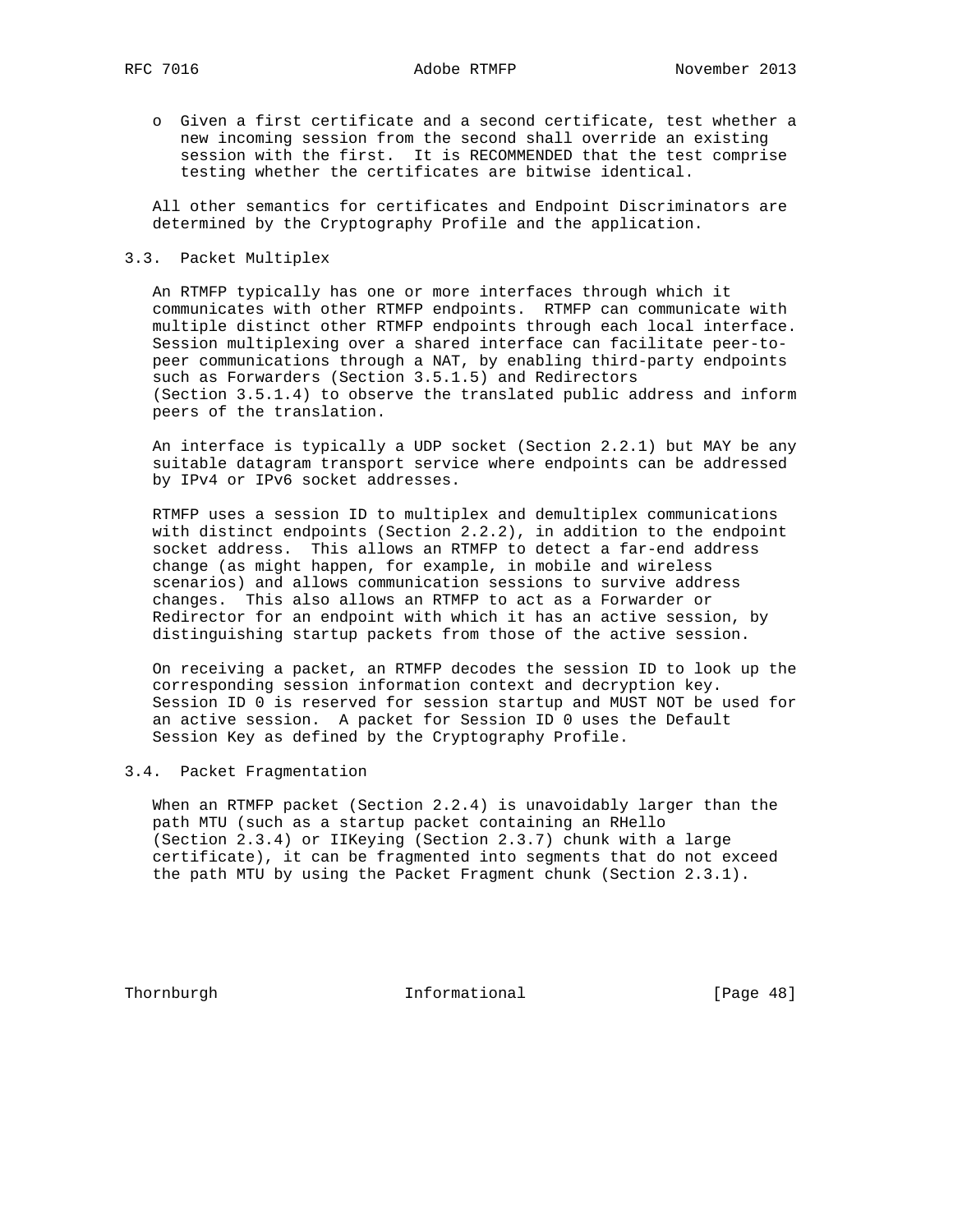The packet fragmentation mechanism SHOULD be used only to segment unavoidably large packets. Accordingly, this mechanism SHOULD be employed only during session startup with Session ID 0. This mechanism MUST NOT be used instead of the natural fragmentation mechanism of the User Data (Section 2.3.11) and Next User Data (Section 2.3.12) chunks for dividing the messages of the user's data flows into segments that do not exceed the path MTU.

 A fragmented plain RTMFP packet is reassembled by concatenating the packetFragment fields of the fragments for the packet in contiguous ascending order, starting from index 0 through and including the final fragment.

 When reassembling packets for Session ID 0, a receiver SHOULD identify the packets by the socket address from which the packet containing the fragment was received, as well as the indicated packetID.

 A receiver SHOULD allow up to 60 seconds to completely receive a fragmented packet for which progress is being made. A packet is progressing if at least one new fragment for it was received in the last second.

 A receiver MUST discard a Packet Fragment chunk having an empty packetFragment field.

 The mode of each packet containing Packet Fragments for the same fragmented packet MUST match the mode of the fragmented packet. A receiver MUST discard any new Packet Fragment chunk received in a packet with a mode different from the mode of the packet containing the first received fragment. A receiver MUST discard any reassembled packet with a mode different than the packets containing its fragments.

 In order to avoid jamming the network, the sender MUST rate limit packet transmission. In the absence of specific path capacity information (for instance, during session startup), a sender SHOULD NOT send more than 4380 bytes nor more than four packets per distinct endpoint every 200 ms.

 To avoid resource exhaustion, a receiver SHOULD limit the number of concurrent packet reassembly buffers and the size of each buffer. Limits can depend, for example, on the expected size of reassembled packets, on the rate at which fragmented packets are expected to be received, on the expected degree of interleaving, and on the expected function of the receiver. Limits can depend on the available resources of the receiver. There can be different limits for packets with Session ID 0 and packets for established sessions. For example,

Thornburgh 1nformational [Page 49]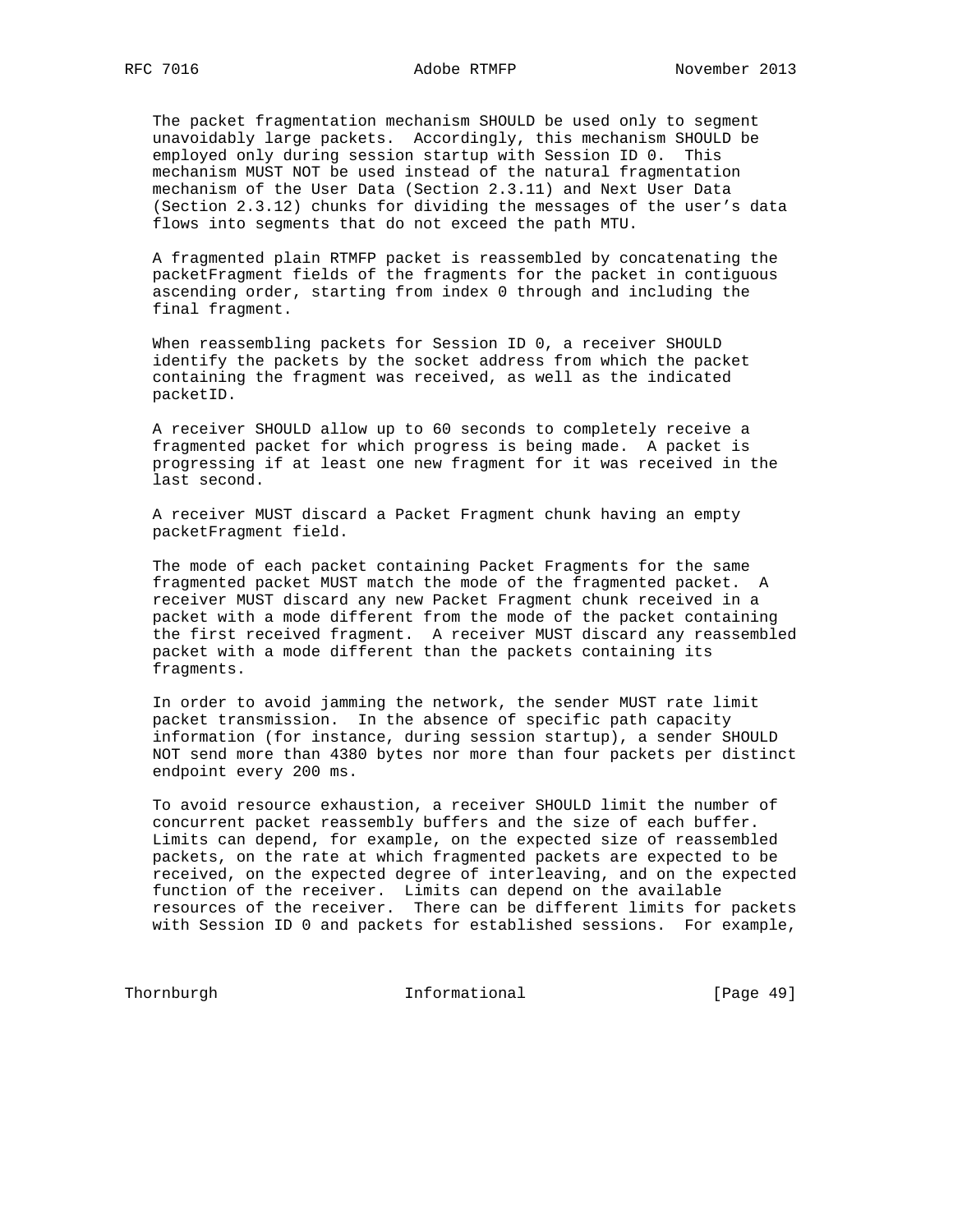a busy server might need to allow for several hundred concurrent packet reassembly buffers to accommodate hundreds of connection requests per second with potentially interleaved fragments, but a client device with constrained resources could allow just a few reassembly buffers. In the absence of specific information regarding the expected size of reassembled packets, a receiver should set the limit for each packet reassembly buffer to 65536 bytes.

# 3.5. Sessions

 A session is the protocol relationship between a pair of communicating endpoints, comprising the shared and endpoint-specific information context necessary to carry out the communication. The session context at each end includes at least:

- o TS RX: the last timestamp received from the far end;
- o TS\_RX\_TIME: the time at which TS\_RX was first observed to be different than its previous value;
- o TS\_ECHO\_TX: the last timestamp echo sent to the far end;
- o MRTO: the measured retransmission timeout;
- o ERTO: the effective retransmission timeout;
- o Cryptographic keys for encrypting and decrypting packets, and for verifying the validity of packets, according to the Cryptography Profile;
- o Cryptographic near and far nonces according to the Cryptography Profile, where the near nonce is the far end's far nonce, and vice versa;
- o The certificate of the far end;
- o The receive session identifier, used by the far end when sending packets to this end;
- o The send session identifier to use when sending packets to the far end;
- o DESTADDR: the destination socket address to use when sending packets to the far end;
- o The set of all sending flow contexts (Section 3.6.2);
- o The set of all receiving flow contexts (Section 3.6.3);

Thornburgh **Informational Informational** [Page 50]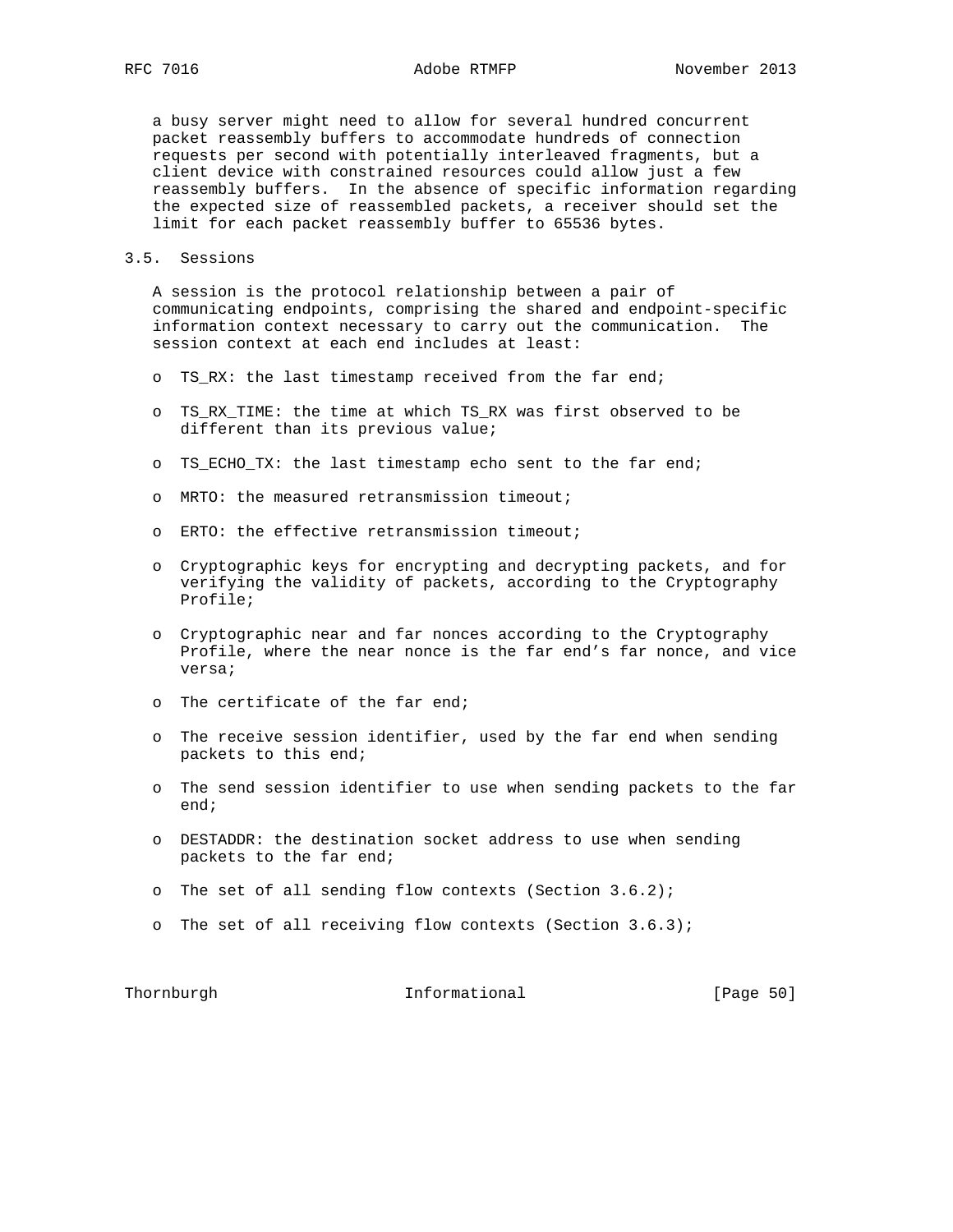- o The transmission budget, which controls the rate at which data is sent into the network (for example, a congestion window);
- o S\_OUTSTANDING\_BYTES: the total amount of user message data outstanding, or in flight, in the network -- that is, the sum of the F\_OUTSTANDING\_BYTES of each sending flow in the session;
- o RX\_DATA\_PACKETS: a count of the number of received packets containing at least one User Data chunk since the last acknowledgement was sent, initially 0;
- o ACK\_NOW: a boolean flag indicating whether an acknowledgement should be sent immediately, initially false;
- o DELACK\_ALARM: an alarm to trigger an acknowledgement after a delay, initially unset;
- o The state, at any time being one of the following values: the opening states S\_IHELLO\_SENT and S\_KEYING\_SENT, the open state S\_OPEN, the closing states S\_NEARCLOSE and S\_FARCLOSE\_LINGER, and the closed states S\_CLOSED and S\_OPEN\_FAILED; and
- o The role -- either Initiator or Responder -- of this end of the session.

Thornburgh 1nformational [Page 51]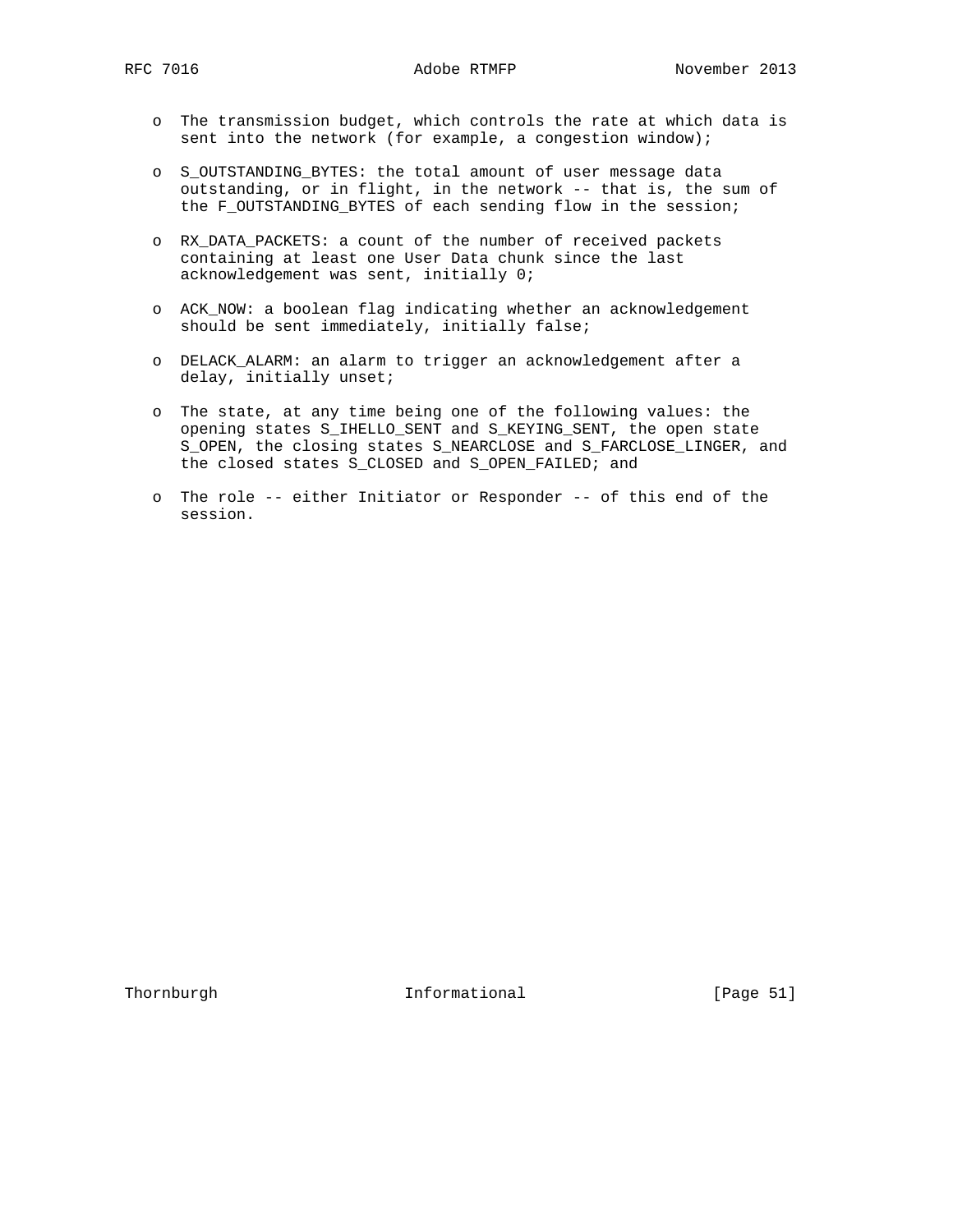Note: The following diagram is only a summary of state transitions and their causing events, and is not a complete operational specification.

 rcv IIKeying Glare far prevails +-------------+ ultimate open timeout +--------------|S\_IHELLO\_SENT|-------------+ | +-------------+ | | |rcv RHello | | | v | v +-------------+ |<-----------(duplicate session?) |S\_OPEN\_FAILED| | yes |no +------------+ | | ^ | rcv IIKeying Glare v | | far prevails +-------------+ | |<-------------|S\_KEYING\_SENT|-------------+ | +-------------+ ultimate open timeout | |rcv RIKeying | | rcv v | +-+ IIKeying +--------+ rcv Close Request | |X|---------->| S\_OPEN |--------------------+ | +-+ +--------+ | | | |ABRUPT CLOSE | | ORDERLY CLOSE| |or rcv Close Ack | | | |or rcv IIKeying | | | | session override | | | +-------+ | | v | v | +-----------+ | +-----------------+ | |S\_NEARCLOSE| | |S\_FARCLOSE\_LINGER| | +-----------+ | +-----------------+ | rcv Close Ack| | | | |rcv Close Ack | or 90 seconds| v |or 19 seconds | | +--------+ | | +------>|S\_CLOSED|<---------+ +-------------------------->| | +--------+

Figure 8: Session State Diagram

Thornburgh 1nformational [Page 52]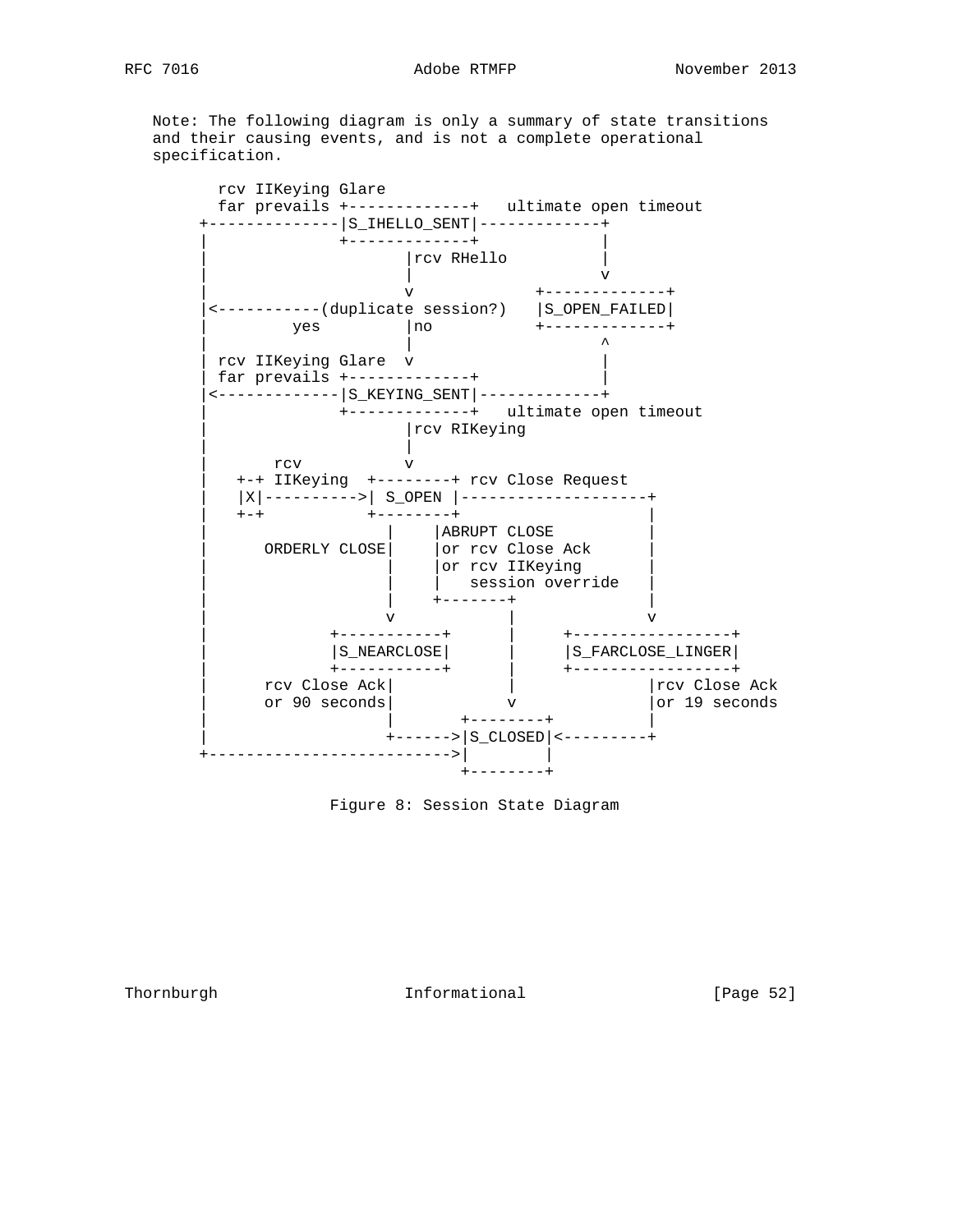# 3.5.1. Startup

## 3.5.1.1. Normal Handshake

 RTMFP sessions are established with a 4-way handshake in two round trips. The initiator begins by sending an IHello to one or more candidate addresses for the desired destination endpoint. A responder statelessly sends an RHello in response. The first correct RHello received at the initiator is selected; all others are ignored. The initiator computes its half of the session keying and sends an IIKeying. The responder receives the IIKeying and, if it is acceptable, computes its half of the session keying, at which point it can also compute the shared session keying and session nonces. The responder creates a new S\_OPEN session with the initiator and sends an RIKeying. The initiator receives the RIKeying and, if it is acceptable, computes the shared session keying and session nonces. The initiator's session is now S\_OPEN.



Figure 9: Normal Handshake

 In the following sections, the handshake is detailed from the perspectives of the initiator and responder.

Thornburgh 1nformational [Page 53]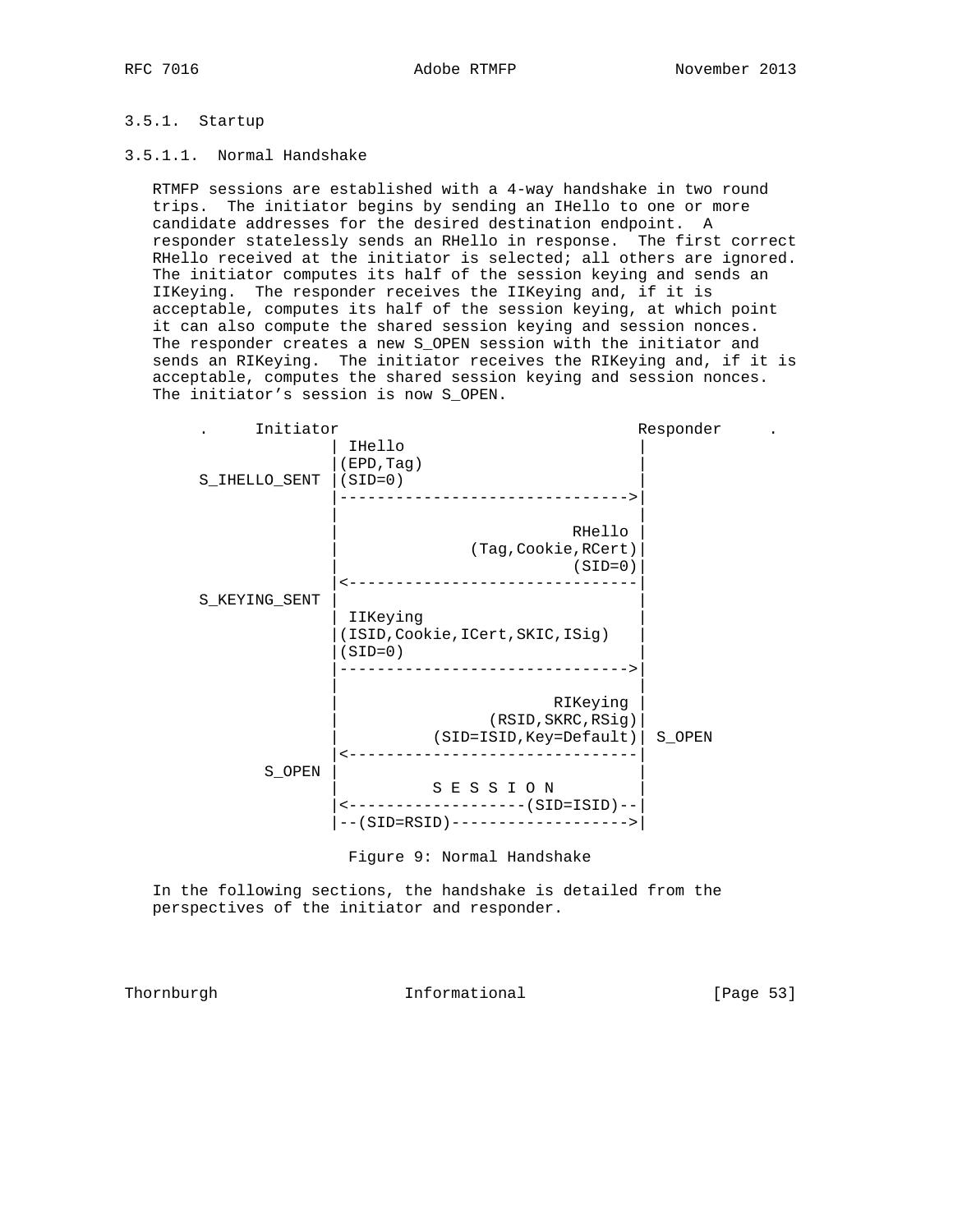# 3.5.1.1.1. Initiator

 The initiator determines that a session is needed for an Endpoint Discriminator. The initiator creates state for a new opening session and begins with a candidate endpoint address set containing at least one address. The new session is placed in the S\_IHELLO\_SENT state.

 If the session does not move to the S\_OPEN state before an ultimate open timeout, the session has failed and moves to the S\_OPEN\_FAILED state. The RECOMMENDED ultimate open timeout is 95 seconds.

 The initiator chooses a new, unique tag not used by any currently opening session. It is RECOMMENDED that the tag be cryptographically pseudorandom and be at least 8 bytes in length, so that it is hard to guess. The initiator constructs an IHello chunk (Section 2.3.2) with the Endpoint Discriminator and the tag.

While the initiator is in the S\_IHELLO\_SENT state, it sends the IHello to each candidate endpoint address in the set, on a backoff schedule. The backoff SHOULD NOT be less than multiplicative, with not less than 1.5 seconds added to the interval between each attempt. The backoff SHOULD be scheduled separately for each candidate address, since new candidates can be added over time.

 If the initiator receives a Redirect chunk (Section 2.3.5) with a tag echo matching this session, AND this session is in the S\_IHELLO\_SENT state, then for each redirect destination indicated in the Redirect: if the candidate endpoint address set contains fewer than REDIRECT\_THRESHOLD addresses, add the indicated redirect destination to the candidate endpoint address set. REDIRECT\_THRESHOLD SHOULD NOT be more than 24.

 If the initiator receives an RHello chunk (Section 2.3.4) with a tag echo matching this session, AND this session is in the S\_IHELLO\_SENT state, AND the responder certificate matches the desired Endpoint Discriminator, AND the certificate is authentic according to the Cryptography Profile, then:

 1. If the Canonical Endpoint Discriminator for the responder certificate matches the Canonical Endpoint Discriminator of another existing session in the S\_KEYING\_SENT or S\_OPEN states, AND the certificate of the other opening session matches the desired Endpoint Discriminator, then this session is a duplicate and SHOULD be aborted in favor of the other existing session; otherwise,

Thornburgh 1nformational [Page 54]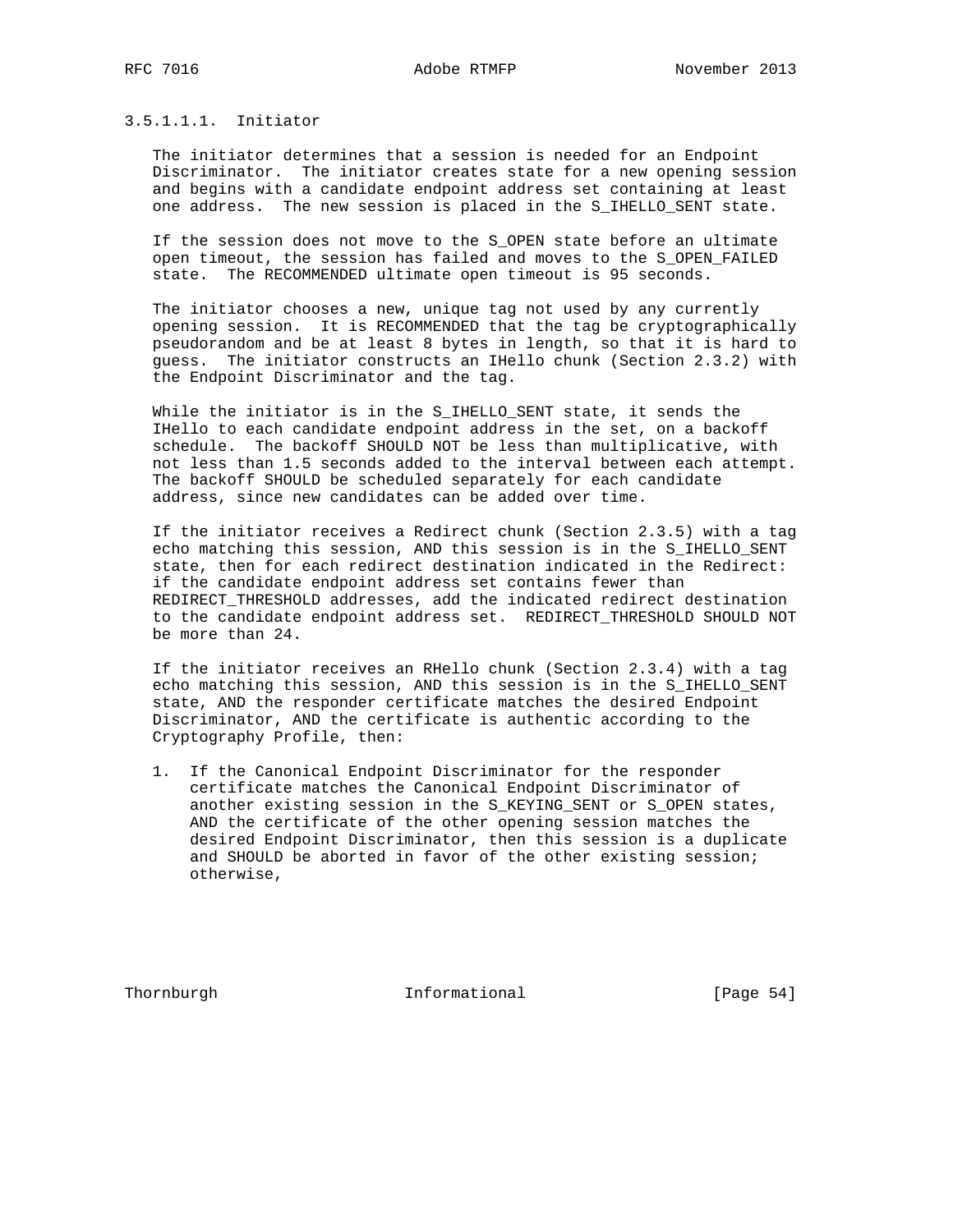2. Move to the S\_KEYING\_SENT state. Set DESTADDR, the far-end address for the session, to the address from which this RHello was received. The initiator chooses a new, unique receive session ID, not used by any other session, for the responder to use when sending packets to the initiator. It computes a Session Key Initiator Component appropriate to the responder's certificate according to the Cryptography Profile. Using this data and the cookie from the RHello, the initiator constructs and signs an IIKeying chunk (Section 2.3.7).

 While the initiator is in the S\_KEYING\_SENT state, it sends the IIKeying to DESTADDR on a backoff schedule. The backoff SHOULD NOT be less than multiplicative, with not less than 1.5 seconds added to the interval between each attempt.

 If the initiator receives an RIKeying chunk (Section 2.3.8) in a packet with this session's receive session identifier, AND this session is in the S\_KEYING\_SENT state, AND the signature in the chunk is authentic according to the far end's certificate (from the RHello), AND the Session Key Responder Component successfully combines with the Session Key Initiator Component and the near and far certificates to form the shared session keys and nonces according to the Cryptography Profile, then the session has opened successfully. The session moves to the S\_OPEN state. The send session identifier is set from the RIKeying. Packet encryption, decryption, and verification now use the newly computed shared session keys, and the session nonces are available for application layer cryptographic challenges.

# 3.5.1.1.2. Responder

 On receipt of an IHello chunk (Section 2.3.2) with an Endpoint Discriminator that selects its identity, an endpoint SHOULD construct an RHello chunk (Section 2.3.4) and send it to the address from which the IHello was received. To avoid a potential resource exhaustion denial of service, the endpoint SHOULD NOT create any persistent state associated with the IHello. The endpoint MUST generate the cookie for the RHello in such a way that it can be recognized as authentic and valid when echoed in an IIKeying. The endpoint SHOULD use the address from which the IHello was received as part of the cookie generation formula. Cookies SHOULD be valid only for a limited time; that lifetime SHOULD NOT be less than 95 seconds (the recommended ultimate session open timeout).

Thornburgh 1nformational [Page 55]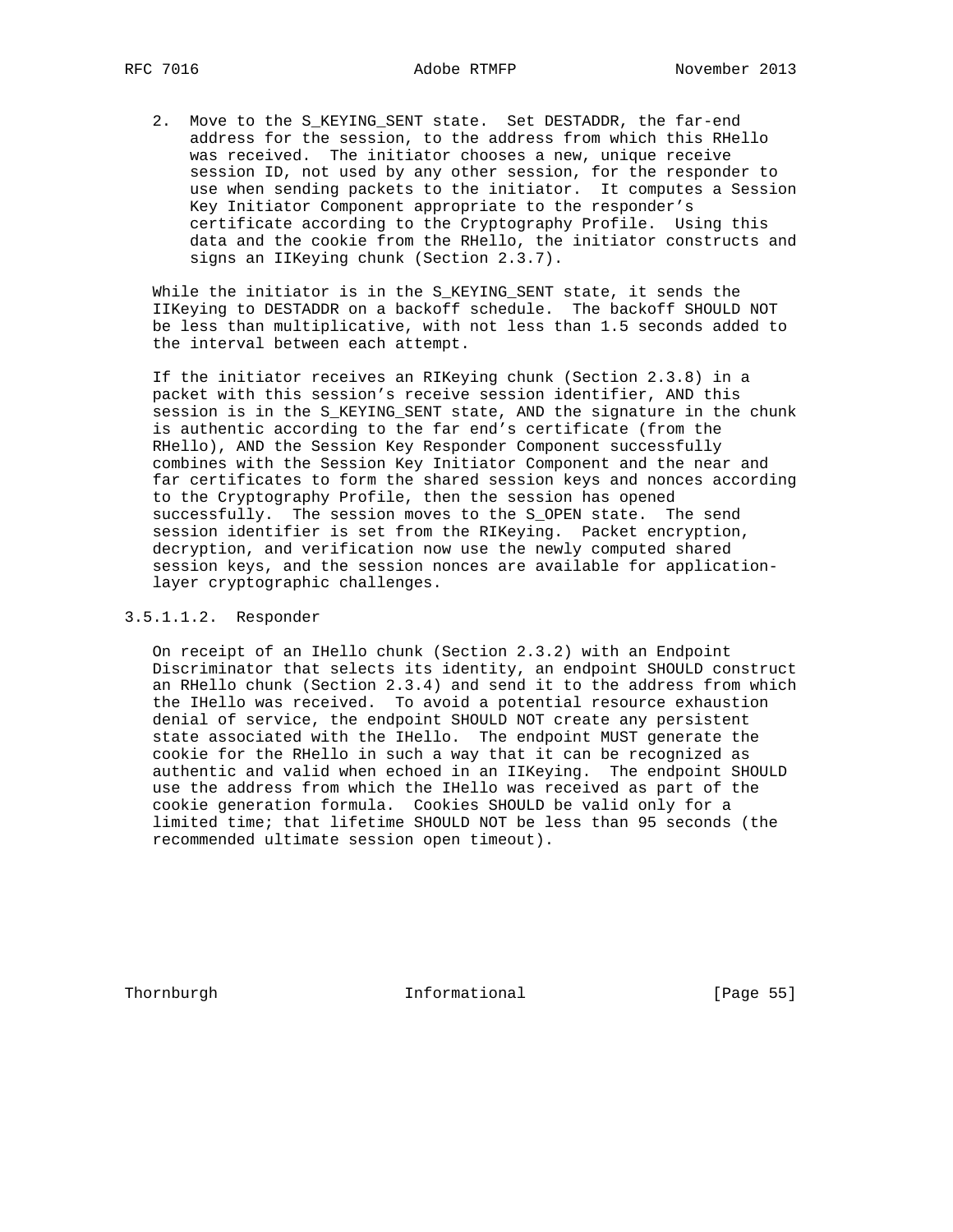On receipt of an FIHello chunk (Section 2.3.3) from a Forwarder (Section 3.5.1.5) where the Endpoint Discriminator selects its identity, an endpoint SHOULD do one of the following:

- 1. Compute, construct, and send an RHello as though the FIHello was an IHello received from the indicated reply address; or
- 2. Construct and send an Implied Redirect (Section 2.3.5) to the FIHello's reply address; or
- 3. Ignore this FIHello.

 On receipt of an IIKeying chunk (Section 2.3.7), if the cookie is not authentic or if it has expired, ignore this IIKeying; otherwise,

 On receipt of an IIKeying chunk, if the cookie appears authentic but does not match the address from which the IIKeying's packet was received, perform the special processing at Cookie Change (Section 3.5.1.2); otherwise,

 On receipt of an IIKeying with an authentic and valid cookie, if the certificate is authentic according to the Cryptography Profile, AND the signature in the chunk is authentic according to the far end's certificate and the Cryptography Profile, AND the Session Key Initiator Component is acceptable, then:

- 1. If the address from which this IIKeying was received corresponds to an opening session in the S\_IHELLO\_SENT or S\_KEYING\_SENT state, perform the special processing at Glare (Section 3.5.1.3); otherwise,
- 2. If the address from which this IIKeying was received corresponds to a session in the S\_OPEN state, then:
	- 1. If the receiver was the Responder for the S\_OPEN session and the session identifier, certificate, and Session Key Initiator Component are identical to those of the S\_OPEN session, this IIKeying is a retransmission, so resend the S\_OPEN session's RIKeying using the Default Session Key as specified below; otherwise,
	- 2. If the certificate from this IIKeying does not override the certificate of the S\_OPEN session, ignore this IIKeying; otherwise,

Thornburgh 10 Informational [Page 56]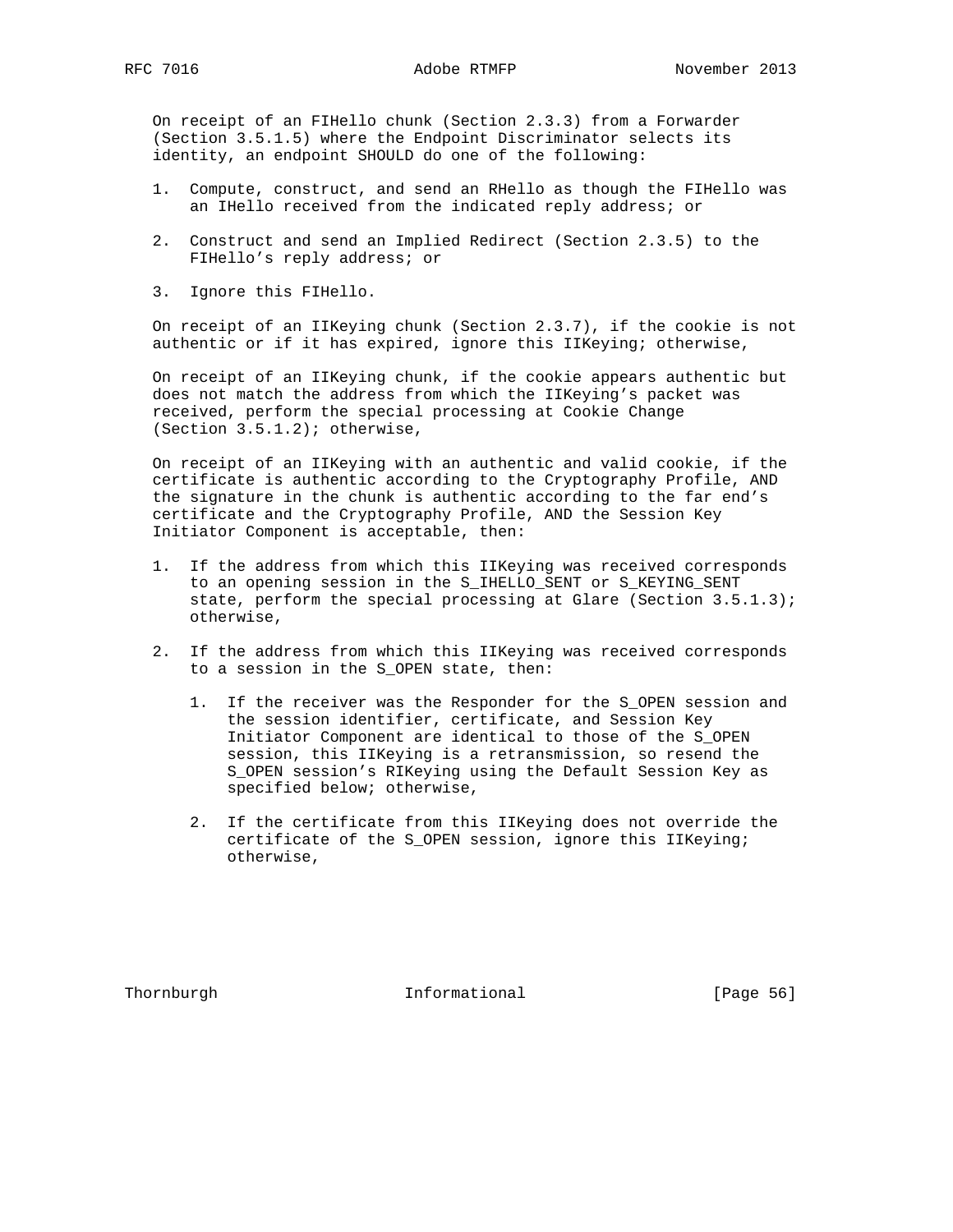3. The certificate from this IIKeying overrides the certificate of the S\_OPEN session; this is a new opening session from the same identity, and the existing S\_OPEN session is stale. Move the existing S OPEN session to S CLOSED and abort all of its flows (signaling exceptions to the user), then continue processing this IIKeying.

Otherwise,

 3. Compute a Session Key Responder Component and choose a new, unique receive session ID not used by any other session for the initiator to use when sending packets to the responder. Using this data, construct and, with the Session Key Initiator Component, sign an RIKeying chunk (Section 2.3.8). Using the Session Key Initiator and Responder Components and the near and far certificates, the responder combines and computes the shared session keys and nonces according to the Cryptography Profile. The responder creates a new session in the S\_OPEN state, with the far-endpoint address DESTADDR taken from the source address of the packet containing the IIKeying and the send session identifier taken from the IIKeying. The responder sends the RIKeying to the initiator using the Default Session Key and the requested send session identifier. Packet encryption, decryption, and verification of all future packets for this session use the newly computed keys, and the session nonces are available for application-layer cryptographic challenges.

# 3.5.1.2. Cookie Change

 In some circumstances, the responder may generate an RHello cookie for an initiator's address that isn't the address the initiator would use when sending packets directly to the responder. This can happen, for example, when the initiator has multiple local addresses and uses one address to reach a Forwarder (Section 3.5.1.5) but another to reach the responder.

Thornburgh **Informational** [Page 57]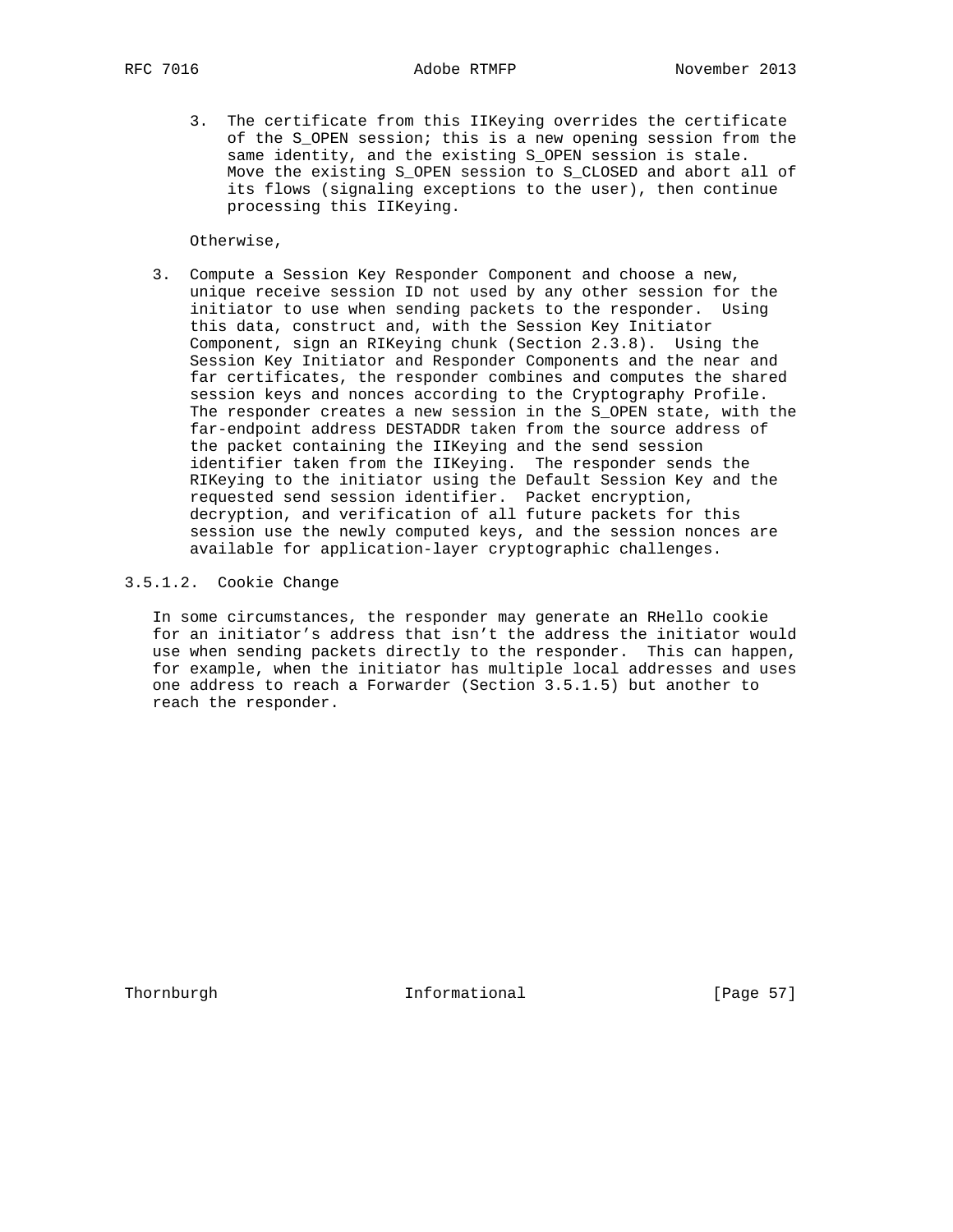Consider the following example:

| FIHello<br>$(RA=Ix)$ |                                                  |
|----------------------|--------------------------------------------------|
|                      |                                                  |
|                      |                                                  |
|                      | RHello<br>(Cookie:Ix)                            |
|                      |                                                  |
|                      | RHello Cookie Change<br>(Cookie: Ix, Cookie: Iy) |
|                      |                                                  |
|                      | RIKeying                                         |
|                      | ____________________                             |

## Figure 10: Handshake with Cookie Change

 The initiator has two network interfaces: a first preferred interface with address  $Ix = 192.0.2.100:50000$ , and a second with address  $Iy =$  198.51.100.101:50001. The responder has one interface with address Ry = 198.51.100.200:51000, on the same network as the initiator's second interface. The initiator uses its first interface to reach a Forwarder. The Forwarder observes the initiator's address of Ix and sends a Forwarded IHello (Section 2.3.3) to the responder. The responder treats this as if it were an IHello from Ix, calculates a corresponding cookie, and sends an RHello to Ix. The initiator receives this RHello from Ry and selects that address as the destination for the session. It then sends an IIKeying, copying the cookie from the RHello. However, since the source of the RHello is Ry, on a network to which the initiator is directly connected, the initiator uses its second interface Iy to send the IIKeying. The responder, on receiving the IIKeying, will compare the cookie to the

Thornburgh **Informational** [Page 58]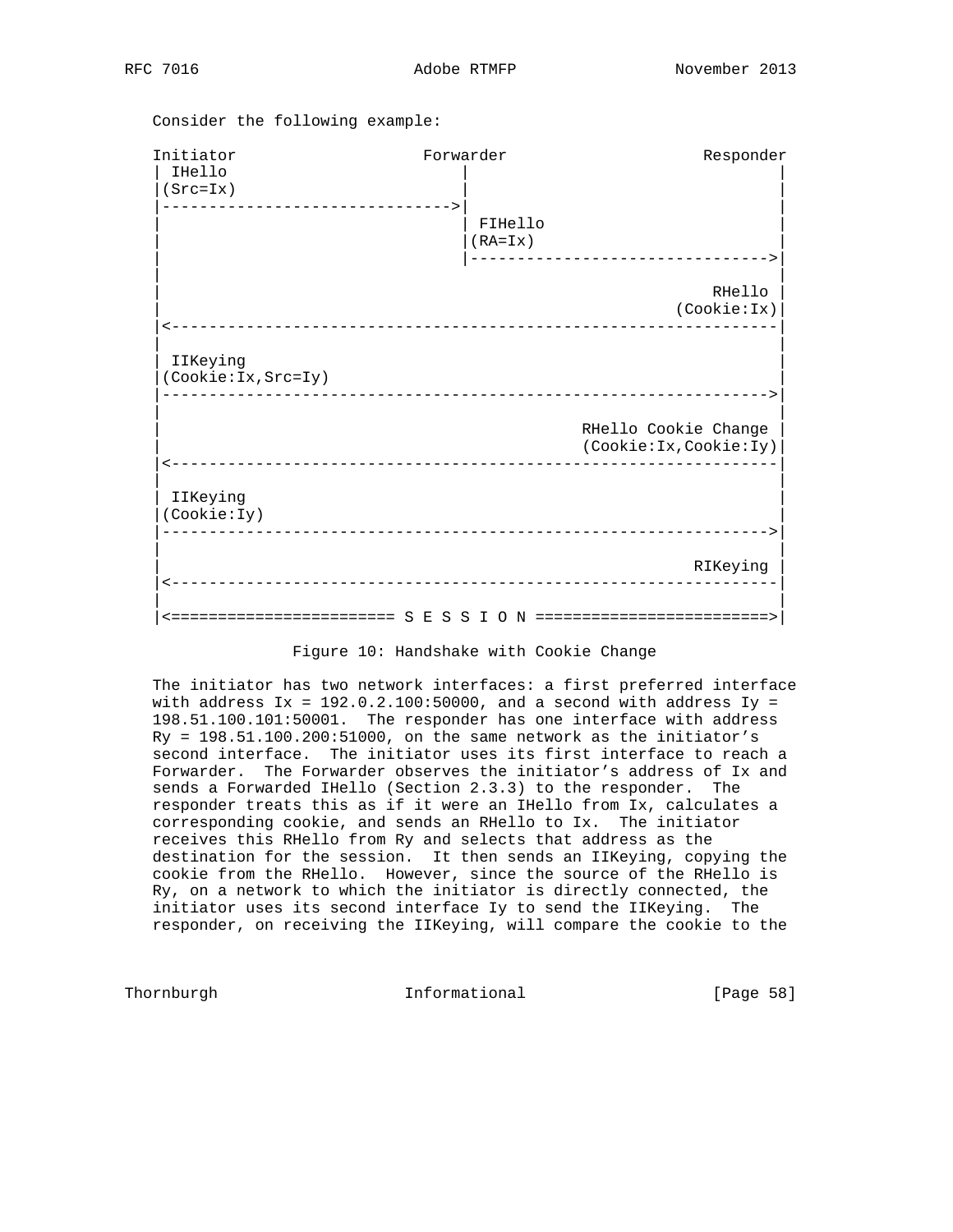expected value based on the source address of the packet, and since the IIKeying source doesn't match the IHello source used to generate the cookie, the responder will reject the IIKeying.

 If the responder determines that it generated the cookie in the IIKeying but the cookie doesn't match the sender's address (for example, if the cookie is in two parts, with a first part generated independently of the initiator's address and a second part dependent on the address), the responder SHOULD generate a new cookie based on the address from which the IIKeying was received and send an RHello Cookie Change chunk (Section 2.3.6) to the source of the IIKeying, using the session ID from the IIKeying and the Default Session Key.

 If the initiator receives an RHello Cookie Change chunk for a session in the S\_KEYING\_SENT state, AND the old cookie matches the one originally sent to the responder, then the initiator adopts the new cookie, constructs and signs a new IIKeying chunk, and sends the new IIKeying to the responder. The initiator SHOULD NOT change the cookie for a session more than once.

#### 3.5.1.3. Glare

 Glare occurs when two endpoints attempt to initiate sessions to each other concurrently. Glare is detected by receipt of a valid and authentic IIKeying from an endpoint address that is a destination for an opening session. Only one session is allowed between a pair of endpoints.

 Glare is resolved by comparing the certificate in the received IIKeying with the near end's certificate. The Cryptography Profile defines a certificate comparison function to determine the prevailing endpoint when there is glare.

 If the near end prevails, discard and ignore the received IIKeying. The far end will abort its opening session on receipt of IIKeying from the near end.

Otherwise, the far end prevails:

- 1. If the certificate in the IIKeying overrides the certificate associated with the near opening session according to the Cryptography Profile, then abort and destroy the near opening session. Then,
- 2. Continue with normal Responder IIKeying processing (Section 3.5.1.1.2).

Thornburgh 1nformational [Page 59]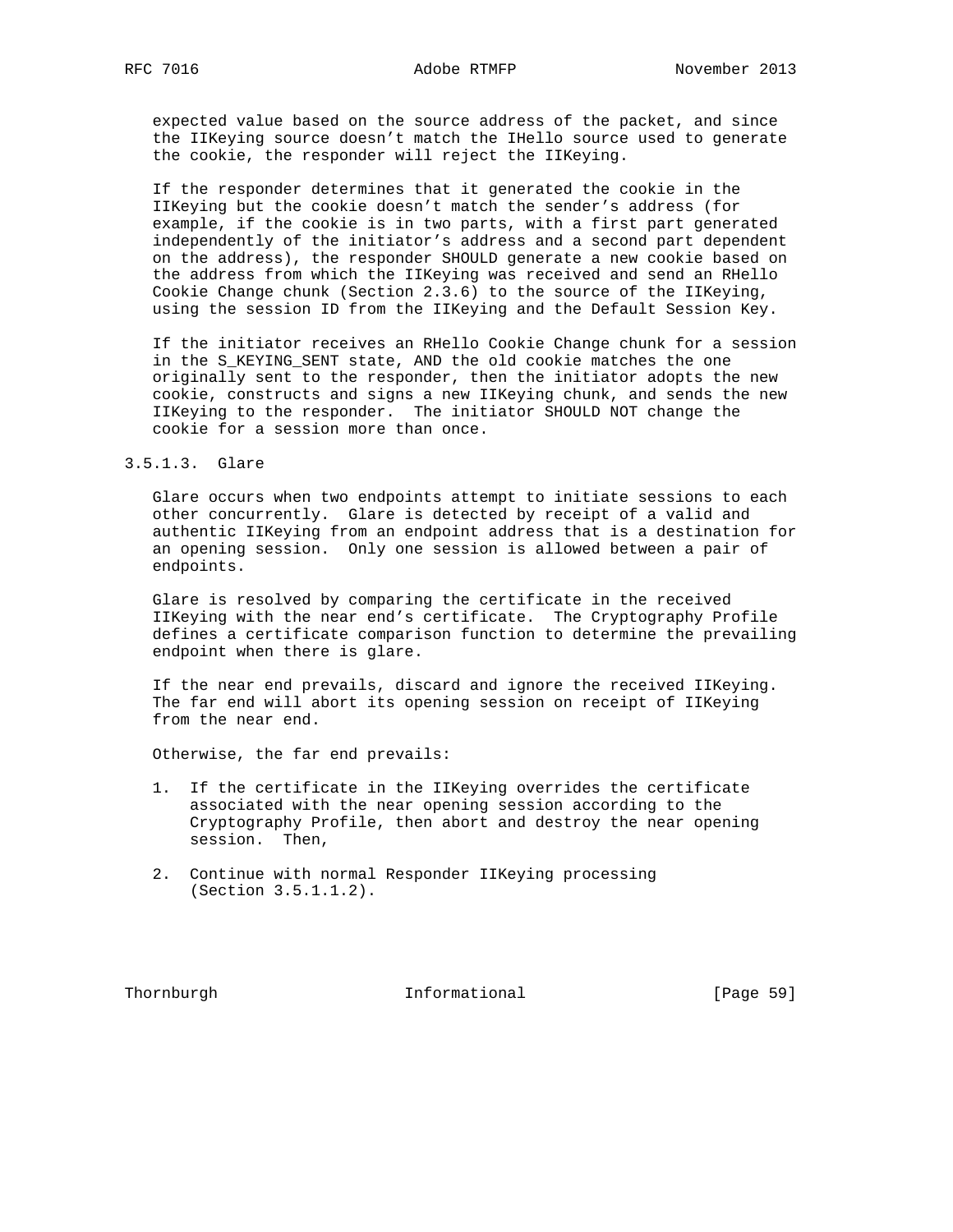# 3.5.1.4. Redirector





 A Redirector acts like a name server for Endpoint Discriminators. An initiator MAY use a Redirector to discover additional candidate endpoint addresses for a desired endpoint.

 On receipt of an IHello chunk with an Endpoint Discriminator that does not select the Redirector's identity, the Redirector constructs and sends back to the initiator a Responder Redirect chunk (Section 2.3.5) containing one or more additional candidate addresses for the indicated endpoint.

| Initiator | Redirector                        | Responder |
|-----------|-----------------------------------|-----------|
| IHello    |                                   |           |
|           | --------------------------------> |           |
|           | Redirect                          |           |
|           | -----------------------------     |           |
| IHello    |                                   |           |
|           |                                   |           |
|           |                                   | RHello    |
|           | _________________________________ |           |
|           |                                   |           |
| IIKeying  |                                   |           |
|           |                                   |           |
|           |                                   | RIKeying  |
|           |                                   |           |
|           |                                   |           |

Figure 12: Handshake Using a Redirector

Thornburgh 1nformational [Page 60]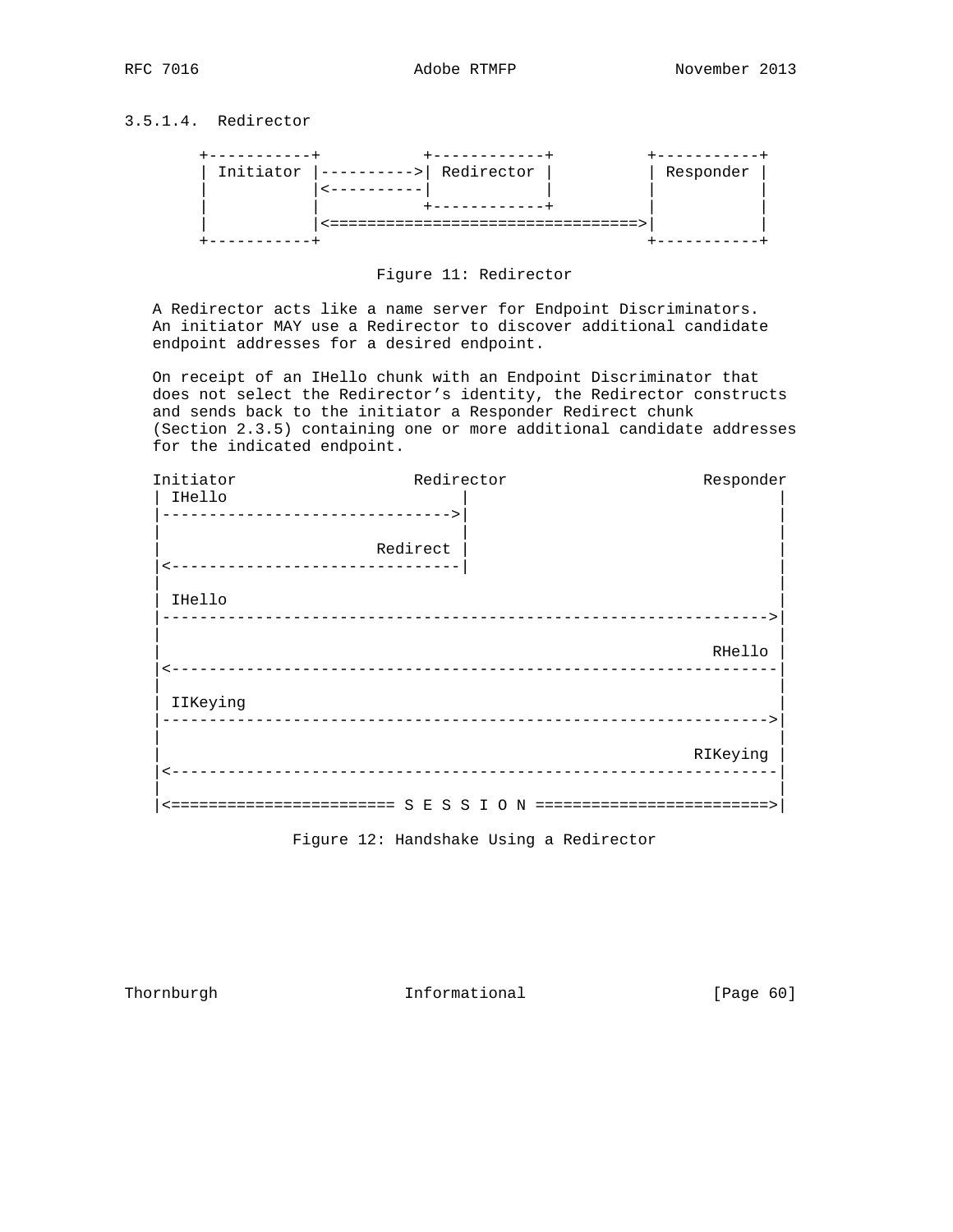Deployment Design Note: Redirectors SHOULD NOT initiate new sessions to endpoints that might use the Redirector's address as a candidate for another endpoint, since the far end might interpret the Redirector's IIKeying as glare for the far end's initiation to the other endpoint.

# 3.5.1.5. Forwarder

| Initiator $ ---> $ Forwarder $ ---> $ N $ ---> $ Responder |     |  |  |
|------------------------------------------------------------|-----|--|--|
| $+ - - - - - - - - - +$                                    | A I |  |  |
| <=====================>  T  <===>                          |     |  |  |
|                                                            |     |  |  |

# Figure 13: Forwarder

 A responder might be behind a NAT or firewall that doesn't allow inbound packets to reach the endpoint until it first sends an outbound packet for a particular far-endpoint address.

 A Forwarder's endpoint address MAY be a candidate address for another endpoint. A responder MAY use a Forwarder to receive FIHello chunks sent on behalf of an initiator.

 On receipt of an IHello chunk with an Endpoint Discriminator that does not select the Forwarder's identity, if the Forwarder has an S\_OPEN session with an endpoint whose certificate matches the desired Endpoint Discriminator, the Forwarder constructs and sends an FIHello chunk (Section 2.3.3) to the selected endpoint over the S\_OPEN session, using the tag and Endpoint Discriminator from the IHello chunk and the source address of the packet containing the IHello for the corresponding fields of the FIHello.

Thornburgh 10 Informational [Page 61]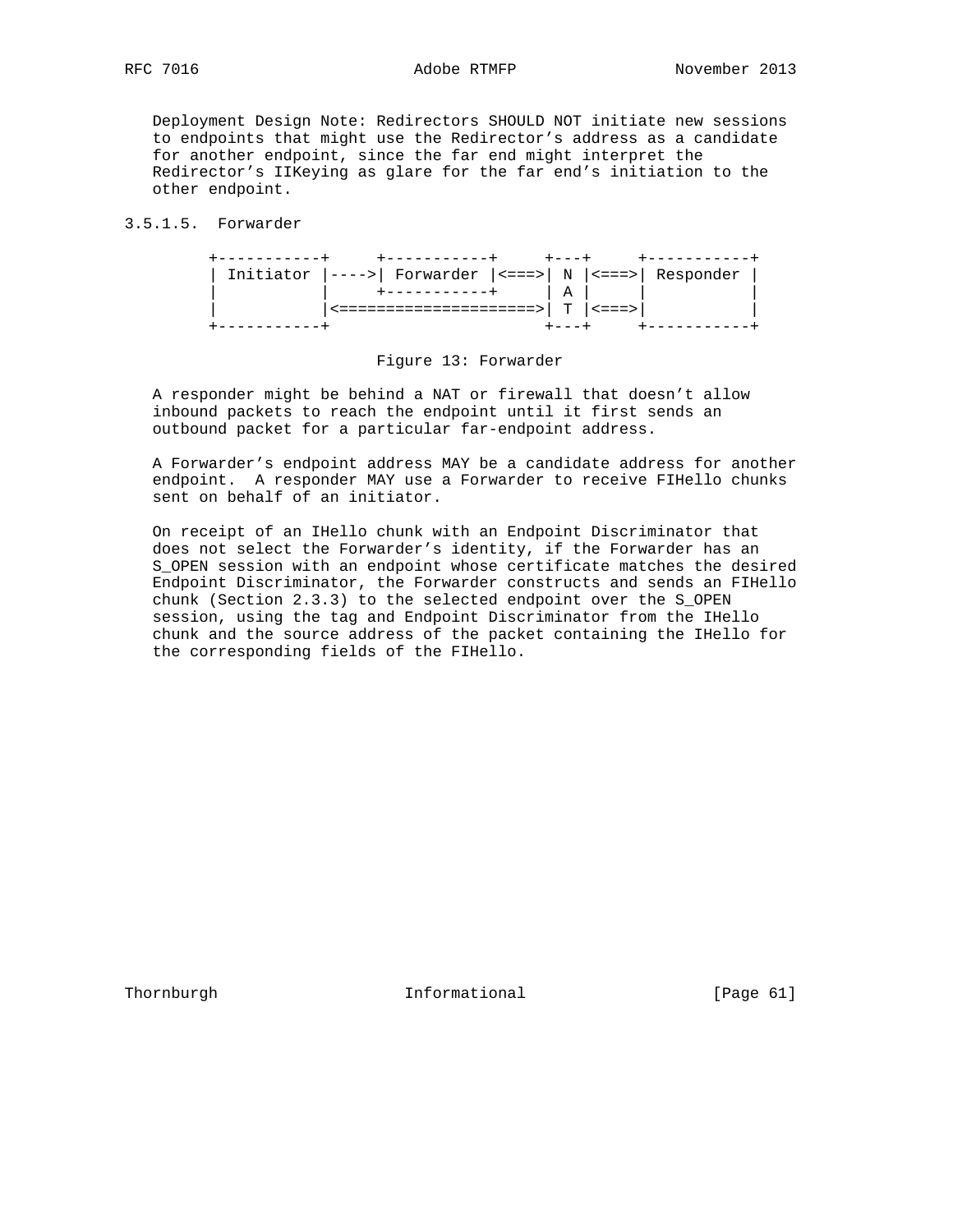On receipt of an FIHello chunk, a responder might send an RHello or Implied Redirect to the original source of the IHello (Section 3.5.1.1.2), potentially allowing future packets to flow directly between the initiator and responder through the NAT or firewall.

| Initiator | Forwarder                                                                             | NAT | Responder       |
|-----------|---------------------------------------------------------------------------------------|-----|-----------------|
| IHello    |                                                                                       |     |                 |
|           | FIHello                                                                               |     |                 |
|           |                                                                                       |     |                 |
|           |                                                                                       |     | RHello          |
|           |                                                                                       |     | --------        |
|           |                                                                                       |     |                 |
| IIKeying  |                                                                                       |     |                 |
|           |                                                                                       |     |                 |
|           |                                                                                       |     | RIKeying        |
|           |                                                                                       |     | : <------------ |
|           |                                                                                       |     |                 |
|           | ==================     S     E     S     S     I     O     N ========>:<============= |     |                 |

Figure 14: Forwarder Handshake where Responder Sends an RHello

Thornburgh 1nformational [Page 62]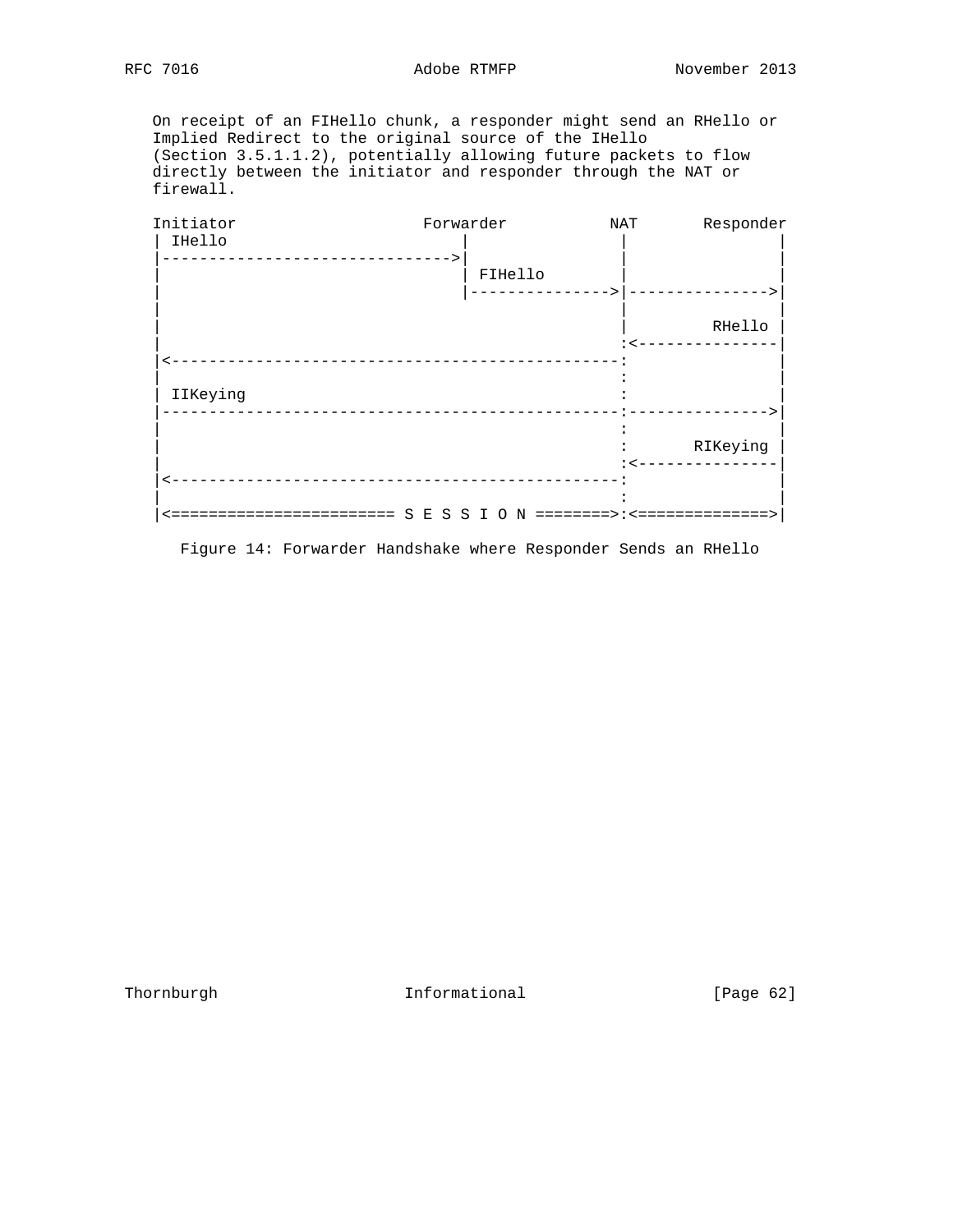| Initiator                                  | Forwarder                              |         | NAT              | Responder                                        |
|--------------------------------------------|----------------------------------------|---------|------------------|--------------------------------------------------|
| IHello<br>-------------------------------> |                                        |         |                  |                                                  |
|                                            |                                        | FIHello |                  |                                                  |
|                                            |                                        |         | --------> ------ |                                                  |
|                                            |                                        |         |                  | Redirect                                         |
|                                            |                                        |         |                  | $(\texttt{Implied}, \texttt{RD} = \{\})$         |
|                                            | -------------------------------------- |         |                  | : <--------------                                |
|                                            |                                        |         |                  |                                                  |
| IHello                                     |                                        |         |                  |                                                  |
|                                            |                                        |         |                  |                                                  |
|                                            |                                        |         |                  | RHello<br>$\leftarrow$ - - - - - - - - - - - - - |
|                                            | -------------------------------------- |         |                  |                                                  |
| IIKeying                                   |                                        |         |                  |                                                  |
|                                            |                                        |         |                  |                                                  |
|                                            |                                        |         |                  | RIKeying                                         |
|                                            |                                        |         |                  | $\leftarrow$ - - - - - - - - - - -               |
|                                            |                                        |         |                  |                                                  |
|                                            |                                        |         |                  |                                                  |

 Figure 15: Forwarder Handshake where Responder Sends an Implied Redirect

# 3.5.1.6. Redirector and Forwarder with NAT



 Figure 16: Introduction Service for Initiator and Responder behind NATs

Thornburgh 10 Informational [Page 63]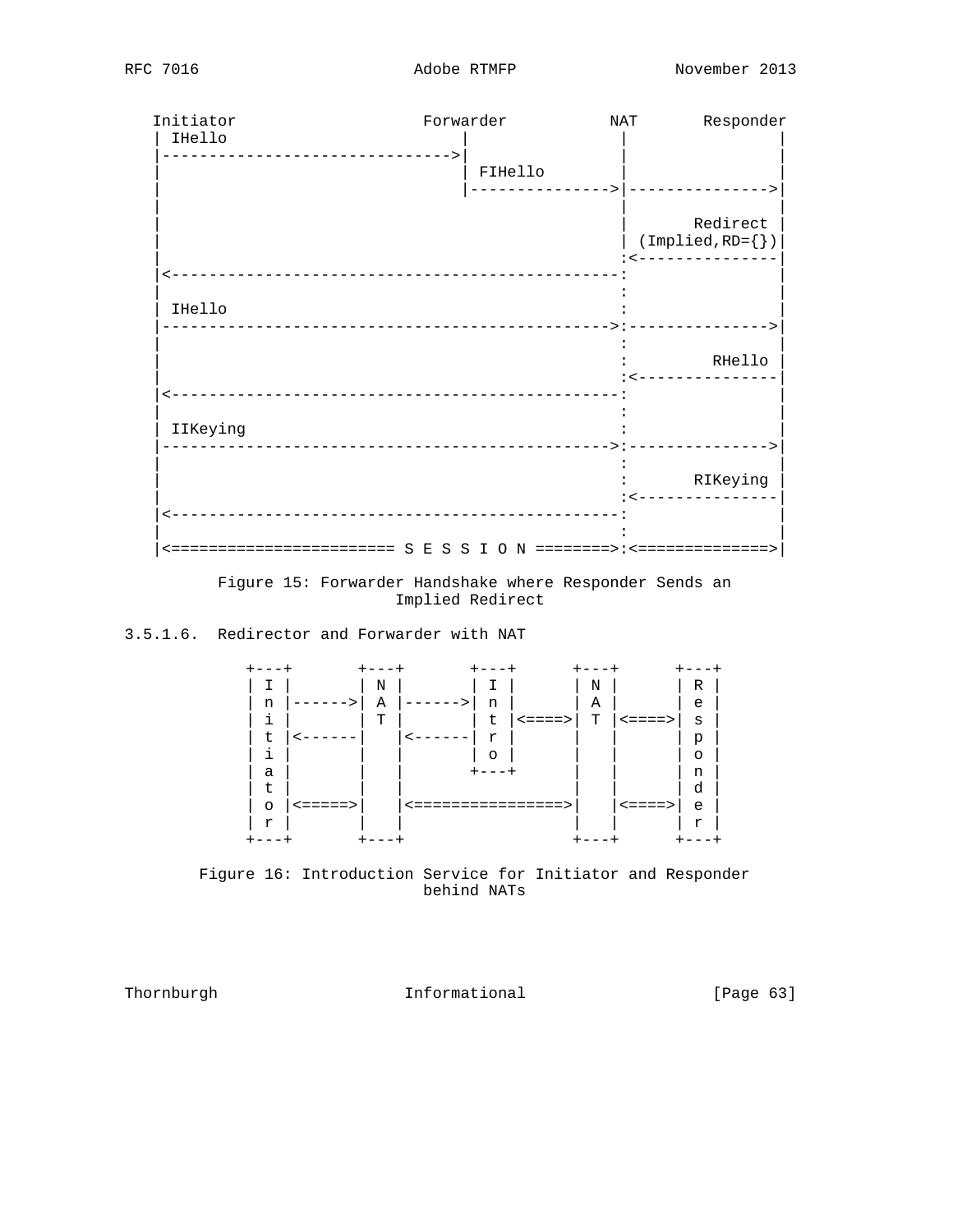An initiator and responder might each be behind distinct NATs or firewalls that don't allow inbound packets to reach the respective endpoints until each first sends an outbound packet for a particular far-endpoint address.

 An introduction service comprising Redirector and Forwarder functions may facilitate direct communication between endpoints each behind a NAT.

 The responder is registered with the introduction service via an S\_OPEN session to it. The service observes and records the responder's public NAT address as the DESTADDR of the S\_OPEN session. The service MAY record other addresses for the responder, for example addresses that the responder self-reports as being directly attached.

 The initiator begins with an address of the introduction service as an initial candidate. The Redirector portion of the service sends to the initiator a Responder Redirect containing at least the responder's public NAT address as previously recorded. The Forwarder portion of the service sends to the responder a Forwarded IHello containing the initiator's public NAT address as observed to be the source of the IHello.

 The responder sends an RHello to the initiator's public NAT address in response to the FIHello. This will allow inbound packets to the responder through its NAT from the initiator's public NAT address.

 The initiator sends an IHello to the responder's public NAT address in response to the Responder Redirect. This will allow inbound packets to the initiator through its NAT from the responder's public NAT address.

 With transit paths created in both NATs, normal session startup can proceed.

Thornburgh 101 Informational [Page 64]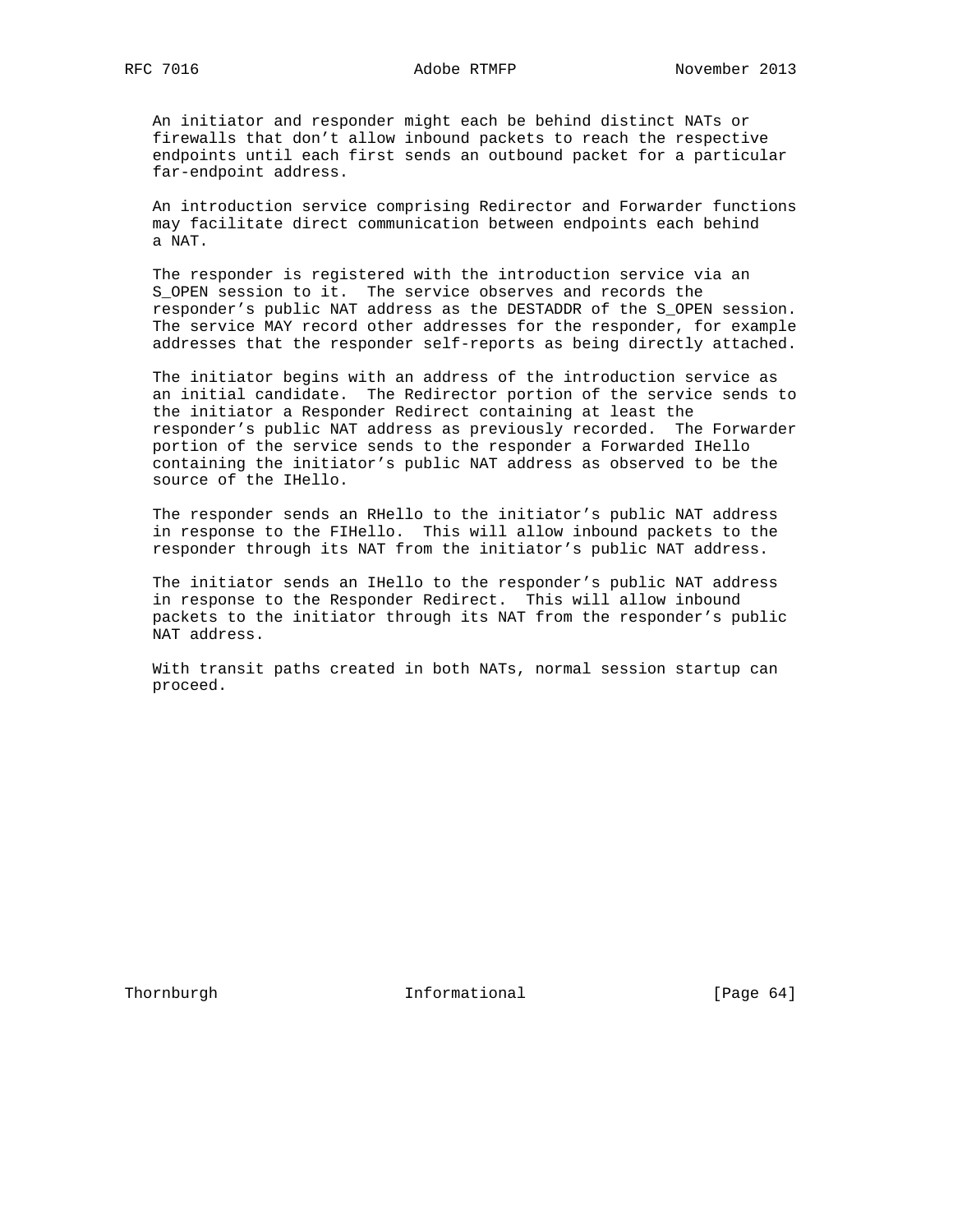|  | RFC | 7016 |
|--|-----|------|
|--|-----|------|

| Initiator                                     | NAT-I Redirector+Forwarder                                          |                                                    | NAT-R | Responder                                            |
|-----------------------------------------------|---------------------------------------------------------------------|----------------------------------------------------|-------|------------------------------------------------------|
| IHello<br>$(Dst = Intro)$<br>-------------->  |                                                                     |                                                    |       |                                                      |
|                                               |                                                                     | FIHello<br>$(RA=NAT-I-Pub)$<br>---------------> -- |       |                                                      |
|                                               | Redirect<br>$(RD = \{NAT - R - Pub,$<br>$\ldots\}$ )                |                                                    |       |                                                      |
|                                               |                                                                     |                                                    |       | RHello<br>$(Dst=NAT-I-Pub)$<br>: <-------------      |
| IHello<br>(Dst=NAT-R-Pub)<br>-------------->: | $(*)$ <---------------------------                                  |                                                    |       |                                                      |
|                                               |                                                                     |                                                    |       | RHello<br>: <----------------                        |
| IIKeying<br>---------->                       |                                                                     |                                                    |       |                                                      |
|                                               |                                                                     |                                                    |       | RIKeying<br>$\leftarrow$ - - - - - - - - - - - - - - |
|                                               | <============>:<========= S E S S I O N ========>:<================ | ______________________________                     |       |                                                      |

Figure 17: Handshake with Redirector and Forwarder

 At the point in Figure 17 marked (\*), the responder's RHello from the FIHello might arrive at the initiator's NAT before or after the initiator's IHello is sent outbound to the responder's public NAT address. If it arrives before, it may be dropped by the NAT. If it arrives after, it will transit the NAT and trigger keying without waiting for another round-trip time. The timing of this race depends, among other factors, on the relative distances of the initiator and responder from each other and from the introduction service.

Thornburgh **Informational** [Page 65]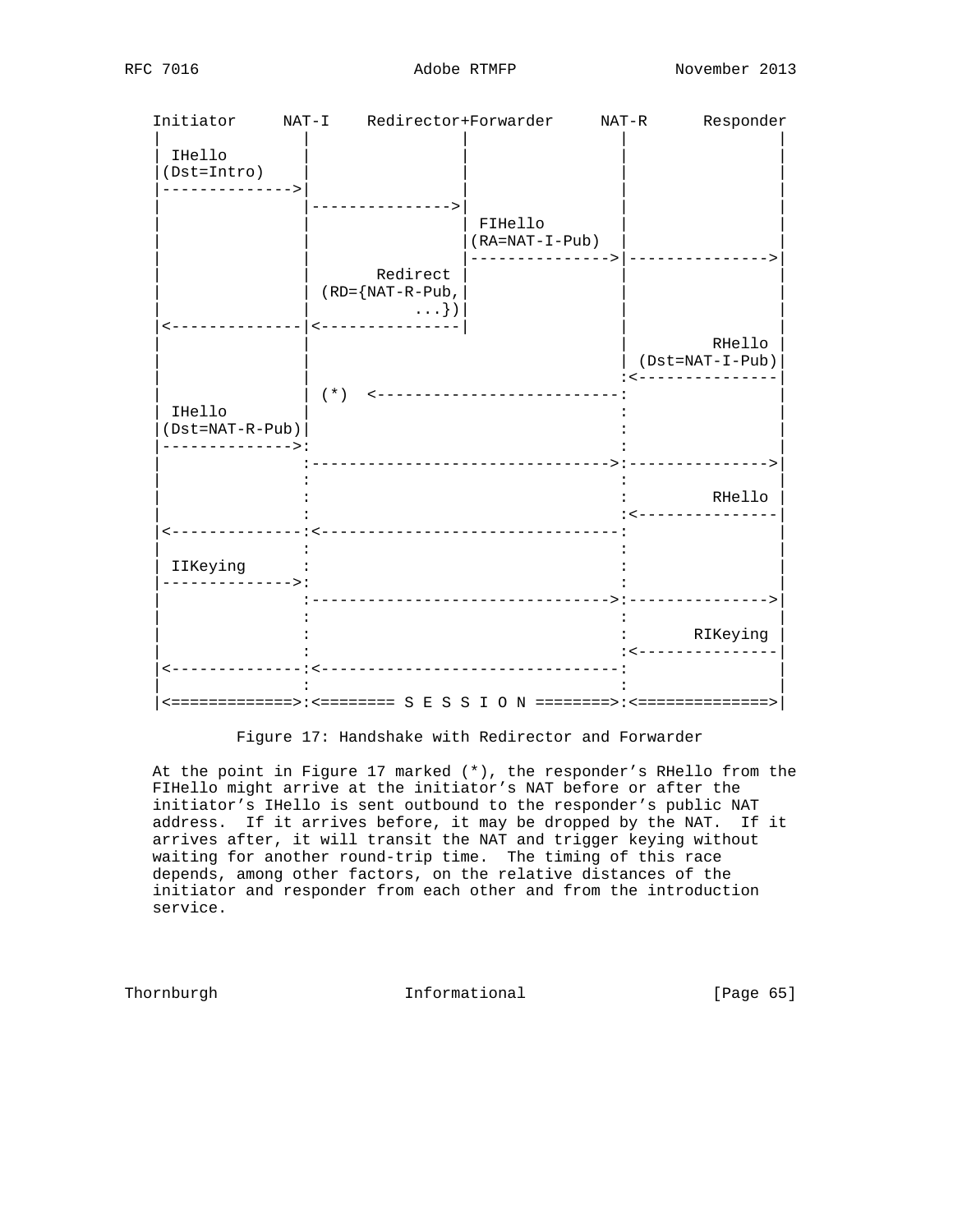# 3.5.1.7. Load Distribution and Fault Tolerance

 +---+ IHello/RHello +-------------+ | I |<------------------->| Responder 1 | | n | +-------------+ | i | SESSION +-------------+  $| t |$  ==========>| Responder 2 | | i | +-------------+ | a | IHello... +----------------+ | t |-------------------------> X | Dead Responder | | o | +----------------+ | r | IHello/RHello +-------------+ | |<---------------->| Responder N | +---+ +-------------+

Figure 18: Parallel Open to Multiple Endpoints

 As specified in Section 3.2, more than one endpoint is allowed to be selected by one Endpoint Discriminator. This will typically be the case for a set of servers, any of which could accommodate a connecting client.

 As specified in Section 3.5.1.1.1, an initiator is allowed to use multiple candidate endpoint addresses when starting a session, and the sender of the first acceptable RHello chunk to be received is selected to complete the session, with later responses ignored. An initiator can start with the multiple candidate endpoint addresses, or it may learn them during startup from one or more Redirectors (Section 3.5.1.4).

 Parallel open to multiple endpoints for the same Endpoint Discriminator, combined with selection by earliest RHello, can be used for load distribution and fault tolerance. The cost at each endpoint that is not selected is limited to receiving and processing an IHello, and generating and sending an RHello.

 In one circumstance, multiple servers of similar processing and networking capacity may be located in near proximity to each other, such as in a data center. In this circumstance, a less heavily loaded server can respond to an IHello more quickly than more heavily loaded servers and will tend to be selected by a client.

 In another circumstance, multiple servers may be located in different physical locations, such as different data centers. In this circumstance, a server that is located nearer (in terms of network distance) to the client can respond earlier than more distant servers and will tend to be selected by the client.

Thornburgh **Informational** [Page 66]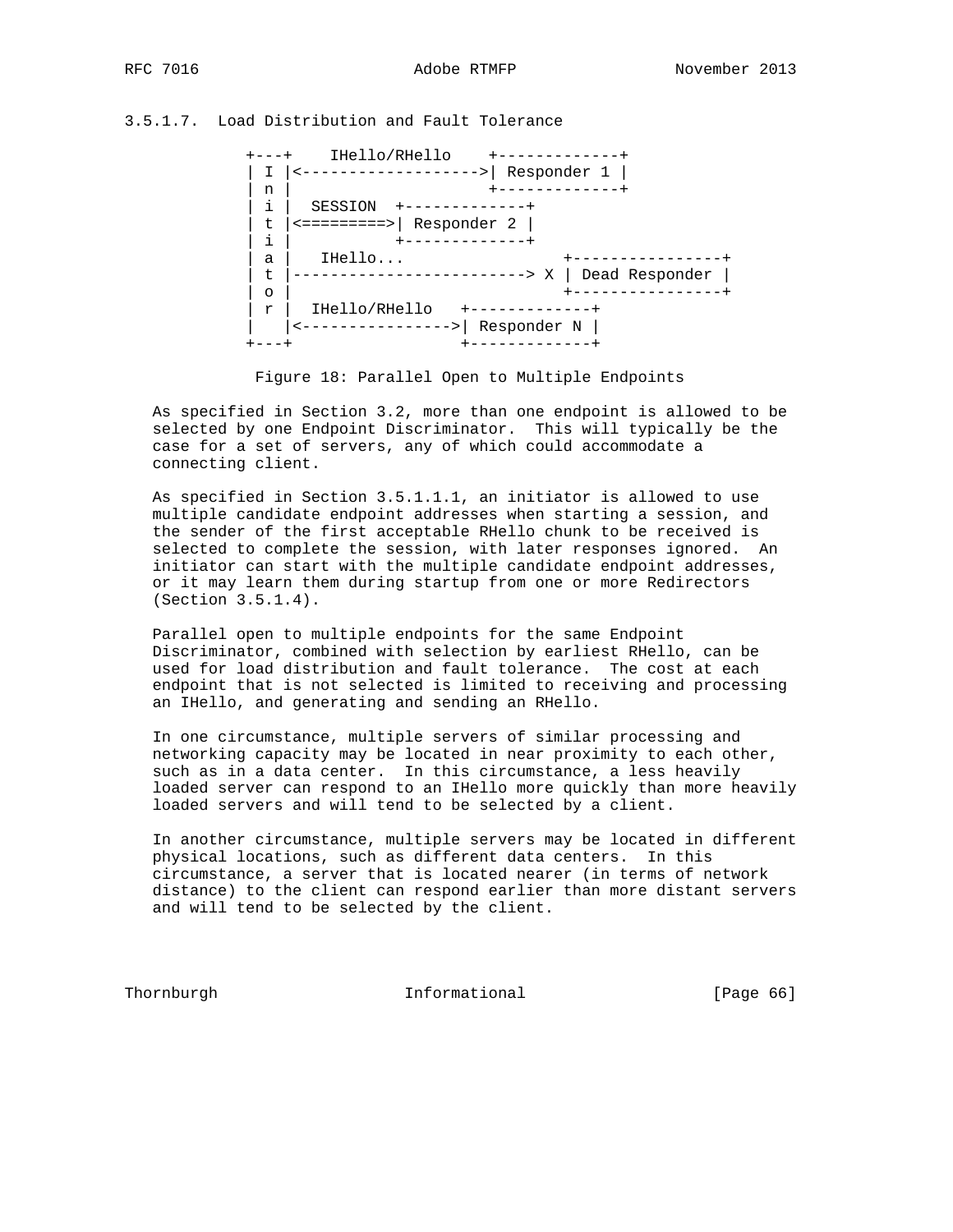Multiple servers, in proximity or distant from one another, can form a redundant pool of servers. A client can perform a parallel open to the multiple servers. In normal operation, the multiple servers will all respond, and the client will select one of them as described above. If one of the multiple servers fails, other servers in the pool can still respond to the client, allowing the client to succeed to an S\_OPEN session with one of them.

# 3.5.2. Congestion Control

 An RTMFP MUST implement congestion control and avoidance algorithms that are "TCP compatible", in accordance with Internet best current practice [RFC2914]. The algorithms SHOULD NOT be more aggressive in sending data than those described in "TCP Congestion Control" [RFC5681] and MUST NOT be more aggressive in sending data than the "slow start algorithm" described in Section 3.1 of RFC 5681.

 An endpoint maintains a transmission budget in the session information context of each S\_OPEN session (Section 3.5), controlling the rate at which the endpoint sends data into the network.

 For window-based congestion control and avoidance algorithms, the transmission budget is the congestion window, which is the amount of user data that is allowed to be outstanding, or in flight, in the network. Transmission is allowed when S\_OUTSTANDING\_BYTES (Section 3.5) is less than the congestion window (Section 3.6.2.3). See Appendix A for an experimental window-based congestion control algorithm for real-time and bulk data.

 An endpoint avoids sending large bursts of data or packets into the network (Section 3.5.2.3).

 A sending endpoint increases and decreases its transmission budget in response to acknowledgements (Section 3.6.2.4) and loss according to the congestion control and avoidance algorithms. Loss is detected by negative acknowledgement (Section 3.6.2.5) and timeout (Section 3.6.2.6).

 Timeout is determined by the Effective Retransmission Timeout (ERTO) (Section 3.5.2.2). The ERTO is measured using the Timestamp and Timestamp Echo packet header fields (Section 2.2.4).

 A receiving endpoint acknowledges all received data (Section 3.6.3.4) to enable the sender to measure receipt of data, or lack thereof.

 A receiving endpoint may be receiving time critical (or real-time) data from a first sender while receiving data from other senders. The receiving endpoint can signal its other senders (Section 2.2.4)

Thornburgh 1nformational [Page 67]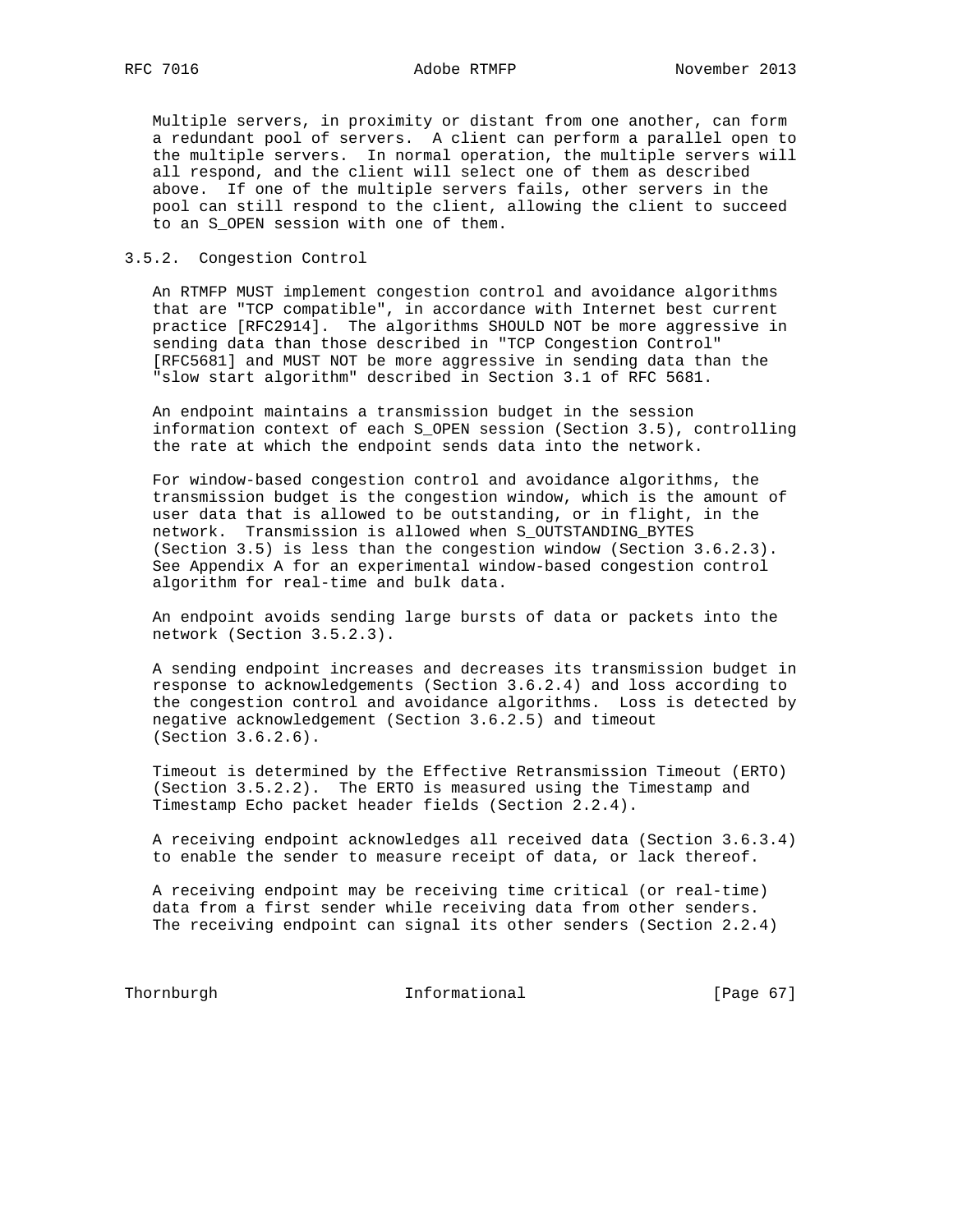to cause them to decrease the aggressiveness of their congestion control and avoidance algorithms, in order to yield network capacity to the time critical data (Section 3.5.2.1).

3.5.2.1. Time Critical Reverse Notification

 A sender can increase its transmission budget at a rate compatible with (but not exceeding) the "slow start algorithm" specified in RFC 5681 (with which the transmission rate is doubled every round trip when beginning or restarting transmission, until loss is detected). However, a sender MUST behave as though the slow start threshold SSTHRESH is clamped to 0 (disabling the slow start algorithm's exponential increase behavior) on a session where a Time Critical Reverse Notification (Section 2.2.4) indication has been received from the far end within the last 800 milliseconds, unless the sender is itself currently sending time critical data to the far end.

 During each round trip, a sender SHOULD NOT increase the transmission budget by more than 0.5% or by 384 bytes per round trip (whichever is greater) on a session where a Time Critical Reverse Notification indication has been received from the far end within the last 800 milliseconds, unless the sender is itself currently sending time critical data to the far end.

3.5.2.2. Retransmission Timeout

 RTMFP uses the ERTO to detect when a user data fragment has been lost in the network. The ERTO is typically calculated in a manner similar to that specified in "Requirements for Internet Hosts - Communication Layers" [RFC1122] and is a function of round-trip time measurements and persistent timeout behavior.

 The ERTO SHOULD be at least 250 milliseconds and SHOULD allow for the receiver to delay sending an acknowledgement for up to 200 milliseconds (Section 3.6.3.4.4). The ERTO MUST NOT be less than the round-trip time.

 To facilitate round-trip time measurement, an endpoint MUST implement the Timestamp Echo facility:

 o On a session entering the S\_OPEN state, initialize TS\_RX\_TIME to negative infinity, and initialize TS\_RX and TS\_ECHO\_TX to have no value.

Thornburgh 1nformational [Page 68]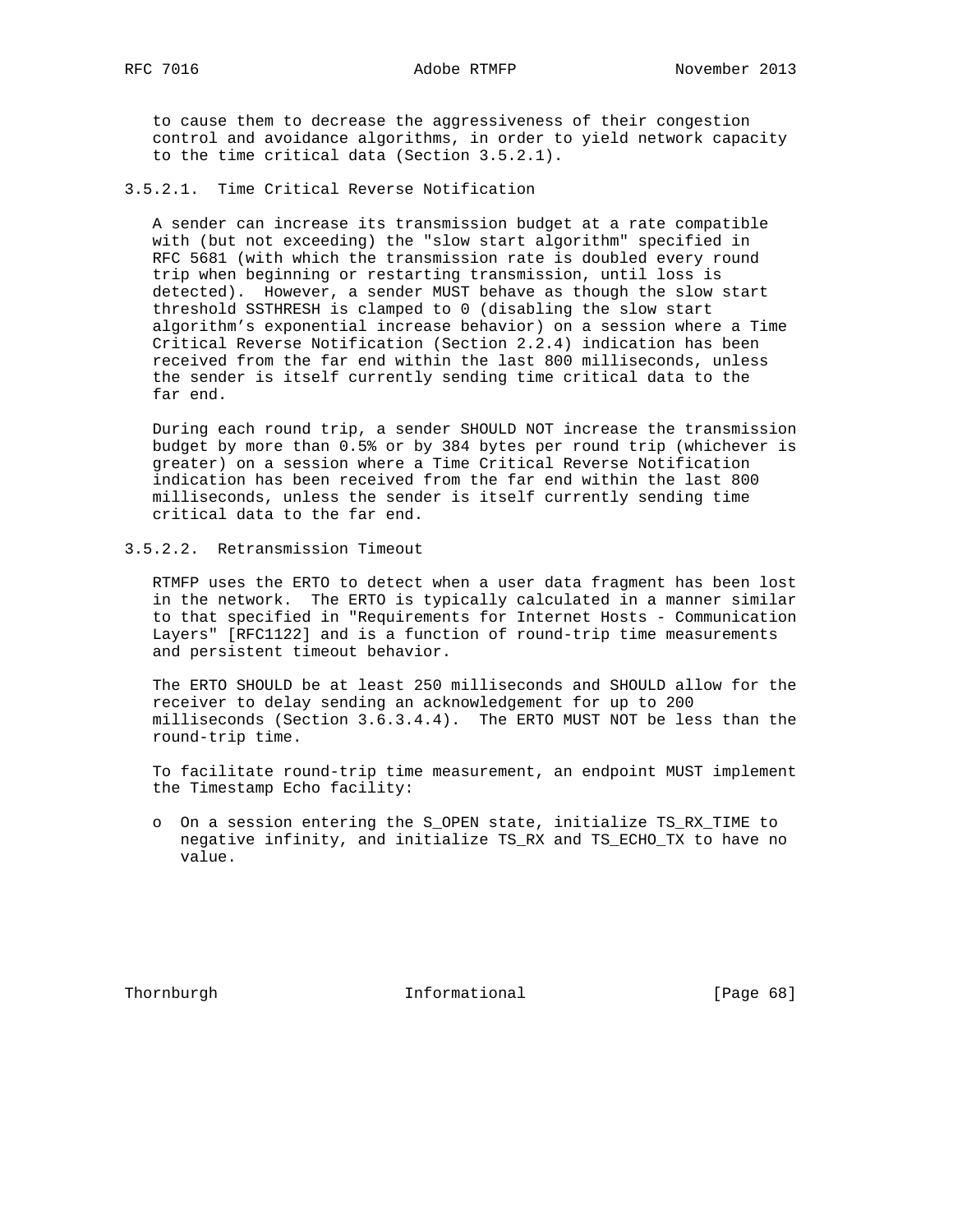- - o On receipt of a packet in an S\_OPEN session with the timestampPresent (Section 2.2.4) flag set, if the timestamp field in the packet is different than TS\_RX, set TS\_RX to the value of the timestamp field in the packet, and set TS\_RX\_TIME to the current time.
	- o When sending a packet to the far end in an S\_OPEN session:
		- 1. Calculate TS\_RX\_ELAPSED = current time TS\_RX\_TIME. If TS\_RX\_ELAPSED is more than 128 seconds, then set TS\_RX and TS\_ECHO\_TX to have no value, and do not include a timestamp echo; otherwise,
		- 2. Calculate TS\_RX\_ELAPSED\_TICKS to be the number of whole 4-millisecond periods in TS\_RX\_ELAPSED; then
		- 3. Calculate TS\_ECHO = (TS\_RX + TS\_RX\_ELAPSED\_TICKS) MODULO 65536; then
		- 4. If TS\_ECHO is not equal to TS\_ECHO\_TX, then set TS\_ECHO\_TX to TS\_ECHO, set the timestampEchoPresent flag, and set the timestampEcho field to TS\_ECHO\_TX.

 The remainder of this section describes an OPTIONAL method for calculating the ERTO. Real-time applications and P2P mesh applications often require knowing the round-trip time and RTT variance. This section additionally describes a method for measuring the round-trip time and RTT variance, and calculating a smoothed round-trip time.

Let the session information context contain additional variables:

- o TS\_TX: the last timestamp sent to the far end, initialized to have no value;
- o TS\_ECHO\_RX: the last timestamp echo received from the far end, initialized to have no value;
- o SRTT: the smoothed round-trip time, initialized to have no value;
- o RTTVAR: the round-trip time variance, initialized to 0.

Initialize MRTO to 250 milliseconds.

Initialize ERTO to 3 seconds.

Thornburgh 1nformational [Page 69]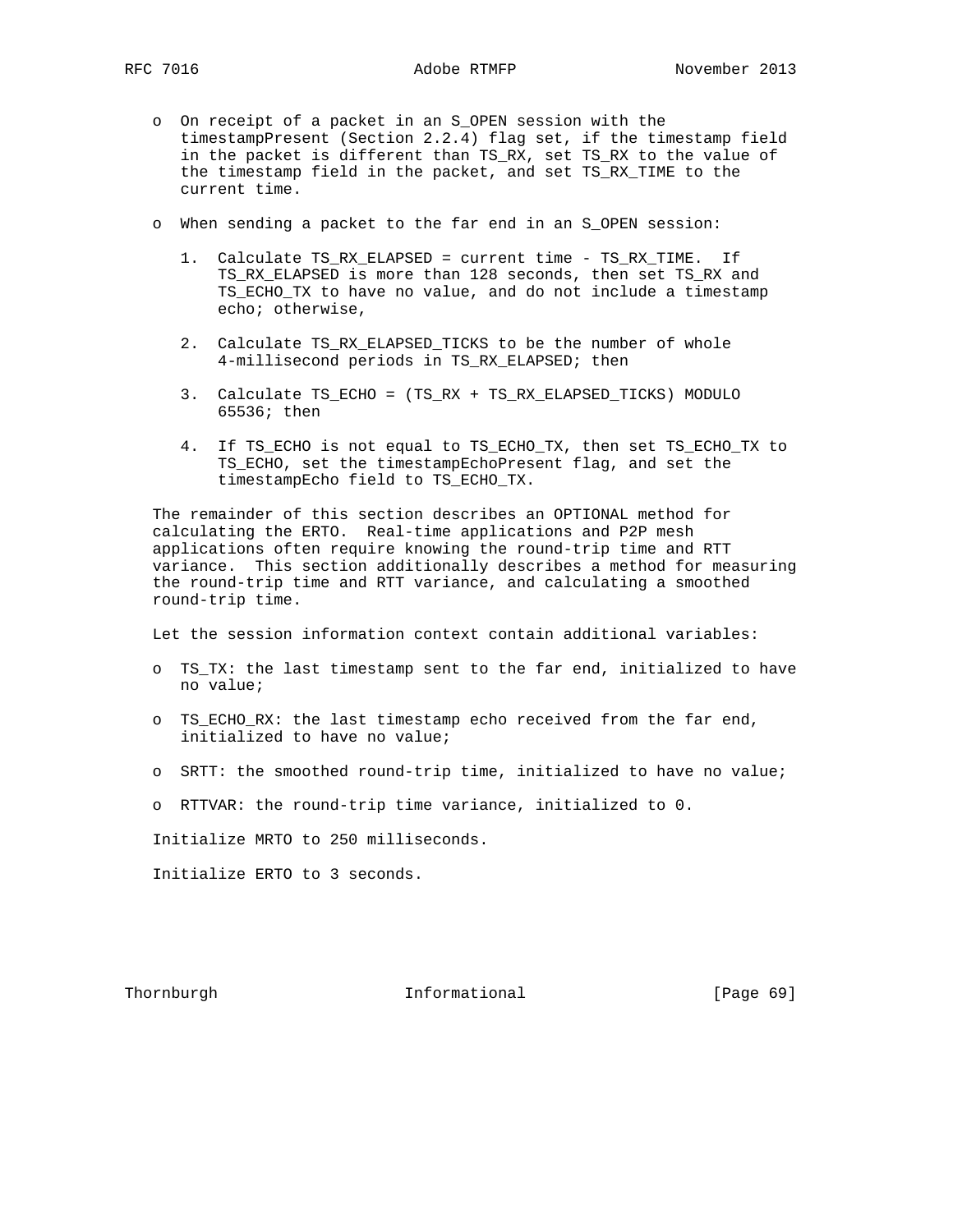RFC 7016 Adobe RTMFP November 2013

 On sending a packet to the far end of an S\_OPEN session, if the current send timestamp is not equal to TS\_TX, then set TS\_TX to the current send timestamp, set the timestampPresent flag in the packet header, and set the timestamp field to TS\_TX.

 On receipt of a packet from the far end of an S\_OPEN session, if the timestampEchoPresent flag is set in the packet header, AND the timestampEcho field is not equal to TS\_ECHO\_RX, then:

- 1. Set TS\_ECHO\_RX to timestampEcho;
- 2. Calculate RTT\_TICKS = (current send timestamp timestampEcho) MODULO 65536;
- 3. If RTT\_TICKS is greater than 32767, the measurement is invalid, so discard this measurement; otherwise,
- 4. Calculate RTT = RTT\_TICKS \* 4 milliseconds;
- 5. If SRTT has a value, then calculate new values of RTTVAR and SRTT:
	- 1. RTT\_DELTA =  $|$  SRTT RTT  $|$ ;
	- 2. RTTVAR =  $((3 * RTTVAR) + RTT_DELTA) / 4;$
	- 3. SRTT =  $((7 * SRTT) + RTT) / 8$ .
- 6. If SRTT has no value, then set SRTT = RTT and RTTVAR = RTT / 2;
- 7. Set MRTO = SRTT + 4 \* RTTVAR + 200 milliseconds;
- 8. Set ERTO to MRTO or 250 milliseconds, whichever is greater.

 A retransmission timeout occurs when the most recently transmitted user data fragment has remained outstanding in the network for ERTO. When this timeout occurs, increase ERTO on an exponential backoff with an ultimate backoff cap of 10 seconds:

- 1. Calculate ERTO BACKOFF = ERTO \* 1.4142;
- 2. Calculate ERTO\_CAPPED to be ERTO\_BACKOFF or 10 seconds, whichever is less;
- 3. Set ERTO to ERTO\_CAPPED or MRTO, whichever is greater.

Thornburgh **Informational** [Page 70]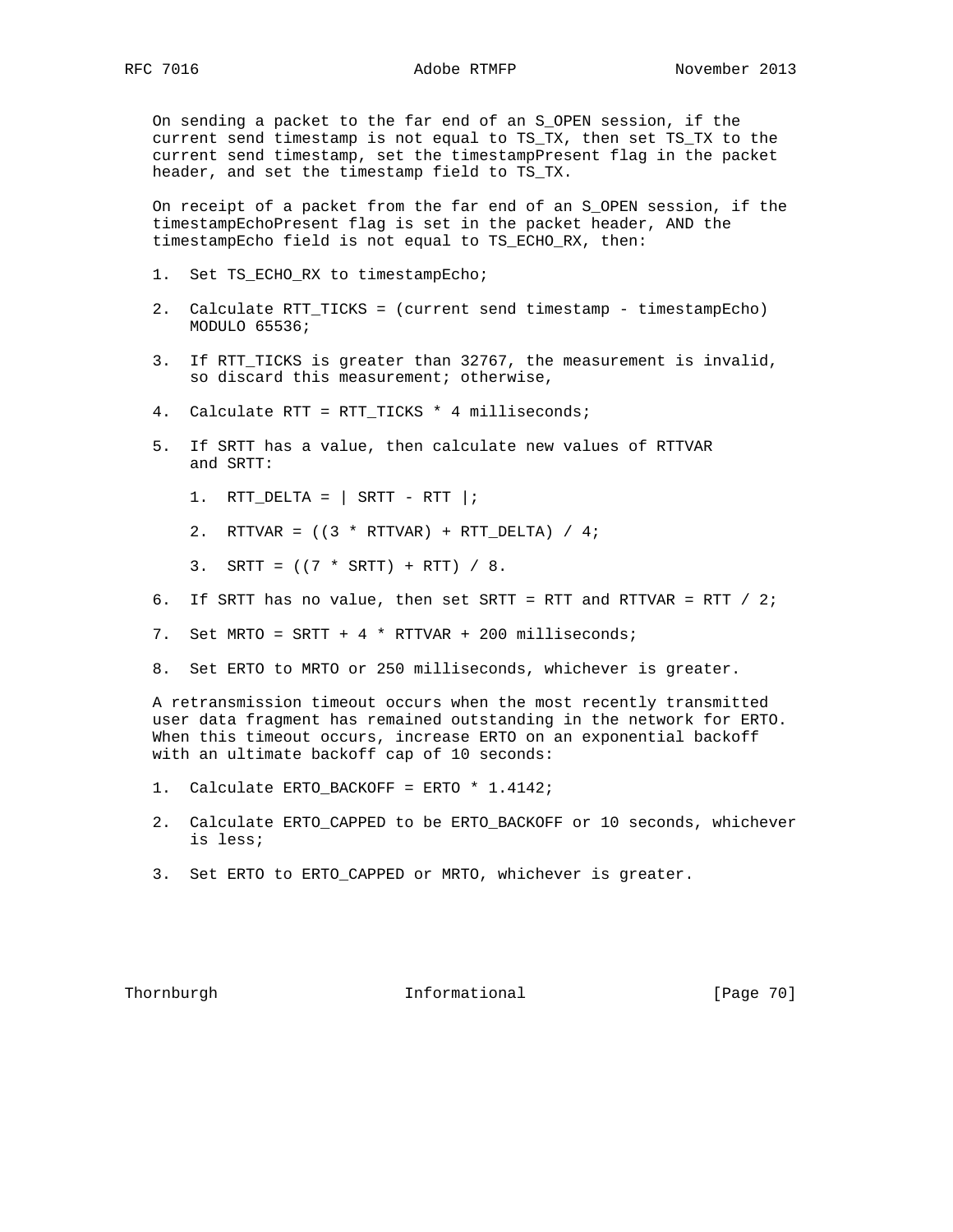# 3.5.2.3. Burst Avoidance

 An application's sending patterns may cause the transmission budget to grow to a large value, but at times its sending patterns will result in a comparatively small amount of data outstanding in the network. In this circumstance, especially with a window-based congestion avoidance algorithm, if the application then has a large amount of new data to send (for example, a new bulk data transfer), it could send data into the network all at once to fill the window. This kind of transmission burst is undesirable, however, because it can jam interfaces, links, and buffers.

 Accordingly, in any session, an endpoint SHOULD NOT send more than six packets containing user data between receiving any acknowledgements or retransmission timeouts.

 The following describes an OPTIONAL method to avoid bursting large numbers of packets into the network:

 Let the session information context contain an additional variable DATA\_PACKET\_COUNT, initialized to 0.

 Transmission of a user data fragment on this session is not allowed if DATA\_PACKET\_COUNT is greater than or equal to 6, regardless of any other allowance of the congestion control algorithm.

 On transmission of a packet containing at least one User Data chunk (Section 2.3.11), set DATA\_PACKET\_COUNT = DATA\_PACKET\_COUNT + 1.

 On receipt of an acknowledgement chunk (Sections 2.3.13 and 2.3.14), set DATA\_PACKET\_COUNT to 0.

On a retransmission timeout, set DATA\_PACKET\_COUNT to 0.

# 3.5.3. Address Mobility

 Sessions are demultiplexed with a 32-bit session ID, rather than by endpoint address. This allows an endpoint's address to change during an S\_OPEN session. This can happen, for example, when switching from a wireless to a wired network, or when moving from one wireless base station to another, or when a NAT restarts.

 If the near end receives a valid packet for an S\_OPEN session from a source address that doesn't match DESTADDR, the far end might have changed addresses. The near end SHOULD verify that the far end is definitively at the new address before changing DESTADDR. A suggested verification method is described in Section 3.5.4.2.

Thornburgh 1nformational [Page 71]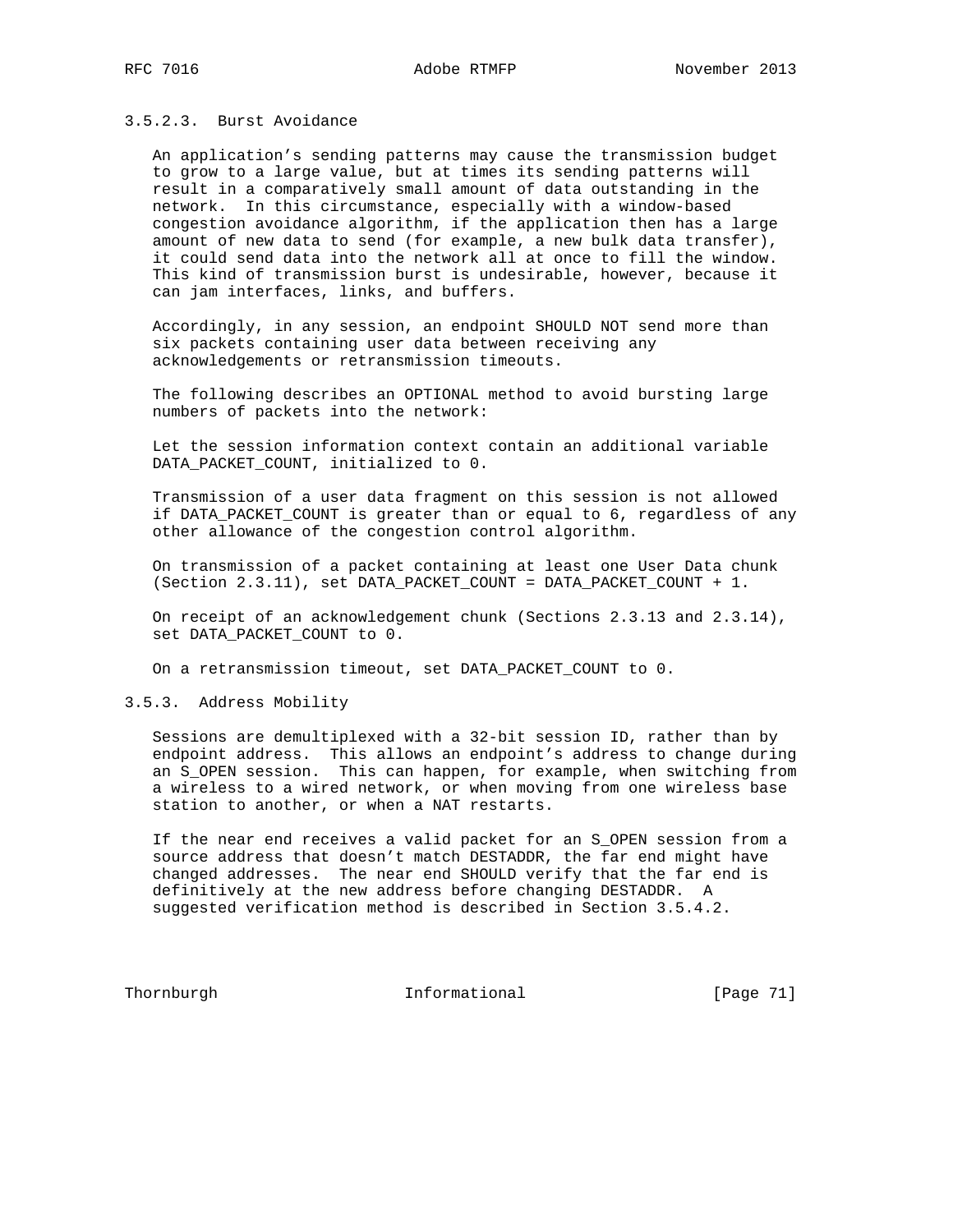# 3.5.4. Ping

 If an endpoint receives a Ping chunk (Section 2.3.9) in a session in the S\_OPEN state, it SHOULD construct and send a Ping Reply chunk (Section 2.3.10) in response if possible, copying the message unaltered. The Ping Reply SHOULD be sent as quickly as possible following receipt of a Ping. The semantics of a Ping's message is reserved for the sender; a receiver SHOULD NOT interpret the Ping's message.

 Endpoints can use the mechanism of the Ping chunk and the expected Ping Reply for any purpose. This specification doesn't mandate any specific constraints on the format or semantics of a Ping message. A Ping Reply MUST be sent only as a response to a Ping.

 Receipt of a Ping Reply implies live bidirectional connectivity. This specification doesn't mandate any other semantics for a Ping Reply.

### 3.5.4.1. Keepalive

 An endpoint can use a Ping to test for live bidirectional connectivity, to test that the far end of a session is still in the S\_OPEN state, to keep NAT translations alive, and to keep firewall holes open.

 An endpoint can use a Ping to hasten detection of a near-end address change by the far end.

 An endpoint may declare a session to be defunct and dead after a persistent failure by the far end to return Ping Replies in response to Pings.

 If used for these purposes, a Keepalive Ping SHOULD have an empty message.

 A Keepalive Ping SHOULD NOT be sent more often than once per ERTO. If a corresponding Ping Reply is not received within ERTO of sending the Ping, ERTO SHOULD be increased according to Section 3.5.2 ("Congestion Control").

Thornburgh 1nformational [Page 72]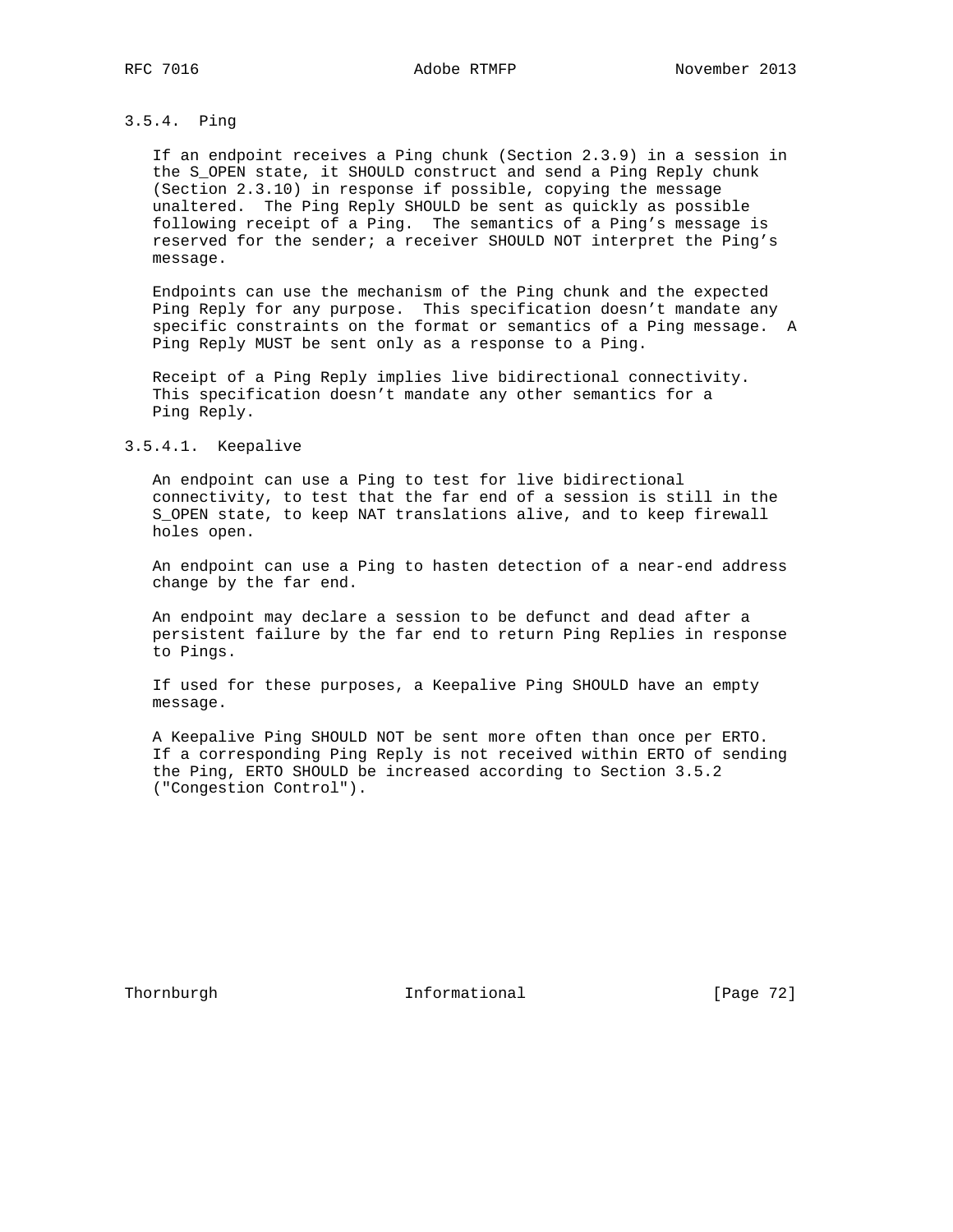## 3.5.4.2. Address Mobility

 This section describes an OPTIONAL but suggested method for processing and verifying a far-end address change.

 Let the session context contain additional variables MOB\_TX\_TS, MOB\_RX\_TS, and MOB\_SECRET. MOB\_TX\_TS and MOB\_RX\_TS have initial values of negative infinity. MOB\_SECRET should be a cryptographically pseudorandom value not less than 128 bits in length and known only to this end.

 On receipt of a packet for an S\_OPEN session, after processing all chunks in the packet: if the session is still in the S\_OPEN state, AND the source address of the packet does not match DESTADDR, AND MOB\_TX\_TS is at least one second in the past, then:

- 1. Set MOB\_TX\_TS to the current time;
- 2. Construct a Ping message comprising the following: a marking to indicate (to this end when returned in a Ping Reply) that it is a mobility check (for example, the first byte being ASCII 'M' for "Mobility"), a timestamp set to MOB\_TX\_TS, and a cryptographic hash over the following: the preceding items, the address from which the packet was received, and MOB\_SECRET; and
- 3. Send this Ping to the address from which the packet was received, instead of DESTADDR.

 On receipt of a Ping Reply in an S\_OPEN session, if the Ping Reply's message satisfies all of these conditions:

- o it has this end's expected marking to indicate that it is a mobility check, and
- o the timestamp in the message is not more than 120 seconds in the past, and
- o the timestamp in the message is greater than MOB\_RX\_TS, and
- o the cryptographic hash matches the expected value according to the contents of the message plus the source address of the packet containing this Ping Reply and MOB\_SECRET,

Thornburgh 1nformational [Page 73]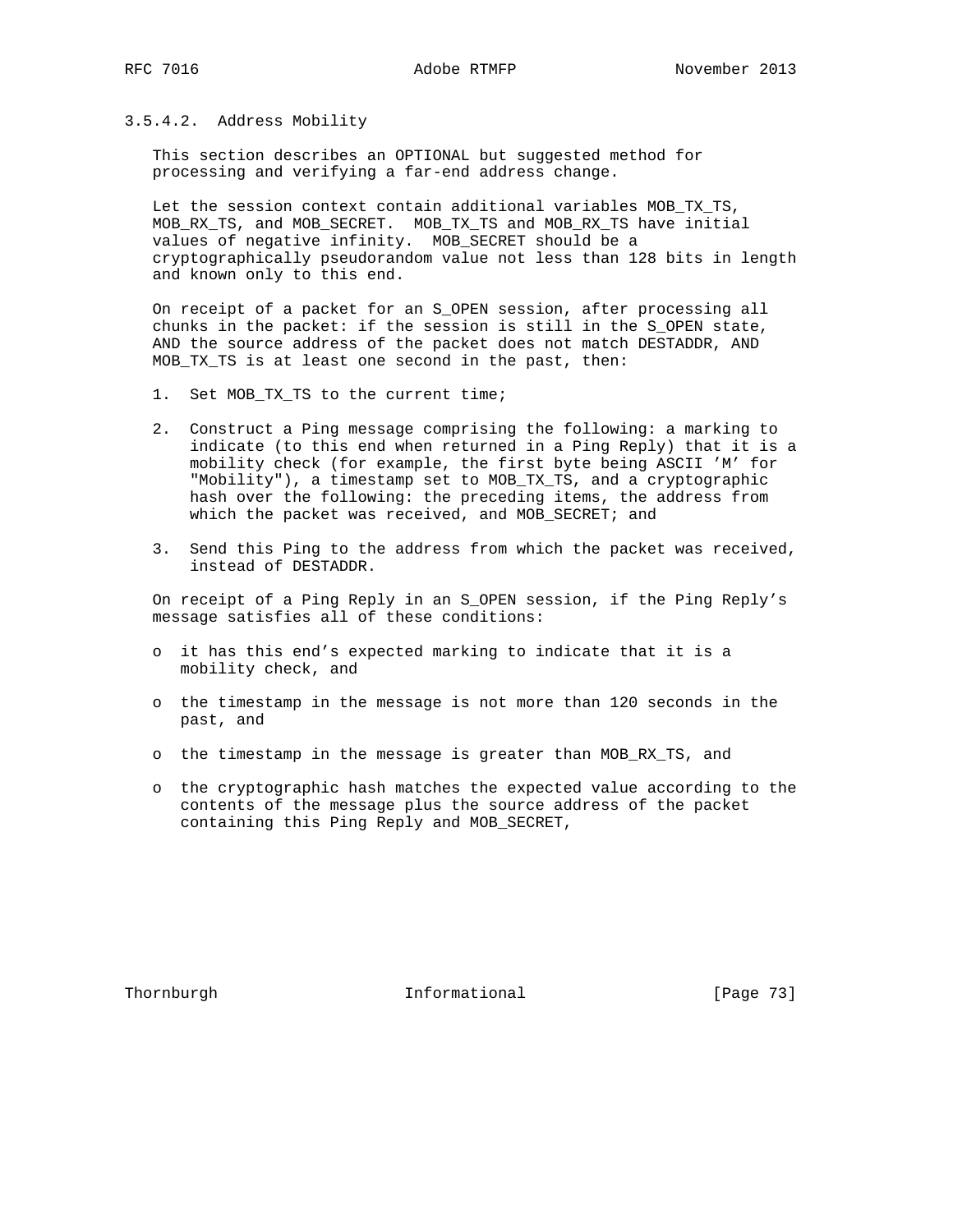then:

- 1. Set MOB\_RX\_TS to the timestamp in the message; and
- 2. Set DESTADDR to the source address of the packet containing this Ping Reply.

#### 3.5.4.3. Path MTU Discovery

 "Packetization Layer Path MTU Discovery" [RFC4821] describes a method for measuring the path MTU between communicating endpoints.

An RTMFP SHOULD perform path MTU discovery.

 The method described in RFC 4821 can be adapted for use in RTMFP by sending a probe packet comprising one of the Padding chunk types (type 0x00 or 0xff) and a Ping. The Ping chunk SHOULD come after the Padding chunk, to guard against a false positive response in case the probe packet is truncated.

3.5.5. Close

 An endpoint may close a session at any time. Typically, an endpoint will close a session when there have been no open flows in either direction for a time. In another circumstance, an endpoint may be ceasing operation and will close all of its sessions even if they have open flows.

 To close an S\_OPEN session in a reliable and orderly fashion, an endpoint moves the session to the S\_NEARCLOSE state.

 On a session transitioning from S\_OPEN to S\_NEARCLOSE and every 5 seconds thereafter while still in the S\_NEARCLOSE state, send a Session Close Request chunk (Section 2.3.17).

 A session that has been in the S\_NEARCLOSE state for at least 90 seconds (allowing time to retransmit the Session Close Request multiple times) SHOULD move to the S\_CLOSED state.

 On a session transitioning from S\_OPEN to the S\_NEARCLOSE, S\_FARCLOSE\_LINGER or S\_CLOSED state, immediately abort and terminate all open or closing flows. Flows only exist in S\_OPEN sessions.

 To close an S\_OPEN session abruptly, send a Session Close Acknowledgement chunk (Section 2.3.18), then move to the S\_CLOSED state.

Thornburgh **Informational** [Page 74]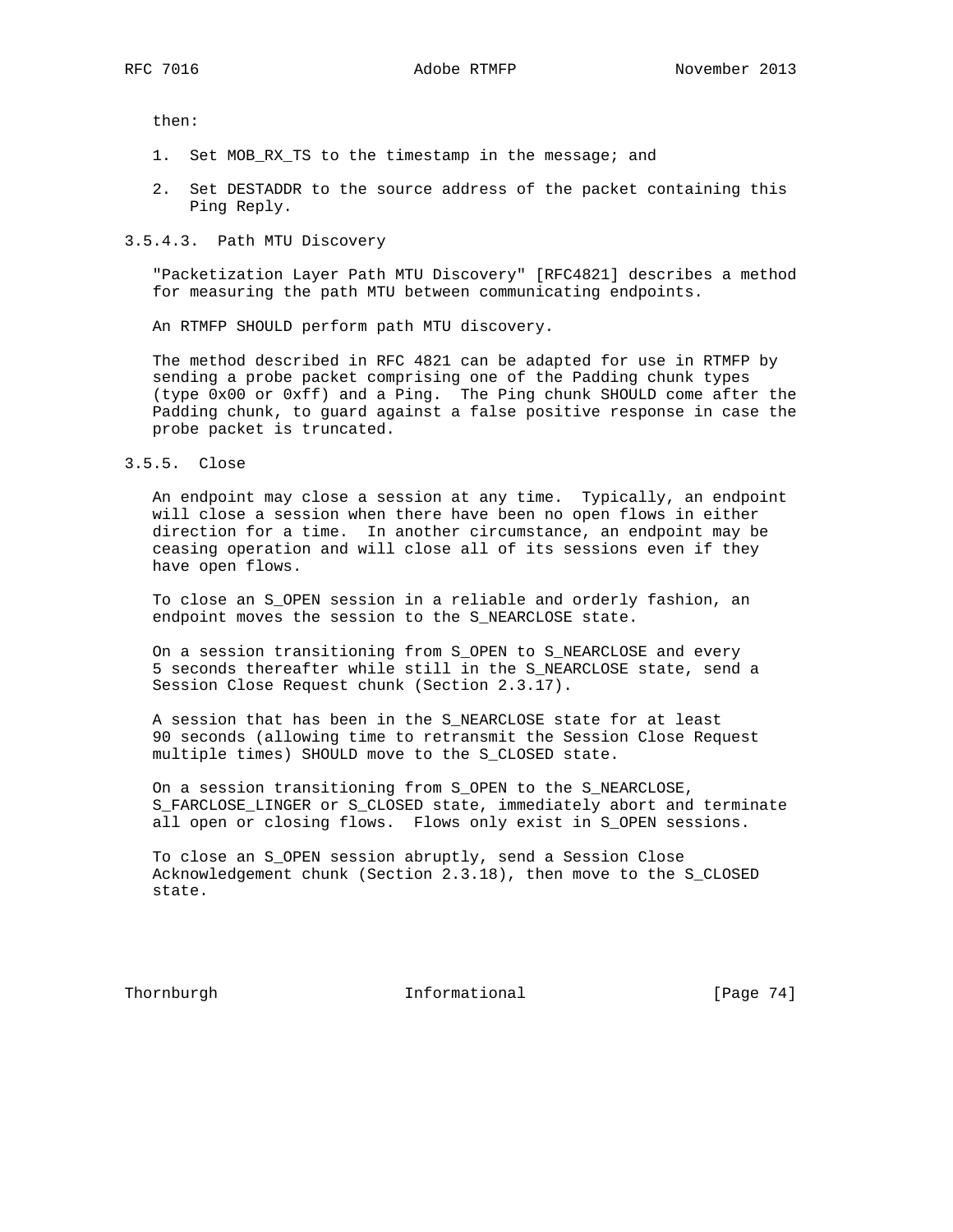On receipt of a Session Close Request chunk for a session in the S\_OPEN, S\_NEARCLOSE, or S\_FARCLOSE\_LINGER states, send a Session Close Acknowledgement chunk; then, if the session is in the S\_OPEN state, move to the S\_FARCLOSE\_LINGER state.

 A session that has been in the S\_FARCLOSE\_LINGER state for at least 19 seconds (allowing time to answer 3 retransmissions of a Session Close Request) SHOULD move to the S\_CLOSED state.

 On receipt of a Session Close Acknowledgement chunk for a session in the S\_OPEN, S\_NEARCLOSE, or S\_FARCLOSE\_LINGER states, move to the S\_CLOSED state.

## 3.6. Flows

 A flow is a unidirectional communication channel in a session for transporting a correlated series of user messages from a sender to a receiver. Each end of a session may have zero or more sending flows to the other end. Each sending flow at one end has a corresponding receiving flow at the other end.

#### 3.6.1. Overview

## 3.6.1.1. Identity

 Flows are multiplexed in a session by a flow identifier. Each end of a session chooses its sending flow identifiers independently of the other end. The choice of similar flow identifiers by both ends does not imply an association. A sender MAY choose any identifier for any flow; therefore, a flow receiver MUST NOT ascribe any semantic meaning, role, or name to a flow based only on its identifier. There are no "well known" or reserved flow identifiers.

 Bidirectional flow association is indicated at flow startup with the Return Flow Association option (Section 2.3.11.1.2). An endpoint can indicate that a new sending flow is in return (or response) to a receiving flow from the other end. A sending flow MUST NOT indicate more than one return association. A receiving flow can be specified as the return association for any number of sending flows. The return flow association, if any, is fixed for the lifetime of the sending flow. Note: Closure of one flow in an association does not automatically close other flows in the association, except as specified in Section 3.6.3.1.

Thornburgh 1nformational [Page 75]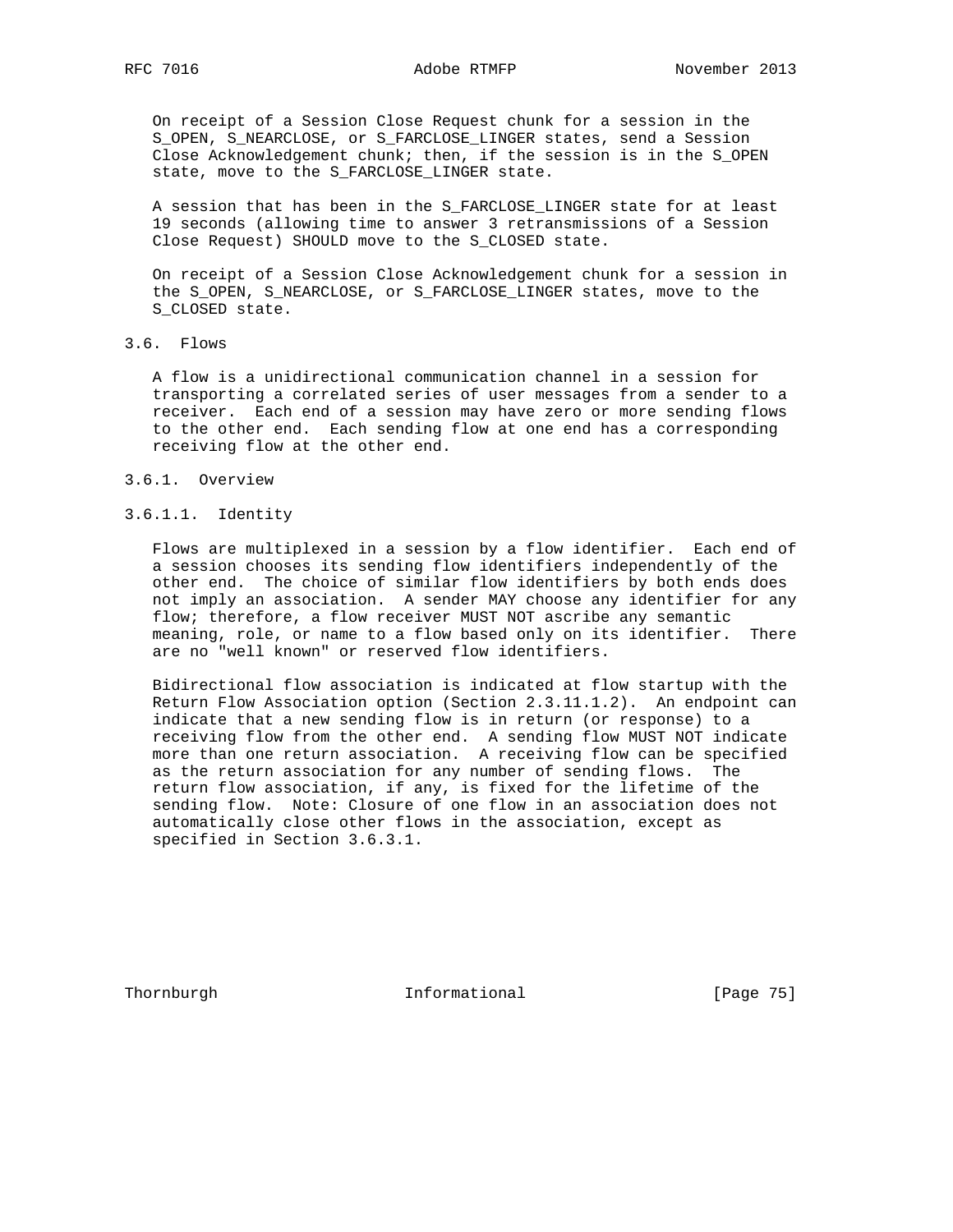Flows are named with arbitrary user metadata. This specification doesn't mandate any particular encoding, syntax, or semantics for the user metadata, except for the encoded size (Section 2.3.11.1.1); the user metadata is entirely reserved for the application. The user metadata is fixed for the lifetime of the flow.

### 3.6.1.2. Messages and Sequencing

 Flows provide message-oriented framing. Large messages are fragmented for transport in the network. Receivers reassemble fragmented messages and only present complete messages to the user.

 A sender queues messages on a sending flow one after another. A receiver can recover the original queuing order of the messages, even when they are reordered in transit by the network or as a result of loss and retransmission, by means of the messages' fragment sequence numbers. Flows are the basic units of message sequencing; each flow is sequenced independently of all other flows; inter-flow message arrival and delivery sequencing are not guaranteed.

 Independent flow sequencing allows a sender to prioritize the transmission or retransmission of the messages of one flow over those of other flows in a session, allocating capacity from the transmission budget according to priority. RTMFP is designed for flows to be the basic unit of prioritization. In any flow, fragment sequence numbers are unique and monotonically increasing; that is, the fragment sequence numbers for any message MUST be greater than the fragment sequence numbers of all messages previously queued in that flow. Receipt of fragments out of sequence number order within a flow creates discontiguous gaps at the receiver, causing it to send an acknowledgement for every packet and also causing the size of the encoded acknowledgements to grow. Therefore, for any flow, the sender SHOULD send lower sequence numbers first.

 A sender can abandon a queued message at any time, even if some fragments of that message have been received by the other end. A receiver MUST be able to detect a gap in the flow when a message is abandoned; therefore, each message SHOULD take at least one sequence number from the sequence space even if no fragments for that message are ever sent. The sender will transmit the fragments of all messages not abandoned, and retransmit any lost fragments of all messages not abandoned, until all the fragments of all messages not abandoned are acknowledged by the receiver. A sender indicates a Forward Sequence Number (FSN) to instruct the receiver that sequence numbers less than or equal to the FSN will not be transmitted or retransmitted. This allows the receiver to move forward over gaps and continue sequenced delivery of completely received messages to the user. Any incomplete messages missing fragments with sequence

Thornburgh 1nformational [Page 76]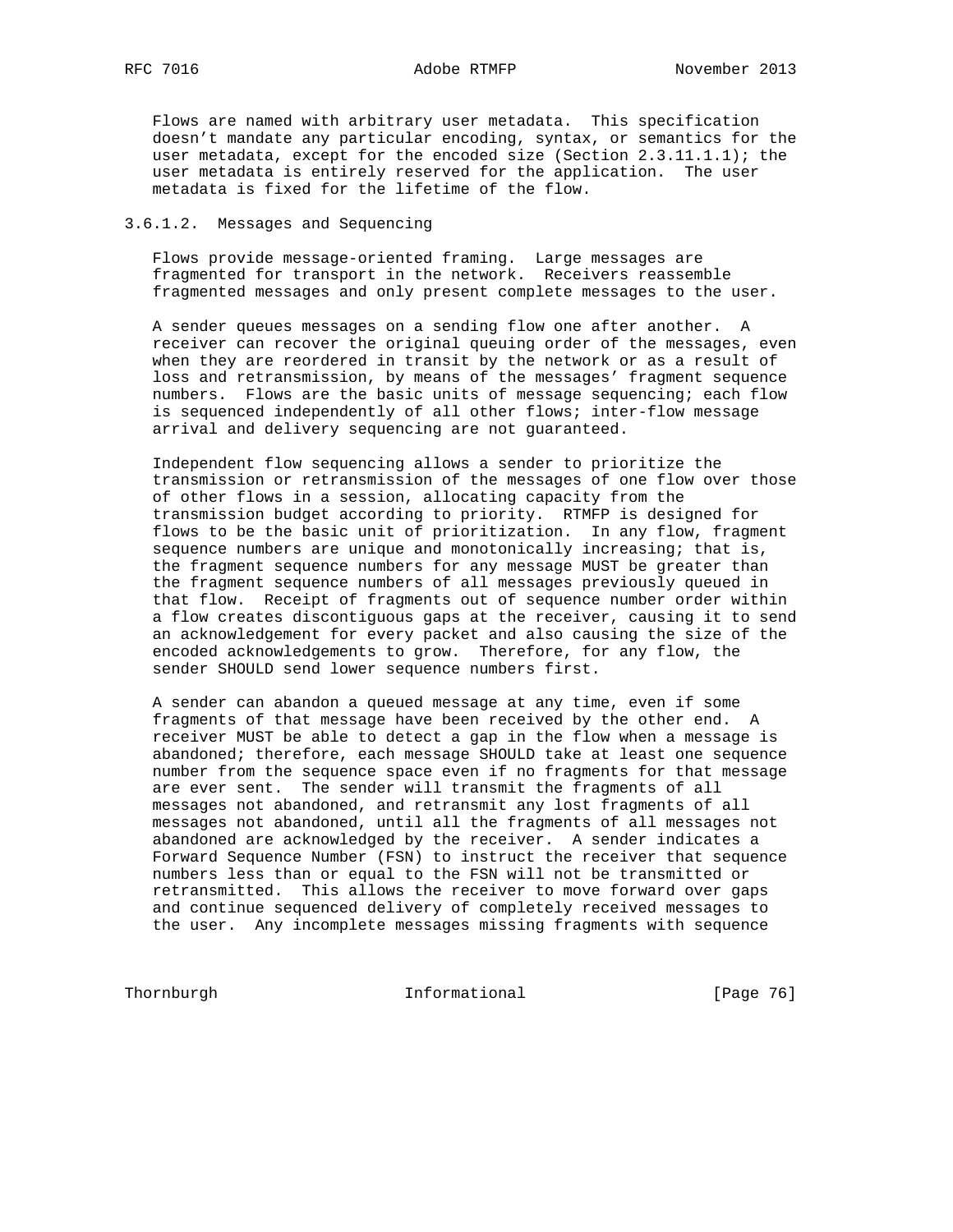RFC 7016 Adobe RTMFP November 2013

 numbers less than or equal to the FSN were abandoned by the sender and will never be completed. A gap indication MUST be communicated to the receiving user.

# 3.6.1.3. Lifetime

 A sender begins a flow by sending user message fragments to the other end, and including the user metadata and, if any, the return flow association. The sender continues to include the user metadata and return flow association until the flow is acknowledged by the far end, at which point the sender knows that the receiver has received the user metadata and, if any, the return flow association. After that point, the flow identifier alone is sufficient.

 Flow receivers SHOULD acknowledge all sequence numbers received for any flow, whether the flow is accepted or rejected. Flow receivers MUST NOT acknowledge sequence numbers higher than the FSN that were not received. Acknowledgements drive the congestion control and avoidance algorithms and therefore must be accurate.

 An endpoint can reject a receiving flow at any time in the flow's lifetime. To reject the flow, the receiving endpoint sends a Flow Exception Report chunk (Section 2.3.16) immediately preceding every acknowledgement chunk for the rejected receiving flow.

 An endpoint may eventually conclude and close a sending flow. The last sequence number of the flow is marked with the Final flag. The sending flow is complete when all sequence numbers of the flow, including the final sequence number, have been cumulatively acknowledged by the receiver. The receiving flow is complete when every sequence number from the FSN to the final sequence number has been received. The sending flow and corresponding receiving flow at the respective ends hold the flow identifier of a completed flow in reserve for a time to allow delayed or duplicated fragments and acknowledgements to drain from the network without erroneously initiating a new receiving flow or erroneously acknowledging a new sending flow.

 If a flow sender receives a Flow Exception indication from the other end, the flow sender SHOULD close the flow and abandon all of the undelivered queued messages. The flow sender SHOULD indicate an exception to the user.

Thornburgh 1nformational [Page 77]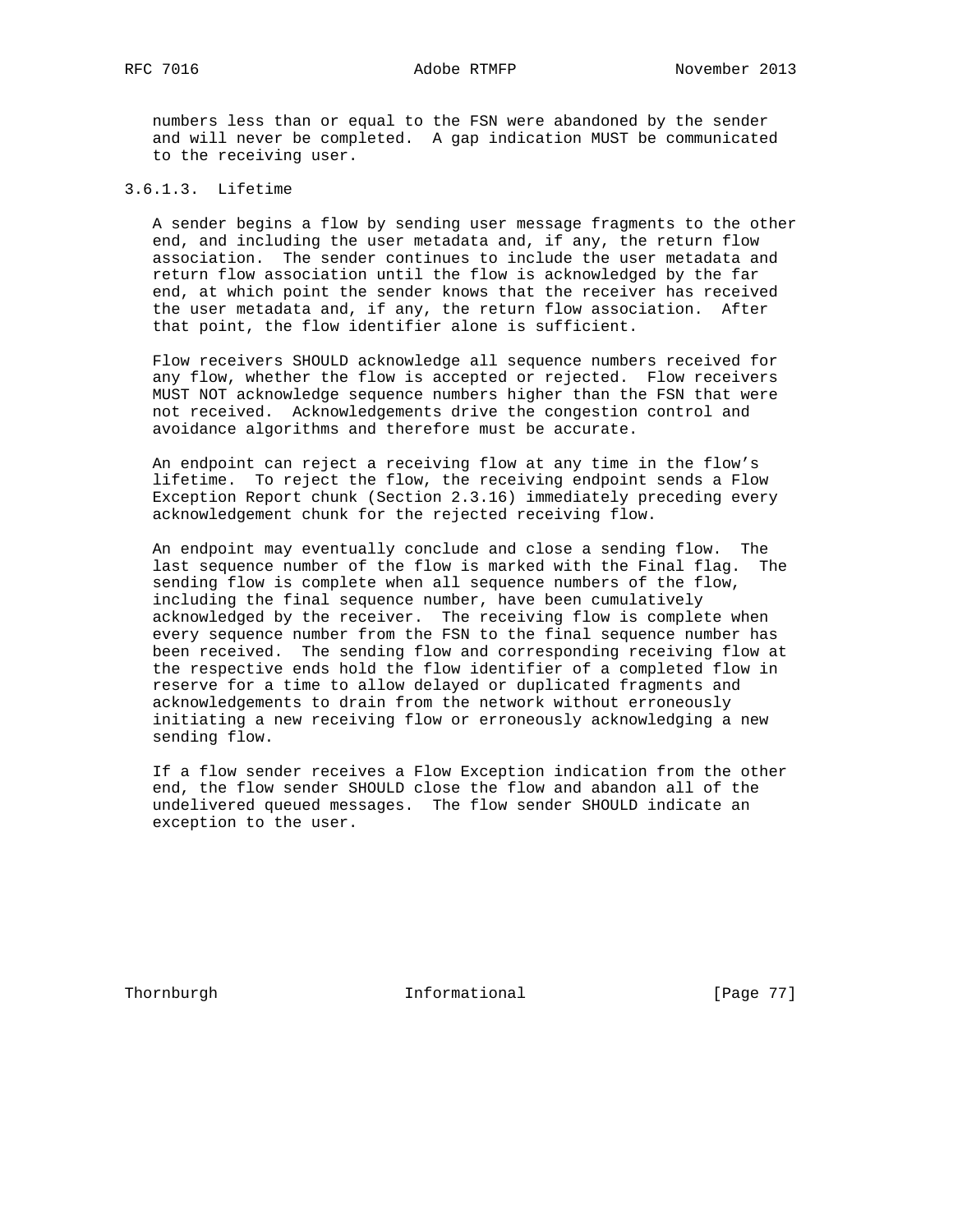## 3.6.2. Sender

 Each sending flow comprises the flow-specific information context necessary to transfer that flow's messages to the other end. Each sending flow context includes at least:

- o F\_FLOW\_ID: this flow's identifier;
- o STARTUP\_OPTIONS: the set of options to send to the receiver until this flow is acknowledged, including the User's Per-Flow Metadata and, if set, the Return Flow Association;
- o SEND\_QUEUE: the unacknowledged message fragments queued in this flow, initially empty; each message fragment entry comprising the following:
	- \* SEQUENCE\_NUMBER: the sequence number of this fragment;
	- \* DATA: this fragment's user data;
	- \* FRA: the fragment control value for this message fragment, having one of the values enumerated for that purpose in Section 2.3.11 ("User Data Chunk");
	- \* ABANDONED: a boolean flag indicating whether this fragment has been abandoned;
	- \* SENT\_ABANDONED: a boolean flag indicating whether this fragment was abandoned when sent;
	- \* EVER\_SENT: a boolean flag indicating whether this fragment has been sent at least once, initially false;
	- \* NAK\_COUNT: a count of the number of negative acknowledgements detected for this fragment, initially 0;
	- \* IN\_FLIGHT: a boolean flag indicating whether this fragment is currently outstanding, or in flight, in the network, initially false;
	- \* TRANSMIT\_SIZE: the size, in bytes, of the encoded User Data chunk (including the chunk header) for this fragment when it was transmitted into the network.
- o F\_OUTSTANDING\_BYTES: the sum of the TRANSMIT\_SIZE of each entry in SEND\_QUEUE where entry.IN\_FLIGHT is true;

Thornburgh 1nformational [Page 78]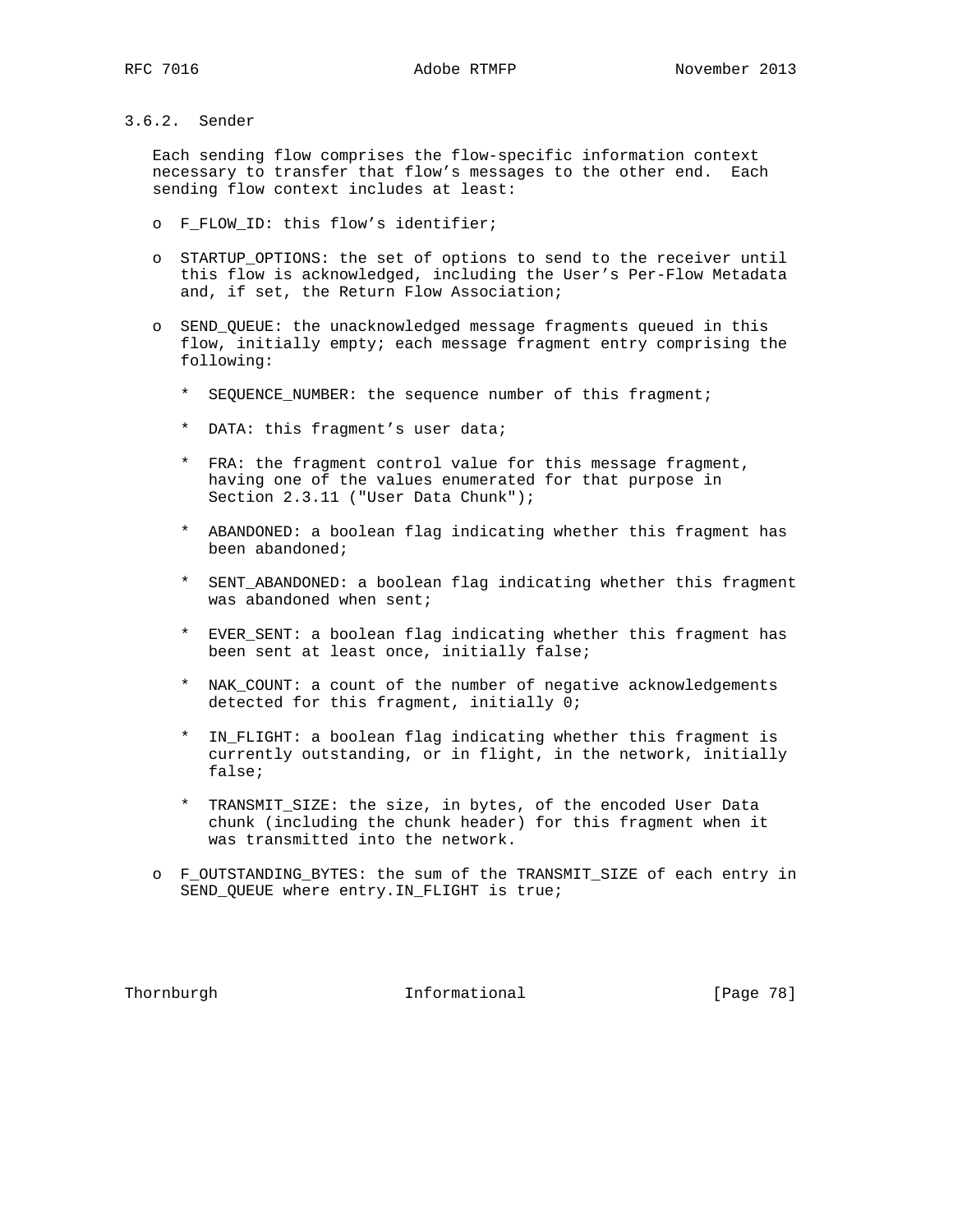- o RX\_BUFFER\_SIZE: the most recent available buffer advertisement from the other end (Sections 2.3.13 and 2.3.14), initially 65536 bytes;
- o NEXT\_SN: the next sequence number to assign to a message fragment, initially 1;
- o F\_FINAL\_SN: the sequence number assigned to the final message fragment of the flow, initially having no value;
- o EXCEPTION: a boolean flag indicating whether an exception has been reported by the receiver, initially false;
- o The state, at any time being one of the following values: the open state F\_OPEN; the closing states F\_CLOSING and F\_COMPLETE\_LINGER; and the closed state F\_CLOSED.

 Note: The following diagram is only a summary of state transitions and their causing events, and is not a complete operational specification.





Thornburgh 1nformational [Page 79]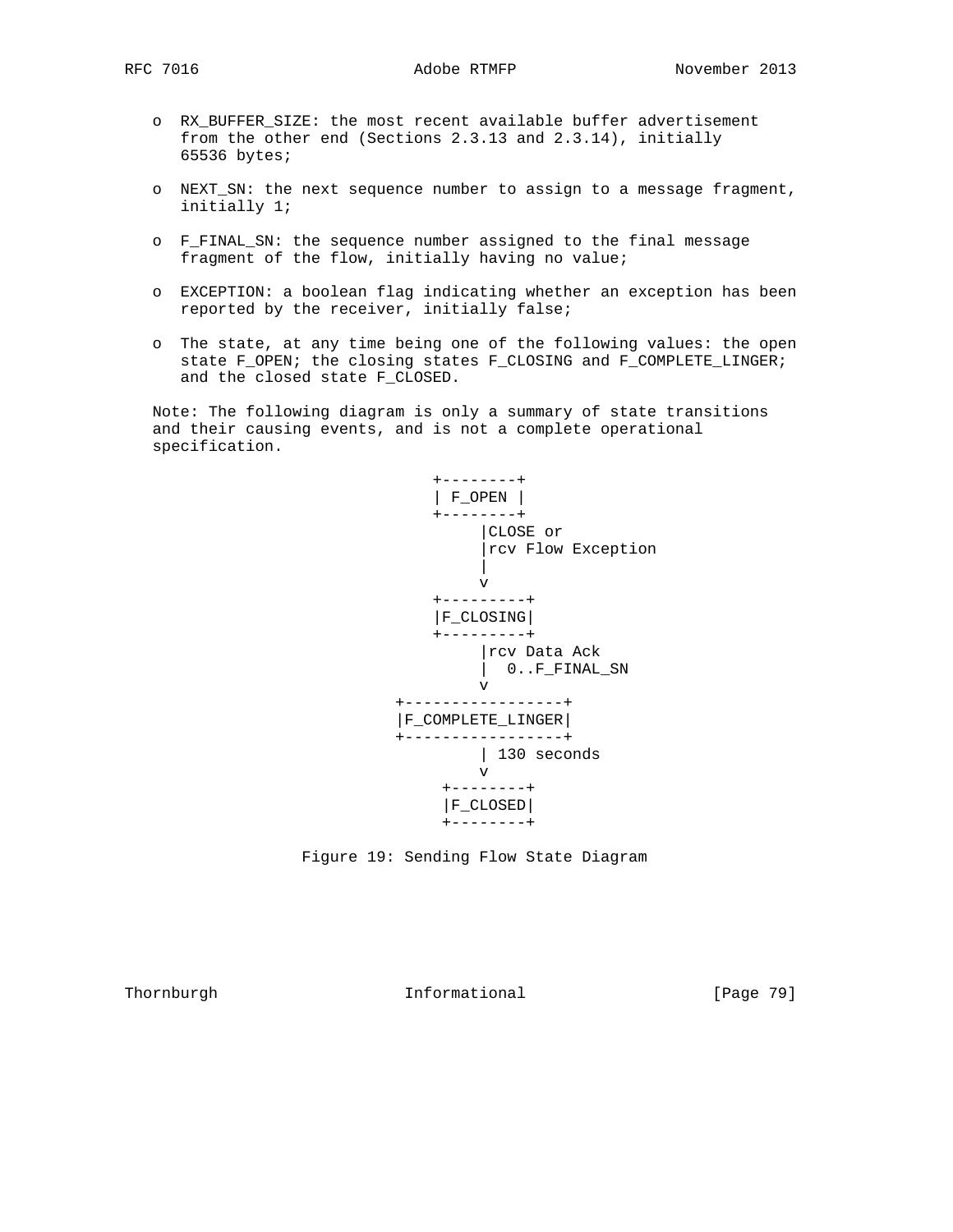#### 3.6.2.1. Startup

 The application opens a new sending flow to the other end in an S\_OPEN session. The implementation chooses a new flow ID that is not assigned to any other sending flow in that session in the F\_OPEN, F\_CLOSING, or F\_COMPLETE\_LINGER states. The flow starts in the F\_OPEN state. The STARTUP\_OPTIONS for the new flow is set with the User's Per-Flow Metadata (Section 2.3.11.1.1). If this flow is in return (or response) to a receiving flow from the other end, that flow's ID is encoded in a Return Flow Association (Section 2.3.11.1.2) option and added to STARTUP\_OPTIONS. A new sending flow SHOULD NOT be opened in response to a receiving flow from the other end that is not in the RF\_OPEN state when the sending flow is opened.

 At this point, the flow exists in the sender but not in the receiver. The flow begins when user data fragments are transmitted to the receiver. A sender can begin a flow in the absence of immediate user data by sending a Forward Sequence Number Update (Section 3.6.2.7.1), by queuing and transmitting a user data fragment that is already abandoned.

# 3.6.2.2. Queuing Data

 The application queues messages in an F\_OPEN sending flow for transmission to the far end. The implementation divides each message into one or more fragments for transmission in User Data chunks (Section 2.3.11). Each fragment MUST be small enough so that, if assembled into a packet (Section 2.2.4) with a maximum-size common header, User Data chunk header, and, if not empty, this flow's STARTUP\_OPTIONS, the packet will not exceed the path MTU (Section 3.5.4.3).

 For each fragment, create a fragment entry and set fragmentEntry.SEQUENCE\_NUMBER to flow.NEXT\_SN, and increment flow.NEXT\_SN by one. Set fragmentEntry.FRA according to the encoding in User Data chunks:

0: This fragment is a complete message.

1: This fragment is the first of a multi-fragment message.

2: This fragment is the last of a multi-fragment message.

3: This fragment is in the middle of a multi-fragment message.

Append fragmentEntry to flow.SEND\_QUEUE.

Thornburgh 1nformational [Page 80]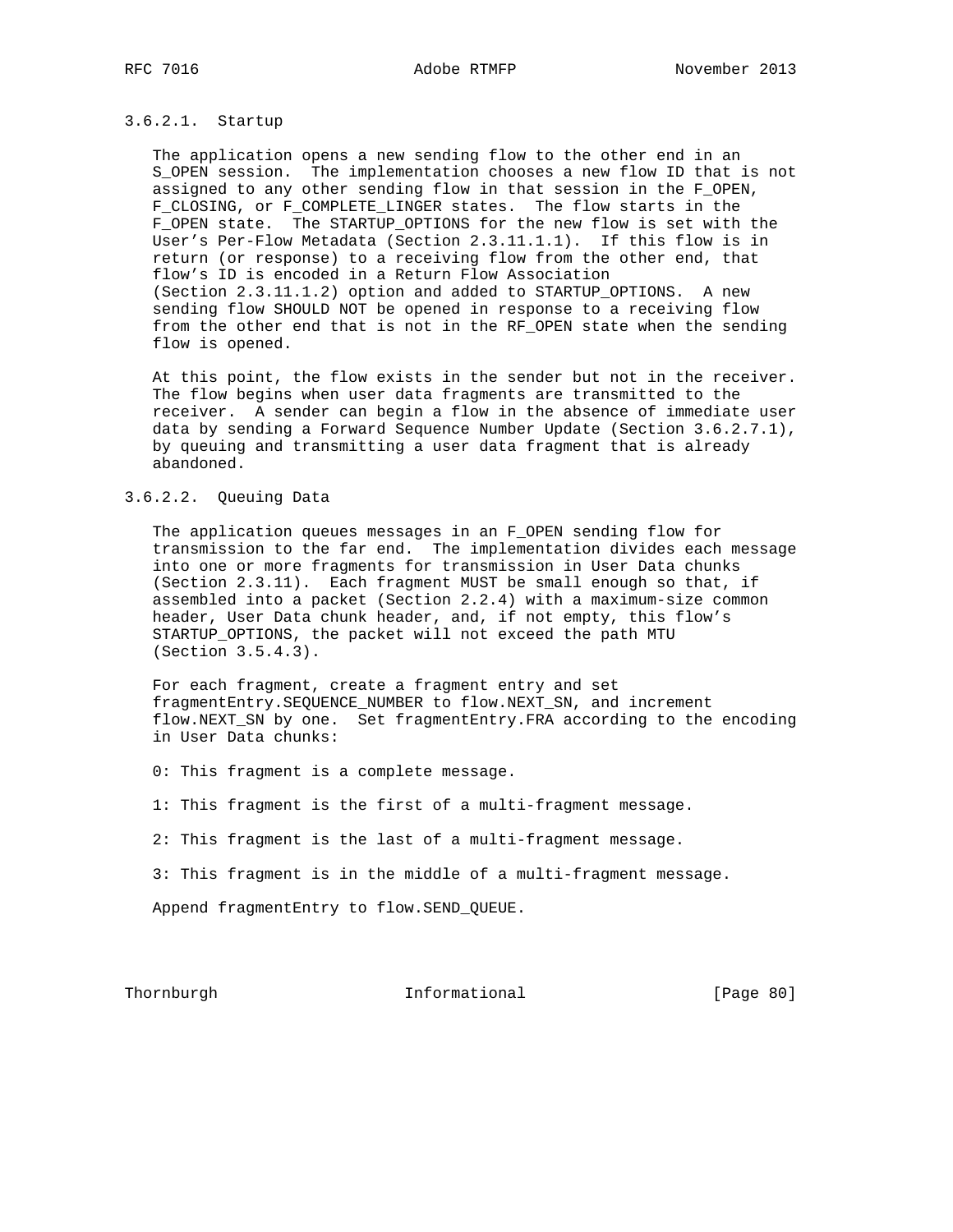3.6.2.3. Sending Data

 A sending flow is ready to transmit if the SEND\_QUEUE contains at least one entry that is eligible to send, and if either RX\_BUFFER\_SIZE is greater than F\_OUTSTANDING\_BYTES or EXCEPTION is set to true.

 A SEND\_QUEUE entry is eligible to send if it is not IN\_FLIGHT, AND at least one of the following conditions holds:

- o The entry is not ABANDONED; or
- o The entry is the first one in the SEND\_QUEUE; or
- o The entry's SEQUENCE\_NUMBER is equal to flow.F\_FINAL\_SN.

 If the session's transmission budget allows, a flow that is ready to transmit is selected for transmission according to the implementation's prioritization scheme. The manner of flow prioritization is not mandated by this specification.

 Trim abandoned messages from the front of the queue, and find the Forward Sequence Number (FSN):

- 1. While the SEND\_QUEUE contains at least two entries, AND the first entry is not IN\_FLIGHT, AND the first entry is ABANDONED, remove and discard the first entry from the SEND\_QUEUE;
- 2. If the first entry in the SEND\_QUEUE is not abandoned, set FSN to entry. SEQUENCE\_NUMBER - 1; otherwise,
- 3. If the first entry in the SEND\_QUEUE is IN\_FLIGHT, AND entry.SENT\_ABANDONED is false, set FSN to entry. SEQUENCE\_NUMBER - 1; otherwise,
- 4. The first entry in the SEND\_QUEUE is abandoned and either is not IN\_FLIGHT or was already abandoned when sent; set FSN to entry.SEQUENCE\_NUMBER.

 The FSN MUST NOT be greater than any sequence number currently outstanding. The FSN MUST NOT be equal to any sequence number currently outstanding that was not abandoned when sent.

Thornburgh 1nformational [Page 81]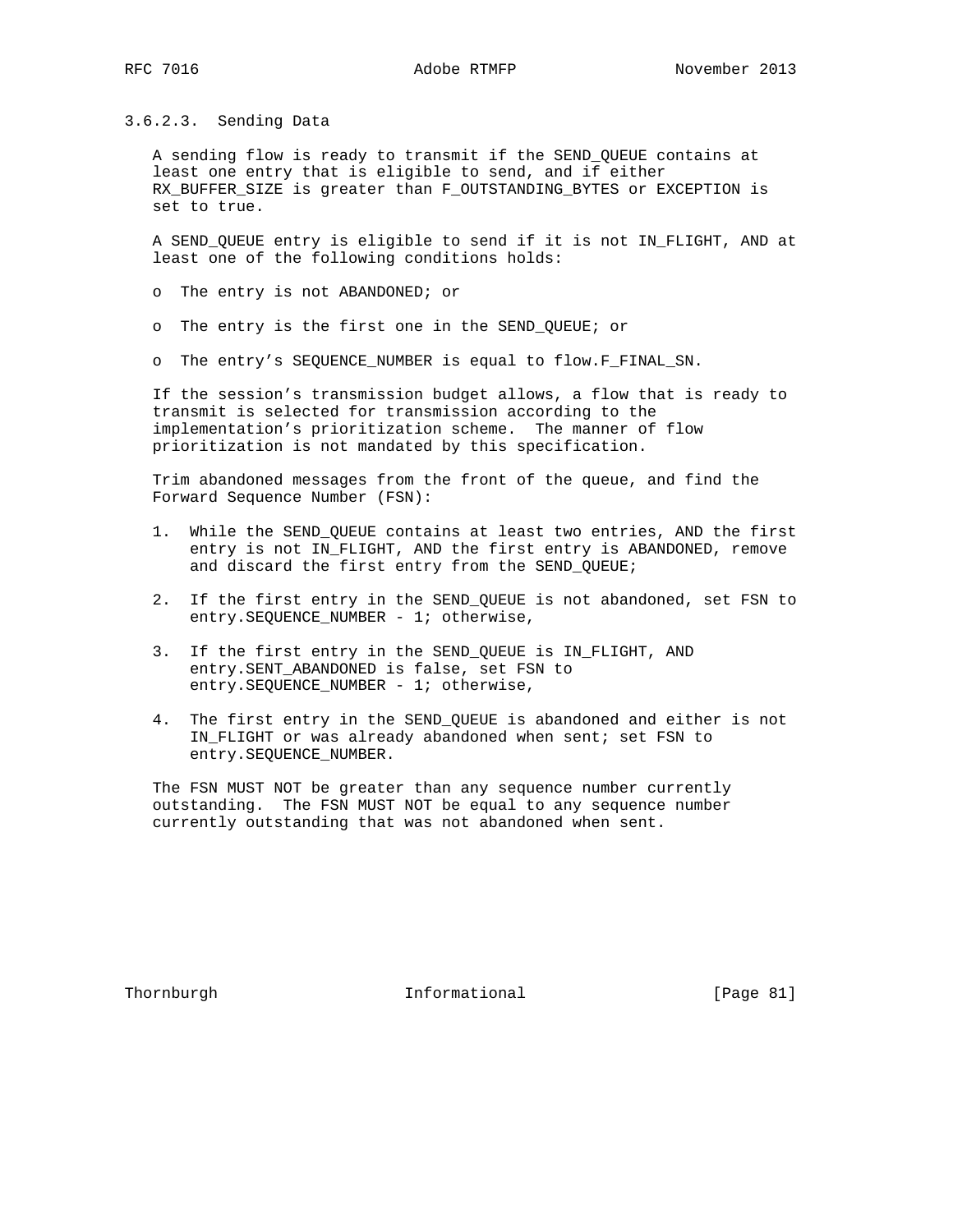Assemble user data chunks for this flow into a packet to send to the receiver. While enough space remains in the packet and the flow is ready to transmit:

- 1. Starting at the head of the SEND\_QUEUE, find the first eligible fragment entry;
- 2. Encode the entry into a User Data chunk (Section 2.3.11) or, if possible (Section 3.6.2.3.2), a Next User Data chunk (Section 2.3.12);
- 3. If present, set chunk.flowID to flow.F\_FLOW\_ID;
- 4. If present, set chunk.sequenceNumber to entry.SEQUENCE\_NUMBER;
- 5. If present, set chunk.fsnOffset to entry.SEQUENCE\_NUMBER FSN;
- 6. Set chunk.fragmentControl to entry.FRA;
- 7. Set chunk.abandon to entry.ABANDONED;
- 8. If entry.SEQUENCE\_NUMBER equals flow.F\_FINAL\_SN, set chunk.final to true; else set chunk.final to false;
- 9. If any options are being sent with this chunk, set chunk.optionsPresent to true, assemble the options into the chunk, and assemble a Marker to terminate the option list;
- 10. If entry.ABANDONED is true, set chunk.userData to empty; otherwise, set chunk.userData to entry.DATA;
- 11. If adding the assembled chunk to the packet would cause the packet to exceed the path MTU, do not assemble this chunk into the packet; enough space no longer remains in the packet; stop. Otherwise, continue:
- 12. Set entry.IN\_FLIGHT to true;
- 13. Set entry.EVER\_SENT to true;
- 14. Set entry.NAK\_COUNT to 0;
- 15. Set entry.SENT\_ABANDONED to entry.ABANDONED;
- 16. Set entry.TRANSMIT\_SIZE to the size of the assembled chunk, including the chunk header;

Thornburgh **Informational** [Page 82]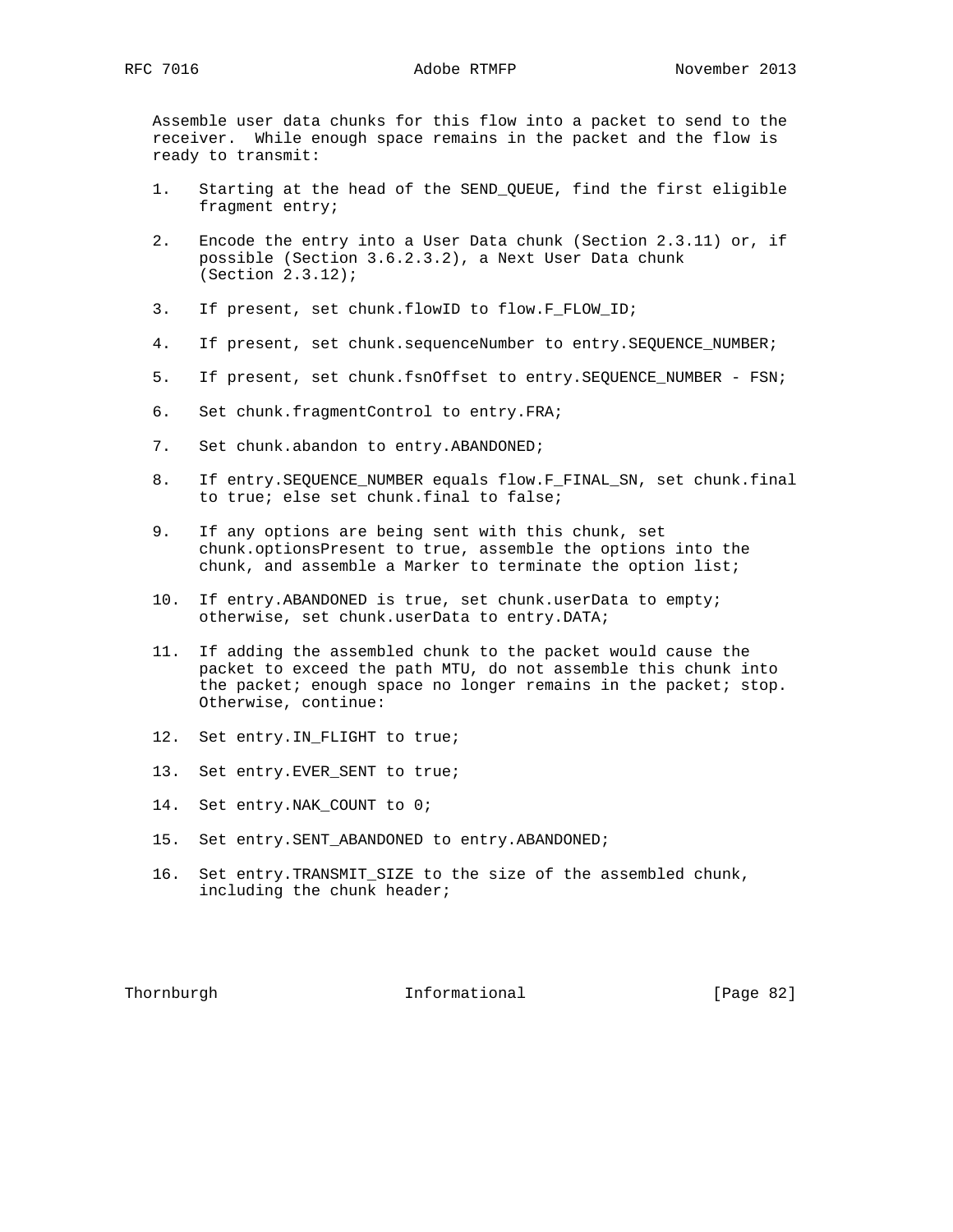- 17. Assemble this chunk into the packet; and
- 18. If this flow or entry is considered Time Critical (real-time), set the timeCritical flag in the packet header (Section 2.2.4).

 Complete any other appropriate packet processing, and transmit the packet to the far end.

3.6.2.3.1. Startup Options

 If STARTUP\_OPTIONS is not empty, then when assembling the FIRST User Data chunk for this flow into a packet, add the encoded STARTUP\_OPTIONS to that chunk's option list.

3.6.2.3.2. Send Next Data

 The Next User Data chunk (Section 2.3.12) is a compact encoding for a user message fragment when multiple contiguous fragments are assembled into one packet. Using this chunk where possible can conserve space in a packet, potentially reducing transmission overhead or allowing additional information to be sent in a packet.

 If, after assembling a user message fragment of a flow into a packet (Section 3.6.2.3), the next eligible fragment to be selected for assembly into that packet belongs to the same flow, AND its sequence number is one greater than that of the fragment just assembled, it is RECOMMENDED that an implementation encode a Next User Data chunk instead of a User Data chunk.

 The FIRST fragment of a flow assembled into a packet MUST be encoded as a User Data chunk.

3.6.2.4. Processing Acknowledgements

 A Data Acknowledgement Bitmap chunk (Section 2.3.13) or a Data Acknowledgement Ranges chunk (Section 2.3.14) encodes the acknowledgement of receipt of one or more sequence numbers of a flow, as well as the receiver's current receive window advertisement.

On receipt of an acknowledgement chunk for a sending flow:

- 1. Set PRE\_ACK\_OUTSTANDING\_BYTES to flow.F\_OUTSTANDING\_BYTES;
- 2. Set flow.STARTUP\_OPTIONS to empty;
- 3. Set flow.RX\_BUFFER\_SIZE to chunk.bufferBytesAvailable;

Thornburgh 1nformational [Page 83]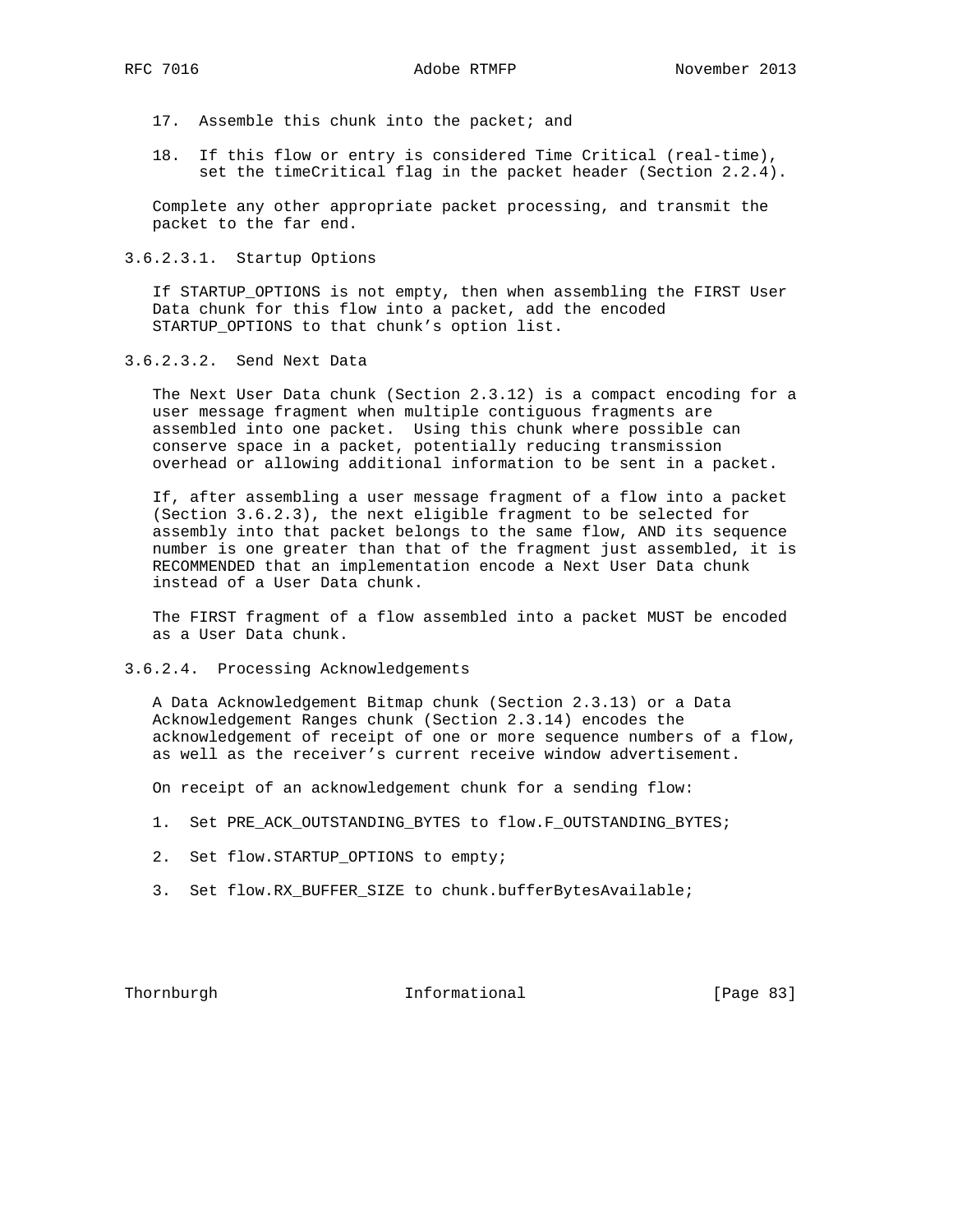- 4. For each sequence number encoded in the acknowledgement, if there is an entry in flow.SEND\_QUEUE with that sequence number and its IN\_FLIGHT is true, then remove the entry from flow.SEND\_QUEUE; and
- 5. Notify the congestion control and avoidance algorithms that PRE\_ACK\_OUTSTANDING\_BYTES - flow.F\_OUTSTANDING\_BYTES were acknowledged. Note that negative acknowledgements (Section 3.6.2.5) affect "TCP friendly" congestion control.

### 3.6.2.5. Negative Acknowledgement and Loss

 A negative acknowledgement is inferred for an outstanding fragment if an acknowledgement is received for any other fragments sent after it in the same session.

 An implementation SHOULD consider a fragment to be lost once that fragment receives three negative acknowledgements. A lost fragment is no longer outstanding in the network.

 The following describes an OPTIONAL method for detecting negative acknowledgements.

 Let the session track the order in which fragments are transmitted across all its sending flows by way of a monotonically increasing Transmission Sequence Number (TSN) recorded with each fragment queue entry each time that fragment is transmitted.

Let the session information context contain additional variables:

- o NEXT\_TSN: the next TSN to record with a fragment's queue entry when it is transmitted, initially 1;
- o MAX\_TSN\_ACK: the highest acknowledged TSN, initially 0.

 Let each fragment queue entry contain an additional variable TSN, initially 0, to track its transmission order.

 On transmission of a message fragment into the network, set its entry.TSN to session.NEXT\_TSN, and increment session.NEXT\_TSN.

 On acknowledgement of an outstanding fragment, if its entry.TSN is greater than session.MAX\_TSN\_ACK, set session.MAX\_TSN\_ACK to entry.TSN.

 After processing all acknowledgements in a packet containing at least one acknowledgement, then for each sending flow in that session, for each entry in that flow's SEND\_QUEUE, if entry.IN\_FLIGHT is true and

Thornburgh Informational [Page 84]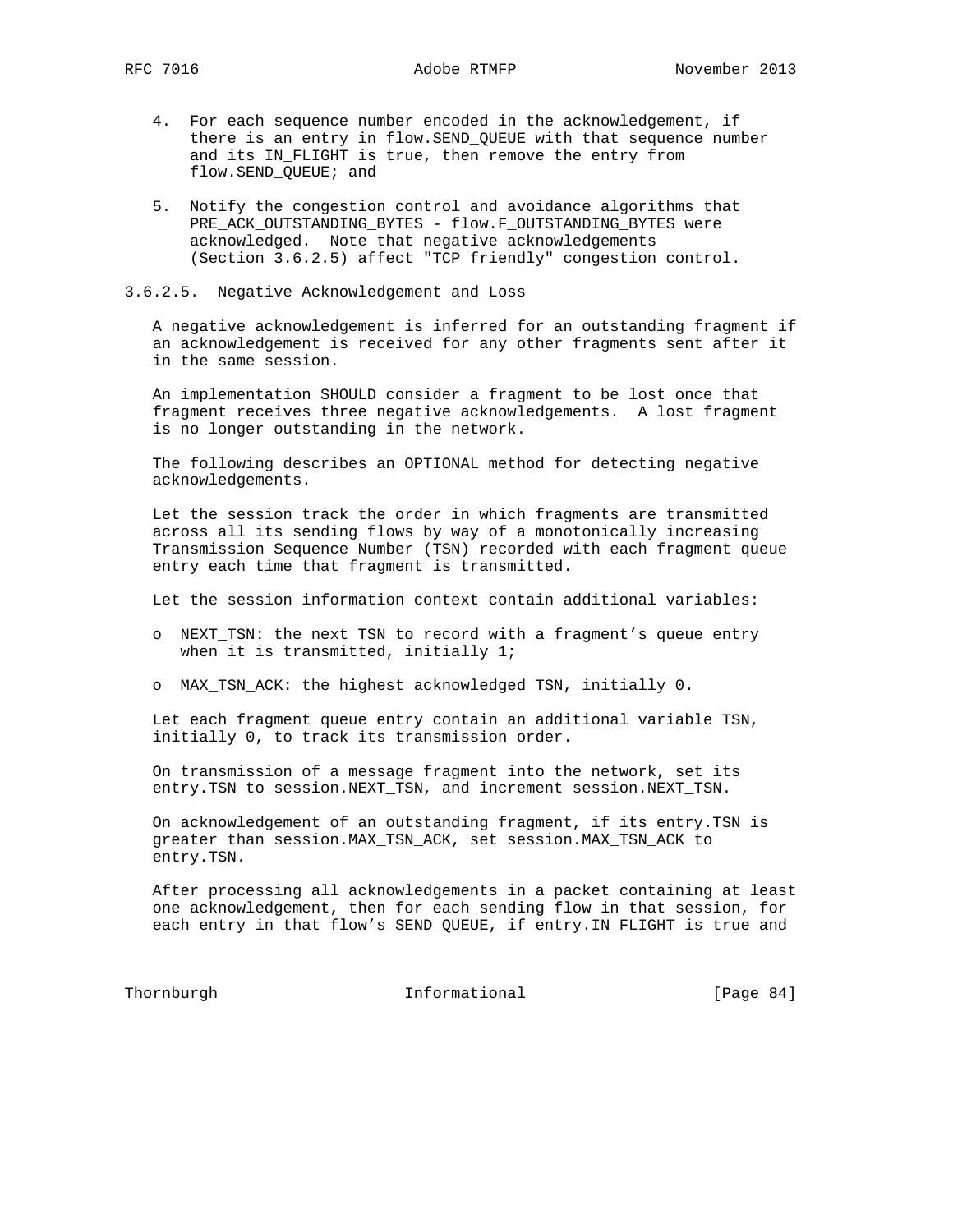entry.TSN is less than session.MAX\_TSN\_ACK, increment entry.NAK\_COUNT and notify the congestion control and avoidance algorithms that a negative acknowledgement was detected in this packet.

 For each sending flow in that session, for each entry in that flow's SEND\_QUEUE, if entry.IN\_FLIGHT is true and entry.NAK\_COUNT is at least 3, that fragment was lost in the network and is no longer considered to be in flight. Set entry.IN\_FLIGHT to false. Notify the congestion control and avoidance algorithms of the loss.

#### 3.6.2.6. Timeout

 A fragment is considered lost and no longer in flight in the network if it has remained outstanding for at least ERTO.

 The following describes an OPTIONAL method to manage transmission timeouts. This method REQUIRES that either burst avoidance (Section 3.5.2.3) is implemented or the implementation's congestion control and avoidance algorithms will eventually stop sending new fragments into the network if acknowledgements are persistently not received.

 Let the session information context contain an alarm TIMEOUT\_ALARM, initially unset.

 On sending a packet containing at least one User Data chunk, set or reset TIMEOUT\_ALARM to fire in ERTO.

 On receiving a packet containing at least one acknowledgement, reset TIMEOUT\_ALARM (if already set) to fire in ERTO.

When TIMEOUT\_ALARM fires:

- 1. Set WAS\_LOSS = false;
- 2. For each sending flow in the session, and for each entry in that flow's SEND\_QUEUE:
	- 1. If entry.IN\_FLIGHT is true, set WAS\_LOSS = true; and
	- 2. Set entry.IN\_FLIGHT to false.
- 3. If WAS\_LOSS is true, perform ERTO backoff (Section 3.5.2.2); and
- 4. Notify the congestion control and avoidance algorithms of the timeout and, if WAS\_LOSS is true, that there was loss.

Thornburgh 1nformational [Page 85]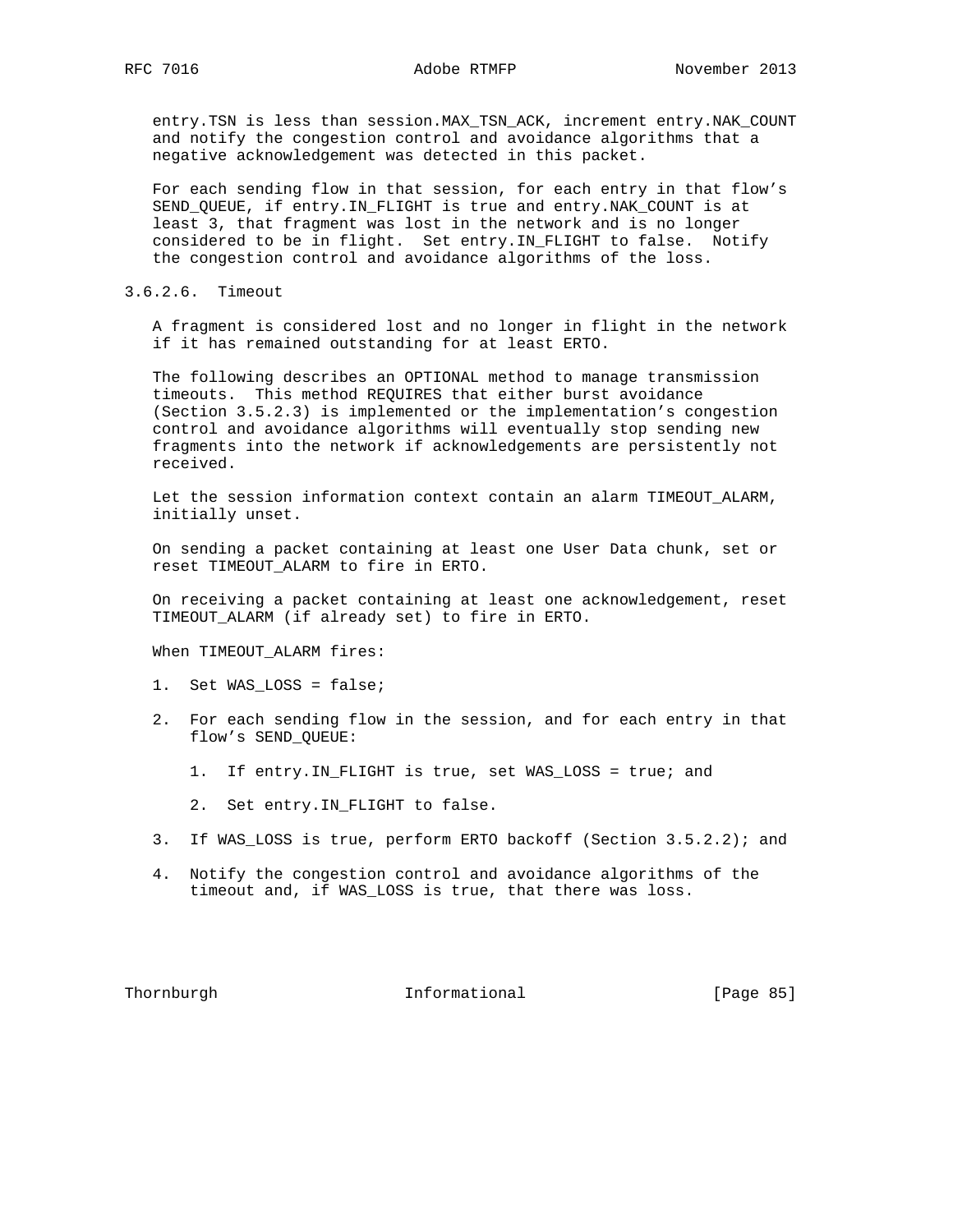3.6.2.7. Abandoning Data

 The application can abandon queued messages at any time and for any reason. Example reasons include (but are not limited to) the following: one or more fragments of a message have remained in the SEND\_QUEUE for longer than a specified message lifetime; a fragment has been retransmitted more than a specified retransmission limit; a prior message on which this message depends (such as a key frame in a prediction chain) was abandoned and not delivered.

 To abandon a message fragment, set its SEND\_QUEUE entry's ABANDON flag to true. When abandoning a message fragment, abandon all fragments of the message to which it belongs.

An abandoned fragment MUST NOT be un-abandoned.

3.6.2.7.1. Forward Sequence Number Update

 Abandoned data may leave gaps in the sequence number space of a flow. Gaps may cause the receiver to hold completely received messages for ordered delivery to allow for retransmission of the missing fragments. User Data chunks (Section 2.3.11) encode a Forward Sequence Number (FSN) to instruct the receiver that fragments with sequence numbers less than or equal to the FSN will not be transmitted or retransmitted.

 When the receiver has gaps in the received sequence number space and no non-abandoned message fragments remain in the SEND\_QUEUE, the sender SHOULD transmit a Forward Sequence Number Update (FSN Update) comprising a User Data chunk marked abandoned, whose sequence number is the FSN and whose fsnOffset is 0. An FSN Update allows the receiver to skip gaps that will not be repaired and deliver received messages to the user. An FSN Update may be thought of as a transmission or retransmission of abandoned sequence numbers without actually sending the data.

 The method described in Section 3.6.2.3 ("Sending Data") generates FSN Updates when appropriate.

Thornburgh 1nformational [Page 86]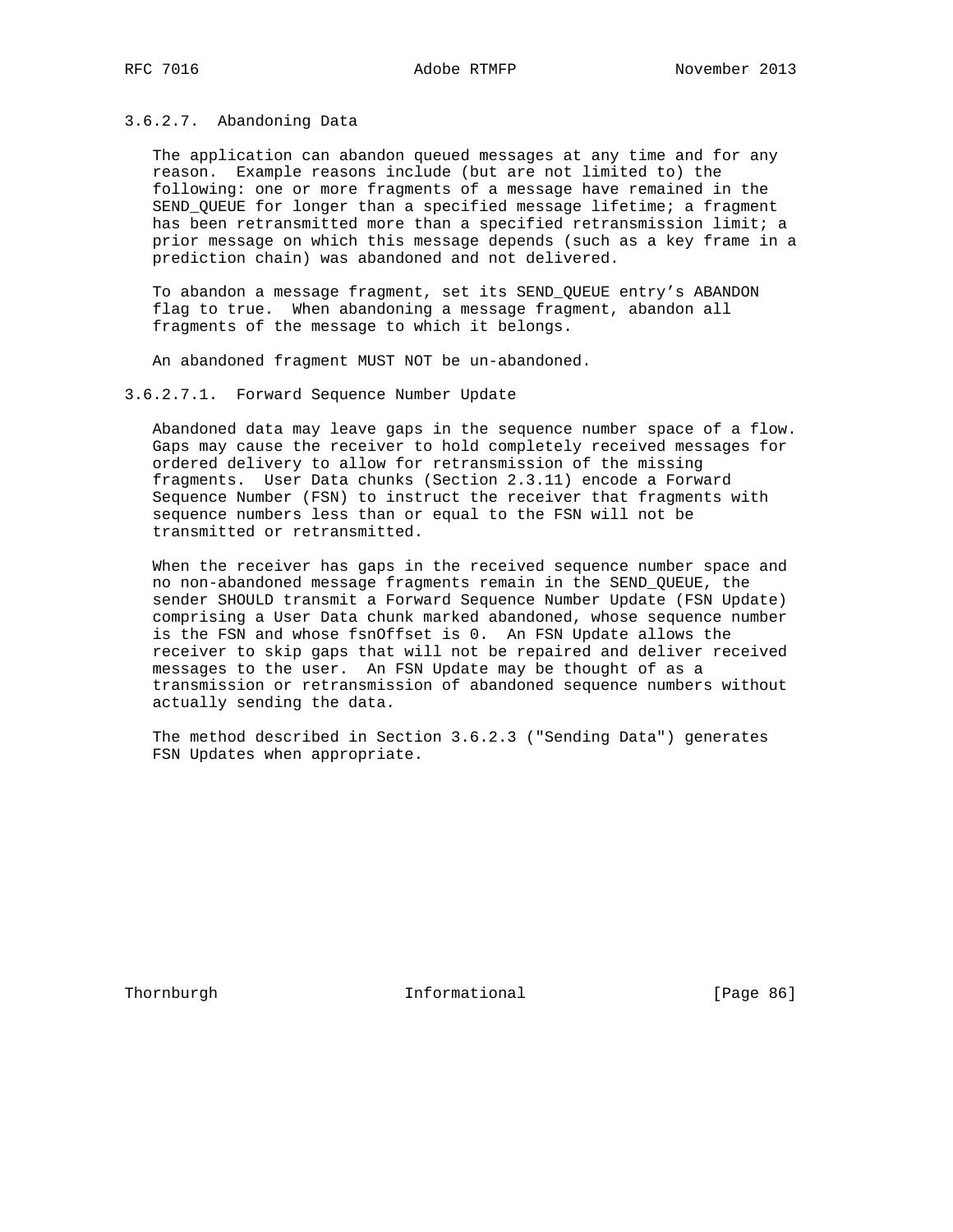3.6.2.8. Examples

Sender

 | : 1 |<--- Ack ID=2, seq:0-16 2 |---> Data ID=2, seq#=25, fsnOff=9 (fsn=16)  $3$   $\vert --->$  Data ID=2, seq#=26, fsnOff=10 (fsn=16) 4  $|$  <--- Ack ID=2,  $seq: 0-18$ 5  $\vert --->$  Data ID=2, seq#=27, fsnOff=9 (fsn=18) 6  $\vert --->$  Data ID=2, seq#=28, fsnOff=10 (fsn=18) | :

There are 9 sequence numbers in flight with delayed acknowledgements.

Figure 20: Normal Flow with No Loss

Thornburgh Informational [Page 87]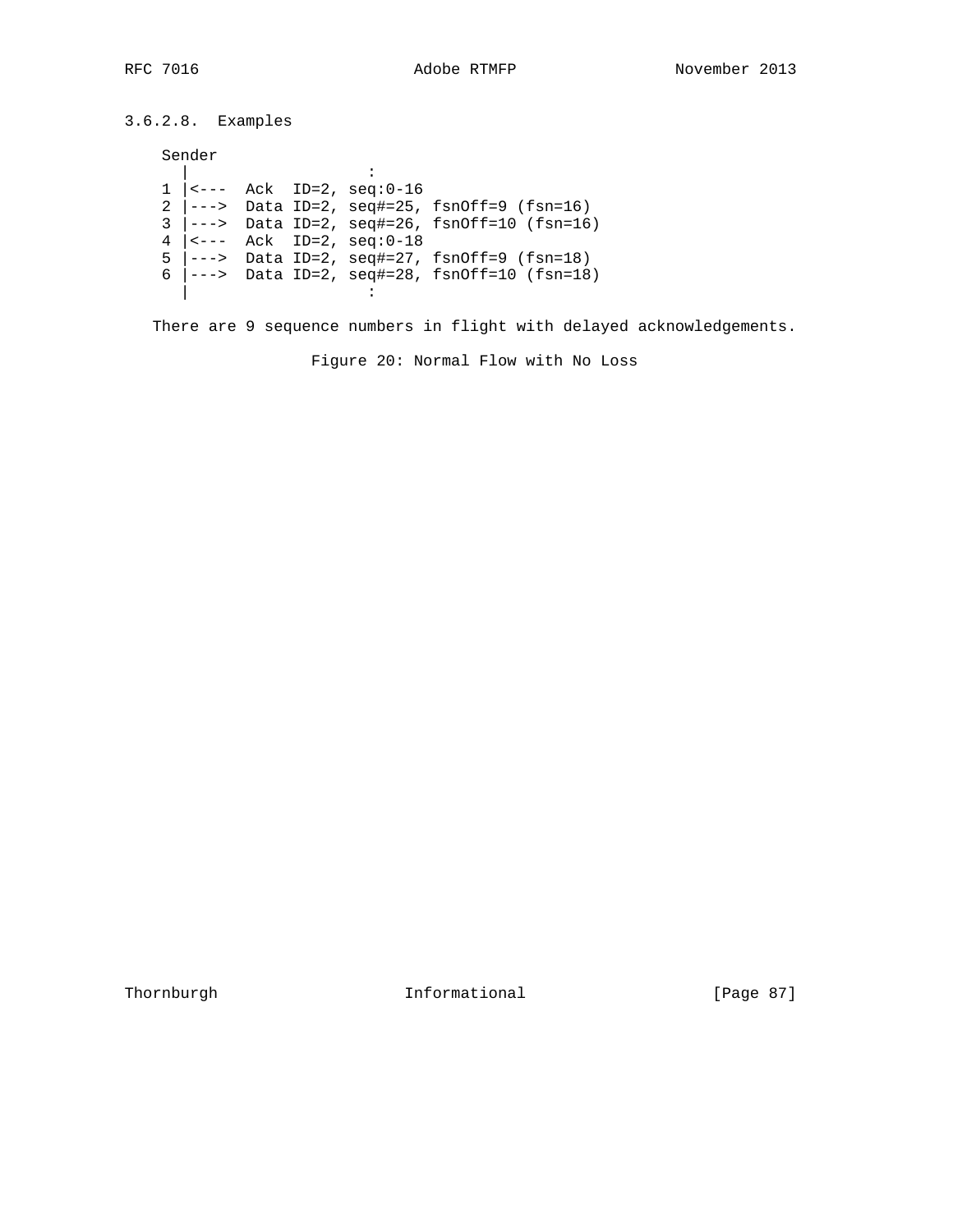| RFC |  | 7016 |
|-----|--|------|
|-----|--|------|

|                 | Sender                                       |                                                                          |
|-----------------|----------------------------------------------|--------------------------------------------------------------------------|
|                 |                                              |                                                                          |
| $\mathbf{1}$    |                                              | $ ---$ Ack ID=3, seq:0-30                                                |
|                 |                                              | 2  ---> Data ID=3, seq#=45, fsnOff=15 (fsn=30)                           |
| 3               | $\leftarrow$ $ -$                            | Ack ID=3, seq:0-30, 32 (nack 31:1)                                       |
| $4\overline{ }$ | $--->$                                       | Data ID=3, $seq#=46$ , $fsnOff=16$ ( $fsn=30$ )                          |
| 5               | $\vert$ < - - -                              | Ack ID=3, $seq: 0-30$ , 32, 34 (nack 31:2, 33:1)                         |
| 6               | $\vert$ < $\vert$ - $\vert$ -                | Ack ID=3, seq:0-30, 32, 34-35 (nack 31:3=lost, 33:2)                     |
| 7 <sup>7</sup>  | $ -----$                                     | Data ID=3, seq#=47, fsnOff=15 (fsn=32, abandon 31)                       |
| 8               | $\leftarrow$ $ -$                            | Ack ID=3, $seq: 0-30$ , 32, 34-36 (nack 33:3=lost)                       |
| 9               | $ -----$                                     | Data ID=3, seq#=33, fsnOff=1 (fsn=32, retransmit 33)                     |
|                 |                                              | 10 $ $ <--- Ack ID=3, seq:0-30, 32, 34-37                                |
|                 |                                              | 11 $ ---\rangle$ Data ID=3, seq#=48, fsnOff=16 (fsn=32)                  |
|                 |                                              |                                                                          |
|                 |                                              | (continues through seq#=59)                                              |
|                 |                                              |                                                                          |
|                 |                                              | 12 $ ---\rangle$ Data ID=3, seq#=60, fsnOff=28(fsn=32)                   |
|                 | $13 \mid \leftarrow \rightarrow \rightarrow$ | Ack ID=3, $seq: 0-30$ , $34-46$                                          |
|                 | $14$ $ -----$                                | Data ID=3, $seq#=61$ , $fsnOff=29$ ( $fsn=32$ )                          |
|                 |                                              | 15   <--- Ack ID=3, seq:0-32, 34-47                                      |
|                 |                                              | 16  ---> Data ID=3, seq#=62, fsnOff=30 (fsn=32)                          |
|                 |                                              | 17   $\left(- - - \text{ack} \text{ID=3}, \text{seq}: 0-47\right)$       |
|                 |                                              | 18 $ ---\rangle$ Data ID=3, seq#=63, fsnOff=16 (fsn=47)                  |
|                 |                                              | 19   $\left(- - - \text{ack} \text{ID=3}, \text{seq:0-49}\right)$        |
|                 |                                              | 20 $ ---\rangle$ Data ID=3, seq#=64, fsnOff=15 (fsn=49)                  |
|                 |                                              |                                                                          |
|                 |                                              | $21$   <--- Ack ID=3, seq: 0-59                                          |
|                 | $22 \mid$ <---                               | Ack ID=3, $seq: 0-59$ , 61 (nack 60:1)                                   |
| 23              | $\vert$ < $\vert$ - $\vert$ $\vert$          | Ack ID=3, $seq: 0-59$ , $61-62$ (nack $60:2$ )                           |
|                 |                                              | 24   $\left(---$ Ack ID=3, seq:0-59, 61-63 (nack 60:3=lost)              |
|                 |                                              | 25 $\vert$ ---> Data ID=3, ABN=1, seq#=60, fsnOff=0 (fsn=60, abandon 60) |
|                 |                                              | 26   <--- Ack ID=3, seq:0-59, 61-64                                      |
|                 |                                              |                                                                          |
| 27              |                                              | $ID=3$ , $seq: 0-64$<br><--- Ack                                         |

 Flow with sequence numbers 31, 33, and 60 lost in transit, and a pause at 64. 33 is retransmitted; 31 and 60 are abandoned. Note that line 25 is a Forward Sequence Number Update (Section 3.6.2.7.1).

Figure 21: Flow with Loss

Thornburgh 1nformational [Page 88]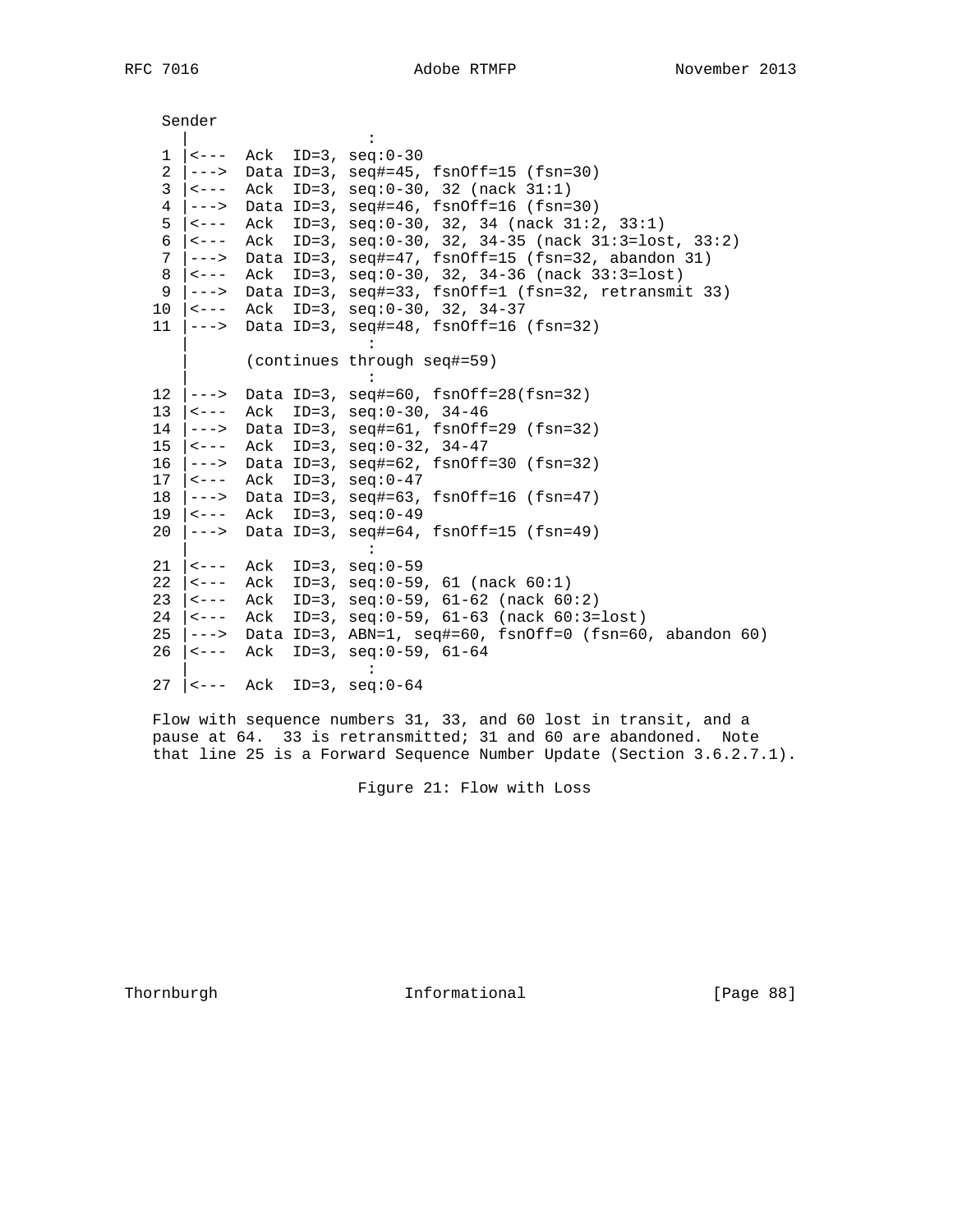## 3.6.2.9. Flow Control

 The flow receiver advertises the amount of new data it's willing to accept from the flow sender with the bufferBytesAvailable derived field of an acknowledgement (Sections 2.3.13 and 2.3.14).

 The flow sender MUST NOT send new data into the network if flow.F\_OUTSTANDING\_BYTES is greater than or equal to the most recently received buffer advertisement, unless flow.EXCEPTION is true (Section 3.6.2.3).

# 3.6.2.9.1. Buffer Probe

 The flow sender is suspended if the most recently received buffer advertisement is zero and the flow hasn't been rejected by the receiver -- that is, while RX\_BUFFER\_SIZE is zero AND EXCEPTION is false. To guard against potentially lost acknowledgements that might reopen the receive window, a suspended flow sender SHOULD send a packet comprising a Buffer Probe chunk (Section 2.3.15) for this flow from time to time.

 If the receive window advertisement transitions from non-zero to zero, the flow sender MAY send a Buffer Probe immediately and SHOULD send a probe within one second.

 The initial period between Buffer Probes SHOULD be at least one second or ERTO, whichever is greater. The period between probes SHOULD increase over time, but the period between probes SHOULD NOT be more than one minute or ERTO, whichever is greater.

 The flow sender SHOULD stop sending Buffer Probes if it is no longer suspended.

## 3.6.2.10. Exception

 The flow receiver can reject the flow at any time and for any reason. The flow receiver sends a Flow Exception Report (Section 2.3.16) when it has rejected a flow.

On receiving a Flow Exception Report for a sending flow:

- 1. If the flow is F\_OPEN, close the flow (Section 3.6.2.11) and notify the user that the far end reported an exception with the encoded exception code;
- 2. Set the EXCEPTION flag to true; and
- 3. For each entry in SEND\_QUEUE, set entry.ABANDONED = true.

Thornburgh 1nformational [Page 89]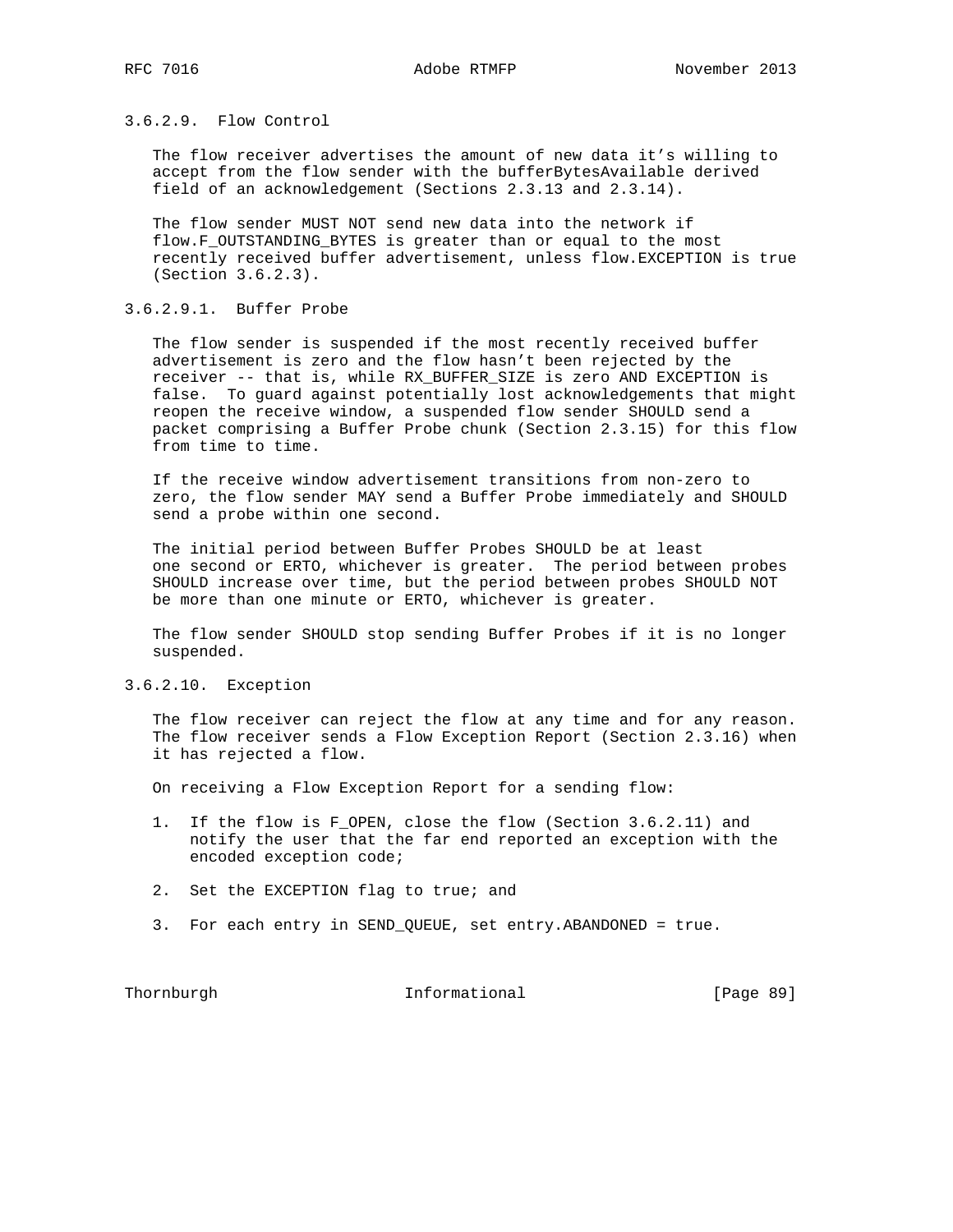## 3.6.2.11. Close

 A sending flow is closed by the user or as a result of an exception. To close an F\_OPEN flow:

- 1. Move to the F\_CLOSING state;
- 2. If the SEND\_QUEUE is not empty, AND the tail entry of the SEND\_QUEUE has a sequence number of NEXT\_SN - 1, AND the tail entry.EVER\_SENT is false, set F\_FINAL\_SN to entry.SEQUENCE\_NUMBER; else
- 3. The SEND\_QUEUE is empty, OR the tail entry does not have a sequence number of NEXT\_SN - 1, OR the tail entry.EVER\_SENT is true: enqueue a new SEND\_QUEUE entry with entry.SEQUENCE\_NUMBER = flow.NEXT\_SN, entry.FRA = 0, and entry.ABANDONED = true, and set flow.F\_FINAL\_SN to entry.SEQUENCE\_NUMBER.

 An F\_CLOSING sending flow is complete when its SEND\_QUEUE transitions to empty, indicating that all sequence numbers, including the FINAL\_SN, have been acknowledged by the other end.

 When an F\_CLOSING sending flow becomes complete, move to the F\_COMPLETE\_LINGER state.

 A sending flow MUST remain in the F\_COMPLETE\_LINGER state for at least 130 seconds. After at least 130 seconds, move to the F\_CLOSED state. The sending flow is now closed, its resources can be reclaimed, and its F\_FLOW\_ID MAY be used for a new sending flow.

## 3.6.3. Receiver

 Each receiving flow comprises the flow-specific information context necessary to receive that flow's messages from the sending end and deliver completed messages to the user. Each receiving flow context includes at least:

- o RF\_FLOW\_ID: this flow's identifier;
- o SEQUENCE\_SET: the set of all fragment sequence numbers seen in this receiving flow, whether received or abandoned, initially empty;
- o RF\_FINAL\_SN: the final fragment sequence number of the flow, initially having no value;

Thornburgh 10 Informational [Page 90]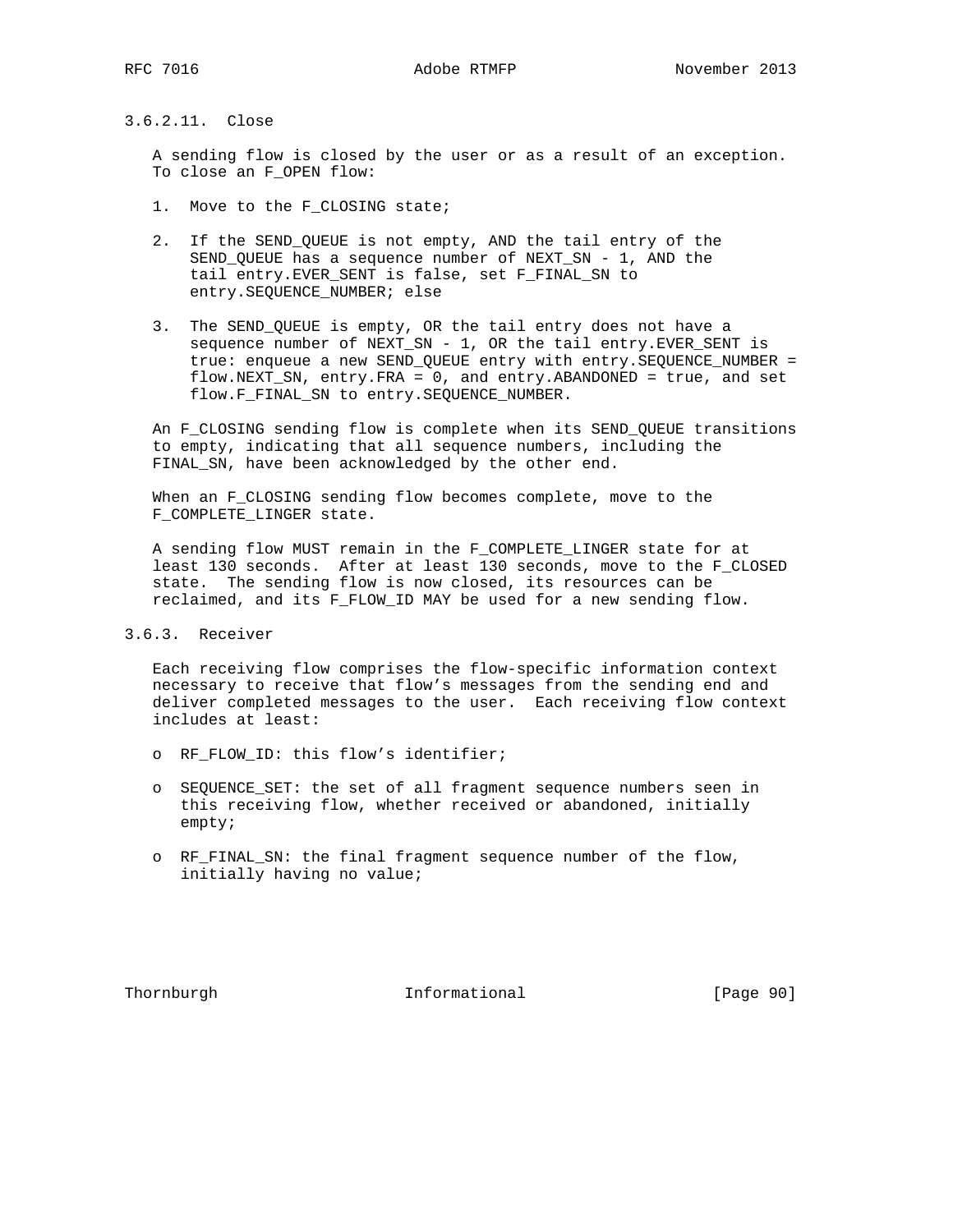- o RECV\_BUFFER: the message fragments waiting to be delivered to the user, sorted by sequence number in ascending order, initially empty; each message fragment entry comprising the following:
	- \* SEQUENCE\_NUMBER: the sequence number of this fragment;
	- \* DATA: this fragment's user data; and
	- \* FRA: the fragment control value for this message fragment, having one of the values enumerated for that purpose in Section 2.3.11 ("User Data Chunk").
- o BUFFERED\_SIZE: the sum of the lengths of each fragment in RECV\_BUFFER plus any additional storage overhead for the fragments incurred by the implementation, in bytes;
- o BUFFER\_CAPACITY: the desired maximum size for the receive buffer, in bytes;
- o PREV\_RWND: the most recent receive window advertisement sent in an acknowledgement, in 1024-byte blocks, initially having no value;
- o SHOULD\_ACK: whether or not an acknowledgement should be sent for this flow, initially false;
- o EXCEPTION\_CODE: the exception code to report to the sender when the flow has been rejected, initially 0;
- o The state, at any time being one of the following values: the open state RF\_OPEN; the closing states RF\_REJECTED and RF\_COMPLETE\_LINGER; and the closed state RF\_CLOSED.

Thornburgh 1nformational [Page 91]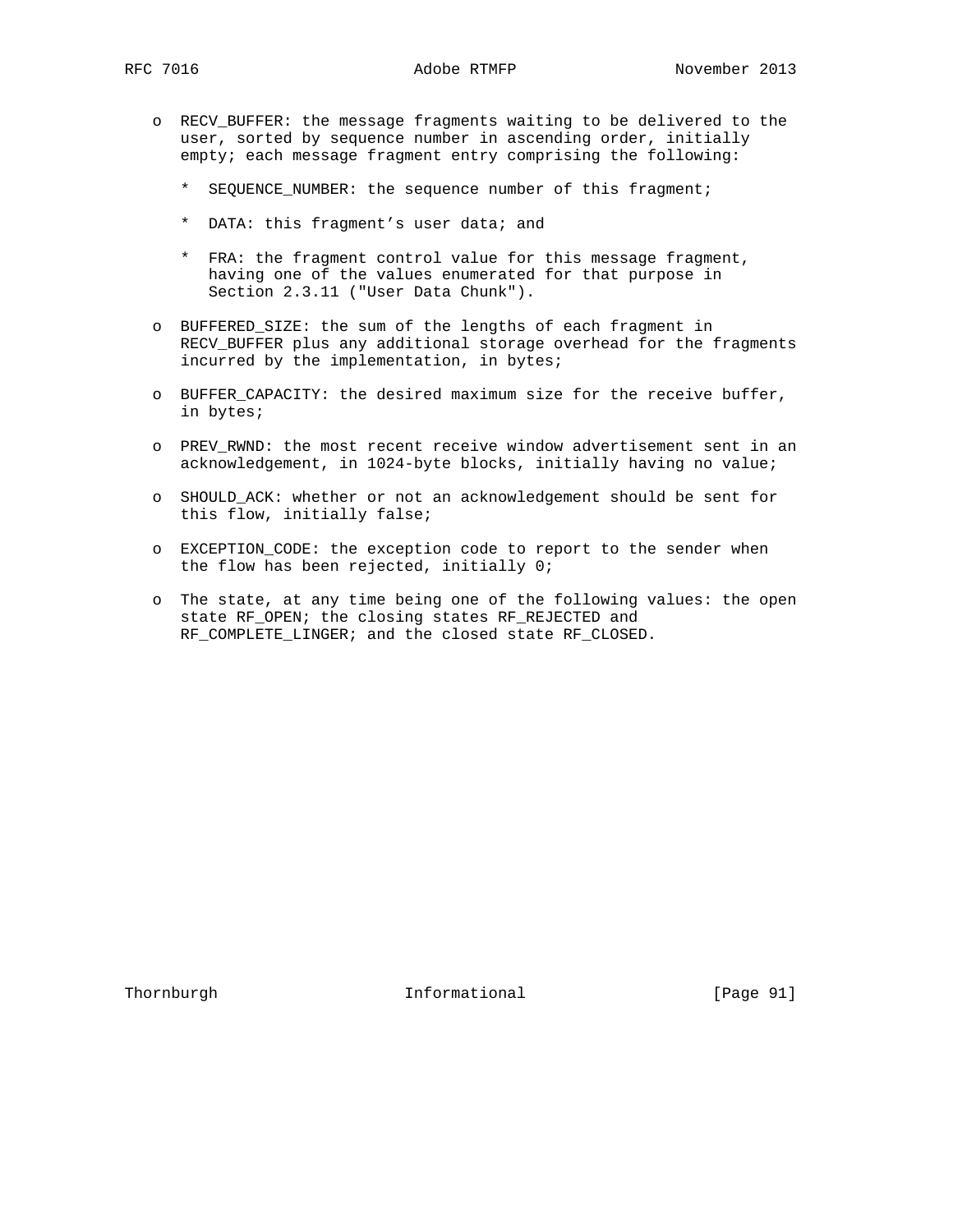Note: The following diagram is only a summary of state transitions and their causing events, and is not a complete operational specification.



Figure 22: Receiving Flow State Diagram

Thornburgh 1nformational [Page 92]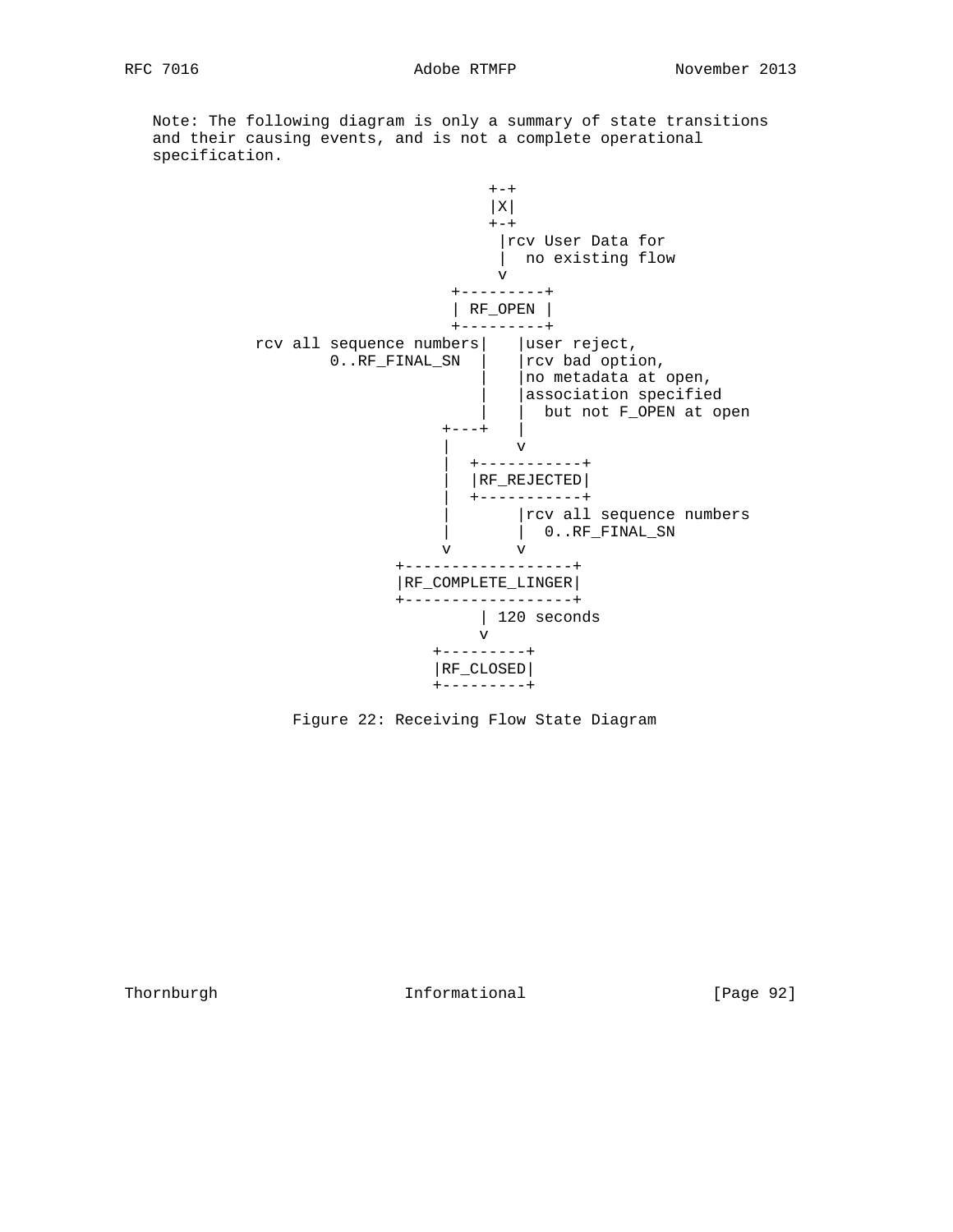3.6.3.1. Startup

 A new receiving flow starts on receipt of a User Data chunk (Section 2.3.11) encoding a flow ID not belonging to any other receiving flow in the same session in the RF\_OPEN, RF\_REJECTED, or RF\_COMPLETE\_LINGER states.

On receipt of such a User Data chunk:

- 1. Set temporary variables METADATA, ASSOCIATED\_FLOWID, and ASSOCIATION to each have no value;
- 2. Create a new receiving flow context in this session, setting its RF\_FLOW\_ID to the flow ID encoded in the opening User Data chunk, and set to the RF\_OPEN state;
- 3. If the opening User Data chunk encodes a User's Per-Flow Metadata option (Section 2.3.11.1.1), set METADATA to option.userMetadata;
- 4. If the opening User Data chunk encodes a Return Flow Association option (Section 2.3.11.1.2), set ASSOCIATED\_FLOWID to option.flowID;
- 5. If METADATA has no value, the receiver MUST reject the flow (Section 3.6.3.7), moving it to the RF\_REJECTED state;
- 6. If ASSOCIATED\_FLOWID has a value, then if there is no sending flow in the same session with a flow ID of ASSOCIATED\_FLOWID, the receiver MUST reject the flow, moving it to the RF\_REJECTED state; otherwise, set ASSOCIATION to the indicated sending flow;
- 7. If ASSOCIATION indicates a sending flow, AND that sending flow's state is not F\_OPEN, the receiver MUST reject this receiving flow, moving it to the RF\_REJECTED state;
- 8. If the opening User Data chunk encodes any unrecognized option with a type code less than 8192 (Section 2.3.11.1), the receiver MUST reject the flow, moving it to the RF\_REJECTED state;
- 9. If this new receiving flow is still RF\_OPEN, then notify the user that a new receiving flow has opened, including the METADATA and, if present, the ASSOCIATION, and set flow.BUFFER\_CAPACITY according to the user;

Thornburgh 10 Informational [Page 93]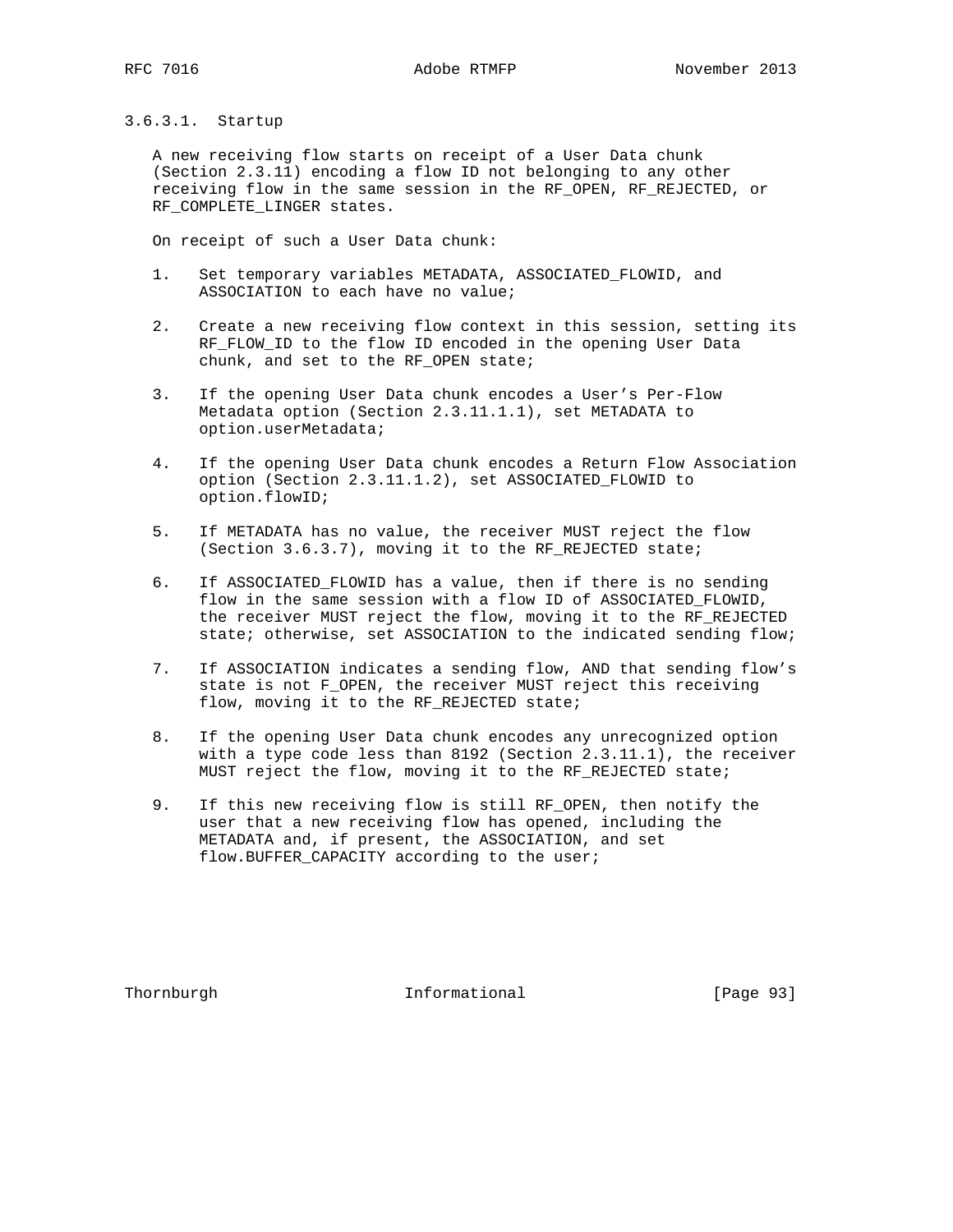- 10. Perform the normal data processing (Section 3.6.3.2) for the opening User Data chunk; and
- 11. Set this session's ACK NOW to true.
- 3.6.3.2. Receiving Data

 A User Data chunk (Section 2.3.11) or a Next User Data chunk (Section 2.3.12) encodes one fragment of a user data message of a flow, as well as the flow's Forward Sequence Number and potentially optional parameters (Section 2.3.11.1).

On receipt of a User Data or Next User Data chunk:

- 1. If chunk.flowID doesn't indicate an existing receiving flow in the same session in the RF\_OPEN, RF\_REJECTED, or RF\_COMPLETE\_LINGER state, perform the steps of Section 3.6.3.1 ("Startup") to start a new receiving flow;
- 2. Retrieve the receiving flow context for the flow indicated by chunk.flowID;
- 3. Set flow.SHOULD\_ACK to true;
- 4. If the flow is RF\_OPEN, AND the chunk encodes any unrecognized option with a type code less than 8192 (Section 2.3.11.1), the flow MUST be rejected: notify the user of an exception, and reject the flow (Section 3.6.3.7), moving it to the RF\_REJECTED state;
- 5. If the flow is not in the RF OPEN state, set session.ACK NOW to true;
- 6. If flow.PREV\_RWND has a value and that value is less than 2 blocks, set session.ACK\_NOW to true;
- 7. If chunk.abandon is true, set session.ACK\_NOW to true;
- 8. If flow.SEQUENCE\_SET has any gaps (that is, if it doesn't contain every sequence number from 0 through and including the highest sequence number in the set), set session.ACK\_NOW to true;
- 9. If flow.SEQUENCE\_SET contains chunk.sequenceNumber, then this chunk is a duplicate: set session.ACK\_NOW to true;

Thornburgh Informational [Page 94]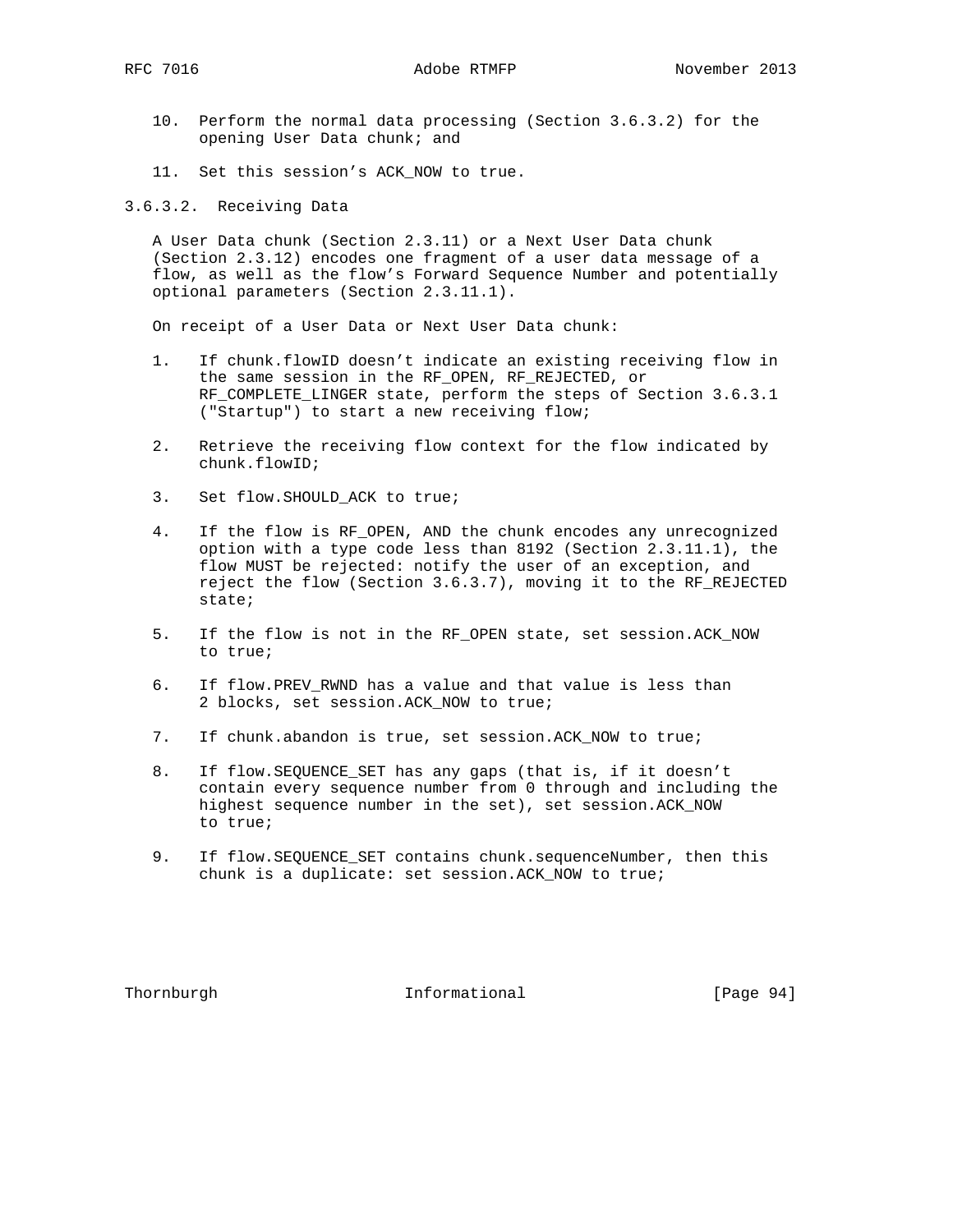- 10. If flow.SEQUENCE\_SET doesn't contain chunk.sequenceNumber, AND chunk.final is true, AND flow.RF\_FINAL\_SN has no value, then set flow.RF\_FINAL\_SN to chunk.sequenceNumber, and set session.ACK\_NOW to true;
- 11. If the flow is in the RF\_OPEN state, AND flow.SEQUENCE\_SET doesn't contain chunk.sequenceNumber, AND chunk.abandon is false, then create a new RECV\_BUFFER entry for this chunk's data and set entry. SEQUENCE\_NUMBER to chunk. sequenceNumber, entry.DATA to chunk.userData, and entry.FRA to chunk.fragmentControl, and insert this new entry into flow.RECV\_BUFFER;
- 12. Add to flow.SEQUENCE\_SET the range of sequence numbers from 0 through and including the chunk.forwardSequenceNumber derived field;
- 13. Add chunk.sequenceNumber to flow.SEQUENCE\_SET;
- 14. If flow.SEQUENCE\_SET now has any gaps, set session.ACK\_NOW to true;
- 15. If session.ACK\_NOW is false and session.DELACK\_ALARM is not set, set session.DELACK\_ALARM to fire in 200 milliseconds; and
- 16. Attempt delivery of completed messages in this flow's RECV\_BUFFER to the user (Section 3.6.3.3).

 After processing all chunks in a packet containing at least one User Data chunk, increment session.RX\_DATA\_PACKETS by one. If session.RX\_DATA\_PACKETS is at least two, set session.ACK\_NOW to true.

 A receiving flow that is not in the RF\_CLOSED state is ready to send an acknowledgement if its SHOULD\_ACK flag is set. Acknowledgements for receiving flows that are ready are sent either opportunistically by piggybacking on a packet that's already sending user data or an acknowledgement (Section 3.6.3.4.6), or when the session's ACK\_NOW flag is set (Section 3.6.3.4.5).

3.6.3.3. Buffering and Delivering Data

 A receiving flow's information context contains a RECV\_BUFFER for reordering, reassembling, and holding the user data messages of the flow. Only complete messages are delivered to the user; an implementation MUST NOT deliver partially received messages, except by special arrangement with the user.

Thornburgh Informational [Page 95]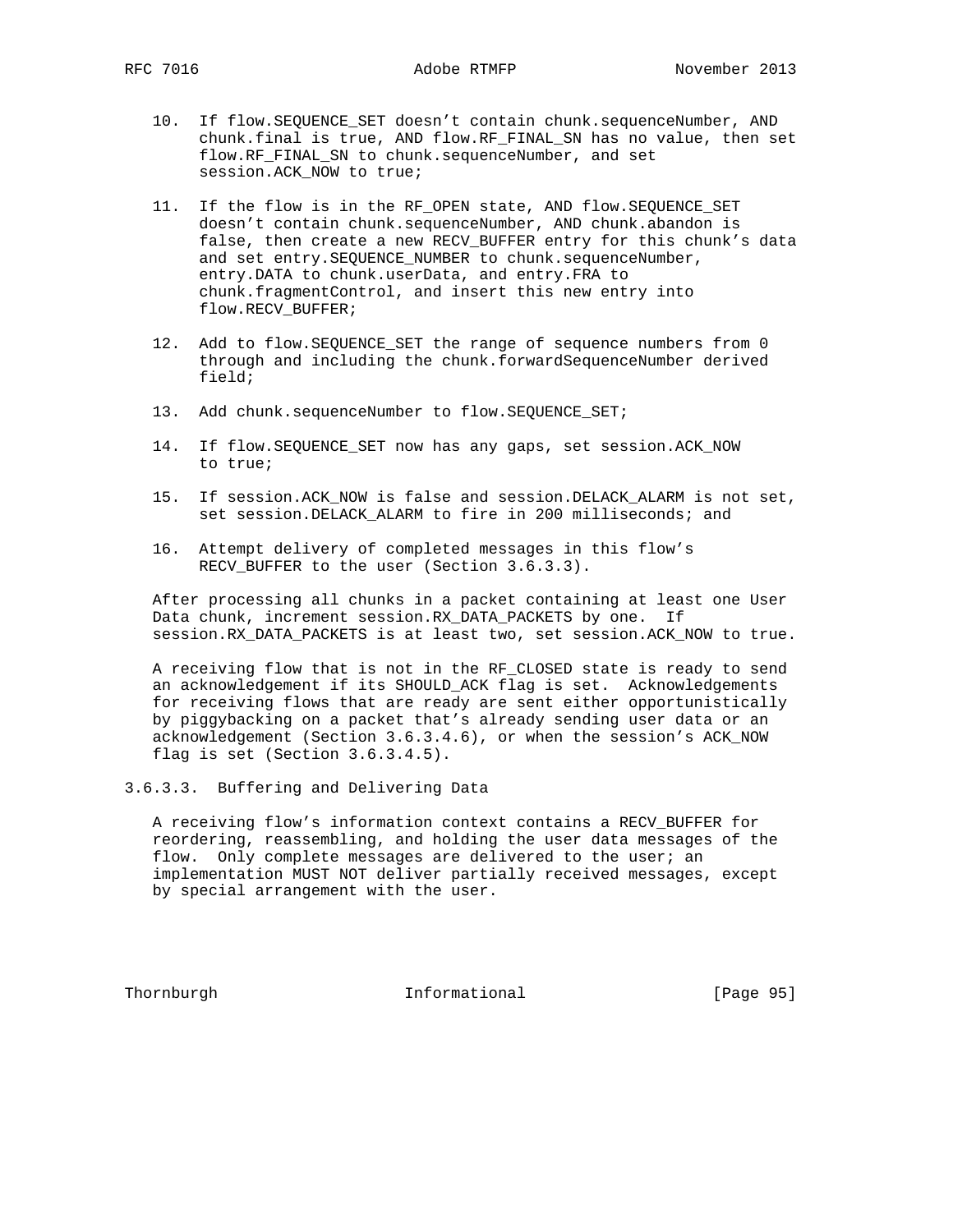Let the Cumulative Acknowledgement Sequence Number (CSN) be the highest number in the contiguous range of numbers in SEQUENCE\_SET starting with 0. For example, if SEQUENCE\_SET contains {0, 1, 2, 3, 5, 6}, the contiguous range starting with 0 is 0..3, so the CSN is 3.

 A message is complete if all of its fragments are present in the RECV\_BUFFER. The fragments of one message have contiguous sequence numbers. A message can be either a single fragment, whose fragment control value is 0-whole, or two or more fragments where the first's fragment control value is 1-begin, followed by zero or more fragments with control value 3-middle, and terminated by a last fragment with control value 2-end.

 An incomplete message segment is a contiguous sequence of one or more fragments that do not form a complete message -- that is, a 1-begin followed by zero or more 3-middle fragments but with no 2-end, or zero or more 3-middle fragments followed by a 2-end but with no 1-begin, or one or more 3-middle fragments with neither a 1-begin nor a 2-end.

 Incomplete message segments can either be in progress or abandoned. An incomplete segment is abandoned in the following cases:

- o The sequence number of the segment's first fragment is less than or equal to the CSN, AND that fragment's control value is not 1-begin; or
- o The sequence number of the segment's last fragment is less than the CSN.

 Abandoned message segments will never be completed, so they SHOULD be removed from the RECV\_BUFFER to make room in the advertised receive window and the receiver's memory for messages that can be completed.

 The user can suspend delivery of a flow's messages. A suspended receiving flow holds completed messages in its RECV\_BUFFER until the user resumes delivery. A suspended flow can cause the receive window advertisement to go to zero even when the BUFFER\_CAPACITY is non-zero; this is described in detail in Section 3.6.3.5 ("Flow Control").

 When the receiving flow is not suspended, the original queuing order of the messages is recovered by delivering, in ascending sequence number order, complete messages in the RECV\_BUFFER whose sequence numbers are less than or equal to the CSN.

Thornburgh 1nformational [Page 96]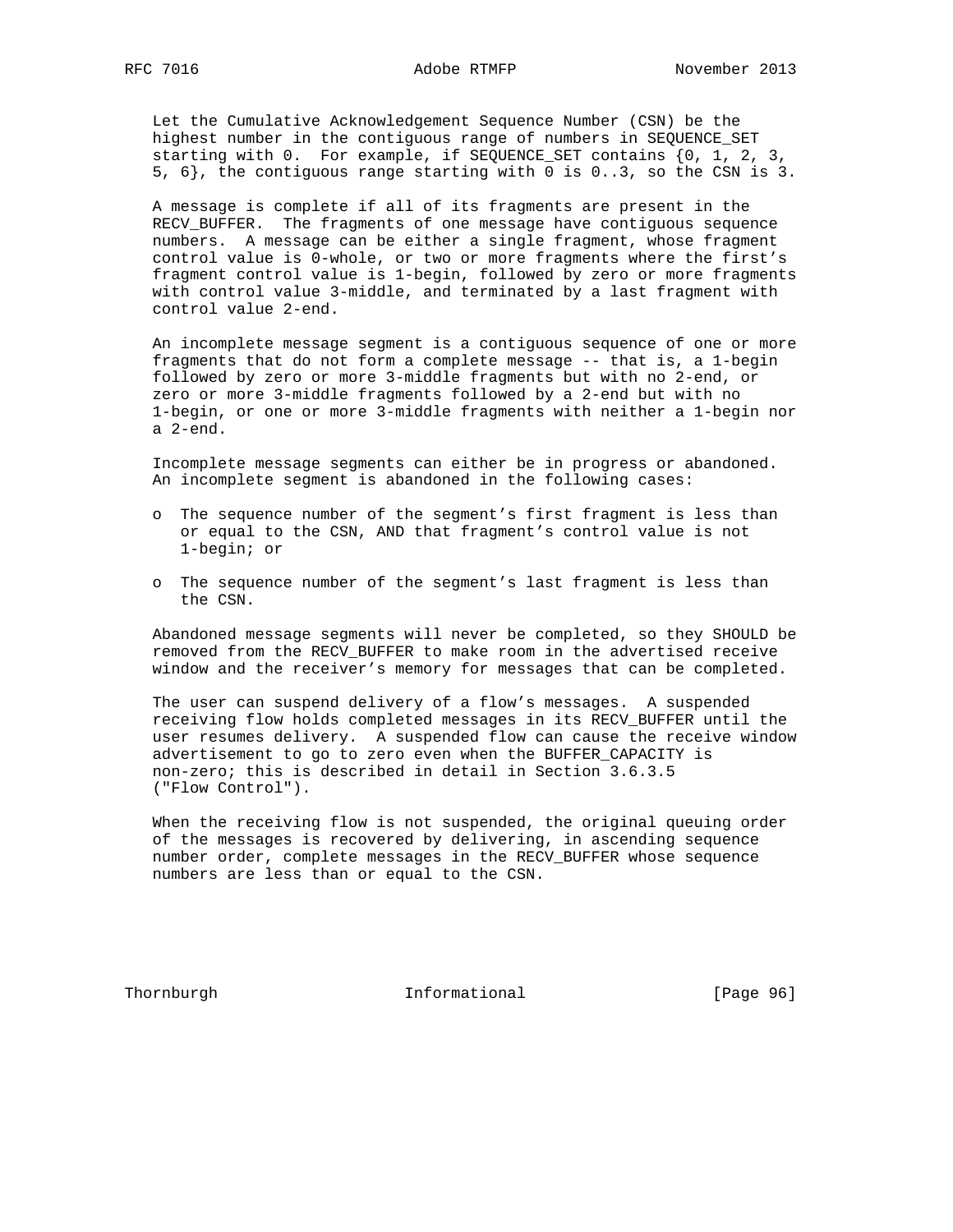The following describes a method for discarding abandoned message segments and delivering complete messages in original queuing order when the receiving flow is not suspended.

 While the first fragment entry in the RECV\_BUFFER has a sequence number less than or equal to the CSN and delivery is still possible:

- 1. If entry.FRA is 0-whole, deliver entry.DATA to the user, and remove this entry from RECV\_BUFFER; otherwise,
- 2. If entry.FRA is 2-end or 3-middle, this entry belongs to an abandoned segment, so remove and discard this entry from RECV\_BUFFER; otherwise,
- 3. Entry.FRA is 1-begin. Let LAST\_ENTRY be the last RECV\_BUFFER entry that is part of this message segment (LAST\_ENTRY can be entry if the segment has only one fragment so far). Then:
	- 1. If LAST\_ENTRY.FRA is 2-end, this segment is a complete message, so concatenate the DATA fields of each fragment entry of this segment in ascending sequence number order and deliver the complete message to the user, then remove the entries for this complete message from RECV\_BUFFER; otherwise,
	- 2. If LAST\_ENTRY.SEQUENCE\_NUMBER is less than CSN, this segment is incomplete and abandoned, so remove and discard the entries for this seqment from RECV BUFFER; otherwise,
	- 3. LAST\_ENTRY.SEQUENCE\_NUMBER is equal to CSN and LAST\_ENTRY.FRA is not 2-end: this segment is incomplete but still in progress. Ordered delivery is no longer possible until at least one more fragment is received. Stop.

 If flow.RF\_FINAL\_SN has a value and is equal to the CSN, AND RECV\_BUFFER is empty, all complete messages have been delivered to the user, so notify the user that the flow is complete.

3.6.3.4. Acknowledging Data

 A flow receiver SHOULD acknowledge all user data fragment sequence numbers seen in that flow. Acknowledgements drive the sender's congestion control and avoidance algorithms, clear data from the sender's buffers, and in some sender implementations clock new data into the network; therefore, the acknowledgements must be accurate and timely.

Thornburgh 1nformational [Page 97]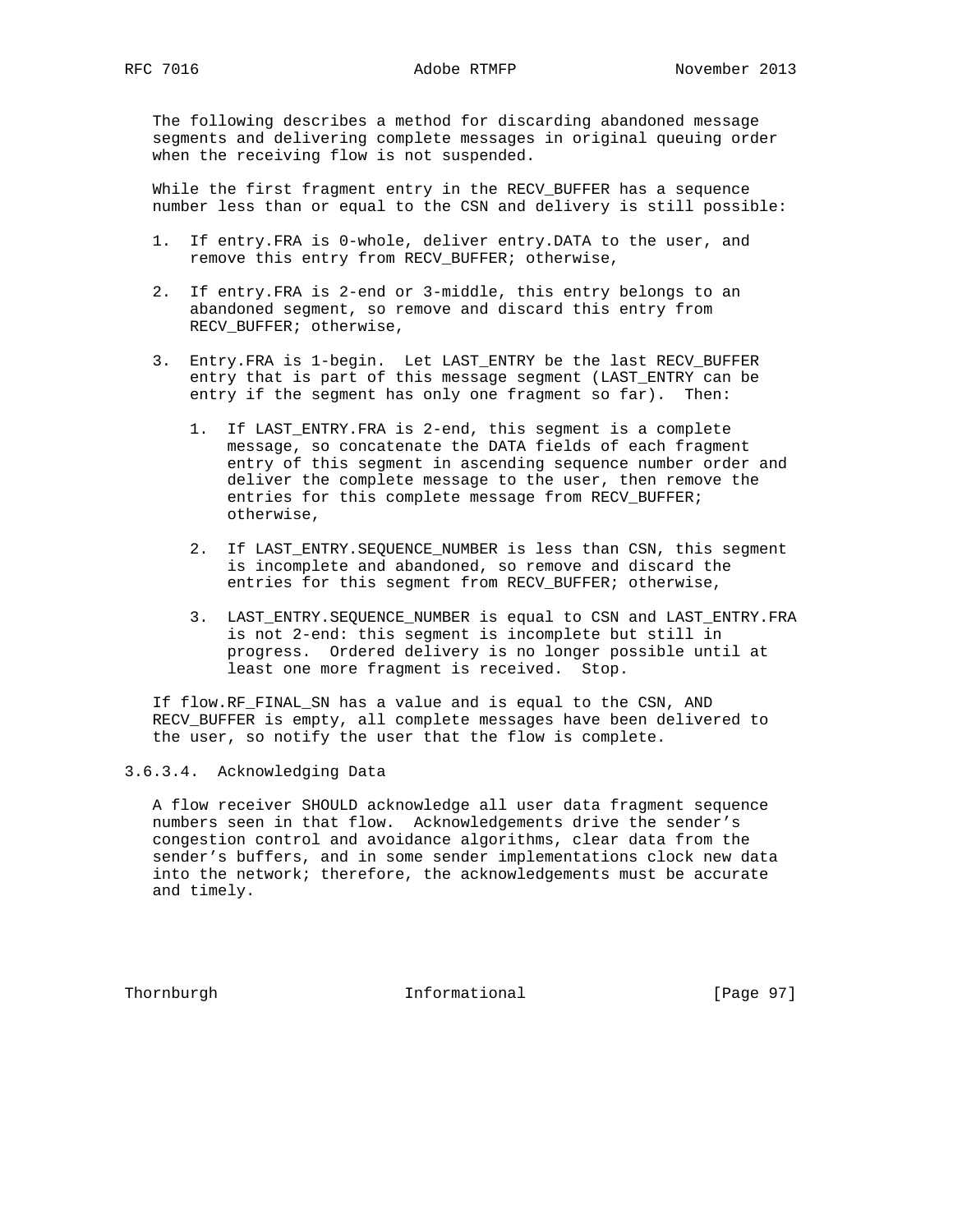## 3.6.3.4.1. Timing

 For reasons similar to those discussed in Section 4.2.3.2 of RFC 1122 [RFC1122], it is advantageous to delay sending acknowledgements for a short time, so that multiple data fragments can be acknowledged in a single transmission. However, it is also advantageous for a sender to receive timely notification about the receiver's disposition of the flow, particularly in unusual or exceptional circumstances, so that the circumstances can be addressed if possible.

 Therefore, a flow receiver SHOULD send an acknowledgement for a flow as soon as is practical in any of the following circumstances:

- o On receipt of a User Data chunk that starts a new flow;
- o On receipt of a User Data or Next User Data chunk if the flow is not in the RF\_OPEN state;
- o On receipt of a User Data chunk where, before processing the chunk, the SEQUENCE\_SET of the indicated flow does not contain every sequence number between 0 and the highest sequence number in the set (that is, if there was a sequence number gap before processing the chunk);
- o On receipt of a User Data chunk where, after processing the chunk, the flow's SEQUENCE\_SET does not contain every sequence number between 0 and the highest sequence number in the set (that is, if this chunk causes a sequence number gap);
- o On receipt of a Buffer Probe for the flow;
- o On receipt of a User Data chunk if the last acknowledgement sent for the flow indicated fewer than two bufferBlocksAvailable;
- o On receipt of a User Data or Next User Data chunk for the flow if, after processing the chunk, the flow's BUFFER\_CAPACITY is not at least 1024 bytes greater than BUFFERED\_SIZE;
- o On receipt of a User Data or Next User Data chunk for any sequence number that was already seen (that is, on receipt of a duplicate);
- o On the first receipt of the final sequence number of the flow;
- o On receipt of two packets in the session that contain user data for any flows since an acknowledgement was last sent, the new acknowledgements being for the flows having any User Data chunks in the received packets (that is, for every second packet containing user data);

Thornburgh 1nformational [Page 98]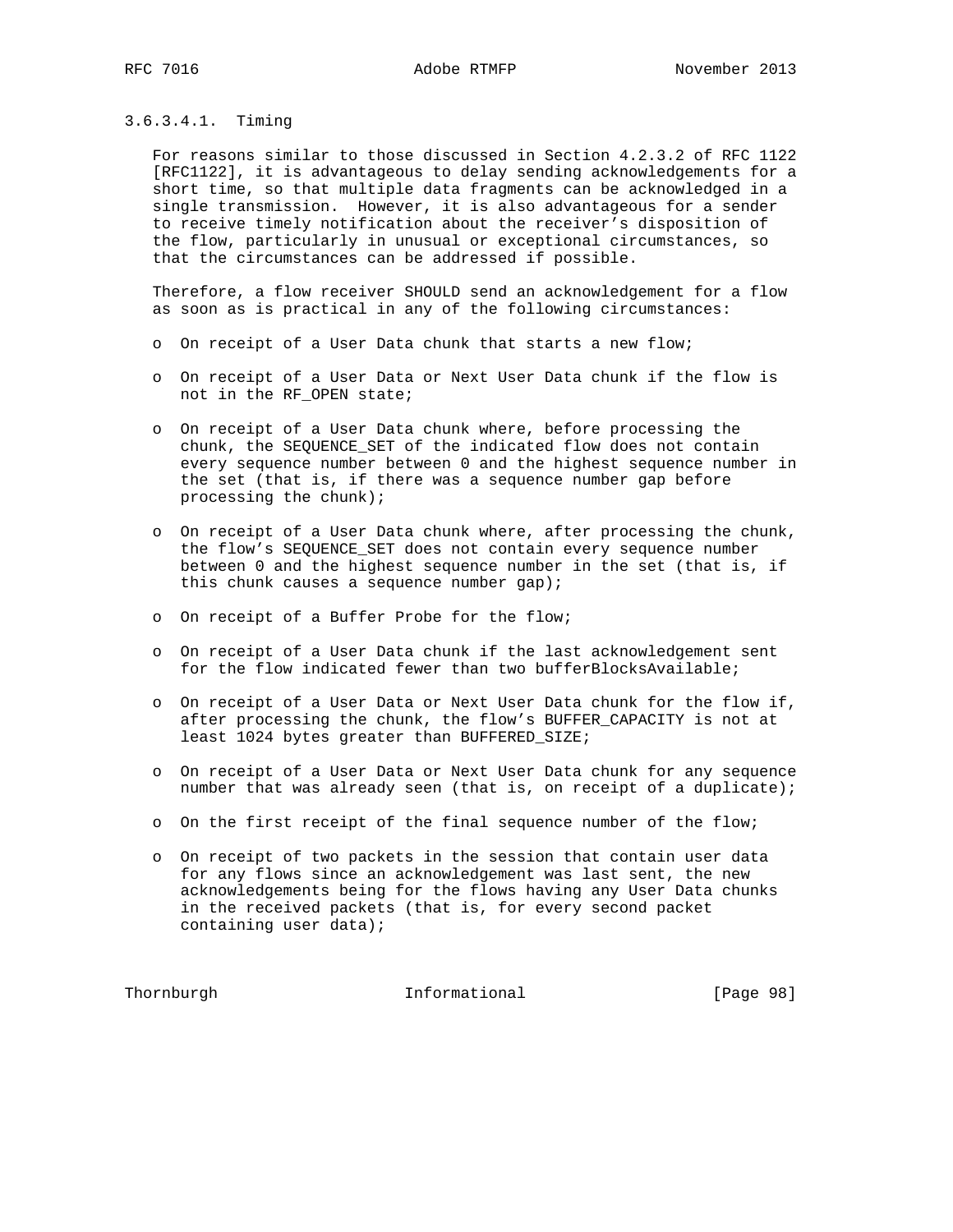- o After receipt of a User Data chunk for the flow, if an acknowledgement for any other flow is being sent (that is, consolidate acknowledgements);
- o After receipt of a User Data chunk for the flow, if any user data for a sending flow is being sent in a packet and if there is space available in the same packet (that is, attempt to piggyback an acknowledgement with user data if possible);
- o No longer than 200 milliseconds after receipt of a User Data chunk for the flow.

# 3.6.3.4.2. Size and Truncation

 Including an encoded acknowledgement in a packet might cause the packet to exceed the path MTU. In that case:

- o If the packet is being sent primarily to send an acknowledgement, AND this is the first acknowledgement in the packet, truncate the acknowledgement so that the packet does not exceed the path MTU; otherwise,
- o The acknowledgement is being piggybacked in a packet with user data or with an acknowledgement for another flow: do not include this acknowledgement in the packet, and send it later.

## 3.6.3.4.3. Constructing

 The Data Acknowledgement Bitmap chunk (Section 2.3.13) and Data Acknowledgement Ranges chunk (Section 2.3.14) encode a receiving flow's SEQUENCE\_SET and its receive window advertisement. The two chunks are semantically equivalent; implementations SHOULD send whichever provides the most compact encoding of the SEQUENCE\_SET.

When assembling an acknowledgement for a receiving flow:

- 1. If the flow's state is RF\_REJECTED, first assemble a Flow Exception Report chunk (Section 2.3.16) for flow.flowID;
- 2. Choose the acknowledgement chunk type that most compactly encodes flow.SEQUENCE\_SET;
- 3. Use the method described in Section 3.6.3.5 ("Flow Control") to determine the value for the acknowledgement chunk's bufferBlocksAvailable field.

Thornburgh **Informational** [Page 99]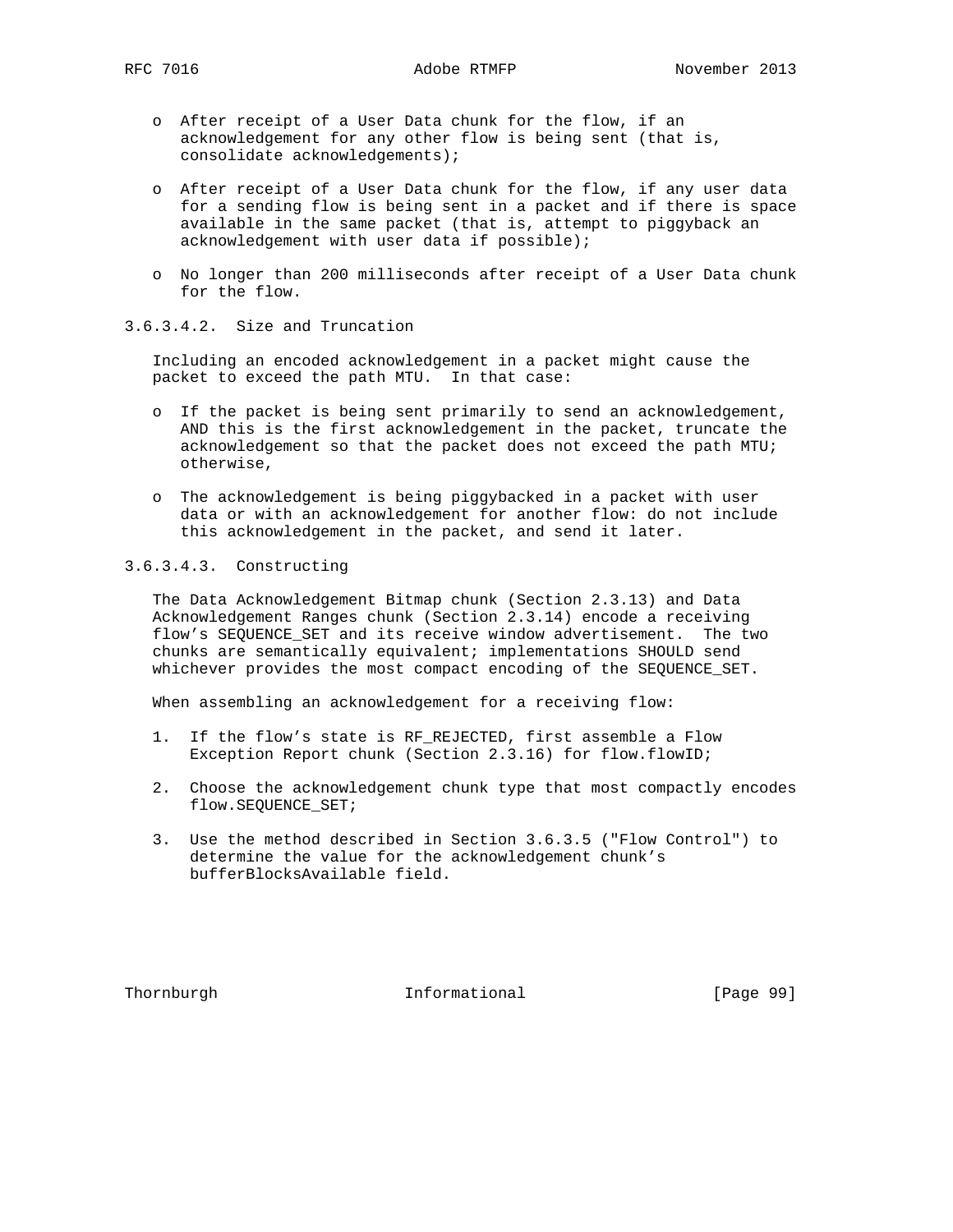3.6.3.4.4. Delayed Acknowledgement

 As discussed in Section 3.6.3.4.1 ("Timing"), a flow receiver can delay sending an acknowledgement for up to 200 milliseconds after receiving user data. The method described in Section 3.6.3.2 ("Receiving Data") sets the session's DELACK\_ALARM.

When DELACK\_ALARM fires, set ACK\_NOW to true.

3.6.3.4.5. Obligatory Acknowledgement

 One or more acknowledgements should be sent as soon as is practical when the session's ACK\_NOW flag is set. While the ACK\_NOW flag is set:

- 1. Choose a receiving flow that is ready to send an acknowledgement;
- 2. If there is no such flow, there is no work to do, set ACK\_NOW to false, set RX\_DATA\_PACKETS to 0, clear the DELACK\_ALARM, and stop; otherwise,
- 3. Start a new packet;
- 4. Assemble an acknowledgement for the flow and include it in the packet, truncating it if necessary so that the packet doesn't exceed the path MTU;
- 5. Set flow. SHOULD ACK to false;
- 6. Set flow.PREV\_RWND to the bufferBlocksAvailable field of the included acknowledgement chunk;
- 7. Attempt to piggyback acknowledgements for any other flows that are ready to send an acknowledgement into the packet, as described below; and
- 8. Send the packet.
- 3.6.3.4.6. Opportunistic Acknowledgement

 When sending a packet with user data or an acknowledgement, any other receiving flows that are ready to send an acknowledgement should include their acknowledgements in the packet if possible.

Thornburgh 100 Informational [Page 100]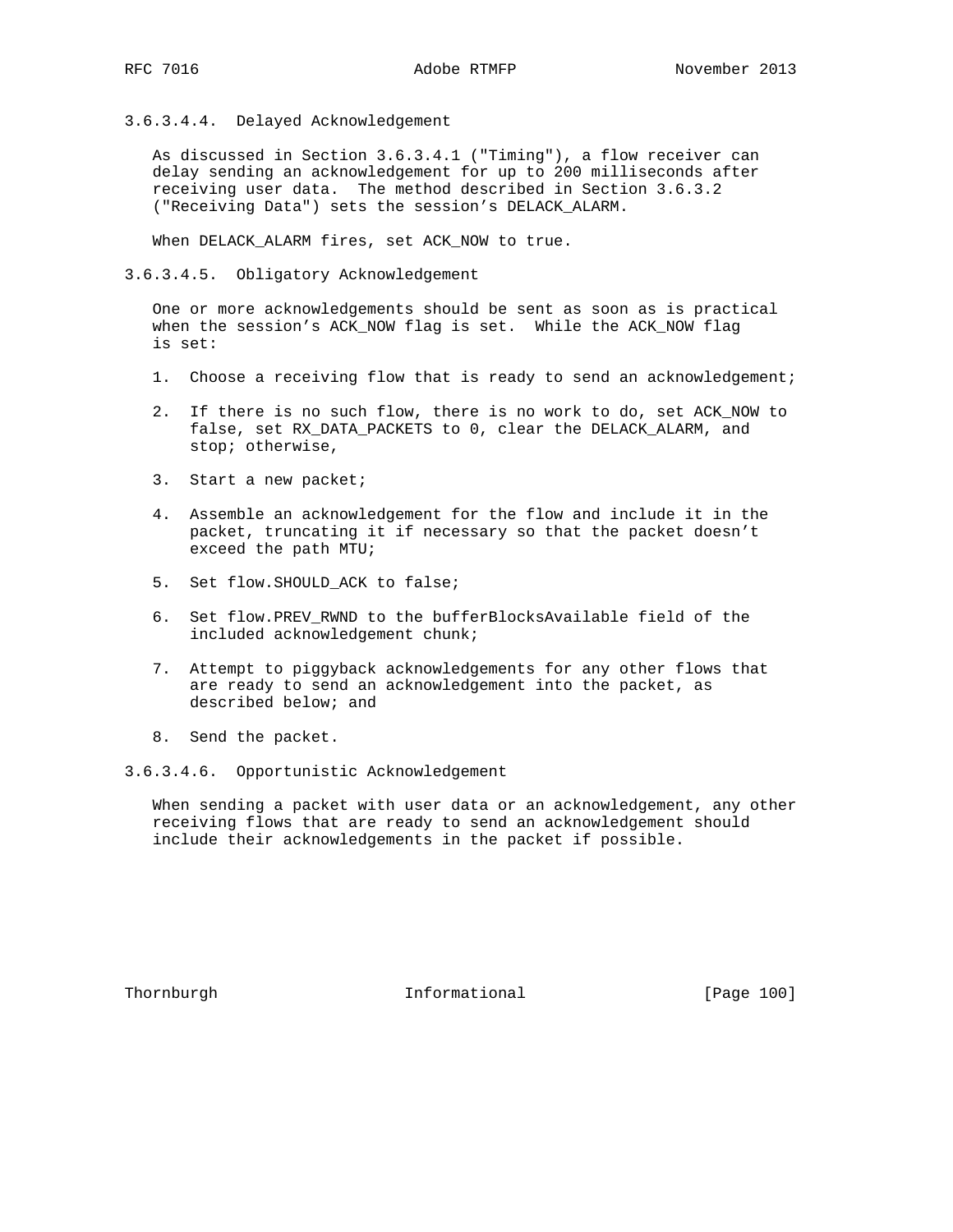To piggyback acknowledgements in a packet that is already being sent, where the packet contains user data or an acknowledgement, while there is at least one receiving flow that is ready to send an acknowledgement:

- 1. Assemble an acknowledgement for the flow;
- 2. If the acknowledgement cannot be included in the packet without exceeding the path MTU, the packet is full; stop. Otherwise,
- 3. Include the acknowledgement in the packet;
- 4. Set flow.SHOULD\_ACK to false;
- 5. Set flow.PREV\_RWND to the bufferBlocksAvailable field of the included acknowledgement chunk; and
- 6. If there are no longer any receiving flows in the session that are ready to send an acknowledgement, set session.ACK\_NOW to false, set session.RX\_DATA\_PACKETS to 0, and clear session.DELACK\_ALARM.

3.6.3.4.7. Example

 Figure 23 shows an example flow with sequence numbers 31 and 33 lost in transit; 31 is abandoned, and 33 is retransmitted.

Receiver

| $\mathbf 1$    | <---                                          |     | Data ID=3, $seq#=29$ , $fsnOff=11$ ( $fsn=18$ )     |
|----------------|-----------------------------------------------|-----|-----------------------------------------------------|
| $\overline{2}$ | $\vert$ < $\vert$ - $\vert$ -                 |     | Data ID=3, $seq#=30$ , $fsnOff=12$ ( $fsn=18$ )     |
| 3              | $--->$                                        | Ack | $ID = 3$ , $seq: 0 - 30$                            |
| 4              | $ $ < $---$                                   |     | Data ID=3, $seq#=32$ , $fsnOff=12$ ( $fsn=20$ )     |
|                | $5$ $ --->$                                   | Ack | $ID=3$ , $seq: 0-30$ , 32                           |
|                |                                               |     | 6 $ $ < - -- Data ID=3, seq#=34, fsnOff=12 (fsn=22) |
|                | $7$ $ -----$                                  |     | Ack ID=3, $seq: 0-30$ , 32, 34                      |
|                |                                               |     |                                                     |
| 8              | $  - - -  $                                   |     | Data ID=3, $seq#=46$ , $fsnOff=16$ ( $fsn=30$ )     |
| 9              | ———>                                          | Ack | ID=3, $seq: 0-30, 32, 34-46$                        |
| 10             | $ $ < $---$                                   |     | Data ID=3, $seq#=47$ , $fsnOff=15$ ( $fsn=32$ )     |
|                | $11$ $ -----$                                 | Ack | ID=3, $seq: 0-32$ , $34-47$                         |
|                | $12 \mid \le - - -$                           |     | Data ID=3, $seq#=33$ , $fsnOff=1 (fsn=32)$          |
|                | $13$ $ -----$                                 | Ack | $ID = 3$ , $seq# = 0 - 47$                          |
|                | $14$   $\leftarrow$ $ -$                      |     | Data ID=3, $seq#=48$ , $fsnOff=16$ ( $fsn=32$ )     |
|                | $15$   $\leftarrow$ $\leftarrow$ $\leftarrow$ |     | Data ID=3, $seq#=49$ , $fsnOff=17$ ( $fsn=32$ )     |
| 16             | $ -----$                                      |     | Ack ID=3, $seq#=0-49$                               |
|                |                                               |     |                                                     |

Figure 23: Flow Example with Loss

Thornburgh 1011 Informational [Page 101]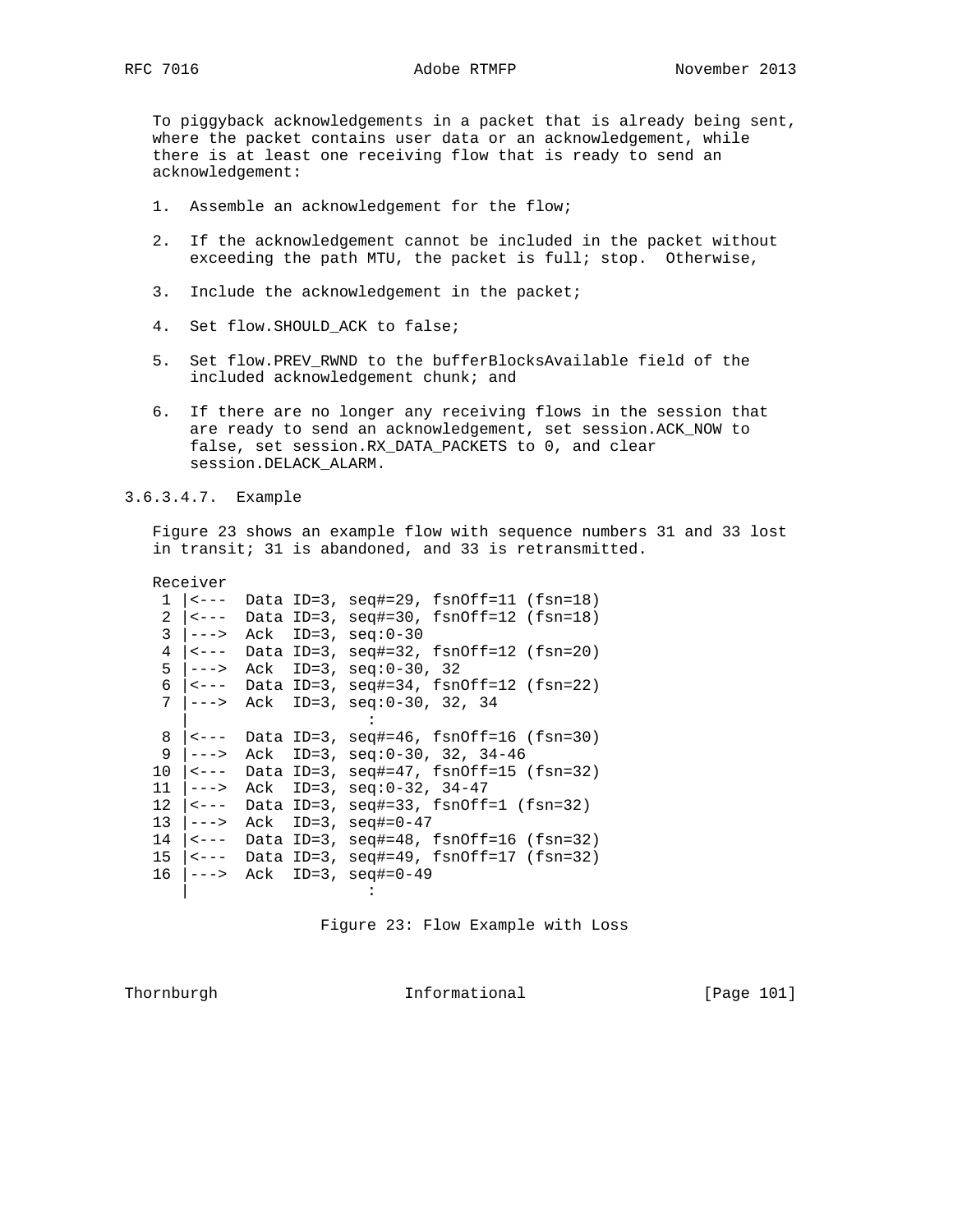3.6.3.5. Flow Control

 The flow receiver maintains a buffer for reassembling and reordering messages for delivery to the user (Section 3.6.3.3). The implementation and the user may wish to limit the amount of resources (including buffer memory) that a flow is allowed to use.

 RTMFP provides a means for each receiving flow to govern the amount of data sent by the sender, by way of the bufferBytesAvailable derived field of acknowledgement chunks (Sections 2.3.13 and 2.3.14). This derived field indicates the amount of data that the sender is allowed to have outstanding in the network, until instructed otherwise. This amount is also called the receive window.

 The flow receiver can suspend the sender by advertising a closed (zero length) receive window.

 The user can suspend delivery of messages from the receiving flow (Section 3.6.3.3). This can cause the receive buffer to fill.

 In order for progress to be made on completing a fragmented message or repairing a gap for sequenced delivery in a flow, the flow receiver MUST advertise at least one buffer block in an acknowledgement if it is not suspended, even if the amount of data in the buffer exceeds the buffer capacity, unless the buffer capacity is 0. Otherwise, deadlock can occur, as the receive buffer will stay full and won't drain because of a gap or incomplete message, and the gap or incomplete message can't be repaired or completed because the sender is suspended.

 The receive window is advertised in units of 1024-byte blocks. For example, advertisements for 1 byte, 1023 bytes, and 1024 bytes each require one block. An advertisement for 1025 bytes requires two blocks.

 The following describes the RECOMMENDED method of calculating the bufferBlocksAvailable field of an acknowledgement chunk for a receiving flow:

- 1. If BUFFERED\_SIZE is greater than or equal to BUFFER\_CAPACITY, set ADVERTISE\_BYTES to 0;
- 2. If BUFFERED\_SIZE is less than BUFFER\_CAPACITY, set ADVERTISE\_BYTES to BUFFER\_CAPACITY - BUFFERED\_SIZE;
- 3. Set ADVERTISE\_BLOCKS to CEIL(ADVERTISE\_BYTES / 1024);

Thornburgh Informational [Page 102]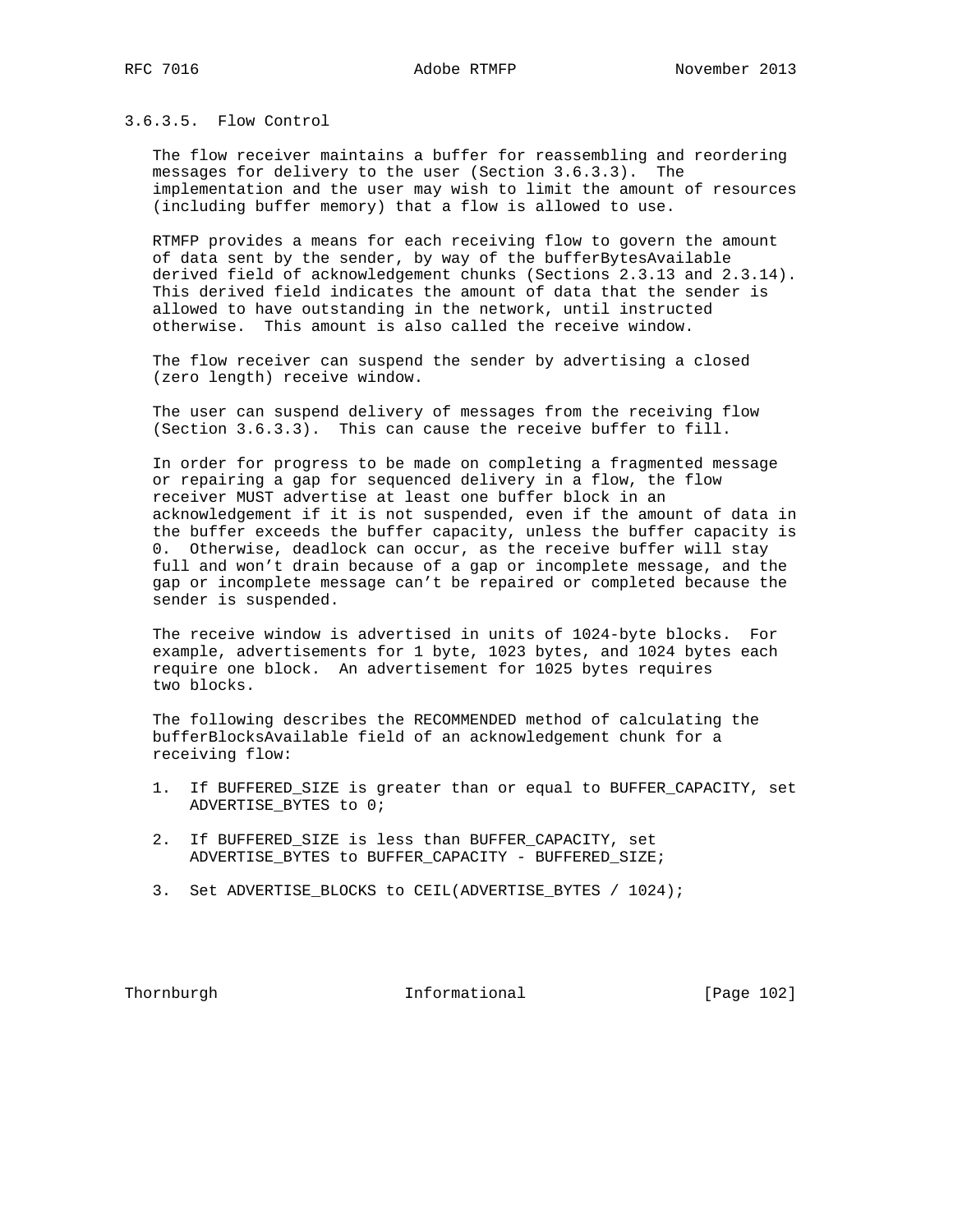- 4. If ADVERTISE\_BLOCKS is 0, AND BUFFER\_CAPACITY is greater than 0, AND delivery to the user is not suspended, set ADVERTISE\_BLOCKS to 1; and
- 5. Set the acknowledgement's bufferBlocksAvailable field to ADVERTISE\_BLOCKS.

3.6.3.6. Receiving a Buffer Probe

 A Buffer Probe chunk (Section 2.3.15) is sent by the flow sender (Section 3.6.2.9.1) to request the current receive window advertisement (in the form of an acknowledgement) from the flow receiver.

On receipt of a Buffer Probe chunk:

- 1. If chunk.flowID doesn't belong to a receiving flow in the same session in the RF\_OPEN, RF\_REJECTED, or RF\_COMPLETE\_LINGER state, ignore this Buffer Probe; otherwise,
- 2. Retrieve the receiving flow context for the flow indicated by chunk.flowID; then
- 3. Set flow.SHOULD\_ACK to true; and
- 4. Set session.ACK\_NOW to true.

3.6.3.7. Rejecting a Flow

 A receiver can reject an RF\_OPEN flow at any time and for any reason. To reject a receiving flow in the RF\_OPEN state:

- 1. Move to the RF\_REJECTED state;
- 2. Discard all entries in flow.RECV\_BUFFER, as they are no longer relevant;
- 3. If the user rejected the flow, set flow.EXCEPTION\_CODE to the exception code indicated by the user; otherwise, the flow was rejected automatically by the implementation, so the exception code is 0;
- 4. Set flow.SHOULD\_ACK to true; and
- 5. Set session.ACK\_NOW to true.

Thornburgh Informational [Page 103]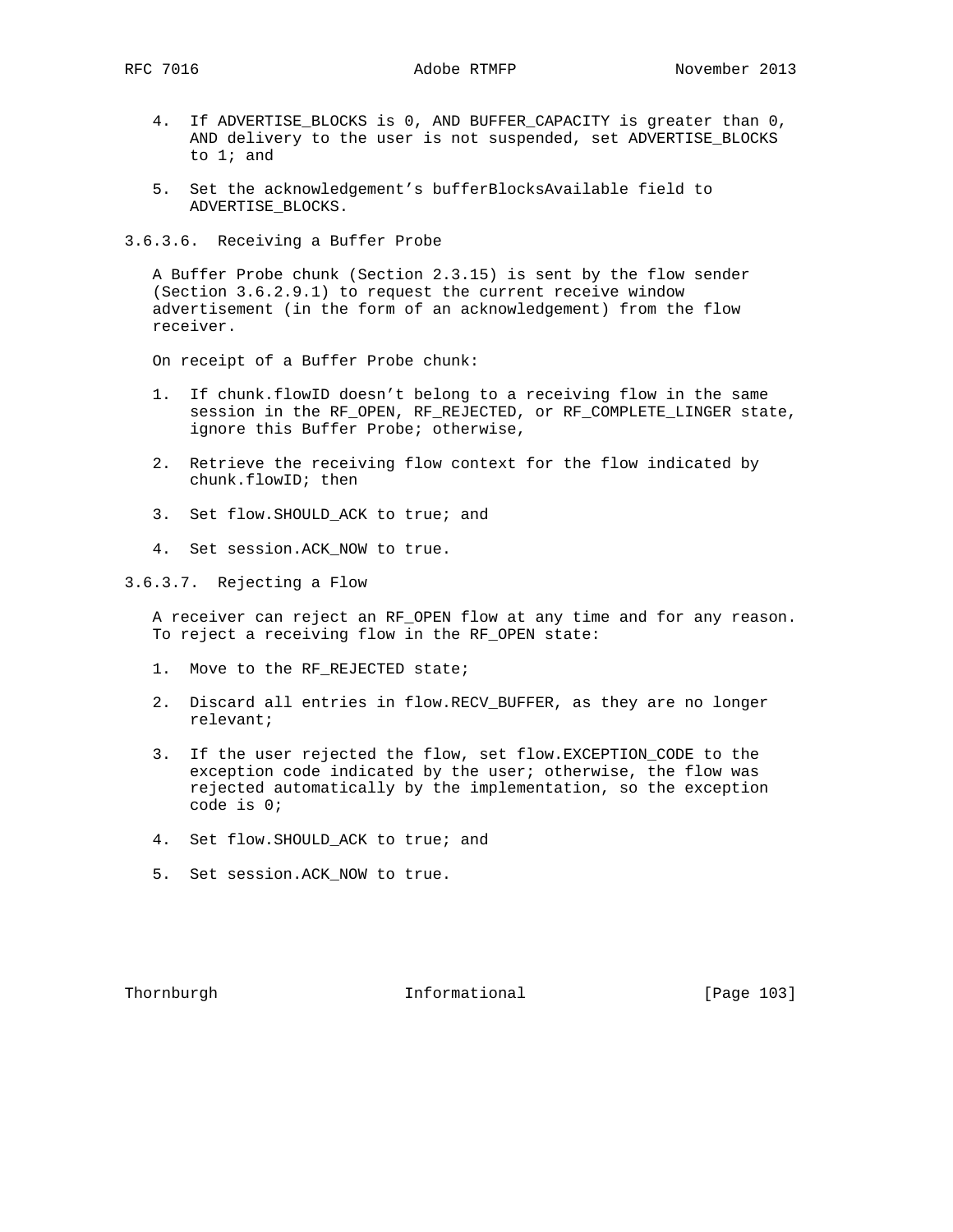The receiver indicates that it has rejected a flow by sending a Flow Exception Report chunk (Section 2.3.16) with every acknowledgement (Section 3.6.3.4.3) for a flow in the RF\_REJECTED state.

## 3.6.3.8. Close

 A receiving flow is complete when every sequence number from 0 through and including the final sequence number has been received - that is, when flow.RF\_FINAL\_SN has a value and flow.SEQUENCE\_SET contains every sequence number from 0 through flow.RF\_FINAL\_SN, inclusive.

 When an RF\_OPEN or RF\_REJECTED receiving flow becomes complete, move to the RF\_COMPLETE\_LINGER state, set flow.SHOULD\_ACK to true, and set session.ACK\_NOW to true.

 A receiving flow SHOULD remain in the RF\_COMPLETE\_LINGER state for 120 seconds. After 120 seconds, move to the RF\_CLOSED state. The receiving flow is now closed, and its resources can be reclaimed once all complete messages in flow.RECV\_BUFFER have been delivered to the user (Section 3.6.3.3). The same flow ID might be used for a new flow by the sender after this point.

 Discussion: The flow sender detects that the flow is complete on receiving an acknowledgement of all fragment sequence numbers of the flow. This can't happen until after the receiver has detected that the flow is complete and acknowledged all of the sequence numbers. The receiver's RF\_COMPLETE\_LINGER period is two minutes (one Maximum Segment Lifetime (MSL)); this period allows any in-flight packets to drain from the network without being misidentified and gives the sender an opportunity to retransmit any sequence numbers if the completing acknowledgement is lost. The sender's F\_COMPLETE\_LINGER period is at least two minutes plus 10 seconds and doesn't begin until the completing acknowledgement is received; therefore, the same flow identifier won't be reused by the flow sender for a new sending flow for at least 10 seconds after the flow receiver has closed the receiving flow context. This ensures correct operation independent of network delay, even when the sender's clock runs up to 8 percent faster than the receiver's.

4. IANA Considerations

 This memo specifies chunk type code values (Section 2.3) and User Data option type code values (Section 2.3.11.1). These type code values are assigned and maintained by Adobe. Therefore, this memo has no IANA actions.

Thornburgh Informational [Page 104]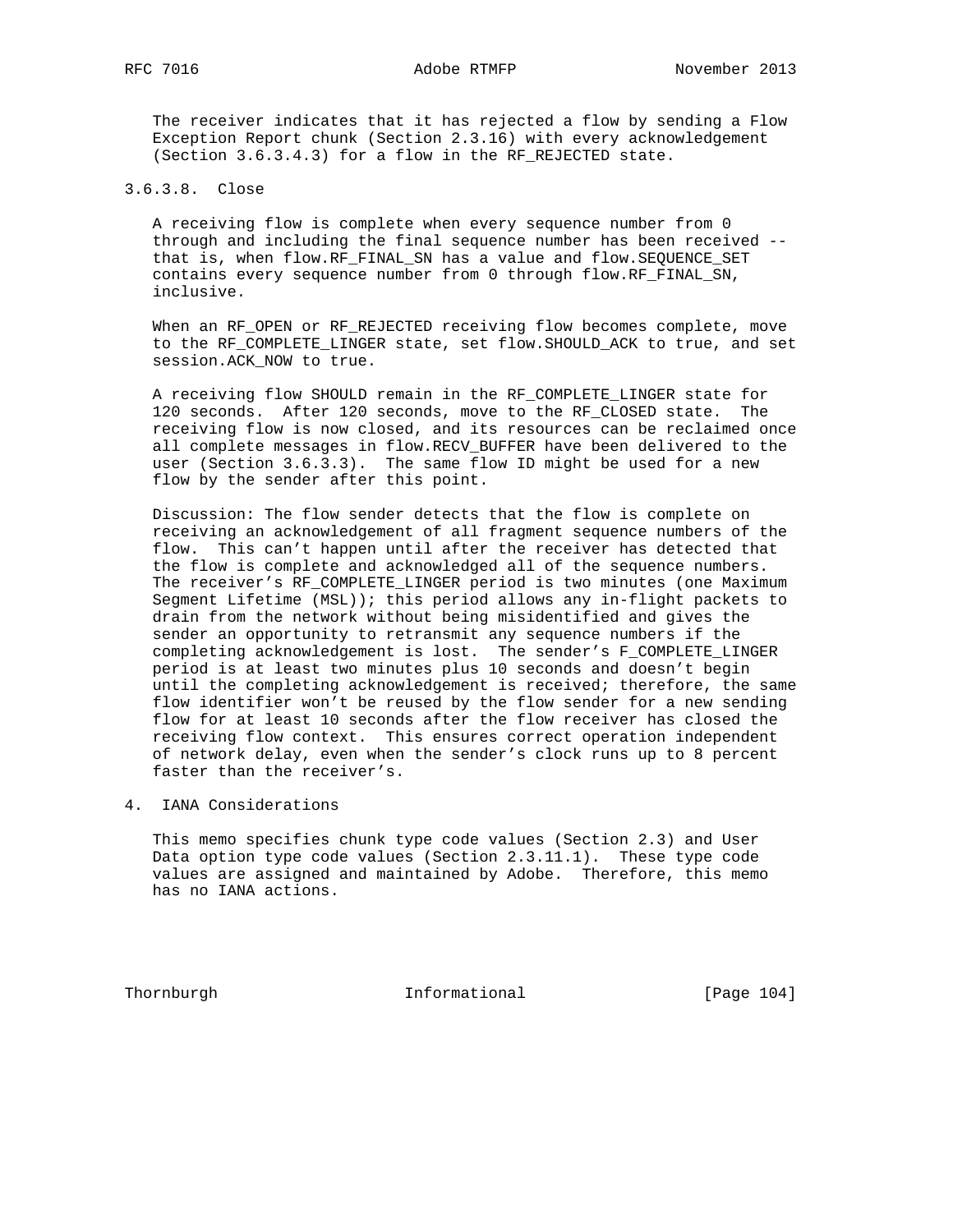#### 5. Security Considerations

 This memo specifies a general framework that can be used to establish a confidential and authenticated session between endpoints. A Cryptography Profile, not specified herein, defines the cryptographic algorithms, data formats, and semantics as used within this framework. Designing a Cryptography Profile to ensure that communications are protected to the degree required by the application-specific threat model is outside the scope of this specification.

 A block cipher in CBC mode is RECOMMENDED for packet encryption (Section 2.2.3). An attacker can predict the values of some fields from one plain RTMFP packet to the next or predict that some fields may be the same from one packet to the next. This SHOULD be considered in choosing and implementing a packet encryption cipher and mode.

 The well-known Default Session Key of a Cryptography Profile serves multiple purposes, including the scrambling of session startup packets to protect interior fields from undesirable modification by middleboxes such as NATs, increasing the effort required for casual passive observation of startup packets, and allowing different applications of RTMFP using different Default Session Keys to (intentionally or not) share network transport addresses without interference. The Default Session Key, being well known, MUST NOT be construed to contribute to the security of session startup; session startup is essentially in the clear.

 Section 3.5.4.2 describes an OPTIONAL method for processing a change of network address of a communicating peer. Securely processing address mobility using that method, or any substantially similar method, REQUIRES at least that the packet encryption function of the Cryptography Profile (Section 2.2.3) employs a cryptographic verification mechanism comprising secret information known only to the two endpoints. Without this constraint, that method, or any substantially similar method, becomes "session hijacking support".

 Flows and packet fragmentation imply semantics that could cause unbounded resource utilization in receivers, causing a denial of service. Implementations SHOULD guard against unbounded or excessive resource use and abort sessions that appear abusive.

 A rogue but popular Redirector (Section 3.5.1.4) could direct session initiators to flood a victim address or network with Initiator Hello packets, potentially causing a denial of service.

Thornburgh 105 Informational [Page 105]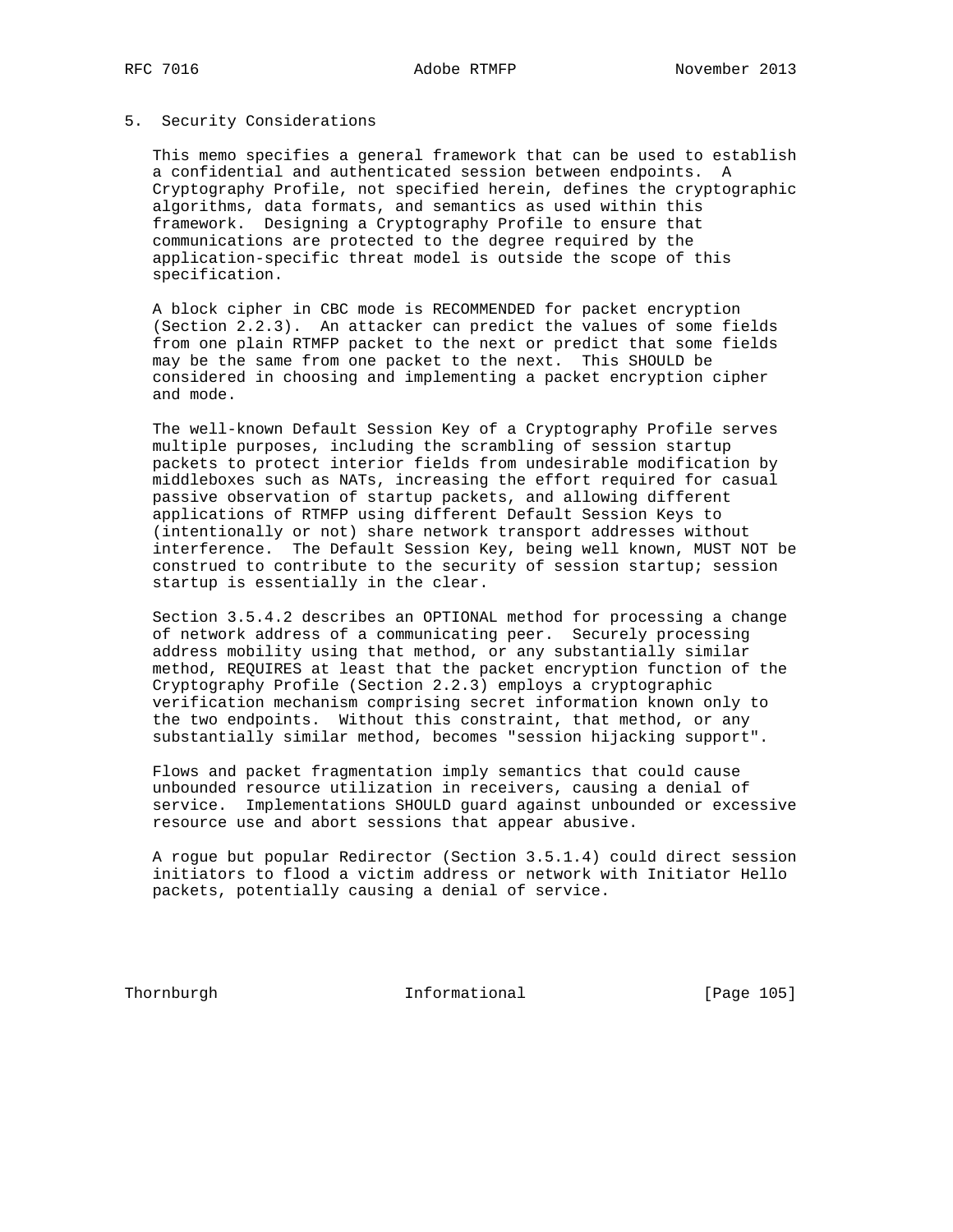An attacker that can passively observe an IHello and that possesses a certificate matching the Endpoint Discriminator (without having to know the private key, if any, associated with it) can deny the initiator access to the desired responder by sending an RHello before the desired responder does, since only the first received RHello is selected by the initiator. The attacker needn't forge the desired responder's source address, since the RHello is selected based on the tag echo and not the packet's source address. This can simplify the attack in some network or host configurations.

 An attacker that can passively observe and record the packets of an established session can use traffic analysis techniques to infer the start and completion of flows without decrypting the packets. The User Data fragments of flows have unique sequence numbers, so flows are immune to replay while they are open. However, once a flow has completed and the linger period has concluded, the attacker could replay the recorded packets, opening a new flow in the receiver and duplicating the flow's data; this replay might have undesirable effects on the receiver's application. The attacker could also infer that a new flow has begun reusing the recorded flow's identifier and replay the final sequence number or any of the other fragments in the flow, potentially denying or interfering with legitimate traffic to the receiver. Therefore, the data integrity aspect of packet encryption SHOULD comprise anti-replay measures.

6. Acknowledgements

 Special thanks go to Matthew Kaufman for his contributions to the creation and design of RTMFP.

 Thanks to Jari Arkko, Ben Campbell, Wesley Eddy, Stephen Farrell, Philipp Hancke, Bela Lubkin, Hilarie Orman, Richard Scheffenegger, and Martin Stiemerling for their detailed reviews of this memo.

Thornburgh 100 Informational [Page 106]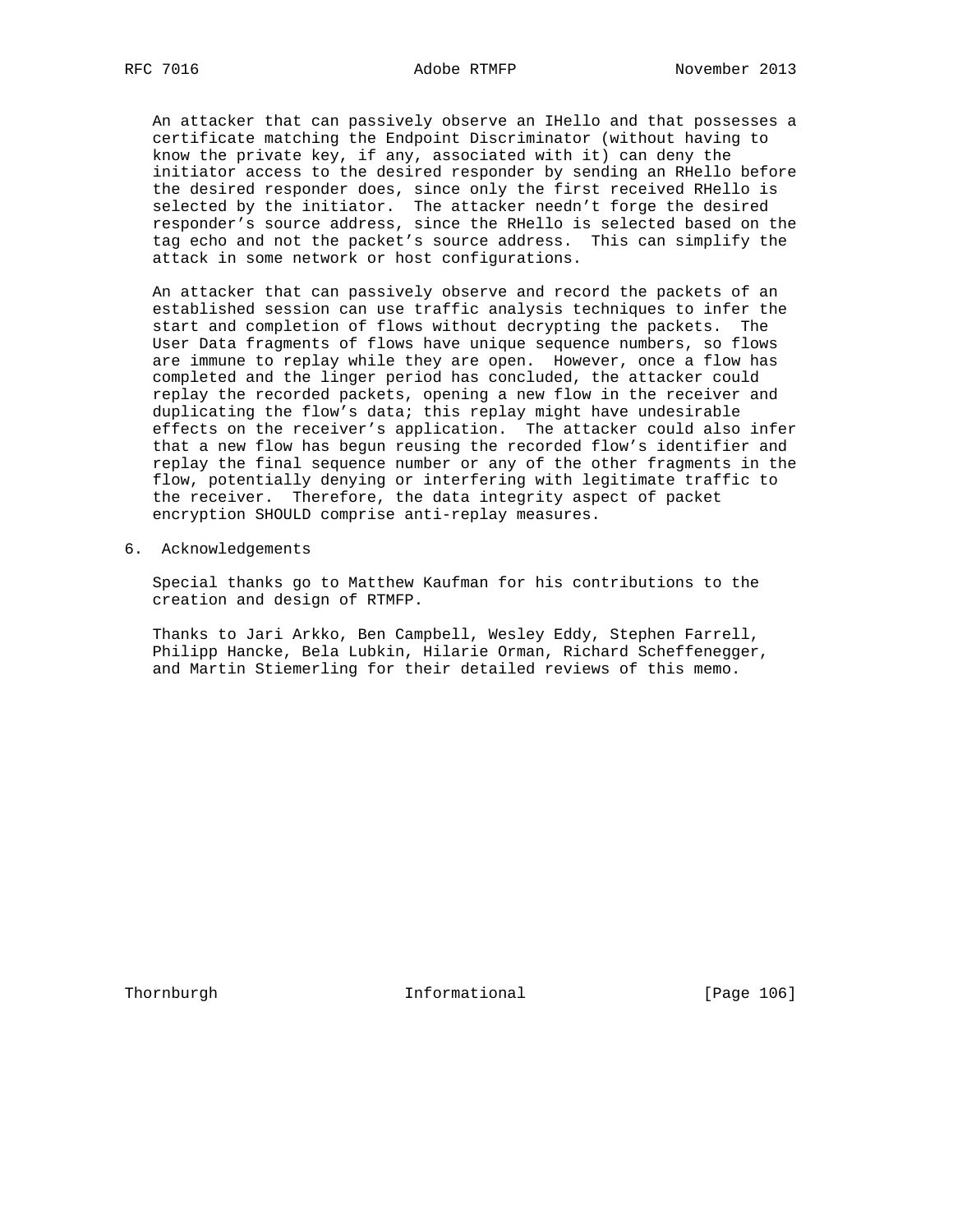# 7. References

7.1. Normative References

| [CBC] | Dworkin, M., "Recommendation for Block Cipher Modes of                     |
|-------|----------------------------------------------------------------------------|
|       | Operation", NIST Special Publication 800-38A,                              |
|       | December 2001, <http: <="" csrc.nist.gov="" publications="" td=""></http:> |
|       | $n$ istpubs/800-38a/sp800-38a.pdf>.                                        |

- [RFC0768] Postel, J., "User Datagram Protocol", STD 6, RFC 768, August 1980.
- [RFC0791] Postel, J., "Internet Protocol", STD 5, RFC 791, September 1981.
- [RFC1122] Braden, R., "Requirements for Internet Hosts Communication Layers", STD 3, RFC 1122, October 1989.
- [RFC2119] Bradner, S., "Key words for use in RFCs to Indicate Requirement Levels", BCP 14, RFC 2119, March 1997.
- [RFC2460] Deering, S. and R. Hinden, "Internet Protocol, Version 6 (IPv6) Specification", RFC 2460, December 1998.
- [RFC2914] Floyd, S., "Congestion Control Principles", BCP 41, RFC 2914, September 2000.
- [RFC4821] Mathis, M. and J. Heffner, "Packetization Layer Path MTU Discovery", RFC 4821, March 2007.
- [RFC5681] Allman, M., Paxson, V., and E. Blanton, "TCP Congestion Control", RFC 5681, September 2009.
- 7.2. Informative References
	- [RFC5389] Rosenberg, J., Mahy, R., Matthews, P., and D. Wing, "Session Traversal Utilities for NAT (STUN)", RFC 5389, October 2008.

[ScalableTCP]

 Kelly, T., "Scalable TCP: Improving Performance in Highspeed Wide Area Networks", December 2002, <http://datatag.web.cern.ch/datatag/papers/ pfldnet2003-ctk.pdf>.

Thornburgh 1071 Informational [Page 107]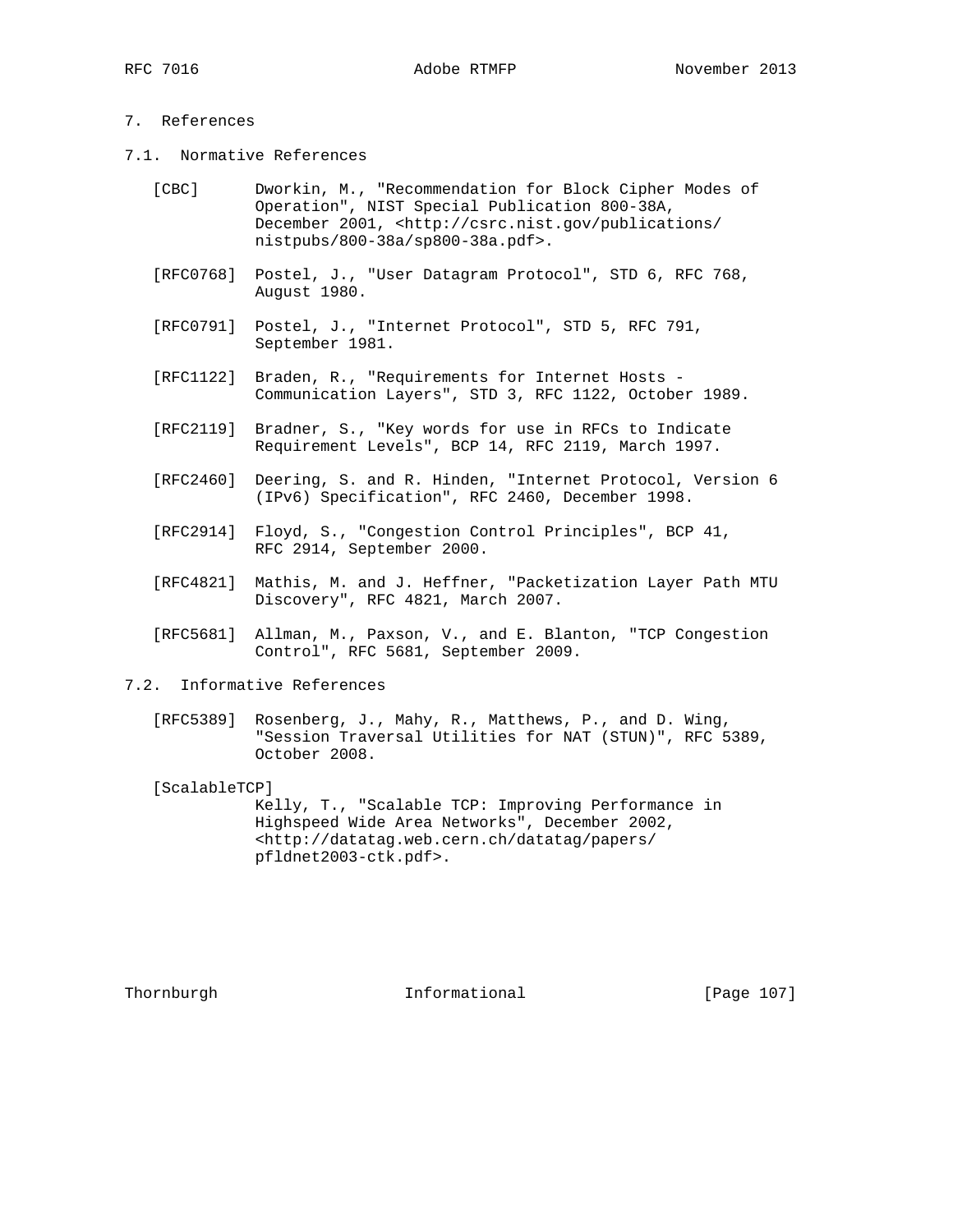Appendix A. Example Congestion Control Algorithm

 As mandated in Section 3.5.2, an RTMFP is required to use TCP compatible congestion control, but flexibility in exact implementation is allowed, within certain limits. This section describes an experimental window-based congestion control algorithm that is appropriate for real-time and bulk data transport in RTMFP. The algorithm includes slow start and congestion avoidance phases, including modified increase and decrease parameters. These parameters are further adjusted according to whether real-time data is being sent and whether Time Critical Reverse Notifications are received.

## A.1. Discussion

 RFC 5681 defines the standard window-based congestion control algorithms for TCP. These algorithms are appropriate for delay insensitive bulk data transport but have undesirable behaviors for delay- and loss-sensitive applications. Among the undesirable behaviors are the cutting of the congestion window in half during a loss event, and the rapidity of the slow start algorithm's exponential growth. Cutting the congestion window in half requires a large channel headroom to support a real-time application and can cause a large amount of jitter from sender-side buffering. Doubling the congestion window during the slow start phase can lead to the congestion window temporarily growing to twice the size it should be, causing a period of excessive loss in the path.

 We found that a number of deployed TCP implementations use the method of equation (3) from Section 3.1 of RFC 5681; this method, when combined with the recommended behavior of acknowledging every other packet, causes the congestion window to grow at approximately half the rate that the recommended method specifies. In order to compete fairly with these deployed TCPs, we choose 768 bytes per round trip as the increment during the normal congestion avoidance phase; this is approximately half of the typical maximum segment size of 1500 bytes and is also easily subdivided.

 The sender may be sending real-time data to the far end. When sending real-time data, a smoother response to congestion is desired while still competing with reasonable fairness to other flows in the Internet. In order to scale the sending rate quickly, the slow start algorithm is desired, but slow start's normal rate of increase can cause excessive loss in the last round trip. Accordingly, slow start's exponential increase rate is adjusted to double approximately every 3 round trips instead of every round trip. The multiplicative decrease cuts the congestion window by one eighth on loss to maintain a smoother sending rate. The additive increase is done at half the

Thornburgh 108 Informational [Page 108]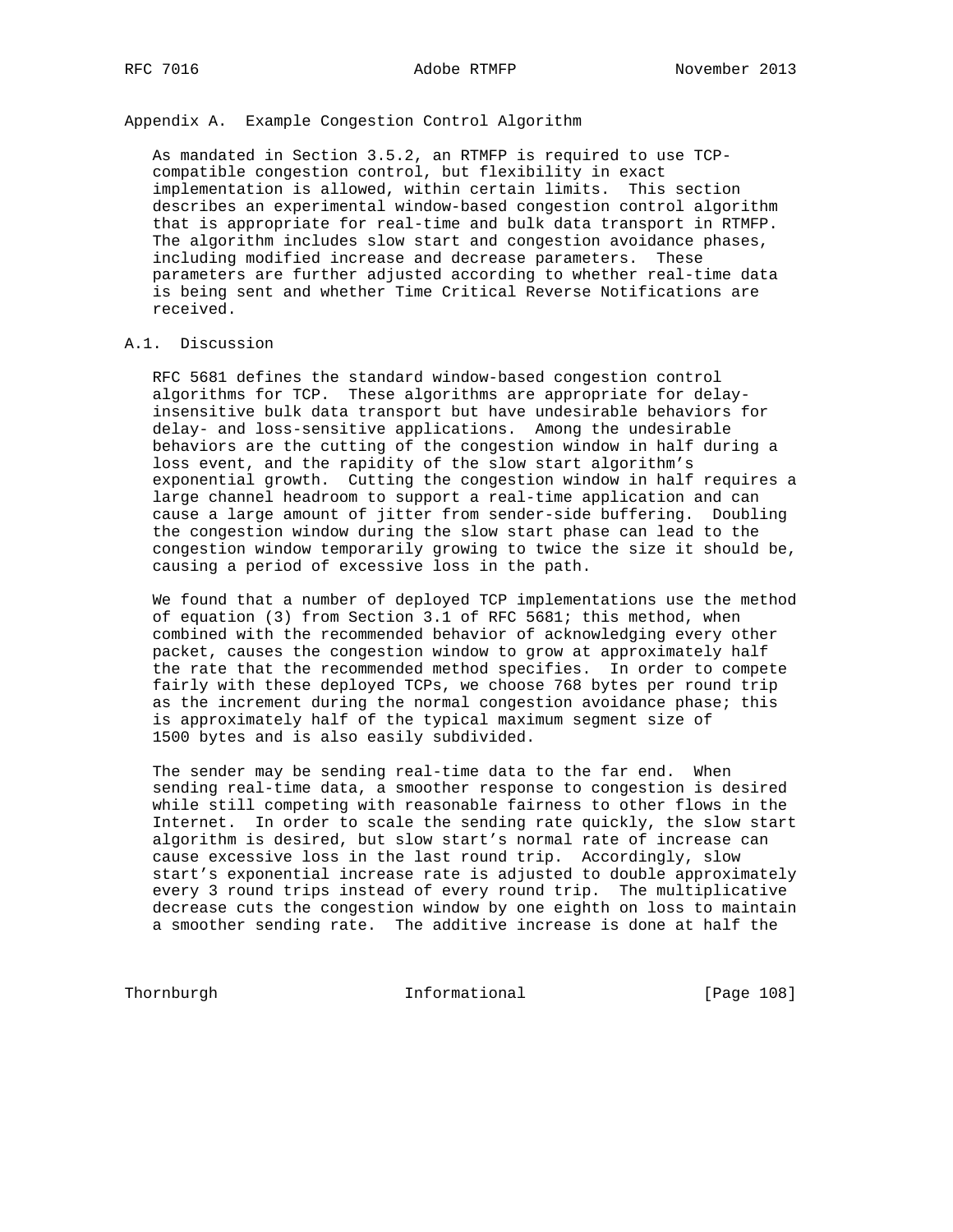normal rate (incrementing at 384 bytes per round trip), to both compensate for the less aggressive loss response and probe the path capacity more gently.

 The far end may report that it is receiving real-time data from other peers, or the sender may be sending real-time data to other far ends. In these circumstances (if not sending real-time data to this far end), it is desirable to respond differently than the standard TCP algorithms specify, to both yield capacity to the real-time flows and avoid excessive losses while probing the path capacity. Slow start's exponential increase is disabled, and the additive increase is done at half the normal rate (incrementing at 384 bytes per round trip). Multiplicative decrease is left at the normal rate (cutting by half) to yield to other flows.

 Since real-time messages may be small, and sent regularly, it is advantageous to spread congestion window increases out across the round-trip time instead of doing them all at once. We divide the round trip into 16 segments with an additive increase of a useful size (48 bytes) per segment.

 Scalable TCP [ScalableTCP] describes experimental methods of modifying the additive increase and multiplicative decrease of the congestion window in large delay-bandwidth scenarios. The congestion window is increased by 1% each round trip and decreased by one eighth on loss in the congestion avoidance phase in certain circumstances (specifically, when a 1% increase is larger than the normal additive increase amount). Those methods are adapted here. The scalable increase amount is 48 bytes for every 4800 bytes acknowledged, to spread the increase out over the round trip. The congestion window is decreased by one eighth on loss when it is at least 67200 bytes per round trip, which is seven eighths of 76800 (the point at which 1% is greater than 768 bytes per round trip). When sending real-time data to the far end, the scalable increase is 1% or 384 bytes per round trip, whichever is greater. Otherwise, when notified that the far end is receiving real-time data from other peers, the scaled increase is adjusted to 0.5% or 384 bytes per round trip, whichever is greater.

Thornburgh Informational [Page 109]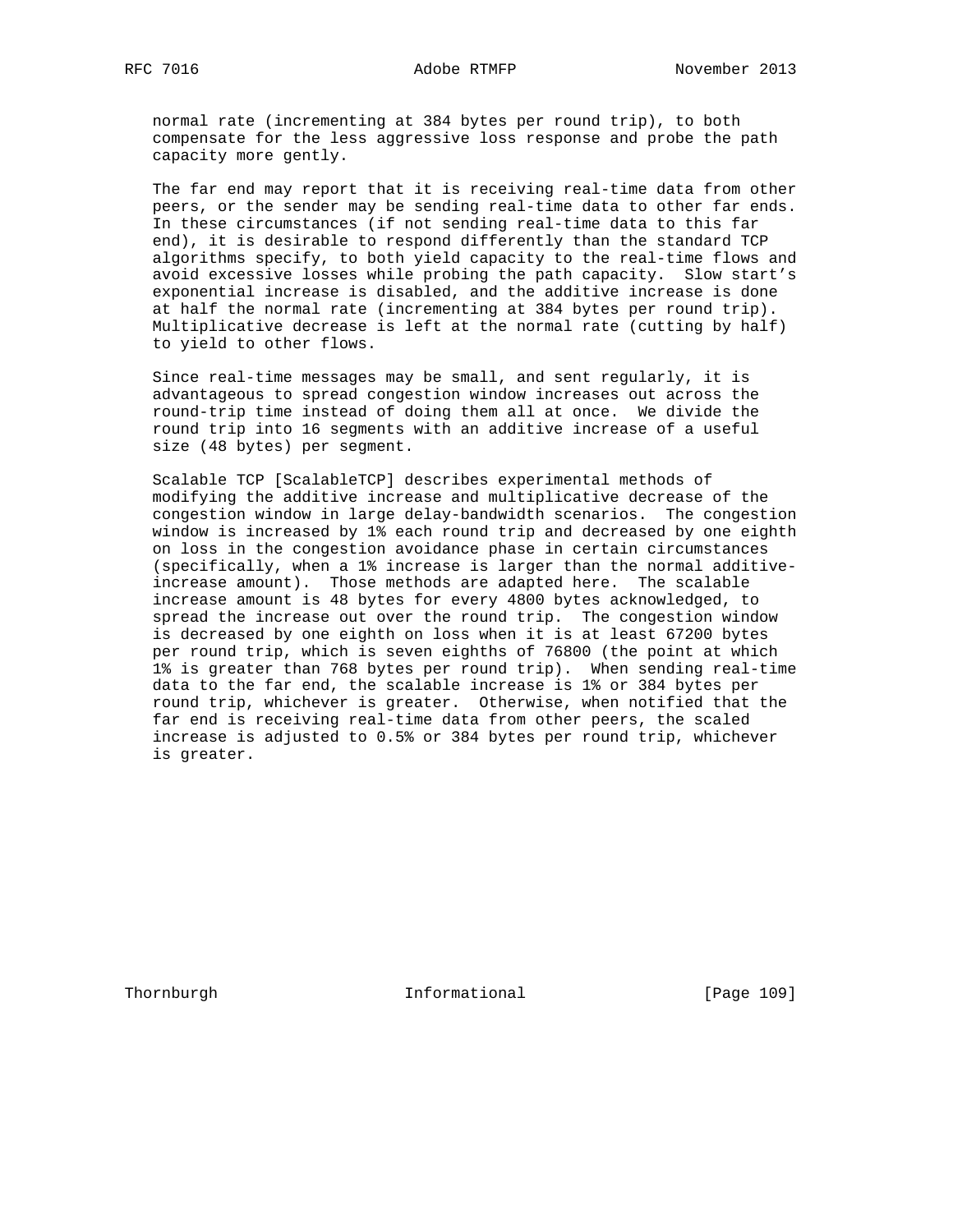## A.2. Algorithm

 Let SMSS denote the Sender Maximum Segment Size [RFC5681], for example 1460 bytes. Let CWND\_INIT denote the Initial Congestion Window (IW) according to Section 3.1 of RFC 5681, for example 4380 bytes. Let CWND\_TIMEDOUT denote the congestion window after a timeout indicating lost data, being 1\*SMSS (for example, 1460 bytes).

Let the session information context contain additional variables:

- o CWND: the congestion window, initialized to CWND\_INIT;
- o SSTHRESH: the slow start threshold, initialized to positive infinity;
- o ACKED\_BYTES\_ACCUMULATOR: a count of acknowledged bytes, initialized to 0;
- o ACKED\_BYTES\_THIS\_PACKET: a count of acknowledged bytes observed in the current packet;
- o PRE\_ACK\_OUTSTANDING: the number of bytes outstanding in the network before processing any acknowledgements in the current packet;
- o ANY\_LOSS: an indication of whether any loss has been detected in the current packet;
- o ANY\_NAKS: an indication of whether any negative acknowledgements have been detected in the current packet;
- o ANY\_ACKS: an indication of whether any acknowledgement chunks have been received in the current packet.

 Let FASTGROW\_ALLOWED indicate whether the congestion window is allowed to grow at the normal rate versus a slower rate, being false if a Time Critical Reverse Notification has been received on this session within the last 800 milliseconds (Sections 2.2.4 and 3.5.2.1) or if a Time Critical Forward Notification has been sent on ANY session in the last 800 milliseconds, and otherwise being true.

 Let TC\_SENT indicate whether a Time Critical Forward Notification has been sent on this session within the last 800 milliseconds.

 Implement the method described in Section 3.6.2.6 to manage transmission timeouts, including setting the TIMEOUT\_ALARM.

Thornburgh 10 Informational [Page 110]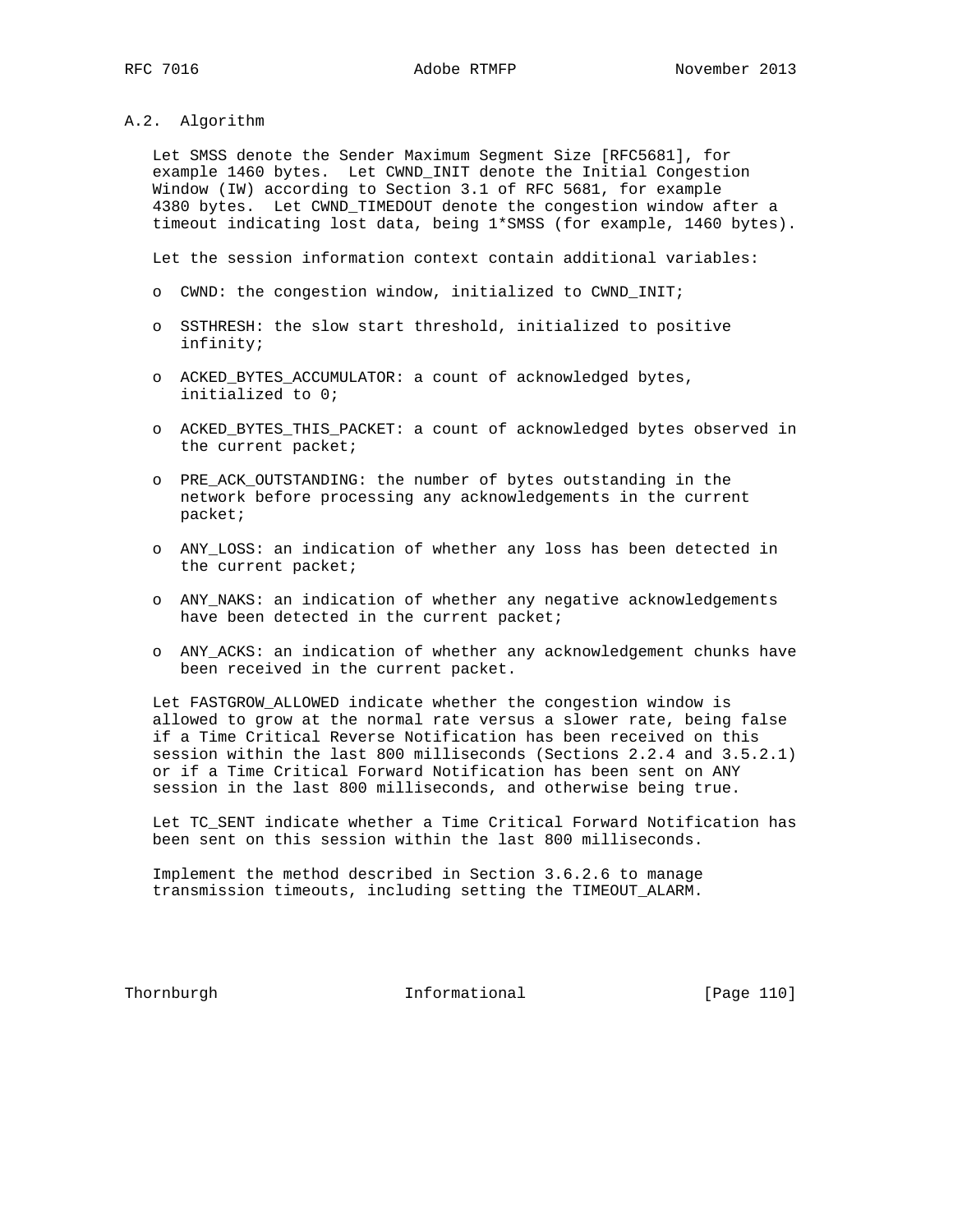On being notified that the TIMEOUT\_ALARM has fired, perform the function shown in Figure 24:

 on TimeoutNotification(WAS\_LOSS): set SSTHRESH to MAX(SSTHRESH, CWND \* 3/4). set ACKED\_BYTES\_ACCUMULATOR to 0. if WAS\_LOSS is true: set CWND to CWND\_TIMEDOUT. else: set CWND to CWND\_INIT.

Figure 24: Pseudocode for Handling a Timeout Notification

Before processing each received packet in this session:

- 1. Set ANY\_LOSS to false;
- 2. Set ANY\_NAKS to false;
- 3. Set ACKED\_BYTES\_THIS\_PACKET to 0; and
- 4. Set PRE\_ACK\_OUTSTANDING to S\_OUTSTANDING\_BYTES.

On notification of loss (Section 3.6.2.5), set ANY\_LOSS to true.

 On notification of negative acknowledgement (Section 3.6.2.5), set ANY\_NAKS to true.

 On notification of acknowledgement of data (Section 3.6.2.4), set ANY\_ACKS to true, and add the count of acknowledged bytes to ACKED\_BYTES\_THIS\_PACKET.

Thornburgh 10 Informational [Page 111]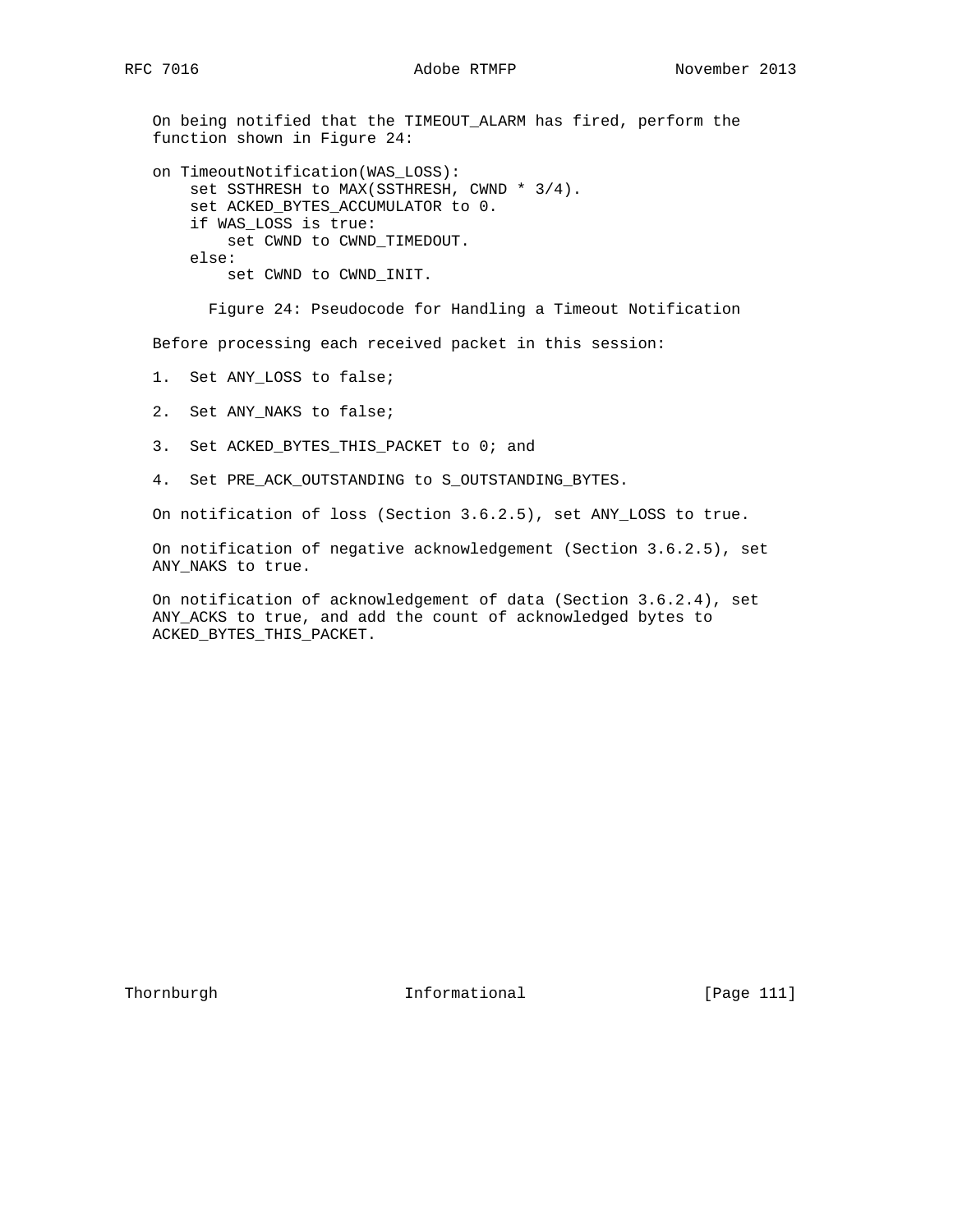After processing all chunks in each received packet for this session, perform the function shown in Figure 25: if ANY\_LOSS is true: if (TC\_SENT is true) OR (PRE\_ACK\_OUTSTANDING > 67200 AND \ FASTGROW\_ALLOWED is true): set SSTHRESH to MAX(PRE\_ACK\_OUTSTANDING \* 7/8, CWND\_INIT). else: set SSTHRESH to MAX(PRE\_ACK\_OUTSTANDING \* 1/2, CWND\_INIT). set CWND to SSTHRESH. set ACKED\_BYTES\_ACCUMULATOR to 0. else if (ANY\_ACKS is true) AND (ANY\_NAKS is false) AND \ (PRE\_ACK\_OUTSTANDING >= CWND): set var INCREASE to 0. var AITHRESH. if FASTGROW\_ALLOWED is true: if CWND < SSTHRESH: set INCREASE to ACKED\_BYTES\_THIS\_PACKET. else: add ACKED\_BYTES\_THIS\_PACKET to ACKED\_BYTES\_ACCUMULATOR. set AITHRESH to MIN(MAX(CWND / 16, 64), 4800). while ACKED BYTES ACCUMULATOR >= AITHRESH: subtract AITHRESH from ACKED\_BYTES\_ACCUMULATOR. add 48 to INCREASE. else FASTGROW\_ALLOWED is false: if CWND < SSTHRESH AND TC\_SENT is true: set INCREASE to CEIL(ACKED\_BYTES\_THIS\_PACKET / 4). else: var AITHRESH\_CAP. if TC\_SENT is true: set AITHRESH\_CAP to 2400. else: set AITHRESH\_CAP to 4800. add ACKED BYTES THIS PACKET to ACKED BYTES ACCUMULATOR. set AITHRESH to MIN(MAX(CWND / 16, 64), AITHRESH\_CAP). while ACKED\_BYTES\_ACCUMULATOR >= AITHRESH: subtract AITHRESH from ACKED\_BYTES\_ACCUMULATOR. add 24 to INCREASE. set CWND to MAX(CWND + MIN(INCREASE, SMSS), CWND\_INIT). Figure 25: Pseudocode for Congestion Window Adjustment after Processing a Packet

Thornburgh 112 Informational [Page 112]